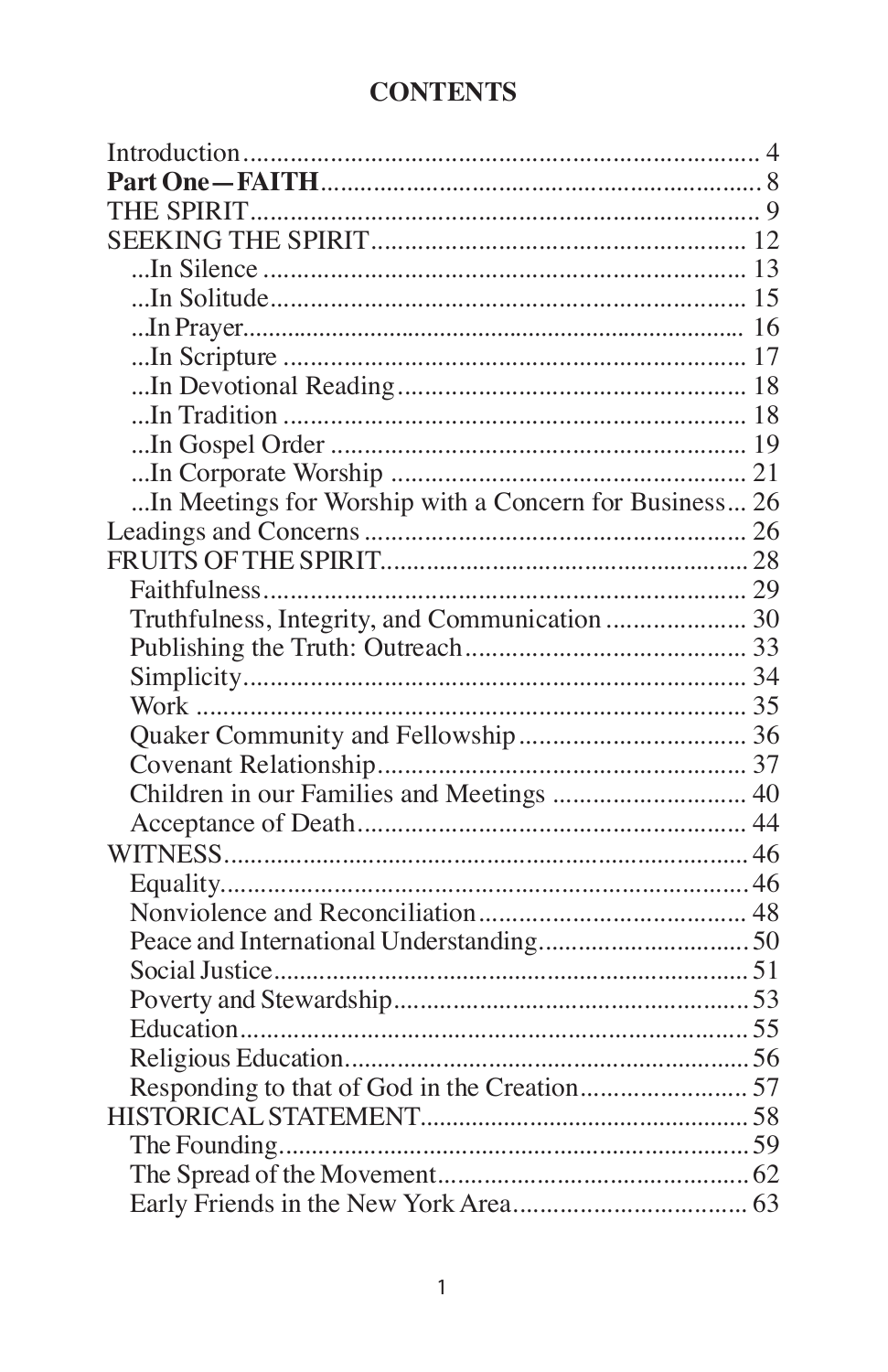| THE BALBY EPISTLE:                            |  |
|-----------------------------------------------|--|
| ADVICES FROM THE ELDERS AT BALBY 76           |  |
|                                               |  |
|                                               |  |
| Part Two-PRACTICE AND PROCEDURE 86            |  |
| 1. ORGANIZATION AND BUSINESS PROCEDURE 86     |  |
|                                               |  |
|                                               |  |
|                                               |  |
|                                               |  |
|                                               |  |
| F. The Quarterly or Regional Meeting 101      |  |
|                                               |  |
|                                               |  |
|                                               |  |
|                                               |  |
|                                               |  |
|                                               |  |
|                                               |  |
|                                               |  |
| C. Functions of Ministry and Counsel 121      |  |
| 4. VISITING AND VISITATION AMONG MEETINGS 131 |  |
|                                               |  |
| 6. MEMORIAL MEETINGS AND FUNERALS 141         |  |
|                                               |  |
|                                               |  |
| BY-LAWS OF NEW YORK YEARLY MEETING            |  |
| RELIGIOUS SOCIETY OF FRIENDS, INC.  143       |  |
|                                               |  |
| MEETING MEMBERSHIP RECORD (form) 157          |  |
| CERTIFICATE OF TRANSFER (form) 159            |  |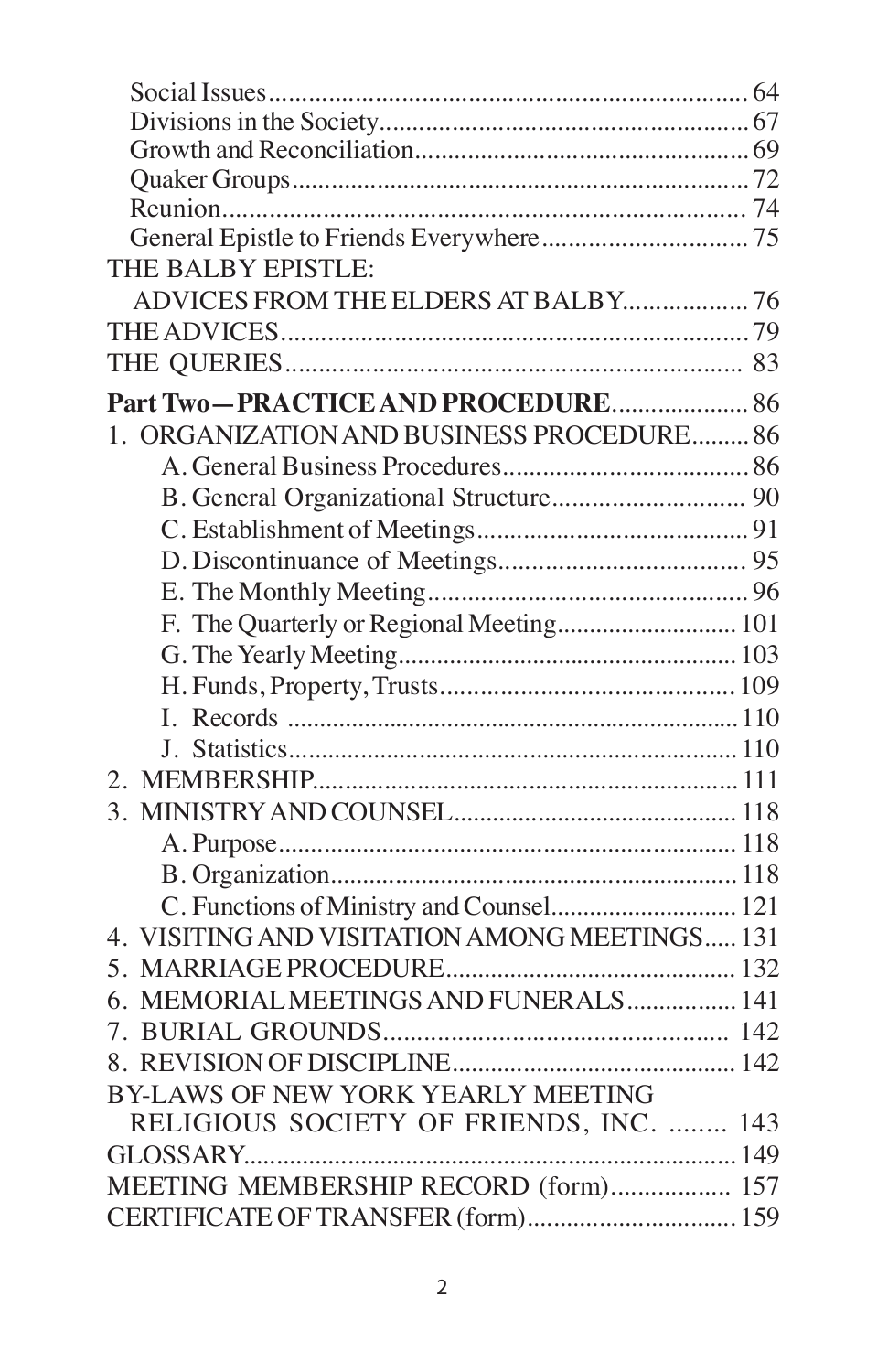| ACCEPTANCE OF TRANSFER (form) 159   |  |
|-------------------------------------|--|
| <b>INFORMATION AND INSTRUCTIONS</b> |  |
|                                     |  |
|                                     |  |

Note: Biblical quotations throughout the book are from these translations, noted by title initials:

––––––––––

CCD: Confraternity for Christian Doctrine, 1959 JB: Jerusalem Bible, 1968 KJV: King James Version, 1611 NEB: New English Bible, 1970 NJB: New Jerusalem Bible, 1987 NRSV: New Revised Standard Version, 1988 REB: Revised English Bible, 1991

The preparers of this volume have been most grateful for the writings of Friends past and present and for the chance to include quotationsfrom some of them in this edition. Friends and others are free to quote from this book as well: there is no copyright.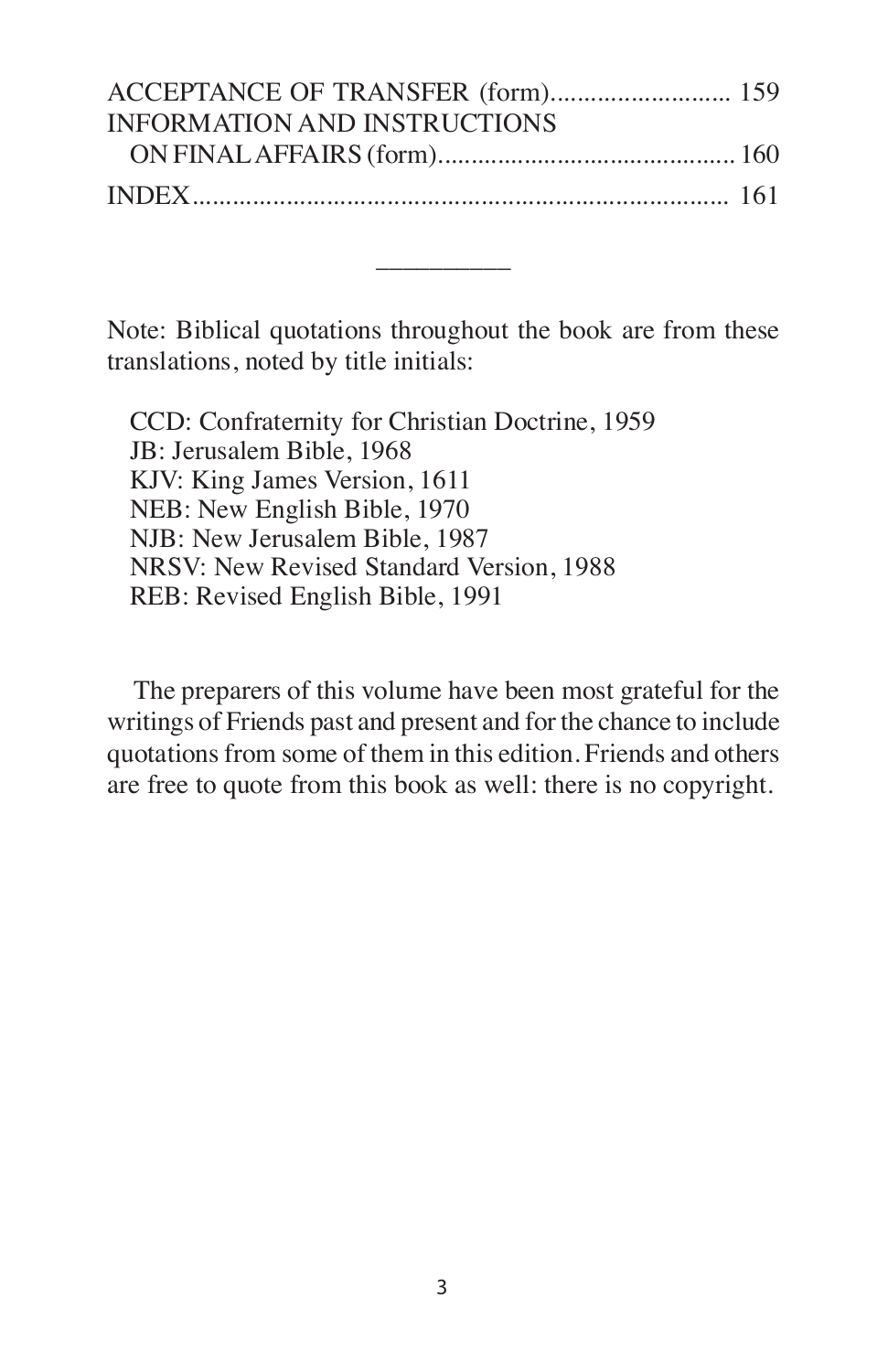#### **INTRODUCTION**

This *Faith and Practice* is the revised (2020) edition of the Book of Discipline (to use the traditional terminology) of the New York Yearly Meeting of the Religious Society of Friends. It follows a long line of books of discipline going back almost to the beginning of the Society.

A Book of Discipline seems necessary to make our testimonies clear and to ensure the orderly transaction of business.... The use of the word "Discipline" is objectionable to many as being somewhat misleading, both as to the nature and the extent of the material in this book. For the "Discipline" might seem to suggest a rigorous enforcement of rules and regulations such as Friends would never recommend or tolerate.Actually what we find in these volumes or "Disciplines" is more in the nature of guidance in self-discipline.

*– Jane P. Rushmore, 1959*

For almost a decade following the beginning of the ministry of George Fox, the founder of the Religious Society of Friends, his fellow believers were without formal organization. As they grew in numbers, they recognized responsibilitiesto encourage, admonish, and help one another in spiritual and temporal affairs; later, they found it necessary to provide for the preservation of order in their fellowship and for the care of the poor and of those who suffered for the sake of conscience.

In 1656, elders assembled at Balby, in northern England, wrote twenty "advices," which appear on pages 76–78 of this volume. These were among the first such written attempts to detail the principles of the new Society. Later, in 1668, George Fox drafted advices and regulations that served for a long time as guides for the Society. They have formed the basis for the book of discipline of Britain Yearly Meeting and for all later books of discipline. As the various yearly meetings were established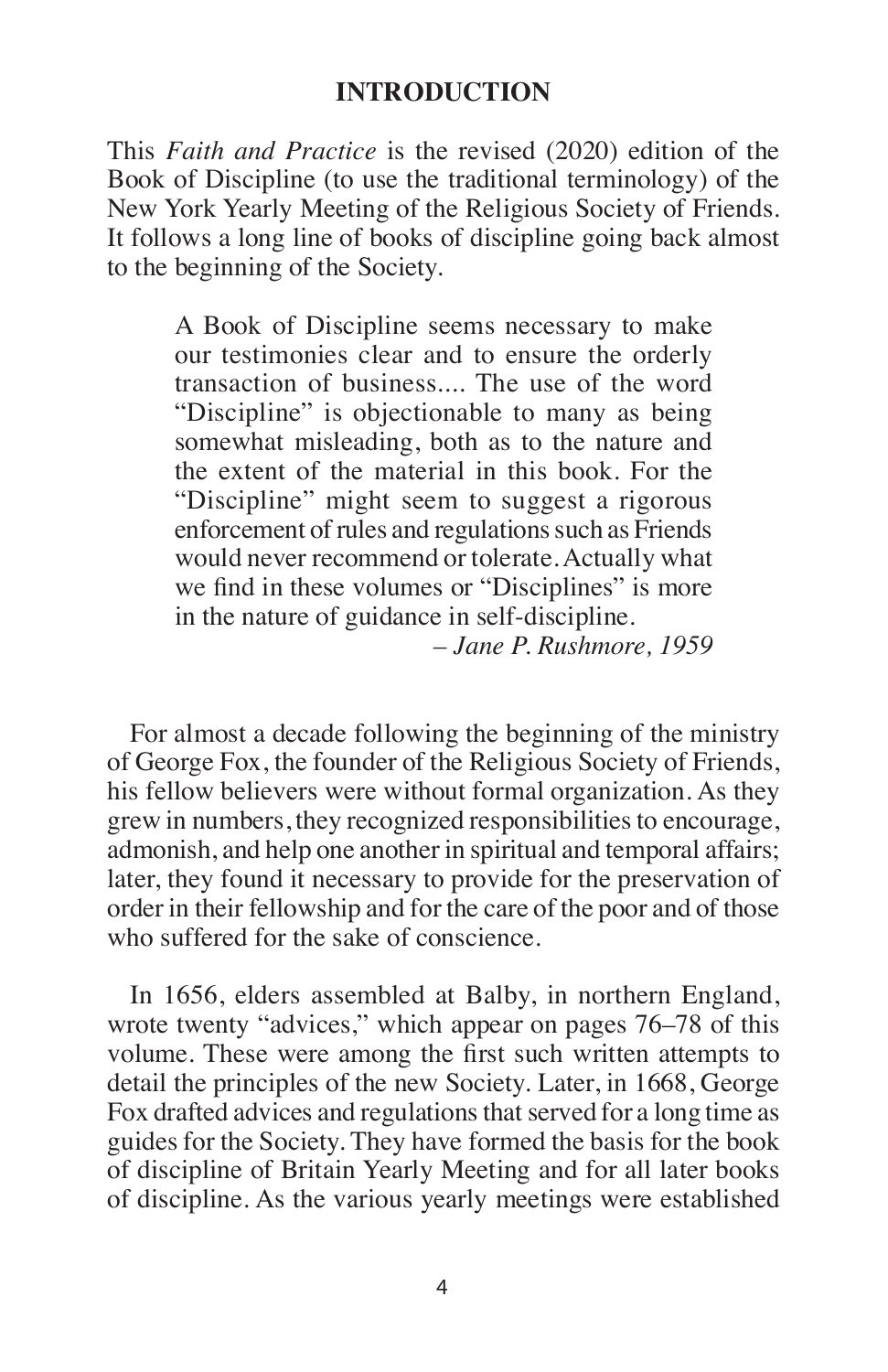in America, most prepared and adopted their own books, and for a considerable period there was much similarity because of the use of common material.

The principal function of these early writings appears to have been to set up guidelines for the instruction of members and even the expulsion of those who did not measure up to standards established by decision of corporate bodies, such as a yearly meeting. Examples of this severe practice may be found in early minutes of the London Yearly Meeting and in many older disciplines.

As disciplines have gradually evolved, however, both the purposes served and the manner of writing and preparation have become more varied. They provide not only instruction and guidance for the existing membership, but also information and nurturing resources for attenders and new members. Some of them have become important sources of inspiration. While following the tradition of more than three centuries of Quaker thought, each tends to reflect the circumstances and the aspirations of its yearly meeting.

It was not until the edition of 1810 that any member might own, or readily see, except by courtesy of the Clerk, the Discipline by which he was expected to live. Under these conditions a rigid administration of the rules was maintained. Disownments were greater in number, and for more trivial offenses (as we now see the matter) in the period from the middle of the eighteenth to the middle of the nineteenth century. All this is long past, and the simplification of the Discipline, coupled with a kindlier administration of it, progressed about equally at Twentieth Street and at Fifteenth Street, until now, when the Discipline may be said to be lived rather than administered.

> *– John Cox, Jr., Quakerism in the City of New York, 1930*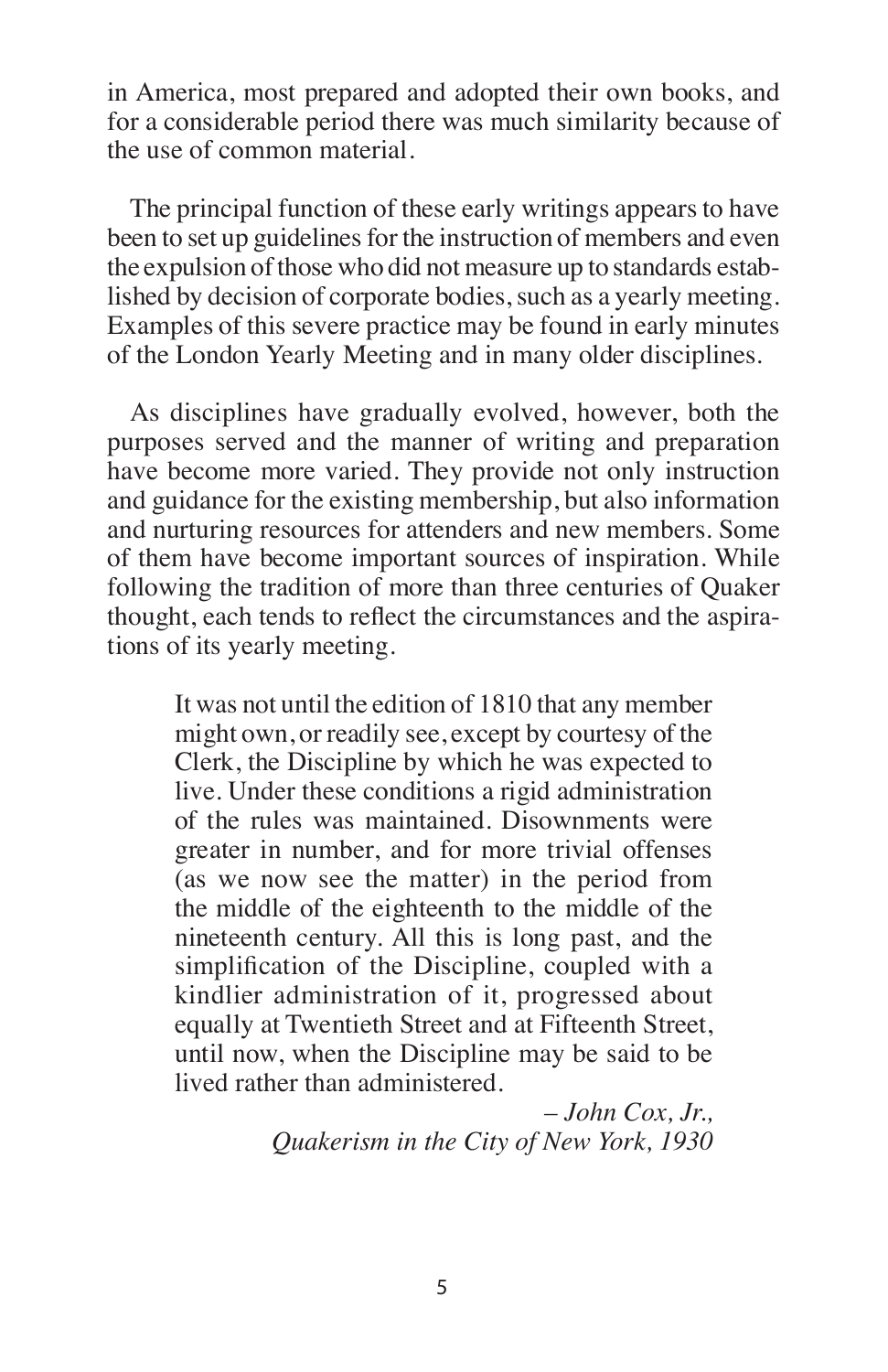(The Twentieth Street and Fifteenth Street meeting houses in New York City housed the largest meetings in their respective Orthodox and Hicksite branches.)

After Friends in the New York area split into two yearly meetings in 1828, their disciplines tended over the years to reflect the differences between them. When the two groups agreed in 1955 to become one again, neither of their disciplines adequately expressed their common beliefs or the desired organizational structure of the unified yearly meeting. Through two revisions (1964 and 1974) Friendslabored to expressthe spirit of the group without compromising the integrity of any member's deepest convictions. Both former disciplines were freely drawn upon, as were the disciplines of other yearly meetings, the writings of Friends, and fresh insights that spoke to the condition of the New York Yearly Meeting in the mid-twentieth century.

The present version is the result of committee work begun in 1978. It includes an historical sketch of Quaker origins and describes the basis of our faith as well as our methods of practice and procedure, using many quotations to remind us of our inheritance. A glossary is included in the appendix for those unfamiliar with traditional Quaker terminology. There are also sample membership forms that meetings may copy and use.

It seems to me to be a major issue for the Society of Friends ... whether on the whole the emphasis is to be for a type of open, expectant religion, or whether it is to seek for comfortable formulationsthat seem to ensure safety, and that will be hostages against new and dangerous enterprises in the realm of truth. Are we charged with hope and faith and vision, or are we busy endeavoring to coin repetitive phrases and to become secure resting places for the mind? *– Rufus M. Jones, Rethinking Quaker Principles, 1940*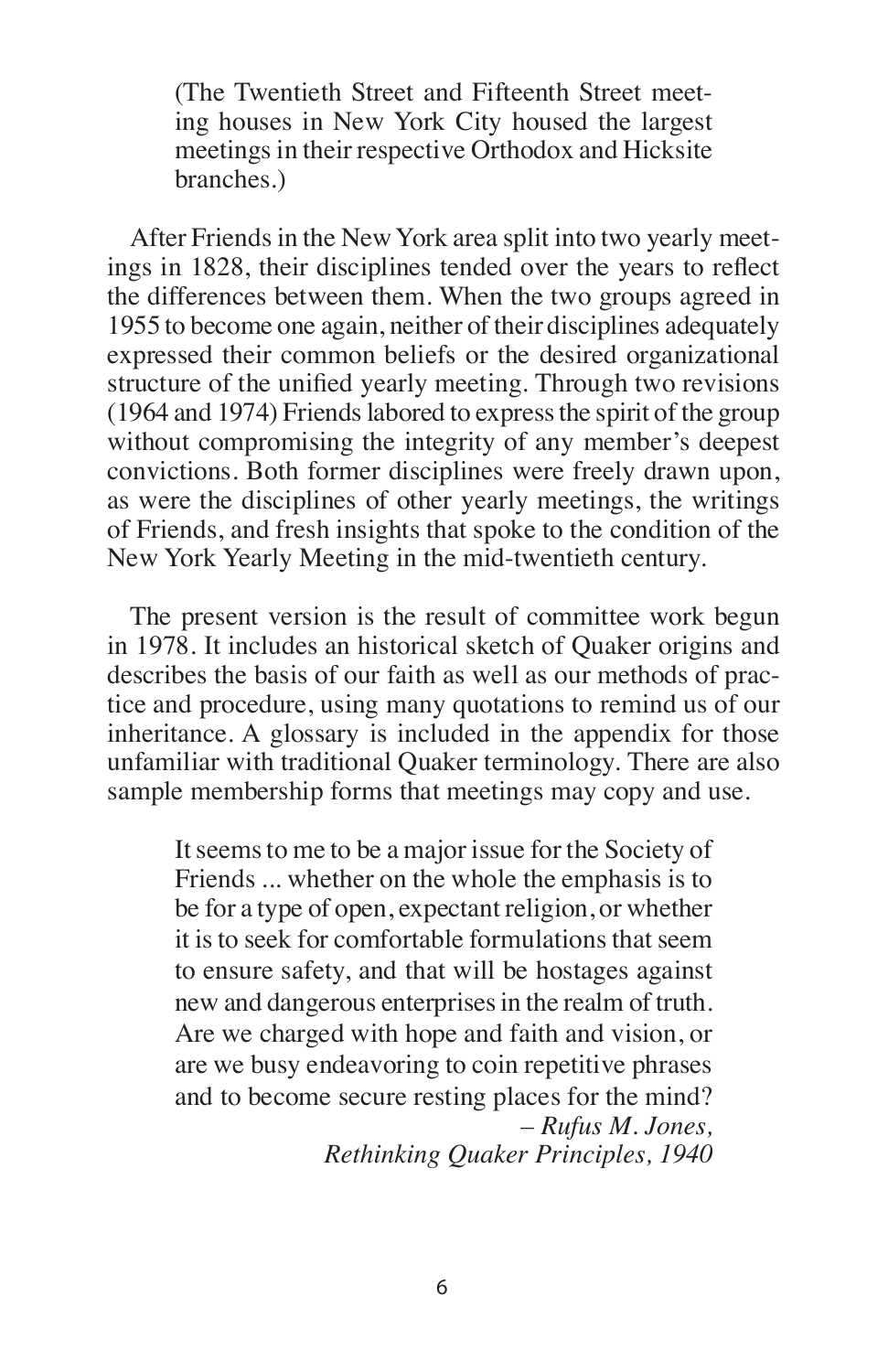This discipline emphasizes that seeking the Spirit remains the firm basis for our life together and for the testimonies and social concerns by which we try to make manifest God's purpose in the world.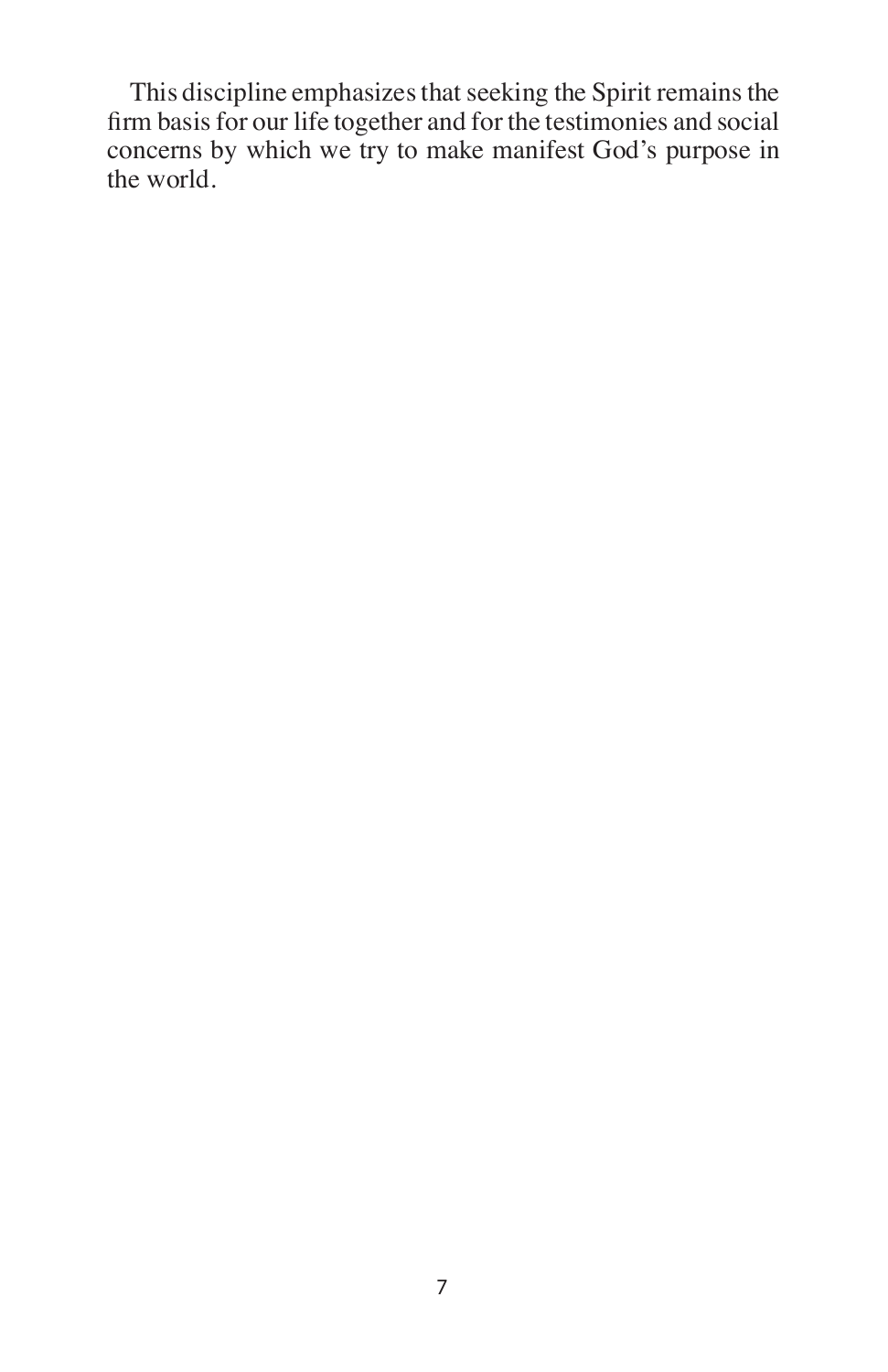## **PART ONE—FAITH**

The well-known and often-quoted postscript to the Balby Advices—"given forth at a General Meeting of Friends at Balby in Yorkshire, in the ninth month 1656, from The Spirit of Truth to the Children of Light"—still describes the spirit in which this and all other books of discipline should be written and read:

Dearly beloved Friends, these things we do not lay upon you as a rule or form to walk by, but that all, with the measure of light which is pure and holy, may be guided: and so in the light walking and abiding, these may be fulfilled in the Spirit, not from the letter, for the letter killeth, but the Spirit giveth life.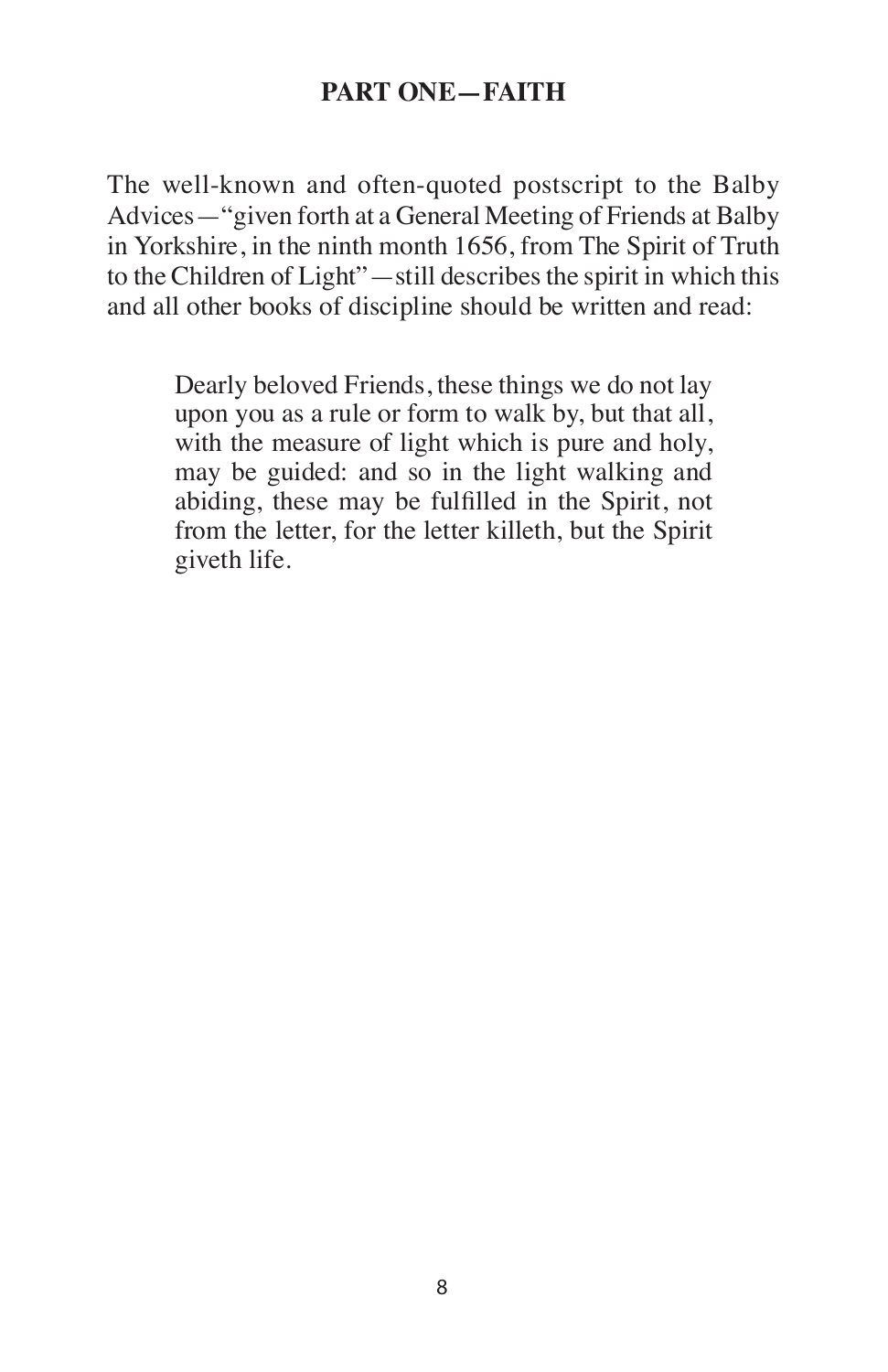#### **THE SPIRIT**

The humble, meek, merciful, just, pious, and devout souls are everywhere of one religion; and when death has taken off the mask they will know one another though the divers liveries they wear here makes them strangers. This world is a form; our bodies are form; and no visible act of devotion can be without forms. But the less form in religion, the better, since God is a spirit....

*– William Penn, Some Fruits of Solitude, 1693*

The Religious Society of Friends arose from personal experience of direct spiritual encounter with God as revealed in Jesus Christ. The conviction that God can and does speak to the condition of all persons emerged from that experience and spread with great rapidity among religious seekers of the seventeenth century. They became convinced that God strengthened, directed, and worked through them, and this conviction has remained at the center of Friends' faith and practice.

Dwell in the cool, sweet, holy power of God.... Dwell in the endless power of the Lord ... that hath the wisdom which is sweet and cool and pure. *– George Fox, Letters*

In speaking of God, we use various words, but we need to hear the truth beyond those words. The Divine Spirit, which Friends have variously called "The Inward Light," "The Christ Within," "The Seed," and "That of God in Everyone," has the power to raise up the good and to overcome the evil in our hearts. It can also render us capable of carrying out God's will in individual and social life. The source of Friends'testimonies and concerns is found in hearing and obeying this Spirit.

And [George Fox] said, "Then what had any to do with the Scriptures, but as they came to the Spirit that gave them forth. You will say, Christ saith this, and the apostles say this; but what canst thou say? Art thou a child of Light and hast walked in the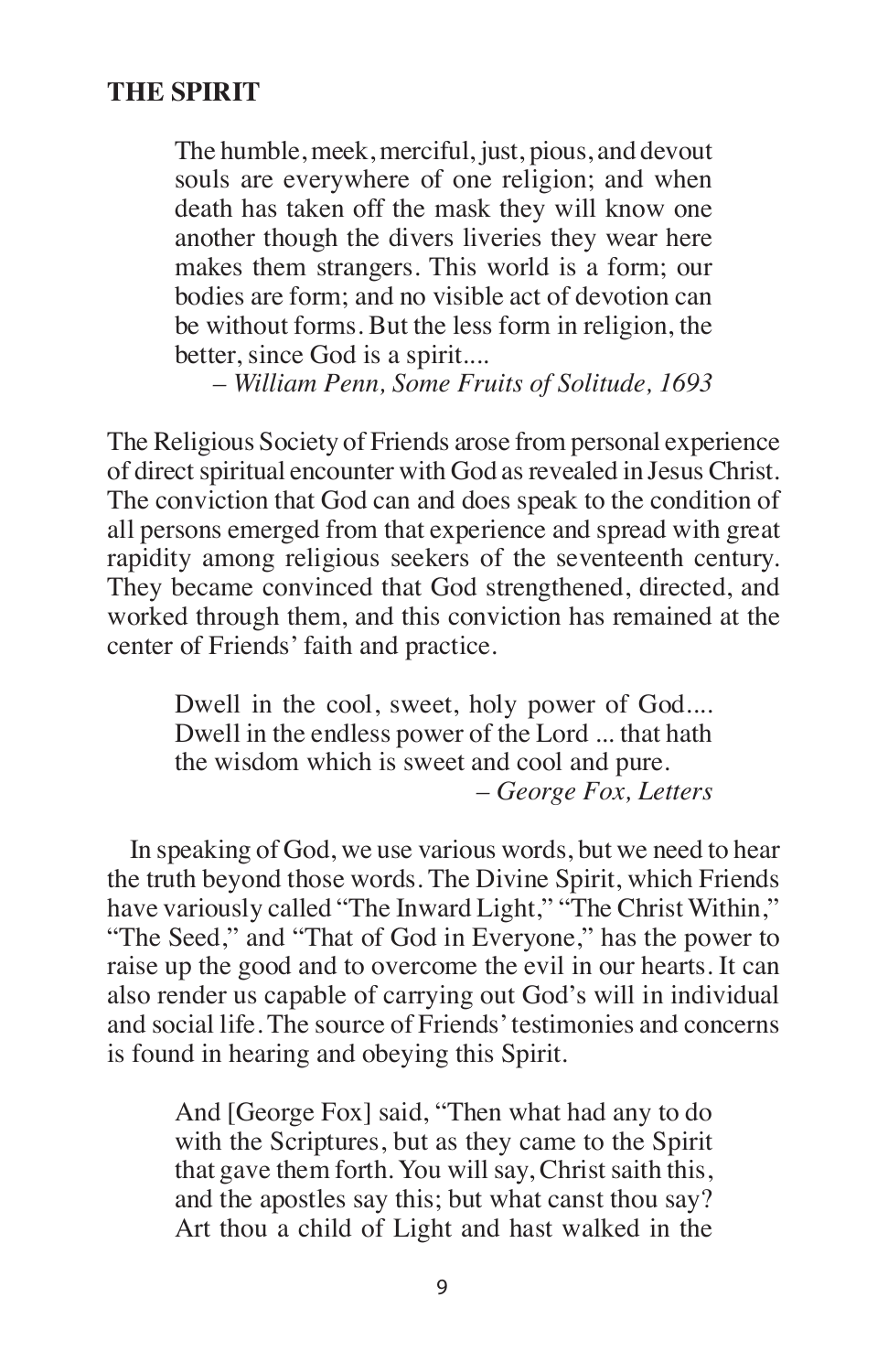Light, and what thou speakest is it inwardly from God?"

This opened me so that it cut me to the heart; and then I saw clearly we were all wrong. So I sat me down in my pew again, and cried bitterly. And I cried in my spirit to the Lord, "We are all thieves, we are all thieves, we have taken the Scriptures in words and know nothing of them in ourselves."

*– Margaret Fell, Introduction to The Journal of George Fox, 1694*

The Spirit heals, renews, uplifts, encourages, shelters. It illuminates Friends' unceasing search for Truth. We believe the Spirit calls us to answer to that of God in every person; as we do so, it unites us in a community of God.

Calling themselves "Friends of Truth" and "Publishers of Truth," early Friends used "Truth" to refer to the nature of God and God's purposes, to Christ Jesus, to something beyond themselves and not susceptible to complete comprehension. Our manner of worship reflects what we hold about Truth: It continues to reveal itself to all who listen for it tenderly in silence, in the Bible and other writings, in each other, in diverse religions, cultures, times, and disciplines.

There is a principle which is pure, placed in the human mind, which in different places and ages hath had different names. It is, however, pure and proceeds from God. It is deep and inward, confined to no forms of religion nor excluded from any, where the heart stands in perfect sincerity. In whomsoever this takes root and grows, of what nation soever, they become brethren.

*– John Woolman, "Considerations on Keeping Negroes," 1746*

Our faith unites the historic beliefs of its Christian foundation with the corporate and individual search for the experience of God for today. This faith draws us into a community that emphasizes the integration of worship and work, faith and practice,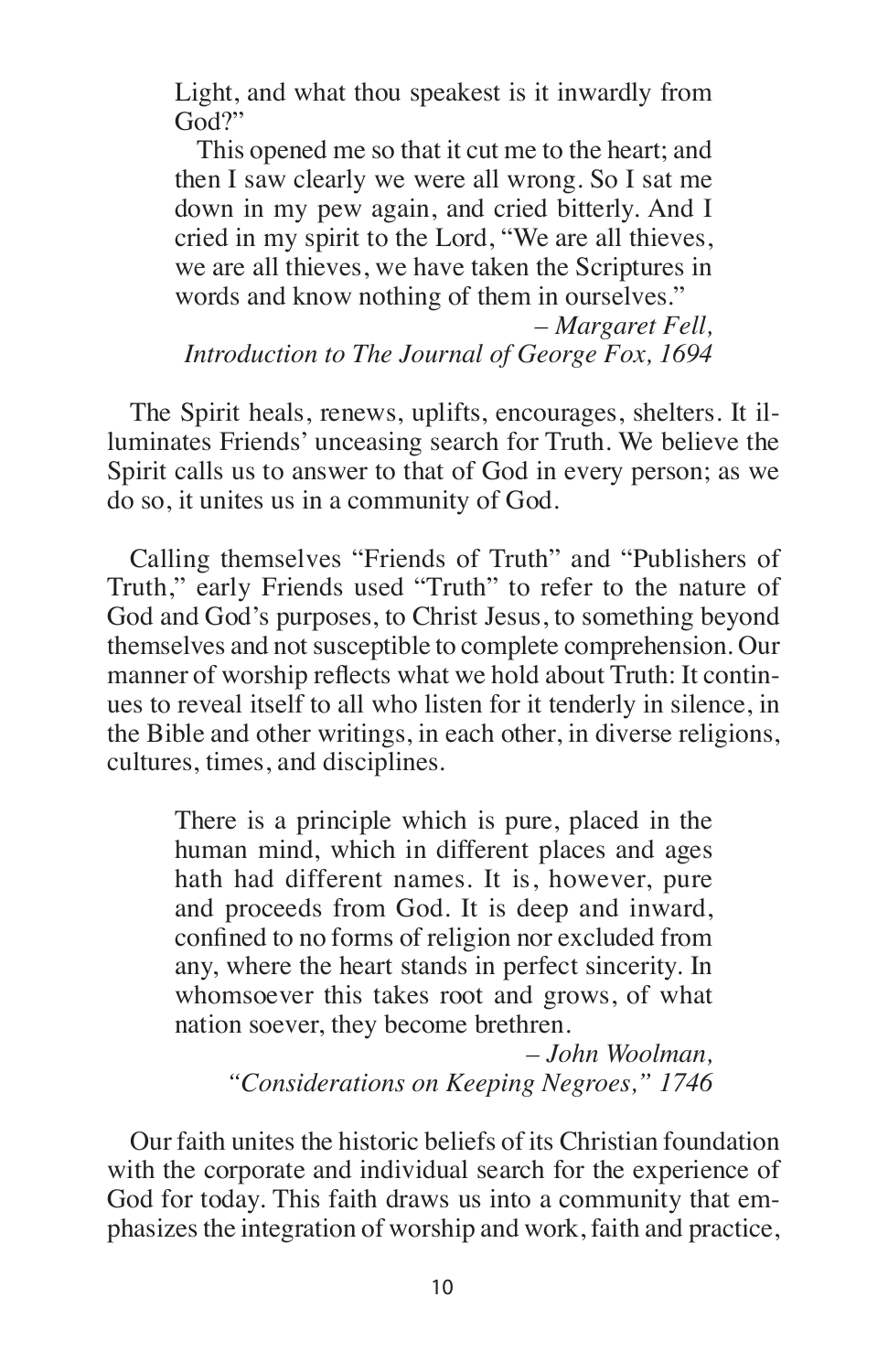in which we strengthen and challenge each other. Through this fellowship, God's love and power can work towards the healing of the world.

We find—if we will but seek—that the power of the Living Spirit guides each of us and helps us to meet one another in harmony and love.

If we mutually keep to that Spirit and Power which crucifies to the world, which teaches us to be content with things really needful and to avoid all superfluities, giving up our hearts to fear and serve the Lord, true unity may still be preserved amongst us.

*– John Woolman*

We urge Friends to accept one another's revelations with tender hearts, knowing that anyone can speak truth, and we can participate in one another's joy in spiritual growth. Such shared experiences enrich our faith.

George Fox and others brought the message that "Christ has come to teach his people himself." This direct experience of the Divine Spirit exhilarated the first small groups of Friends and called them to witness to the power of God. That inspiration continues today.

It is an overwhelming experience to fall into the hands of the living God, to be invaded to the depths of one's feelings by His presence, to be, without warning, wholly uprooted from all earthborn securities and assurances, and to be blown by a tempest of unbelievable power which leaves one's old proud self utterly, utterly defenseless, until one cries, "All thy waves and thy billows are gone over me." Then is the soul swept into a loving center of ineffable sweetness, where calm and unspeakable peace and ravishing joy steal over one.

> *– Thomas R. Kelly, "Holy Obedience," in A Testament of Devotion, 1941*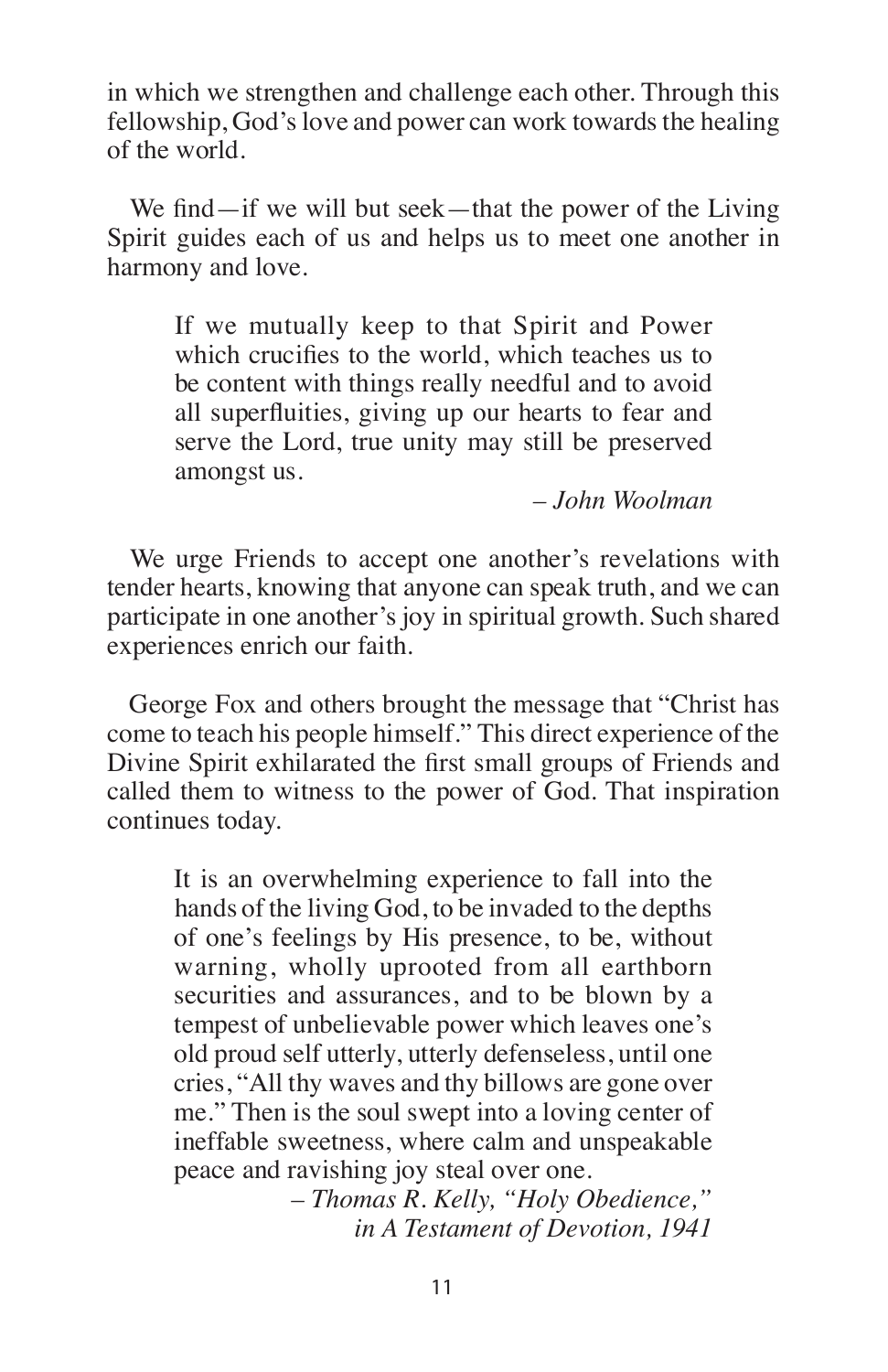### **SEEKING THE SPIRIT ...**

My faith is firm in the blessed, the eternal doctrine preached by Jesus and by every child of God since the creation of the world, especially the great truth that God is the teacher of his people himself; the doctrine that Jesus most emphatically taught, that the kingdom is with man, that there is his sacred and divine temple.

*– Lucretia Mott (1793–1880), in Margaret Hope Bacon, Valiant Friend, 1980*

There is that of God in everyone. This principle of the Inward Light, the Christ Within, illumines for us every corner of religion, philosophy, ethics, morals, daily living, social relationships, and international relations.

Before we can express this faith to others, whether in words or in deeds, we must first experience the reality of the Inward Light in our own souls. Then we are released to be faithful to this Spirit. The corporate and personal disciplines Friends have used are the means by which we have found and experienced the presence of God. Through these disciplines we have been able to remain faithful in our witness to the world.

Cast aside, now, thy burdensome cares and put away thy toilsome business. Yield room for some little time to God.

*– Anselm (1033–1109), Proslogium*

"Seek, and ye shall find," said Jesus. From the beginning Friends have emphasized the search. We do not have the whole truth. But we can search diligently for understanding and use some of the guides that help us grow toward the Light.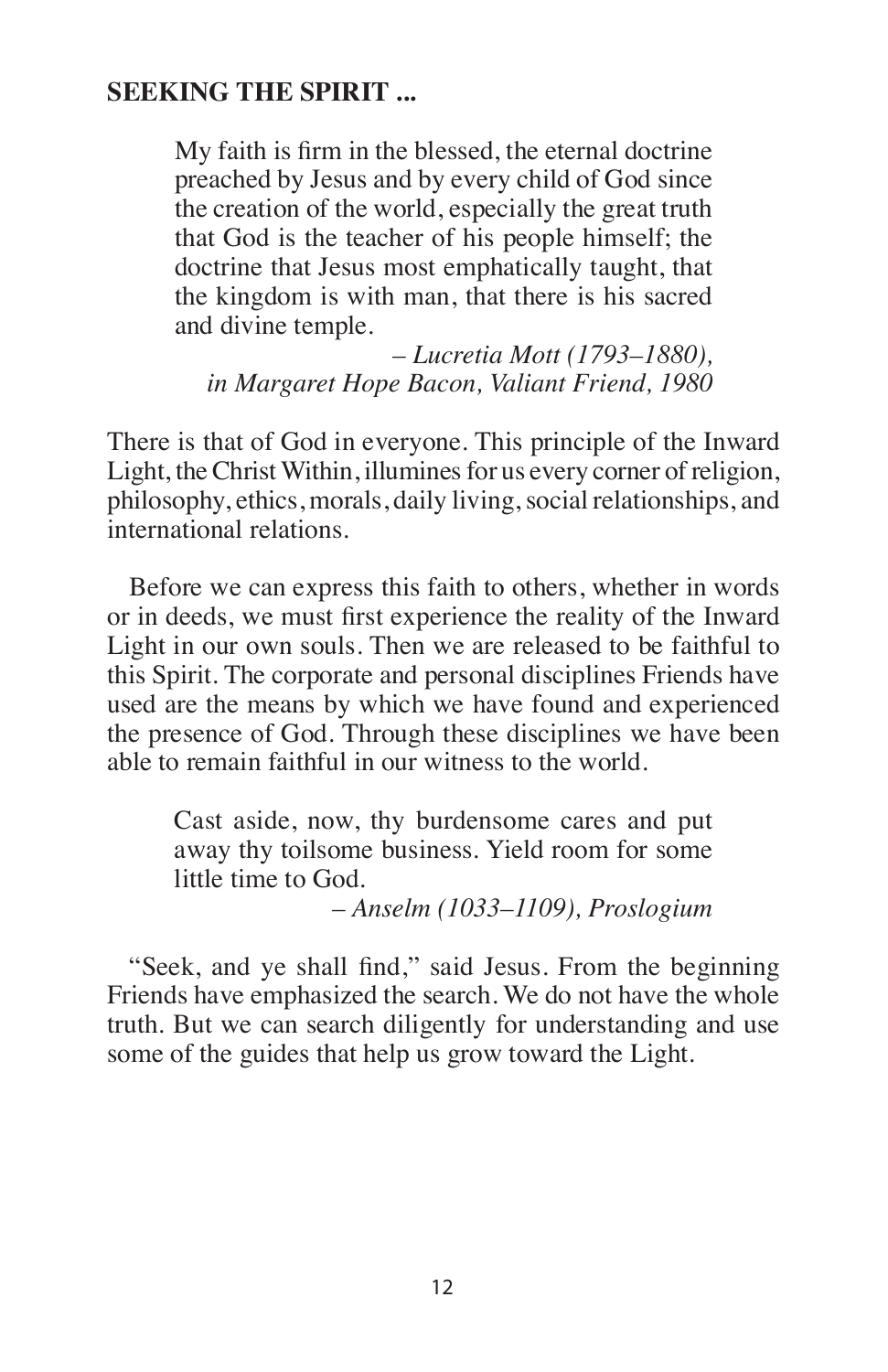### . . . IN SILENCE

I am morally certain, that I have many a day gone through the cares and concerns of life, with much more composure, stability, satisfaction and propriety, for the strength and assistance I have found in drawing near to God in solemn silence in my family.

*– Job Scott, Journal, 1797*

[Early Friends] made the discovery that silence is one of the best preparations for communion [with God] and for the reception of inspiration and guidance. Silence itself, of course, has no magic. It may be just sheer emptiness, absence of words or noise or music .... But it may be an intensified pause, a vitalized hush, a creative quiet, an actual moment of mutual and reciprocal correspondence with God.

> *– Rufus M. Jones, "Spiritual Message of the Religious Society of Friends," 1937*

We value our times of waiting silently in holy expectancy. Many of us have quiet periods alone regularly; we share quiet before or after meals or with others in our meetings; silence is the context of our worship. Silence is also the context in which we come to inward reliance upon God. It brings us to our true commitment, our concerns, and our leadings.

By 1660 [George Fox] had taught some 50,000 Friends, as he called them, to sit in silence under the inwardly searchlighting truth which showed up every act or impulse of self-will or selfrighteousness. Naturally, they quaked, struggled, and despaired for months, upheld meanwhile by fellow-Quakers alert to self-made escapes, until finally a "new man" was born within, able to respond freely to positive leadings of the Light, and joy broke through. The Light was also the Spirit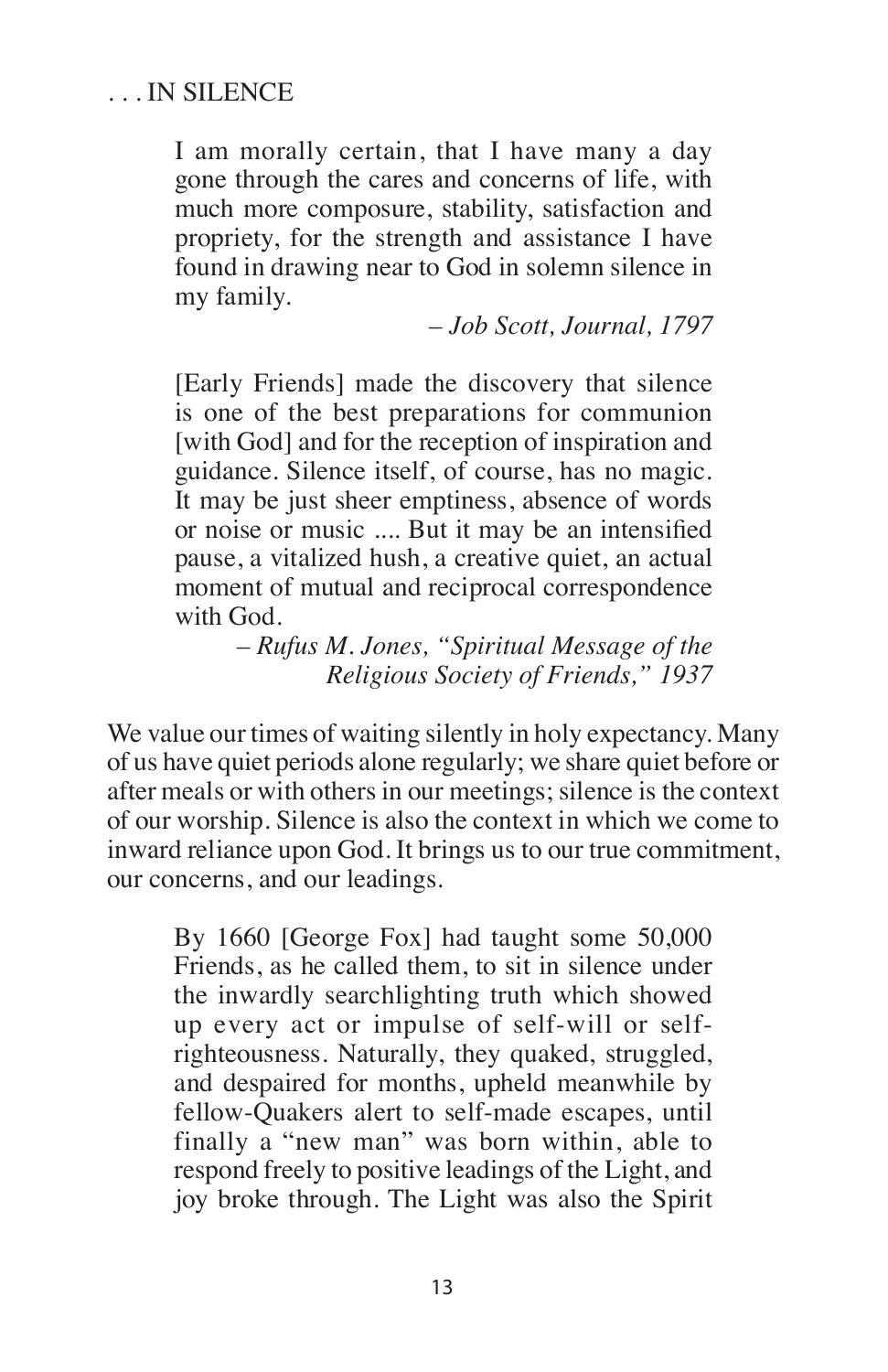of Christ, whose power and judgment Friends had found to be loving.

*– Hugh Barbour, "William Penn, Model of Protestant Liberalism," in Church History, 6/1979*

We benefit from reserving times for quiet reflection on our lives and on those "promptings of love and truth in our hearts, which are the leadings of God." Our worship, deeper than words, reminds us that we wish to give the first place in our lives to the unseen and eternal. Friends look forward to sharing silence with other Friends, to sharing insights in worship, and to sharing leadings.

And while waiting upon the Lord in silence, as often we did for many hours together, with our minds and hearts toward him, being staid in the light of Christ within us, from all thoughts, fleshly motions, and desires, in our diligent waiting and fear of his name, and hearkening to his word, we received often the pouring down of the spirit upon us, and the gift of God's holy eternal spirit as in the days of old, and our hearts were made glad, and our tongues loosed, and our mouths opened, and we spake with new tongues, as the Lord gave us utterance, and as his spirit led us, which was poured down upon us, on sons and daughters.

*– Edward Burrough, "Epistle to the Reader," in George Fox, The Great Mystery of the Great Whore Unfolded, 1659*

Silent times help to heal us from hurts of the mind and body. The quiet has brought us refreshment and strength to do what we thought ourselves unable to do or even to contemplate. Especially in the worshipping group, many have found "the evil within us weakened and the good raised up," despair and turmoil lessened, and steadfastness of purpose strengthened. We have often come to understand others' cares and unite with their concerns.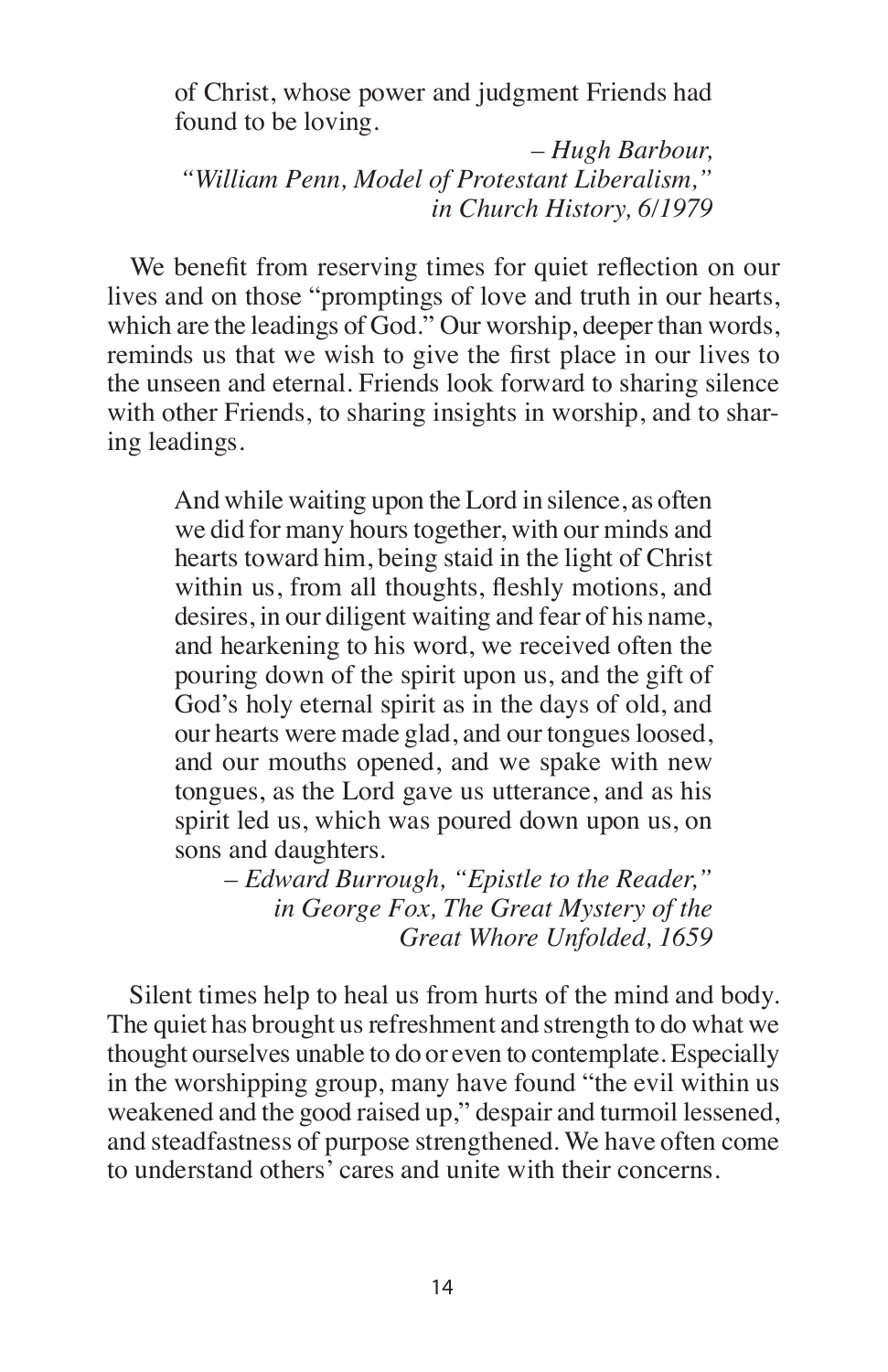Generations of Friends have remarked how well they began to appreciate the silence when, as children, they worshipped daily with their families and attended worship with Friends at meeting. Cultivating quietness and inward listening makes us increasingly able to remain silent when it is not necessary to speak or to speak the wisdom that comes from stillness.

When your heart is wandering and distracted, bring it back quickly to its point, restore it tenderly to its Master's side, and if you did nothing else the whole of your hour but bring back your heart patiently and put it near our Lord again, and every time you put it back it turned away again, your hour would be well employed.

> *– Francis de Sales, in Thomas Green, "Preparation for Worship," 1952*

## . . . IN SOLITUDE

The capacity to be alone is a necessary balance to the press of social life, and the healing power of solitude is central to our well-being. It promotes self-understanding and contact with those inner depths of being that often elude us when meeting the demands of daily living. Above all, solitude provides the opportunity to be alone with God and opens us to the workings of the Spirit.

Remember, it is a still voice that speaks to us in this day, and that it is not to be heard in the noises and hurries of the mind. Jesus loved and chose solitudes, often going to mountains, to gardens, and seasides to avoid crowds and hurries to show his disciples it was good to be solitary and sit loose to the world. *– William Penn,* 

Preface to The Journal of George Fox, 1694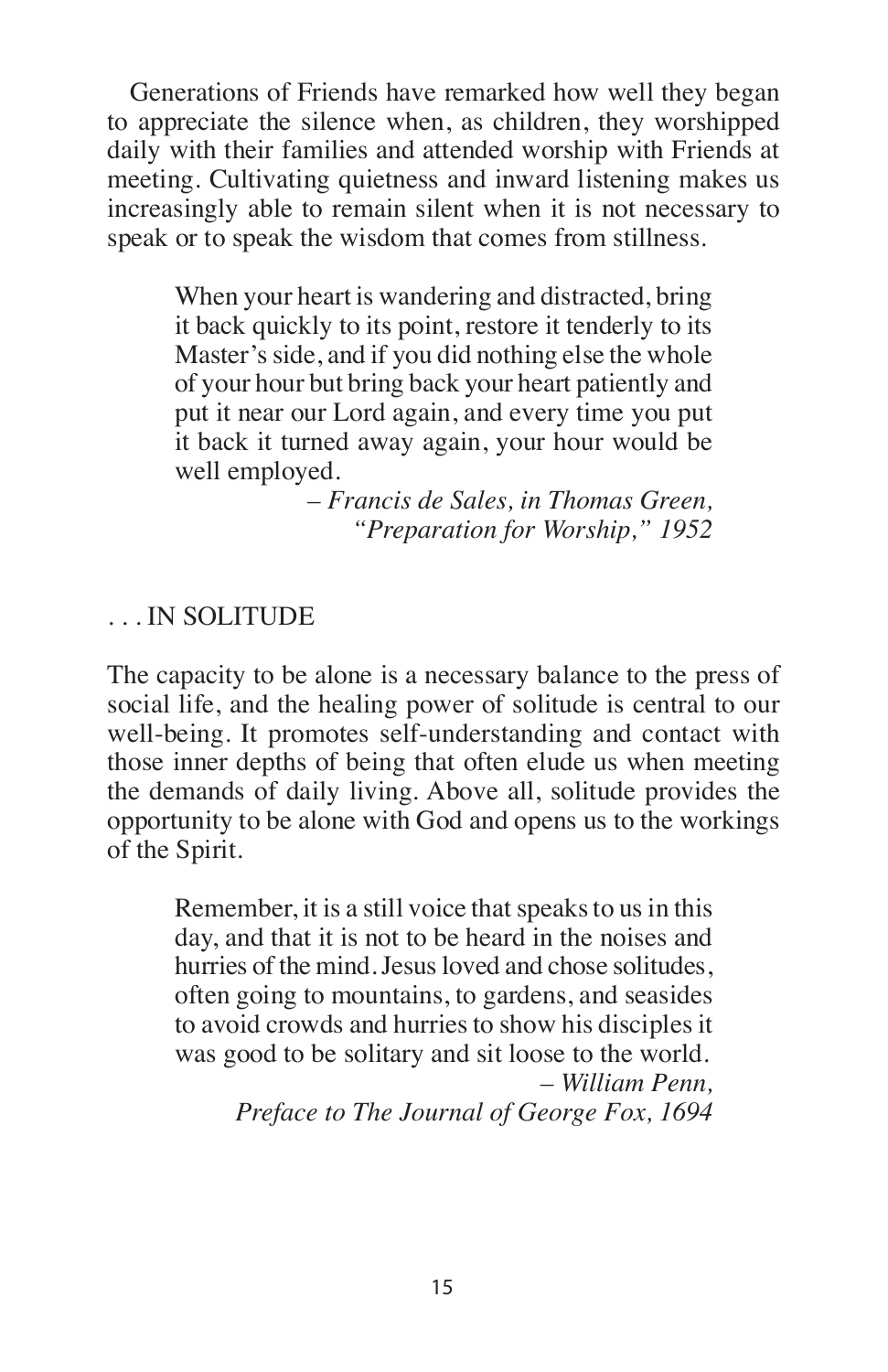### . . . IN PRAYER

Walk and talk and work and laugh with your friends. But behind the scenes keep up the life of simple prayer and inward worship. Keep it up throughout the day. Let inward prayer be your last act before you fall asleep and the first act when you awake. *– Thomas R. Kelly, A Testament of Devotion, 1941*

Our prayer is communion with God.We may expressit in expectant longing for wisdom and help, or in praise, confession, petition, intercession, thanks, relief, awe, or grief. We can set aside a daily period for prayer and cultivate with patient persistence the habit of inward prayer in the midst of outward activity. In meetings for worship, including those with a concern for business, humble prayer spoken with tenderness towards others can help make the group aware of the presence of God.

We lay before God not only our personal needs but the needs of others as well. Even as the Spirit finds expression through words of truth and acts of love, so it touches those in need of comfort through our prayers of tender concern.

In bringing our concerns before God we must be ready to accept God's guidance. Accordingly, faith in prayer can be complete only if we leave to God the form of that guidance and ready ourselves to follow it. Through prayer, our wills may come to correspond more closely with the divine will.

After thou seest thy thoughts and the temptation, do not think but submit, and then power comes. Stand still in the Light and submit to it ... and when temptations and troubles appear, sink down in that which is pure, and all will be hushed and fly away. And earthly reason will tell you what ye shall lose. Hearken not to that, but stand still in the Light. *– George Fox, Epistle 10*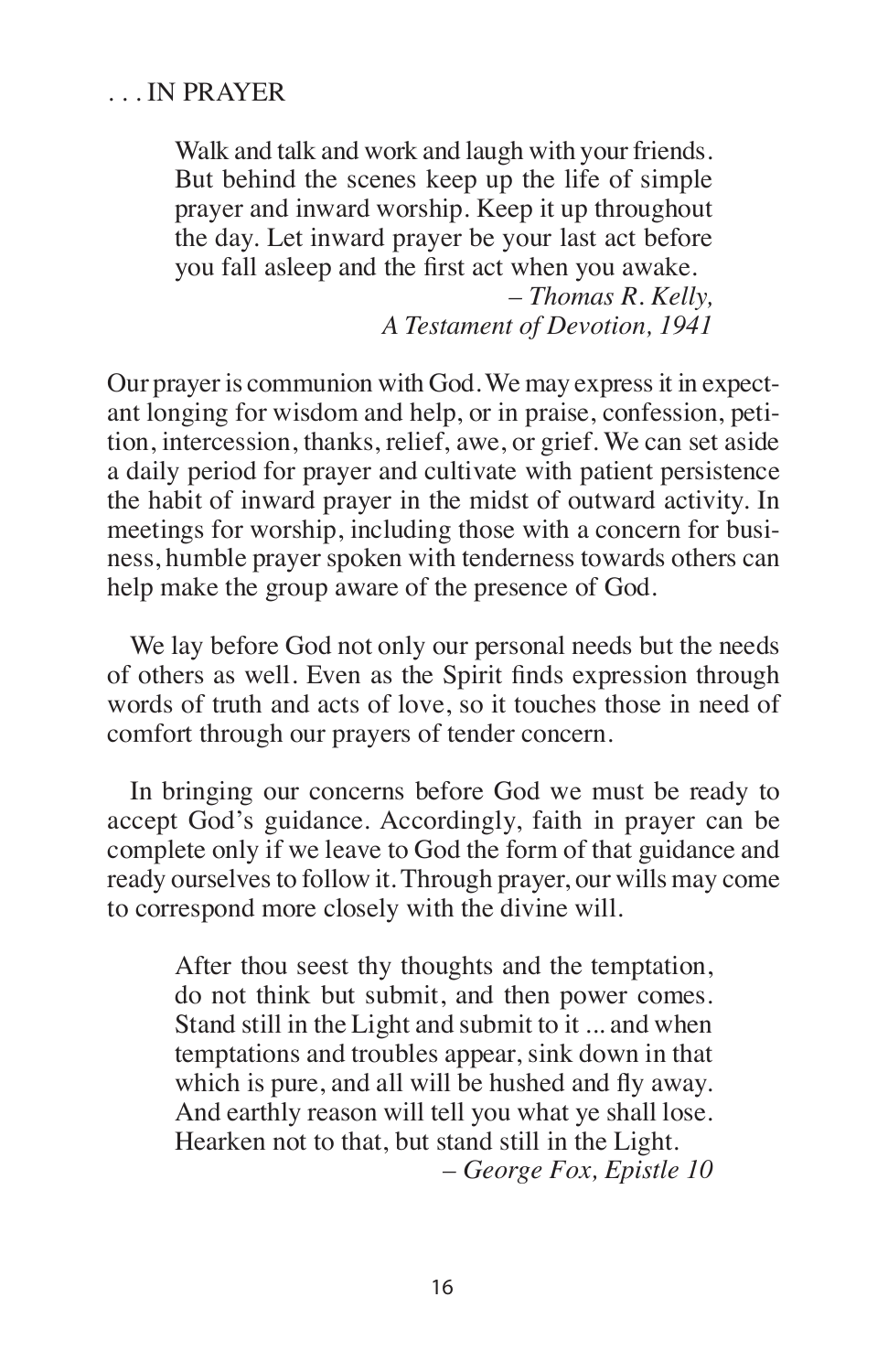We testify to the reality of a spiritual universe that we do not fully comprehend. We seek to live under its order and in its strength, each according to the measure of light given. Prayer made in faith can restore and heal the body, mind, and spirit, and we encourage Friends to undergird all medical and psychological treatment with this power of prayer.

#### . . . IN SCRIPTURE

This is the great work of the Scriptures, and their service to us, that we may witness them fulfilled in us, and so discern the state of God's spirit and ways upon them, by the inward acquaintance we have with the same Spirit and work in our hearts. *– Robert Barclay, Apology, 1676*

From the beginnings of the Society, Friends have turned to the Bible, and especially to the life and teachings of Jesus, to deepen ourspiritual understanding, to seek guidance in our lives, and to gain inspiration and courage to put our testimoniesinto practice. Scriptures record some of the workings of God's Spirit among men and women and their attempts to understand God's purpose for the world. These writings link us to those in the past who bore witness to truth, justice, and love; and their messages can awaken a yearning for these same values in our own lives as we increase our understanding of the Scriptures.

Because the Bible expresses the work of the Spirit, its authority is dependent on the Spirit itself. The same light that inspired the prophets and apostles can illumine anyone who seeks to understand the truth. Such illumination is itself the highest authority. It unites us in the gospel of forgiveness, love, and community taught and lived by Jesus, and draws us into his struggle to realize the Kingdom of God, a world brought into unity with God's will.

We acknowledge differences among ourselves about the nature and degree of authority we ascribe to the Bible and its parts. Many of us bring to its study the results of research and interpretation that have helped us to discover that which can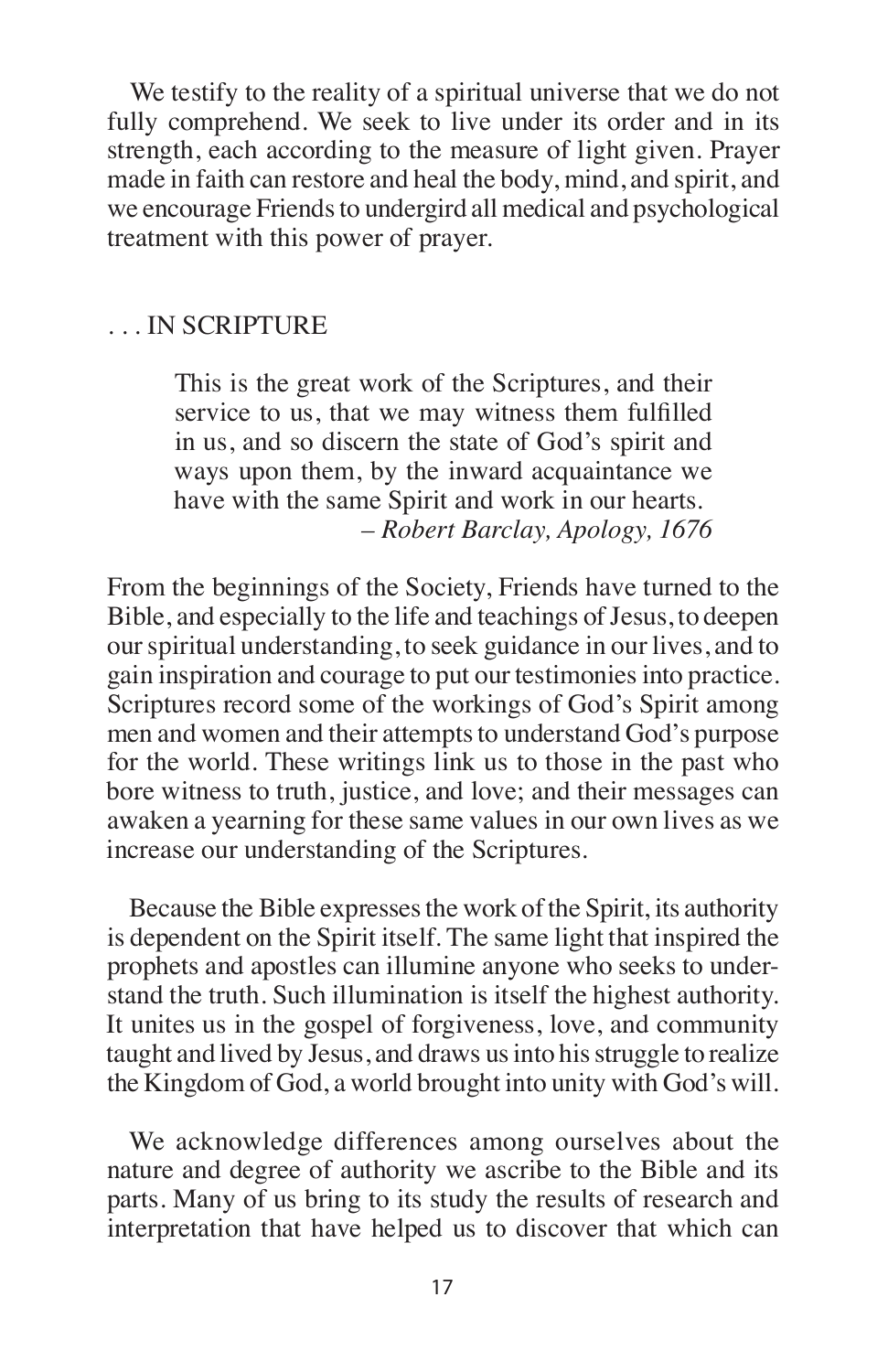truly speak to us. We believe that the spirit of God continually reveals itself to all peoples, and the writings of inspired men and women of all ages can speak to everyone today.

## . . . IN DEVOTIONAL READING

Other seekers have gone before us, and many have left a legacy of their journeys. From these accounts of questions asked, of answers received, and of ways taken, we can find help as we listen for truth in our own hearts. For many of us the Bible is the most precious of these writings. Yet the record of God's grace did not begin or end with the Bible. Quakers feel particularly attuned to the works of George Fox, Margaret Fell, John Woolman, Elizabeth Gurney Fry, Rufus Jones, Thomas Kelly, Mildred Binns Young, and other Friends whose inspiration is available to us. We value also many writings of seekers of all persuasions, aware of the diversity of vision among those whose hearts are fixed on God. We come to understand that the Light that inspired seekers of all times will illumine us as we search diligently to discern the Truth.

We know that God shares the Truth in many ways. If we bring open hearts and minds, we can find the Holy Spirit in unexpected places and in the contributions of men and women of all ages and all religions, sometimes in the form of stories, poetry, dance, music, art, or drama that give insight into humanity's highest values.

## . . . IN TRADITION

While seeking the Truth in their own experience with God and Christ, early Friends read and discussed the newly printed Bible and the writings of mystics such as Francis of Assisi and Marie de Guyon, and began to write their own spiritual literature, journals, and tracts. Their seeking led to practices such as refusing "hat honor" (to take off one's hat to social superiors), referring to days of the week and months by numbers to erase all non-Christian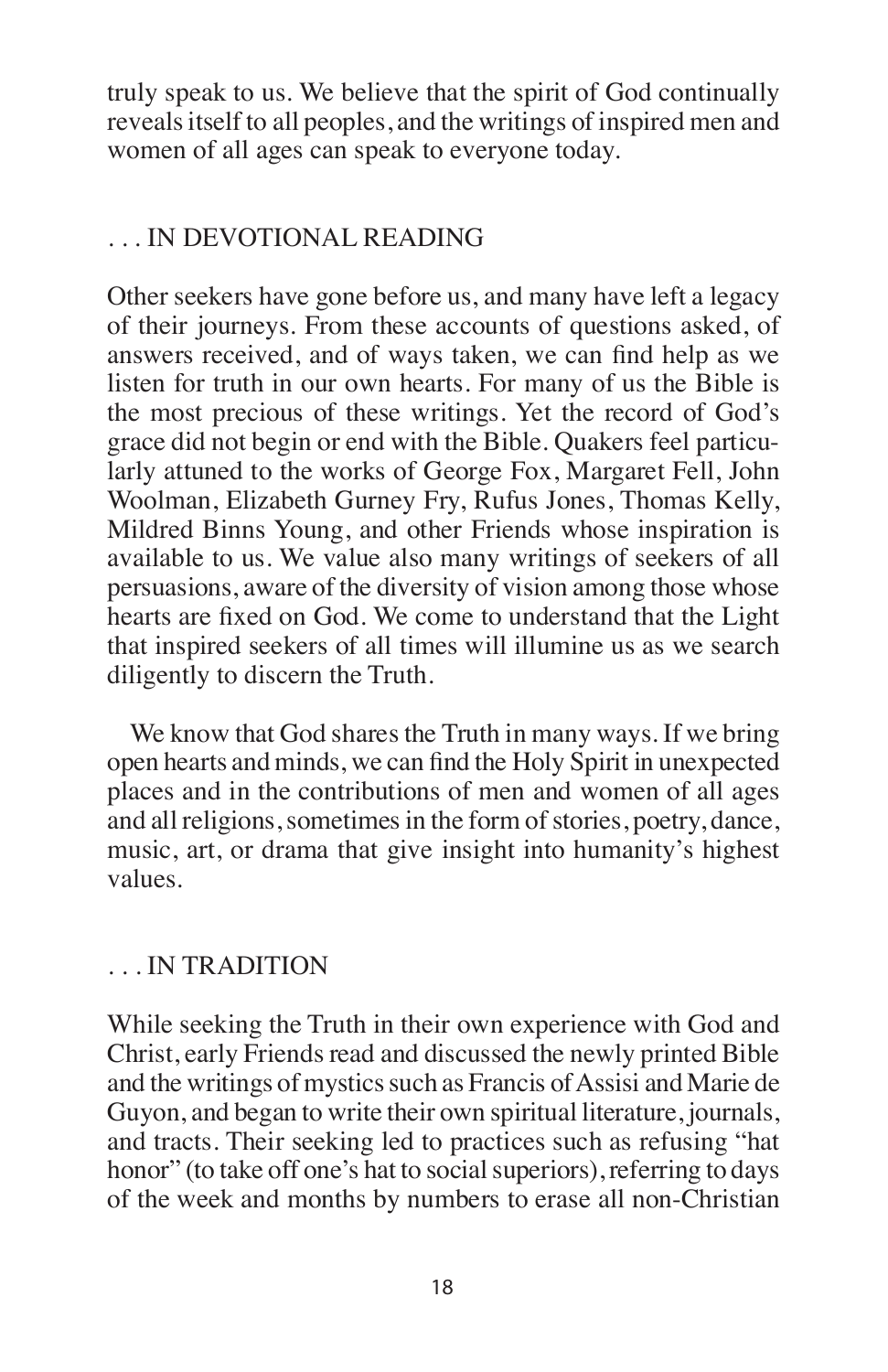reference, and using "plain" language to avoid the then common honorific "you" for social superiors. Refusal to participate in war, strict honesty in business, equality of men and women, the gentle upbringing of children, noncoercion of conscience, the settlement of differences without suing each other in courts of law, declining to observe traditional religious holidays, and nonconformity to fashion in dress and conduct became some of the more enduring traditions of the Society. Meetings for worship to celebrate marriage or the life of a deceased Friend still take place with simple arrangements; these traditions testify to the spiritual nature of our lives and gather us into community. Silence before meetings for business, committee meetings, and meals has been another Friends' custom.

Yet, tradition is no substitute for faith; practices may become empty.

### . . . IN GOSPEL ORDER

Gospel order is life lived in God's transforming, guiding, and sustaining power.

> *– Sandra Cronk, Gospel Order (Pendle Hill pamphlet 297)*

Early Friends identified a need for the right ordering of community life, which they called "gospel order," based in the life and teachings of Jesus. George Fox called this order the New Covenant of Jesus Christ—a divine, not an institutional, structure by means of which Christ could be "present in the midst of his people as ruler, governor, and orderer." Instead of the rules common to churches of their time, Friends developed some essentials of faith and practice embodied in queries and advices. These practices encouraged them to base their inward life on worship and waiting on the Lord; to obey the promptings of the Spirit through what became our social testimonies; to conduct meeting business as worship with reverence for God; and to love and respect each other.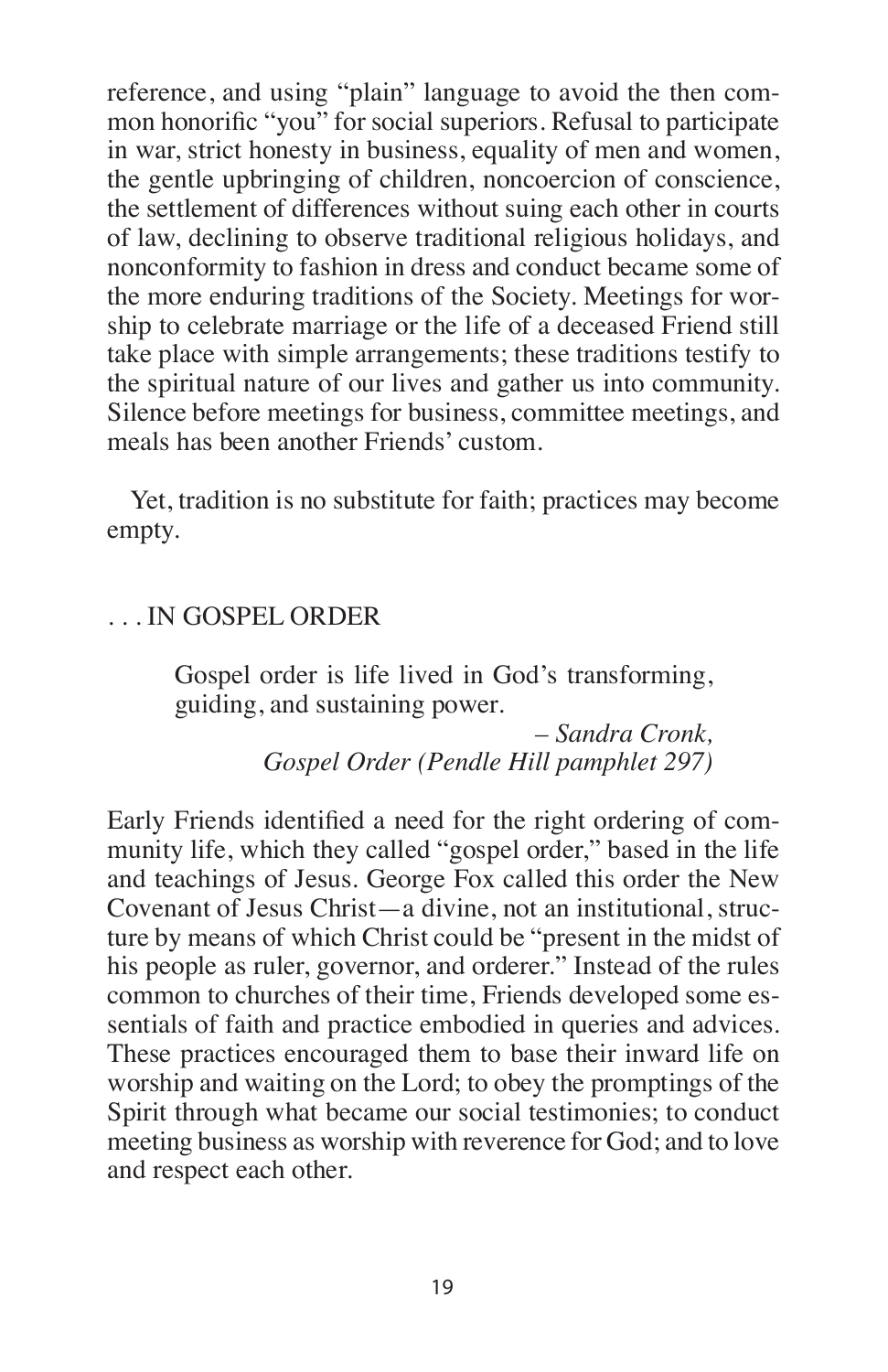Friends believe that the gospel calls us to align our lives to the spirit of Christ and to commit ourselves to follow that Spirit. Our practices allow us to wait for the guidance of the Spirit in our corporate life. This right ordering allows us to make corporate decisions according to the sense of the meeting; to test decisions through the process of carefully constructing minutes; and to organize the community into committees entrusted with defined responsibilities.

If another member of the church sins against you, go and point out the fault when the two of you are alone. If the member listens to you, you have regained that one. But if you are not listened to, take one or two others along with you,so that every word may be confirmed by the evidence of two or three witnesses. If the member refuses to listen to them, tell it to the church....

*– Matthew 18:15–17 (NRSV)*

These words from Jesus help us to respond creatively to conflict. Individuals first meet to air and resolve conflicts. If the first meeting is unsuccessful, they may meet a small group of Friends, sometimes called a clearness committee, to try again to settle the matter. If there is still no resolution, Friends can bring the issue before the entire meeting for business. Although in this way Friends first reproved and corrected those who "walked disorderly," the process gradually came to express the mutual accountability of Friends to one another, and led to the appointment of elders to exercise nurture and disciplinary care for their meetings.

The power behind all our communal practice derives from Jesus's words, also in Matthew 18, that "where two or three come together in my name, there am I also." We pray that this power will enable us to minimize backbiting, talebearing, and personal misunderstandings, and to provide for the acceptance and resolution of the contrary feelings that are inevitable when Friends work together.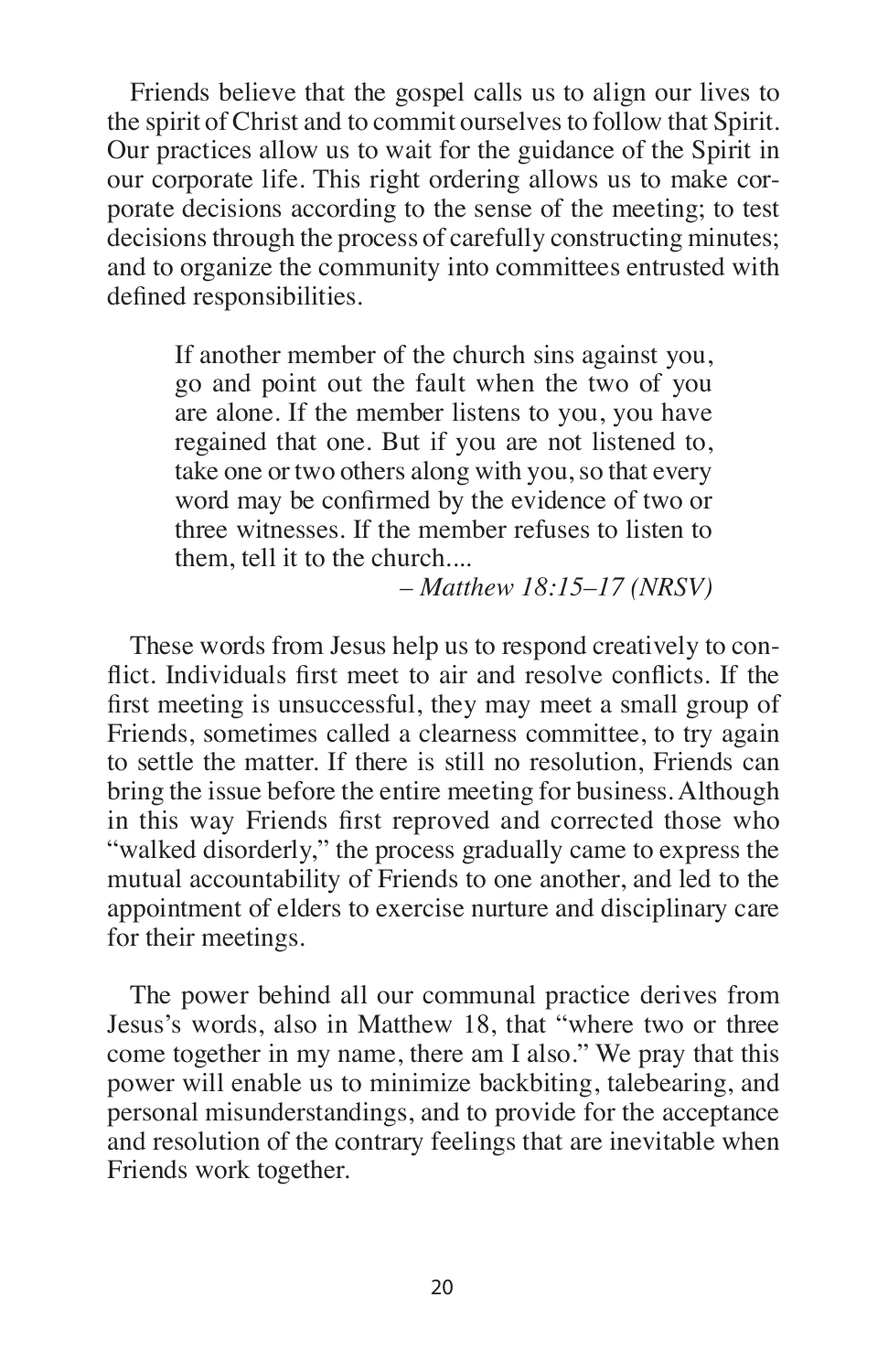Maintain that charity which suffereth long, and is kind; put the best construction upon the conduct and opinions one of another which circumstances will warrant. Take heed ... that the enemy produce no dissensions among you; that nothing like a party spirit be ever suffered to prevail. Let each be tender of the reputation of his brother; and be earnest to possess the ornament of a meek and quiet spirit. Watch over one another for good, but not for evil; and whilst not blind to the faults or false views of others, be especially careful not to make them a topic of common conversation. And even in cases in which occasion may require that the failings of others should be disclosed, be well satisfied, before they are made the subject of confidential communication, either verbally or by letter, that your own motives are sufficiently pure.

*– London Yearly Meeting, 1834*

#### . . . IN CORPORATE WORSHIP

When I came into the silent assemblies of God's people, I felt a secret power among them, which touched my heart; and as I gave way unto it I found the evil weakening in me and the good raised up; and so I became thus knit and united unto them, hungering more and more after the increase of this power and life whereby I might feel myself perfectly redeemed; and indeed this is the surest way to become a Christian....

*– Robert Barclay, Apology, 1676*

We approach the meeting for worship confidently, listening to the still, small voice within. Each worshipper is a listener. In active waiting, we strive to dissociate the mind from distractions and to focus inwardly. As each of us helps and strengthens others in this process, worship becomes a corporate experience.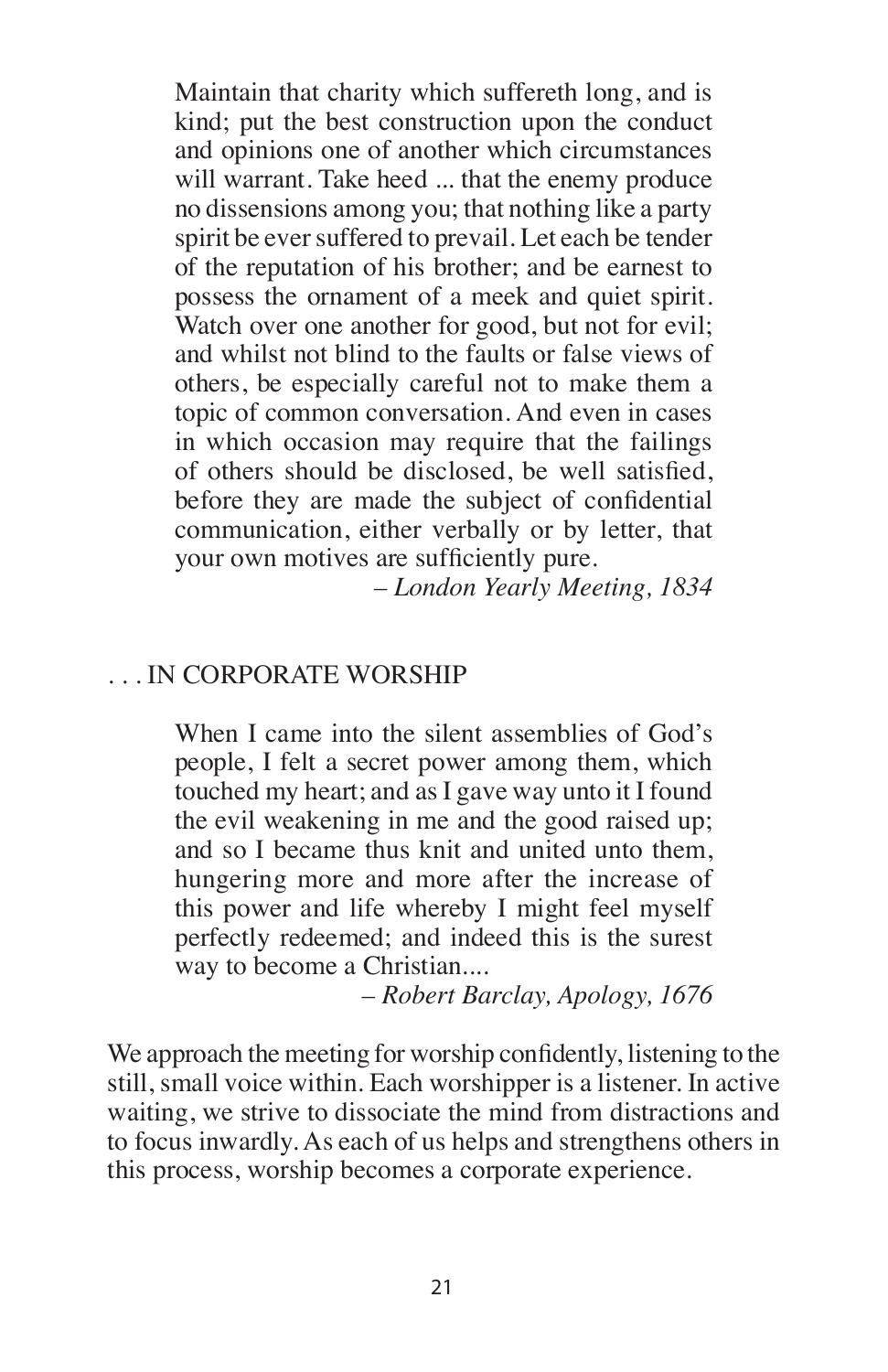And as many candles lighted, and put in one place, do greatly augment the light, and make it more to shine forth, so when many are gathered together into the same life, there is more of the glory of God, and his power appears, to the refreshment of each individual; for that he partakes not only of the light and life raised in himself, but in all the rest. *– Robert Barclay, Apology, 1676*

Direct communion with God—experience of the Holy Spirit makes observance of sacraments unnecessary, and for some even a hindrance. Guidance from the Spirit can take place anywhere and at any time under any conditions. No place is particularly holy, and all places are holy.

We do not say that to observe the sacraments is wrong, but that such observance is not essential to wholehearted Christian discipleship and the full Christian experience. We do not judge our fellow Christians to whom the outward sacraments mean so much. Rather do we wish, by prayerful fellowship with them, to be led unitedly with them to a deeper understanding of what underlies those sacraments, and so to share a richer experience of the mind of Christ.

*– Gerald K. Hibbert, Quaker Fundamentals, 1941*

Meetings for worship may be programmed or unprogrammed, structured or unstructured, pastoral or nonpastoral. The components of programmed worship—such as music, the sermon, reading of scripture, vocal prayer, and silence draw the worshipper into the presence of God. A hymn may express deeper feelings than can its words alone. A sermon may challenge, support, sustain, and encourage us. A message specifically for children may offer insight to each of us. Giving an offering may make us aware of how gifts to the meeting can be used in God's service. In programmed and in unprogrammed worship, our awareness of the presence of God has much to do with what we bring to meeting. When we have meditated and prayed throughout the week, we are more prepared to feel the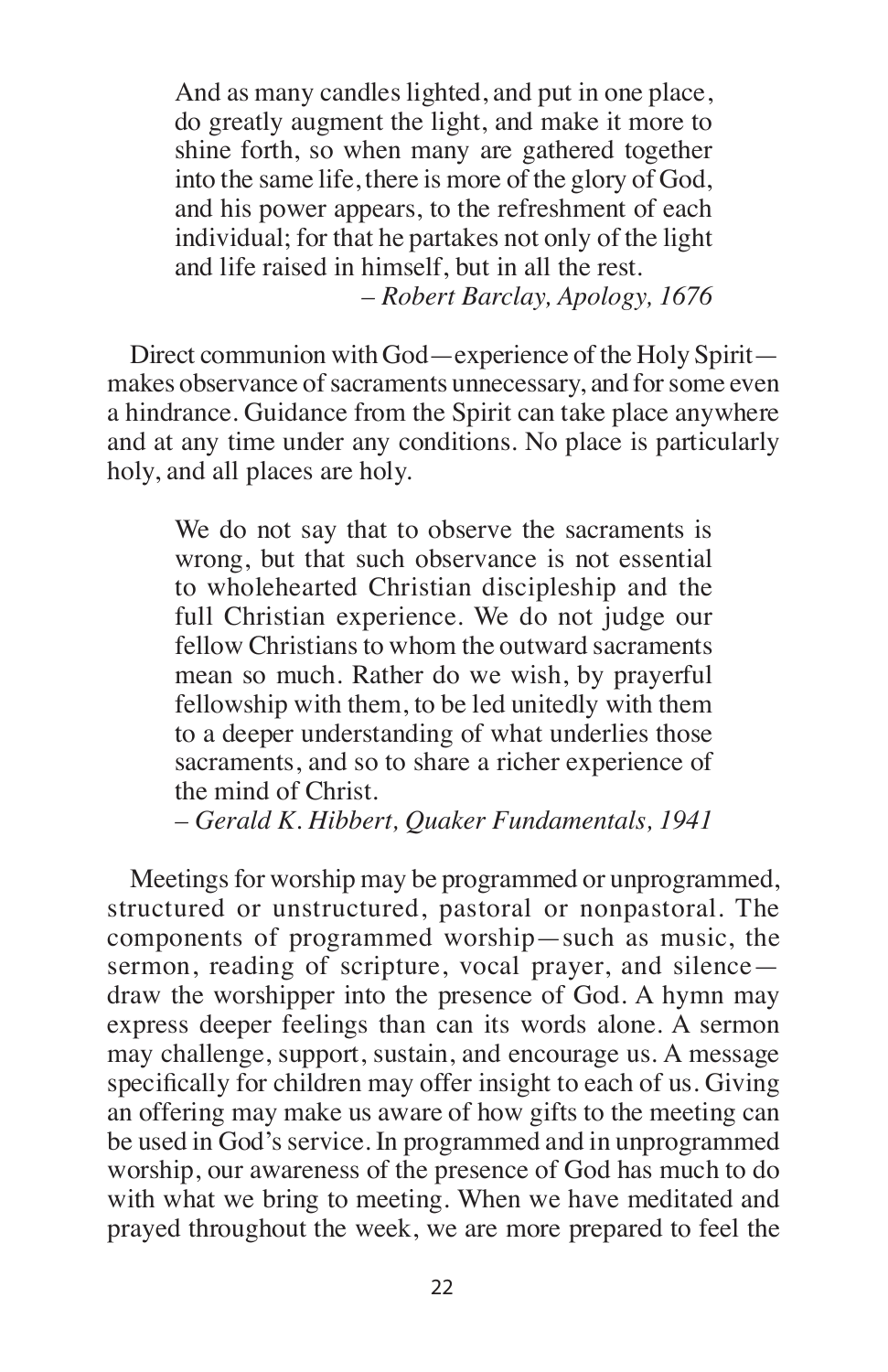workings of the Spirit in meeting than if we come anticipating that the pastor and others will have done our preparation for us. In unprogrammed meetings there is no set order of worship and no appointed leader; in programmed meetings the appointed pastor helps find a spiritual focus. Either form of meeting calls us to be fully engaged in worship.

Let us listen tenderly to all messages, even those that may not seem to speak to our condition. The call to ministry may come to any worshipper, and the more we listen, the more we ourselves become aware of—and are able to follow—spiritual leadings, including those to speak in meeting.

When you come to your meetings ... what do you do? Do you then gather together bodily only, and kindle a fire, compassing yourselves about with the sparks of your own kindling, and so please yourselves, and walk in the "Light of your own fire and the sparks which you have kindled"? Or rather, do you sit down in True Silence, resting from your own Will and Workings, and waiting upon the Lord, fixed with your minds in that Light wherewith Christ has enlightened you, until the Lord breathes life in you, refresheth you, and prepares you ... that you may offer unto him a pure and spiritual sacrifice?

*– William Penn, "A Tender Visitation," 1677*

In gathered or covered meetings individual separateness recedes, and we become more of a community under divine guidance. Words offered by different speakers may relate to a common theme and echo the unspoken worship without seeming to break the silence.

Here indeed is a service of worship that demands that all believers be their own priests. For in the Quaker meeting for worship, the members must still their bodies, still their minds, must attend to the presence of God, must thank and adore God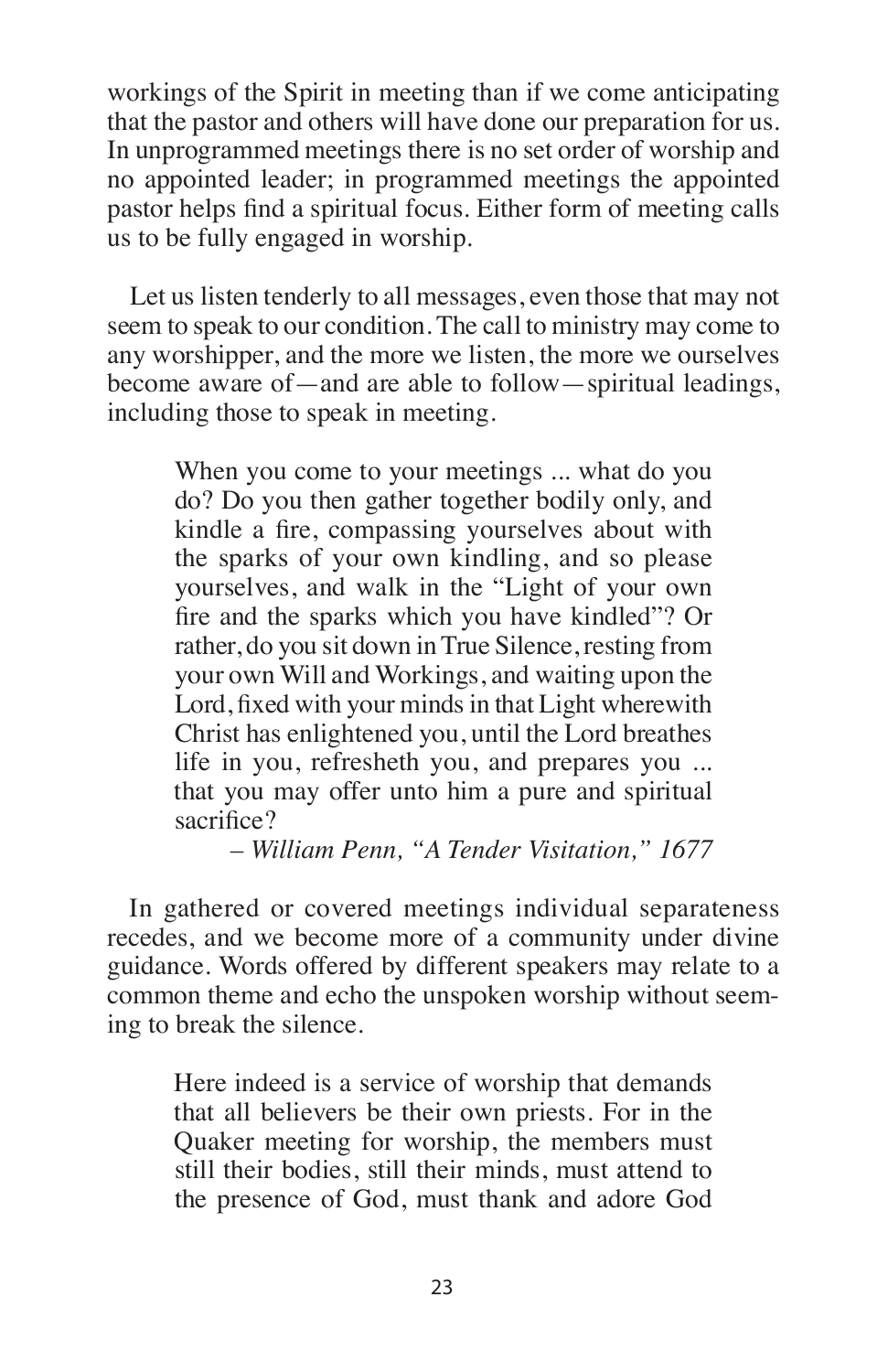for being what God is, must feel the incongruities of their own lives that are out of keeping with such a presence, must long for their removal and forgiveness ....

> *– Douglas V. Steere, On Listening to Another, 1955*

Thanksgiving, confession, calming of fears, forgiveness, reproof, chastisement, awareness of our many blessings, instruction, exhortation, support, comfort, challenge, and openness to joy and truth are some aspects of worship we may meet.

But there will be times for all of us when worship will not offer us comfort, uplift our spirits, or speak to our condition. At times we may feel distant from God and our fellow-worshippers; faith and perseverance are necessary to bring us through these dry spells. At other times the spoken ministry may be pointed, prophetic, or disturbing. Worship offers usthe experience of the power of the Spirit, but that power is not tame, and our lessons from meeting are not always those we expect.

Listen! I am standing at the door, knocking; if you hear my voice and open the door, I will come in to you and eat with you, and you with me. *– Revelation 3:20 (NRSV)*

Vocal ministry in the meeting for worship should arise from inward prompting, an experience that may come at times to all earnest worshippers. Ministers who can speak at length and maintain a genuine spirit of prophecy are rare and appreciated, but the experienced speaker should be watchful not to speak too often or at undue length. A simple thought, briefly expressed by a timid speaker, may be the message most needed. The shy worshipper is encouraged to speak, however haltingly.

When one rises to speak in [a gathered] meeting one has a sense of *being used*, of being played upon, of being spoken through. It is as amazing an experience as that of being *prayed through*, when we, the praying ones, are no longer the initiators of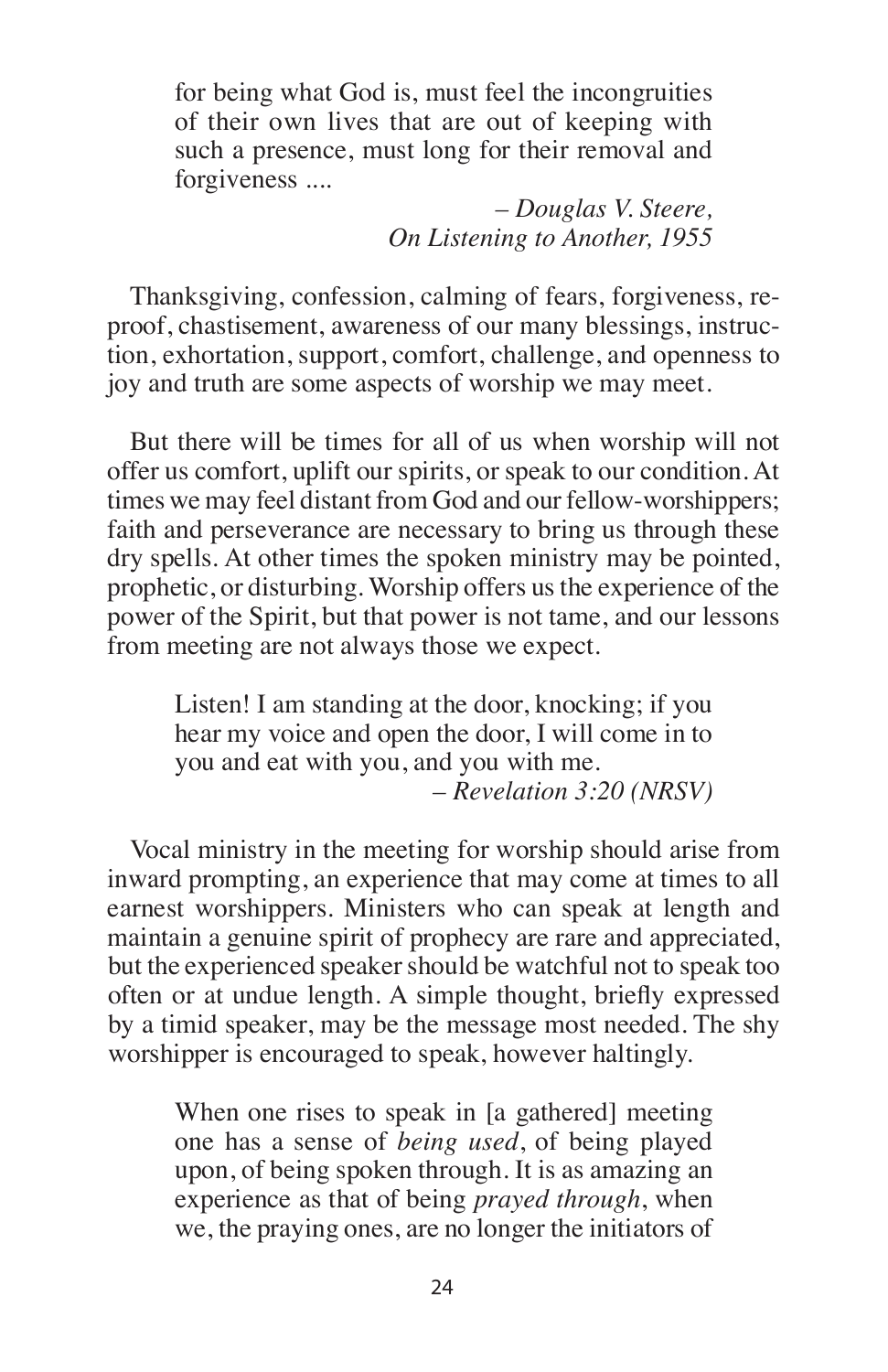the supplication, but seem to be transmitters, who second an impulse welling up from the depths of the soul. In such an experience the brittle bounds of our selfhood seem softened and instead of saying, "I pray" or "He prays," it becomes better to say, "Prayer is taking place."

*– Thomas R. Kelly, The Eternal Promise, 1966*

The most satisfactory ministry in our meetings arises when we speak with discipline about an insight that we find when we wait silently upon the Lord.

Isthis a genuine moving that deserves expression in a meeting for worship, or had I best curb and forget it? May it have some real meaning for others, and is it suited to the condition of the meeting? Can I phrase it clearly and simply? If it passes these tests, I regard it as something to be said, but I am not yet sure it should be said here and now. To find out how urgent it is, I press it down and try to forget it. If time passes, and it does not take hold of me with increased strength, I conclude that it is not to be spoken of at this time. If, on the other hand, it will not be downed, if it rebounds and insists and will not leave me alone, I give it expression.

*– N. Jean Toomer, An Interpretation of Friends' Worship, 1947*

Once I sat in meeting for worship absolutely certain that I had a message which needed to be shared. However, I felt no leading whatsoever that I was the one to give the message. I waited and waited, feeling I would burst from the tension, until a woman across the room got up and gave my message much better than I could ever have given it. What was happening here? What did this mean in terms of the movement of the Spirit in our lives? *– Shirley Dodson,*

*"Theology for Each of Us," Friends Journal, 9/1/1980*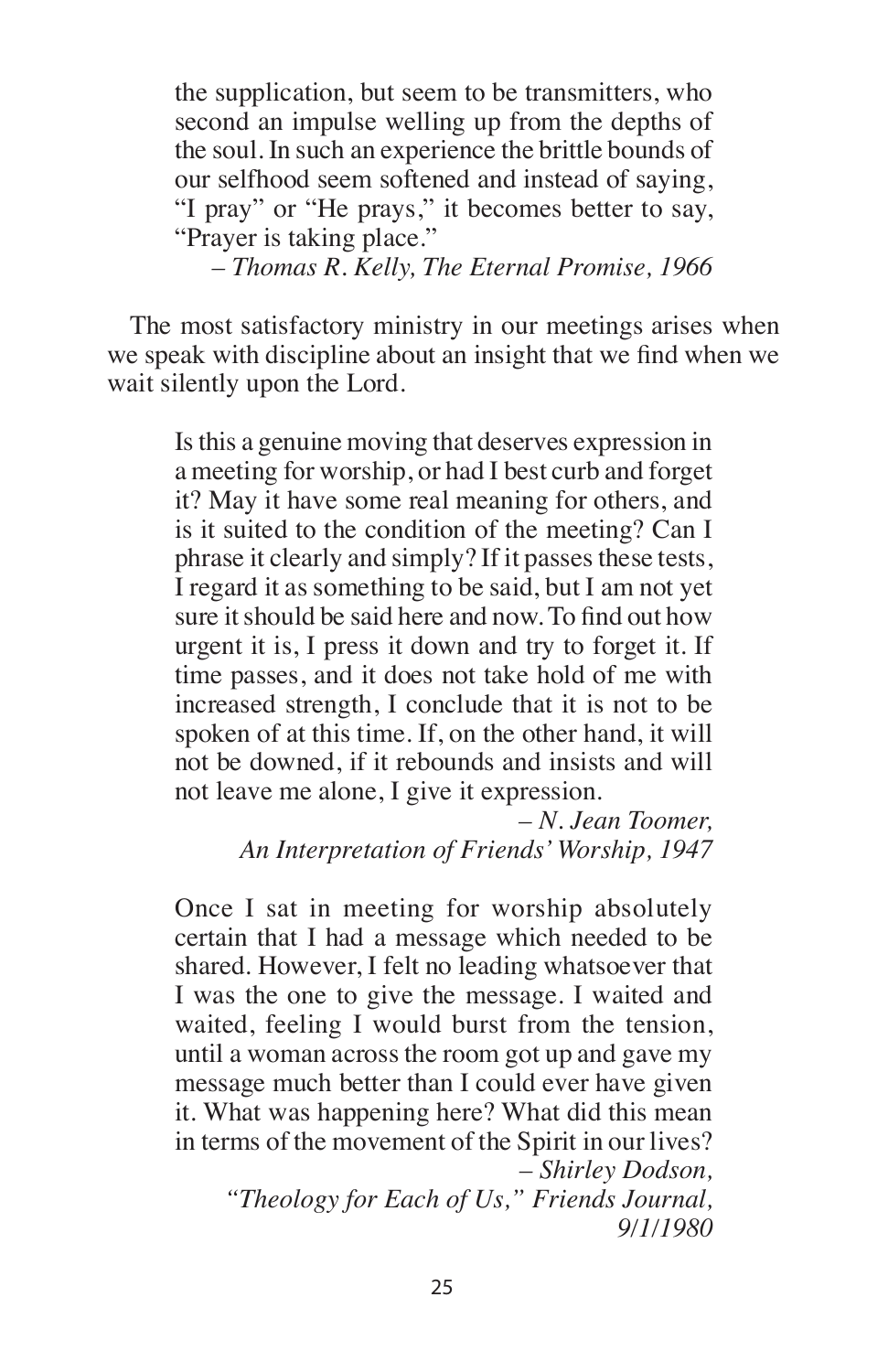### . . . IN MEETINGS FOR WORSHIP WITH A CONCERN FOR BUSINESS

Friends are not to meet [in meetings for business] like a company of people about town or parish business ... but to wait upon the Lord.

*– George Fox, Letters*

We look with tender hearts, especially during meetings for worship with a concern for business, for one another's spiritual vision. Truths of the Spirit may come from any of us.

In each of us the Spirit is manifested in one particular way, for some useful purpose.... But all these gifts are the work of one and the same Spirit, distributing them separately to each individual at will. For Christ is like a single body with its many limbs and organs, which, many asthey are, together make up one body.

*– 1 Corinthians 12:7, 11–12 (NEB)*

Our belief that people can continually discover more about the will of God makes us eschew dogma. We search for ways to meet human need in shared worship and open ourselves to disagreement as a path to God's higher truths. The Spirit leads our community to creative action, occasionally in ways that transcend reason, as we listen for God's voice in our prayers and in the messages we have for each other.

#### LEADINGS AND CONCERNS

Take heed, dear Friends, to the promptings of love and truth in your hearts, which are the leadings of God.

> *– Britain Yearly Meeting, Quaker Faith and Practice, 1995*

Early Friends found that the Light opened their lives to the painful knowledge of their own inadequacy. Margaret Fell urged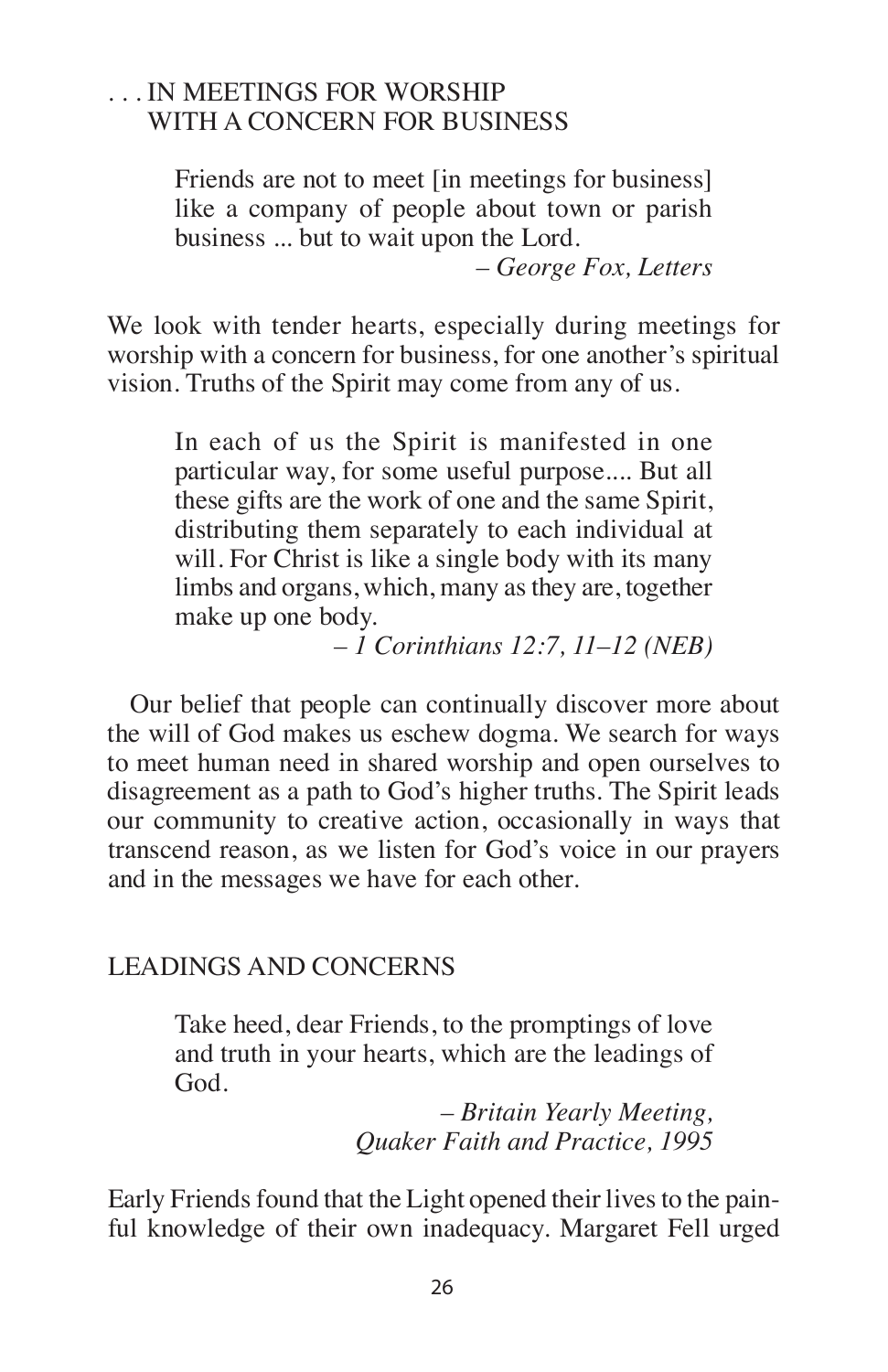Friends to "let the Eternal Light search you ... for this will deal plainly with you; it will rip you up, and lay you open ... naked and bare before the Lord God, from whom you cannot hide yourselves" (Barbour, Quakers in Puritan England, p. 98). But at the end of this painful experience of the Light, at the end of human resources and evasions, the same Light showed Friends the presence and warmth of God's love. This testing process opened Friends to the shared experience of the life and guidance of the Spirit, which became a constant source of inspiration and energy in their lives. So it can be for us today.

We may find that the guidance of the Spirit leads us toward specific actions; such leadings should be cherished. Our first leading may simply be to rise to speak in meeting for worship despite our diffidence. We may feel a leading toward some service, perhaps involving a social problem or a meeting or community need. A real concern is a gift of grace and demands our obedience, but we should also consider how early Friends sought to distinguish true leadings from false ones. We question our motives to find whether any selfish desire or unanswered personal need lies at the bottom of our impulse. We wait in patience to test our leading over time. We seek to find out if our leading is consistent with other revelations of the Spirit. We seek the counsel of other Friends, either individually in conversation or by asking for a clearness committee, where members meet in worship over a concern to test its validity and weight and to clarify its implications for action.

The true "concern" [emerges as] a gift from God, a leading of the Spirit which may not be denied. Its sanction is not that on investigation it proves an intelligent thing to do—though it usually is; it is that the individual (and if the concern is shared and adopted by the meeting, then the meeting) knows, as a matter of inward experience, that here is something which the Lord would have done, however obscure the way, however uncertain the means to human observation. Often proposals for action are made which have every appearance of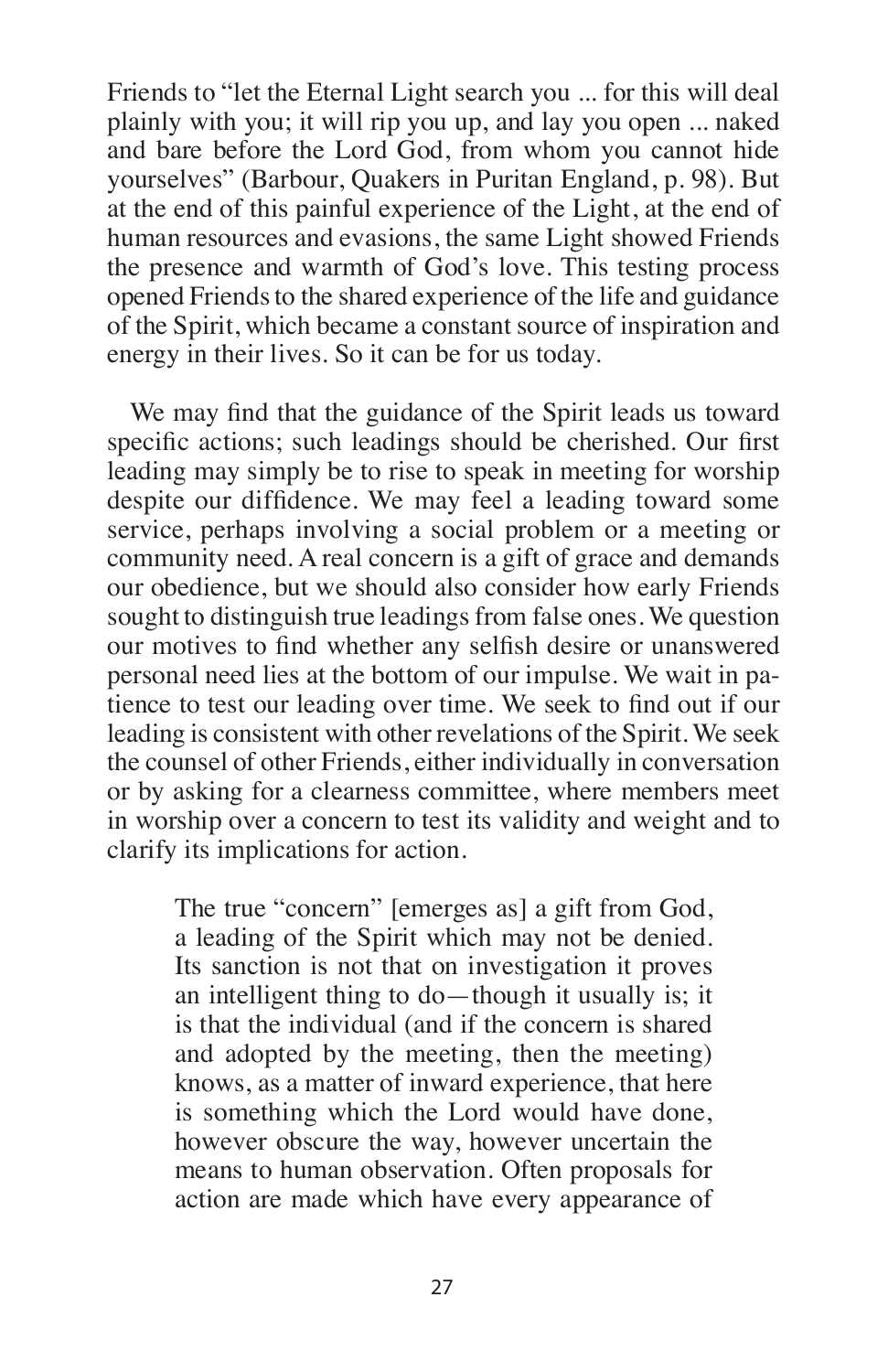good sense, but as the meeting waits before God, it becomes clear that the proposition falls short of "concern."

> *– Roger C. Wilson, "Authority, Leadership, and Concern," 1949*

Apersonal concern, meant for usindividually, might become a concern involving our meeting. Individual concerns can become the means by which the community can bring the power of the Spirit into social action. The method Friends have developed to do this involves the progression and deepening of concerns from monthly to quarterly to yearly meetings. This process is another part of our gospel order, by which we wait with a concern and test it individually, then with a friend or family member, then with a group of Friends and the monthly meeting itself, and finally with quarterly and yearly meetings. Friends are thus available at each step to "test the concern in the Light," to consider the concern in relation to all they know about the situation and the persons involved and, most important, to hold the concern up to the light of the Inward Teacher, although we do not need to share, agree with, or endorse each other's concerns in order to support them. Each group may support the concern; possibly it may commend the concern as a call to action for the greater group of Friends.

In this way Friends have developed (sometimes slowly and painfully) the social witness that we have traditionally called our testimonies. Even such seemingly self-evident truths as the peace testimony or the testimony against slavery did not spring up fully articulated; rather, Friends worked each out over time and in social circumstances that resulted finally in its acceptance as part of our understanding of the will of God.

### **FRUITS OF THE SPIRIT**

But the fruit of the Spirit is love, joy, peace, longsuffering, gentleness, goodness, faith, meekness, temperance: against such there is no law. *– Galatians 5:22–3 (KJV)*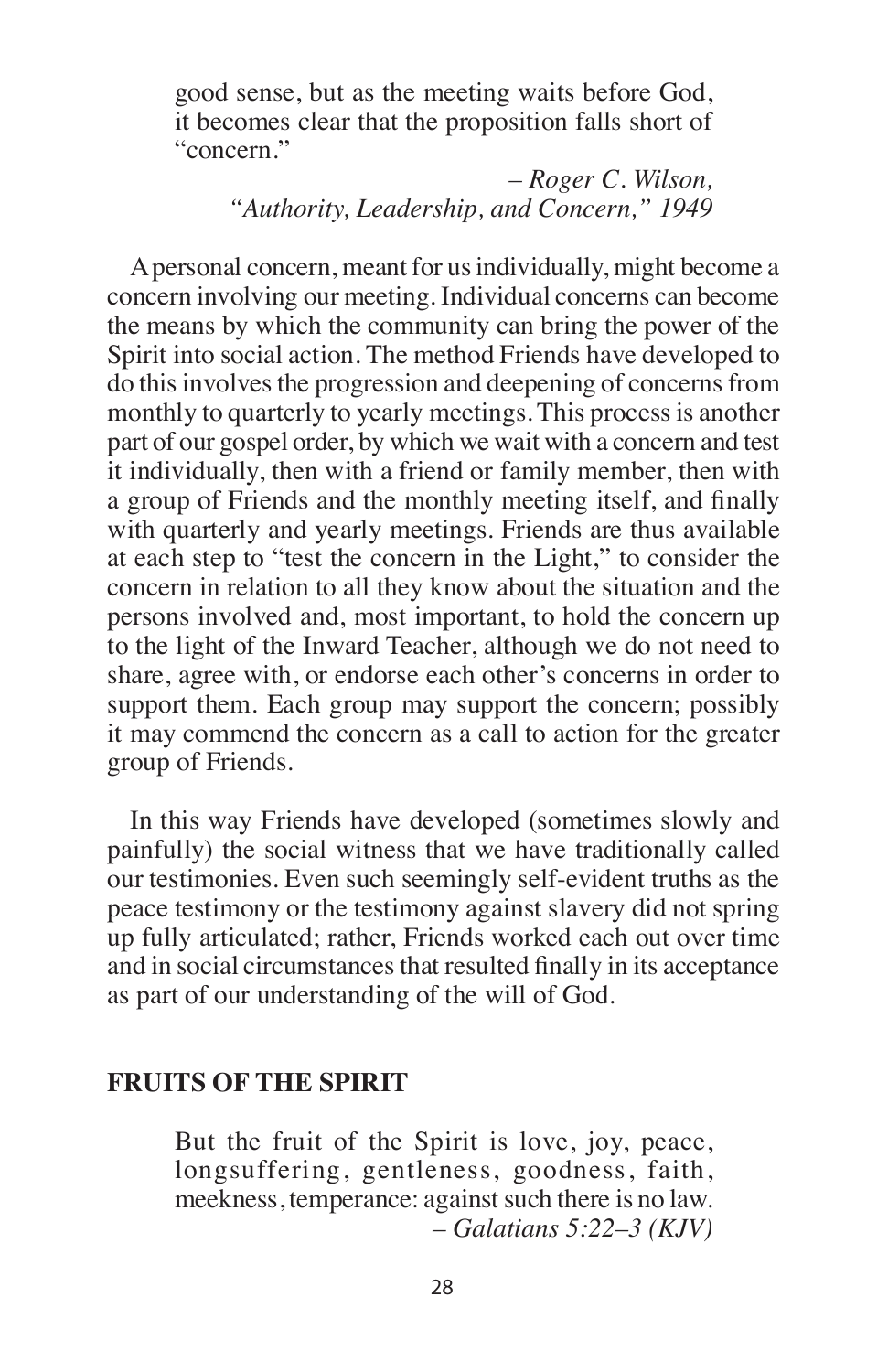The Religious Society of Friends does not impose laws or rules for conduct upon its members. Instead, it lays upon us the responsibility to live by the Spirit of Light and Truth in each of us and provides Advices and Queries as an aid to faithfulness. This Spirit can direct every aspect of our lives if we open ourselves to it. It can enable us to reach out to the same Spirit in others. The fundamental emphasis of our personal lives should be the desire to fulfill God's purpose.

### FAITHFULNESS

The Kingdom of Heaven did gather us and catch us all, as in a net, and his heavenly power at one time drew many hundreds to land. We came to know a place to stand in and what to wait in; and the Lord appeared daily to us, to our astonishment, amazement, and a great admiration, insomuch that we said one unto another with great joy of heart: 'What, is the Kingdom of God come to be with men?'...And from that day forward, our hearts were knit unto the Lord and one unto another in true and fervent love, in the covenant of Life with God; and that was a strong obligation or bond upon all our spirits, which united us one unto another. We met together in the unity of the Spirit, and of the bond of peace, treading down under our feet all reasoning about religion.

*– Francis Howgill, in Edward Burrough, The Memorable Works of a Son of Thunder, 1672*

God-directed personal conduct calls for discipline in every area of our lives.We need to strive constantly toward wholeness. This is not easy. We shall stumble and make wrong turns. We must learn how to forgive ourselves, even as God forgives us, and take comfort in the knowledge that we are not alone in our quest. With us go God's unfailing love and mercy, the companionship of other Friends, the guidance of Jesus, and the wisdom of others on whom the Spirit has left a vivid imprint. The paradox of discipline is that it frees us to respond creatively to God.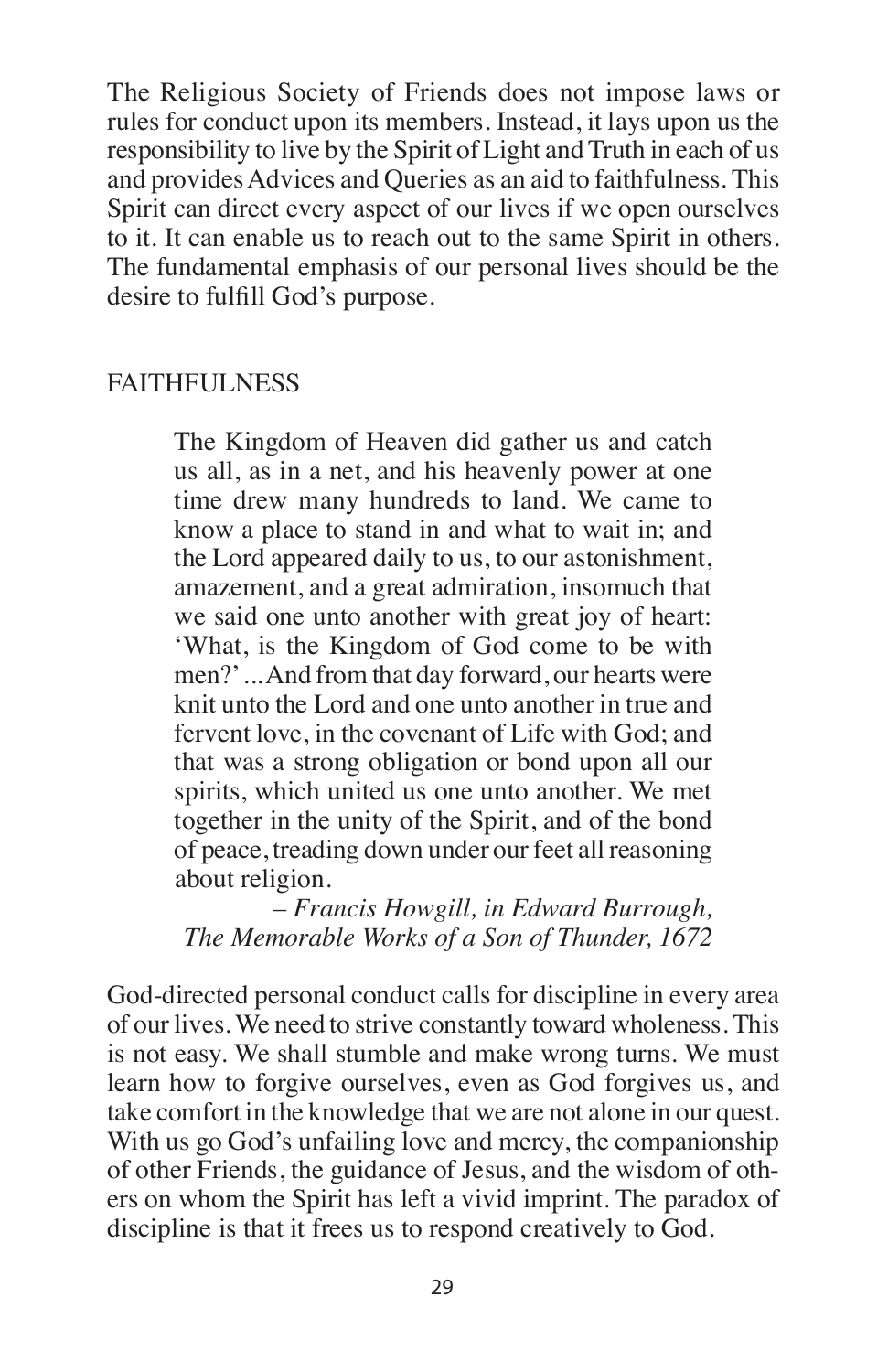Miraculously, God can still work through our blocked minds, deficient vision, and dulled spiritual hearing. Once in a while, when we are experiencing a bit of humility and feeling less protective of our egos, wonderful things can happen. It is then that God lets us know the peace of a worry-free moment. It is then that insoluble problems seem to work themselves out, without our attention. We must hold fast to the memory of these experiences of faith because they hold the promise of more faith and encourage us to surrender to God's Wisdom.

> *– Virginia W. Apsey, "Worry, Trust, and Faith," Friends Journal, 3/1987*

#### TRUTHFULNESS, INTEGRITY, AND COMMUNICATION

We are called to a genuineness of life and speech that leaves no room for deceit or artificiality. Early Friends took very seriously the advice of Jesus: "All you need say is 'Yes'if you mean yes, 'No' if you mean no; anything more than this comes from the evil one" (Matthew 5:37), and throughout our history we have borne witness against judicial oaths as suggesting a double standard of truth. Devotion to what is true and eternal requires openness, honesty, and careful speech in social, business, and family relationships. As early Friends took care to avoid honorific titles and phrases, modern Friends need to discourage insincerities and extravagances. Flattery, public expressions of gratitude, and eulogies draw attention to individuals rather than to the Spirit that speaks through each of us. We must speak the truth with cordiality, kindness, and love.

All of us ... are diminished and dishonoured when we do not meet each other half way. How can we in truth and lovingly help one another in this? Because we must remember that truth without love is violence. And love without truth is sentimentality. We do need both.

*– Muriel Bishop, "Integrity," 1990*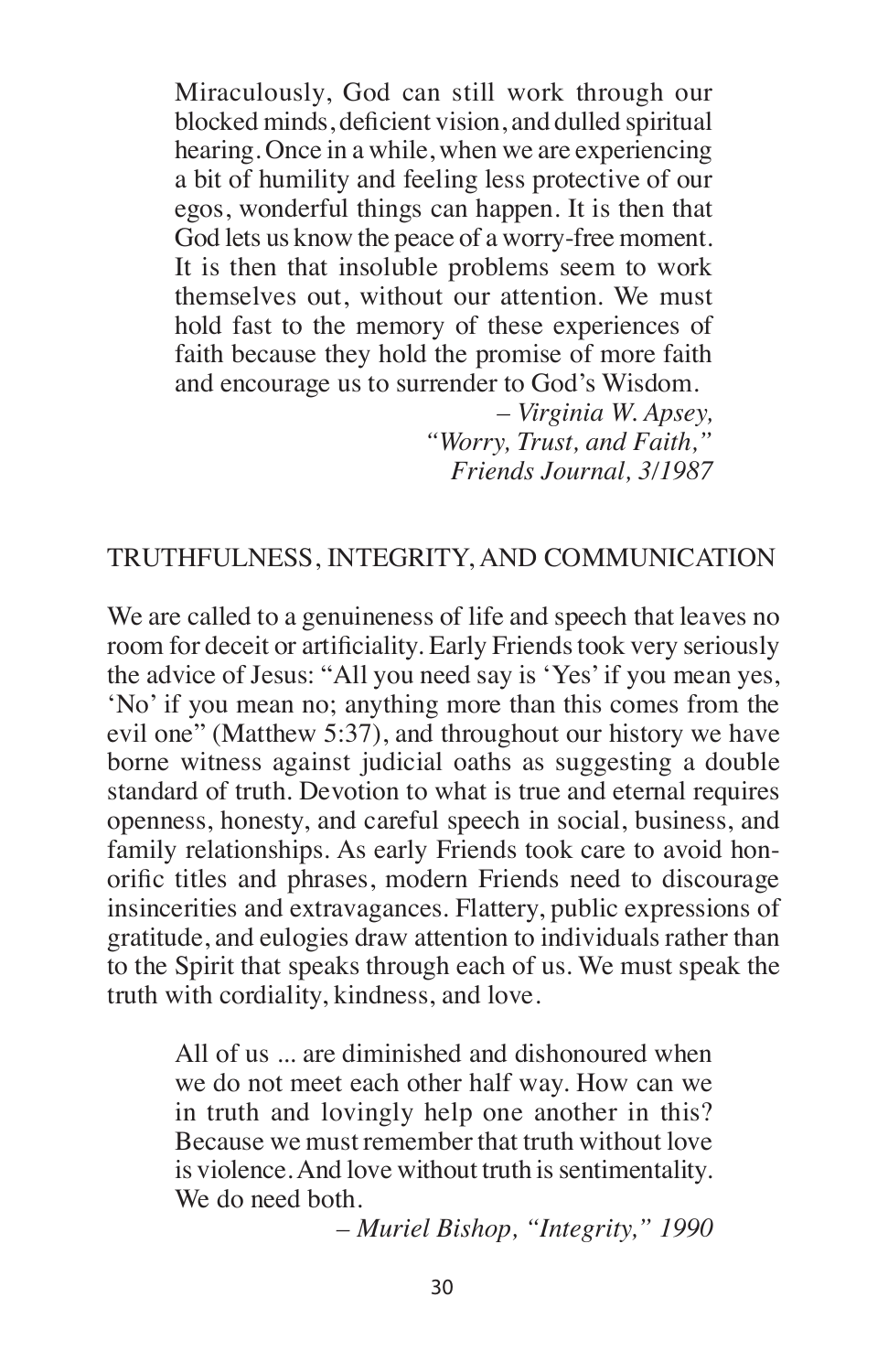It is a difficult task to live according to our faith that God's power operates in us. As we attempt to conform our lives to the leadings of the Spirit, to integrate our beliefs and our actions, and to become more honest and authentic, we receive the strength and courage to follow our religious principles.

No average goodness will do, no measuring our lives by our fellows, but only a relentless, inexorable divine standard. No relatives suffice; only absolutes satisfy the soul committed to holy obedience. Absolute honesty, absolute gentleness, absolute self-control, unwearied patience and thoughtfulnessin the midst of the ravelling friction of home and office and school and shop.

*– Thomas R. Kelly, "Holy Obedience," 1939*

Friends have been concerned to communicate with integrity, to make our words and action fit the truth of our lives. We endeavor to speak the truth as we know it, honestly and forthrightly, speaking plainly from our own lives. Sometimes this practice has been difficult. Sometimes the results surprise and delight us.

I was shown that my words should be few, savoury, and seasoned with grace.

*– George Fox, Journal, 1694*

The person who will listen and not give advice is a precious presence on this earth.

*– Robert P. Wightman, in "Listening with a Simple Heart," 15th Street Meeting Book of Quotations, 1989*

Thoughtful listening is as important as speaking, and a necessary part of resolving our conflicts. If we listen attentively to the expression of the Spirit—in ourselves and in others—words and action can become a means of knowing God, a form of prayer. To speak, write, or act from the truth of our lives brings spiritual force to bear on us in ways that may develop into concerns or leadings if we listen further.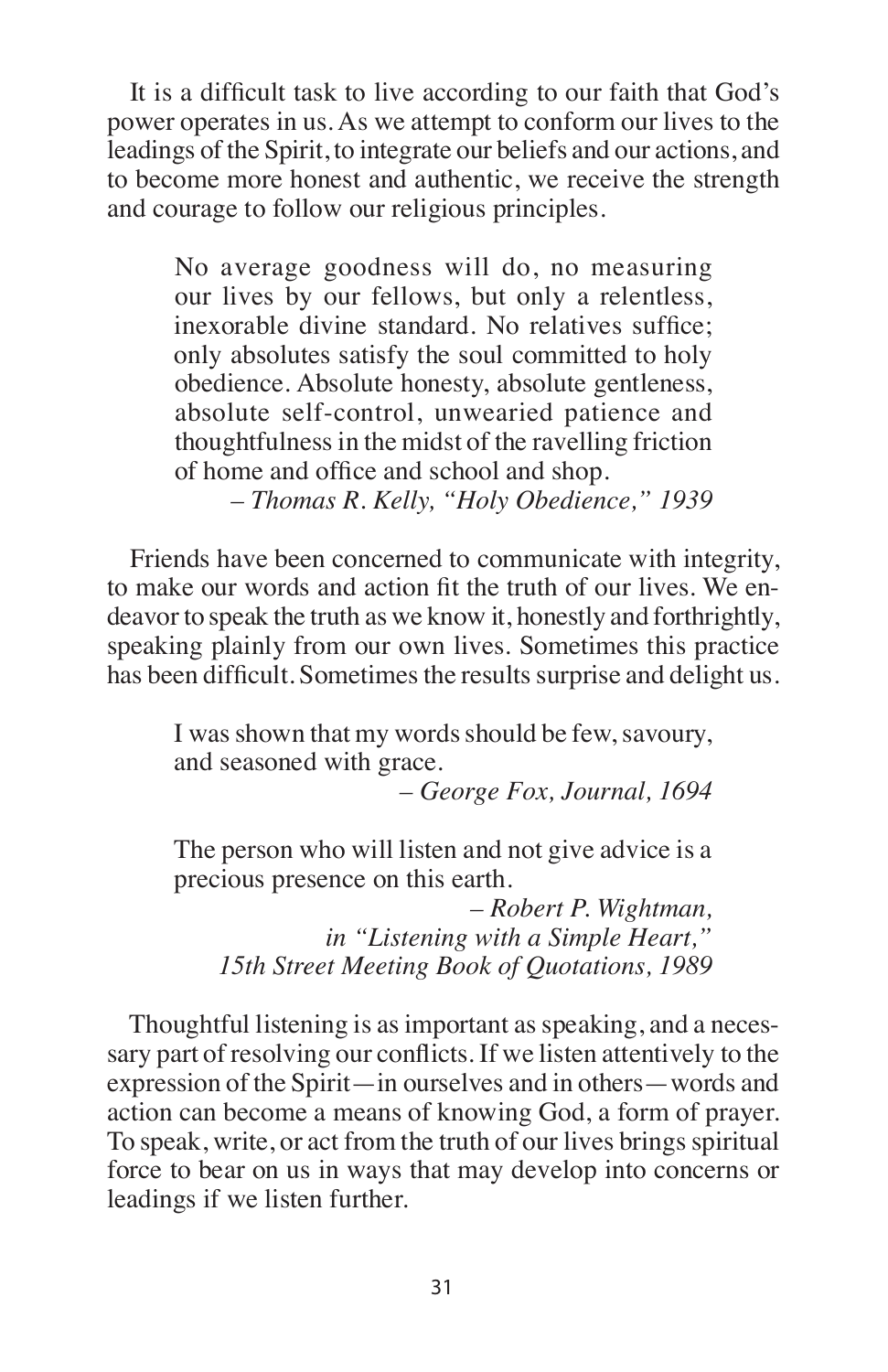We need symbols to communicate our experience of God, but let us not confuse the description with the reality, or assume that everyone has the same angle of vision. Rather let us say, THIS I KNOW EXPERIMENTALLY, and then ask, WHAT CANST THOU SAY?

> *– Elizabeth Watson, 1977 Friends General Conference Rufus Jones Lecture*

The Hebrew prophets, our Society's founders, and dissidents in all times often found themselves in conflict with others for speaking from inward-directed truth. This habit is a source of controversy today, even amongst ourselves, when our experiences and the ways in which we communicate them do not fit others' perceptions or convictions. We encourage Friends to express, listen to, and welcome disagreements as new ways to understand the truth.

I am fully persuaded that if there was less tattling and scribbling and more praying, there would be happiness among us. The spirit of bitterness and malignity is like the whirlwind, that threatens to carry us away in the tempest.

*– Edward Hicks, Journal, 1825*

Do our words tend towards the harmony, love, and truth that glorify God? To speak the truth is important, and sometimes truth will necessarily cause pain in the process of healing. But we would do well before we speak to consider that our words may hurt others or stir up ill feeling or partisanship. Backbiting, talebearing, and complaints about others are to be avoided. Our communication, as spoken deeds, helps build or destroy what Jesus called the Kingdom of Heaven. We urge Friends to avoid speaking or acting in ways that divide insiders from outsiders.

The best of Friends' humor has come from the forthright wit of our witness to truth and from the joy with which we behold the presence of God around us. But we caution against the use of sarcasm at the expense of others. The cooling, uniting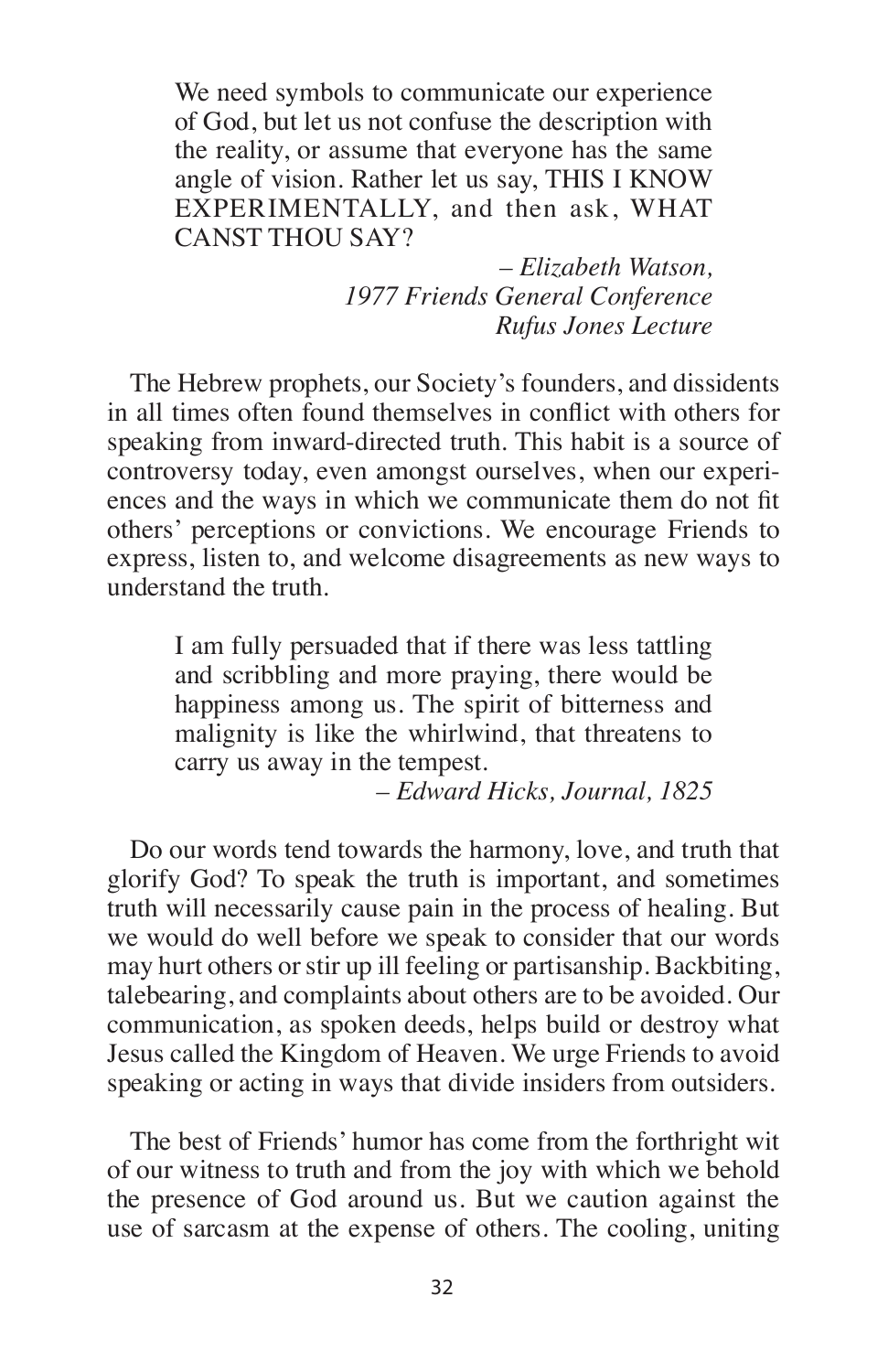presence of truth among us is diminished by this kind of anger masquerading as humor.

In life as in meetings for worship, sometimes a silent message is most fitting.

God, set a guard at my mouth, a watcher at the gate of my lips.

*– Psalm 141:3 (NJB)*

## PUBLISHING THE TRUTH: OUTREACH

Let all nations hear the word by sound or writing. Spare no place, spare not tongue nor pen, but be obedient to the Lord God and go through the world and be valiant for the Truth upon earth.... And this is the word of the Lord God to you all, and a charge to you all in the presence of the living God, be patterns, be examples in all countries, places, islands, nations, wherever you come; that your carriage and life may preach among all sorts of people, and to them. Then you will come to walk cheerfully over the world, answering that of God in every one; whereby in them ye may be a blessing, and make the witness in God in them to bless you. *– George Fox, Journal, 1694*

We are called to share with others our experience that God is actively present in the world and in every human heart, and may be encountered by those who turn to God in openness and expectation. The Religious Society of Friends is a fellowship of persons who have this faith, and we invite those who have not found a spiritual home to enter into our fellowship. We know that words alone cannot witness to these truths. When our lives speak, when they reflect an enthusiastic, contagious appreciation of Jesus and his teachings, our words of witness will bear convincing authority.

Outreach begins in our meetings for worship, in our family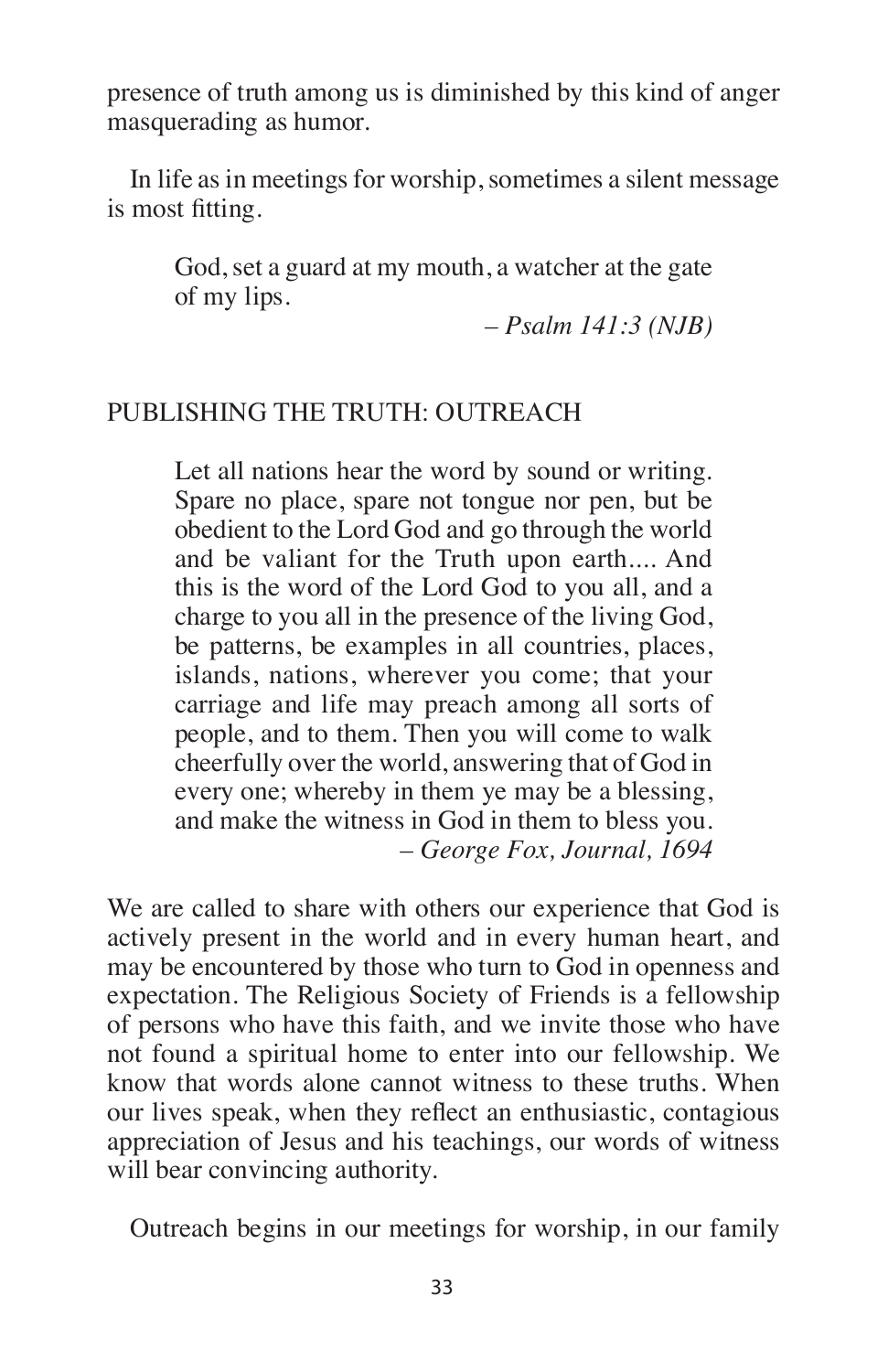lives, and in our daily encounters with others. We can make our witness public through casual conversation, through lectures, letters to newspapers, published works, and radio and television appearances. Our witness may encourage action by others who have been shy or reticent. We broaden our fellowship and deepen our understanding of each other by sharing the insights and experiences that have led us to God.

### SIMPLICITY

The cares and pleasures of this life choke and destroy the seed of the kingdom, and quite hinder all progress in the hidden and divine life. *– William Penn, No Cross, No Crown, 1682*

The testimony of simplicity—of detachment from possessions and worldly aspirations—arose from Friends' conviction that simplicity would enable us to grow in communion with God and to discern God's will for us.

When we open ourselves to God, we want to unclutter our lives, to free ourselves from dependence on our possessions and self-indulgences, or from encumbering details and self-appointed tasks and activities that consume and distract us. We endeavor to live free from the potential dangers involved in the use of drugs, alcohol, and tobacco; the practice of gambling; and excessive eating. We realize the tragic results of these practices, not only to the practitioner, but to family, friends, and others. Social custom often makesit difficult or embarrassing to decline to use or to serve intoxicants, and we may help others by our example of standing clear from the use of these substances. Simplicity releases usfrom that which drains and depletes us, and redirects our energy toward God.

Simplicity clears the springs of life and permits wholesome mirth and gladness to bubble up; it cleans the windows of life and lets joy radiate. *– Philadelphia Yearly Meeting, Faith and Practice, 1955*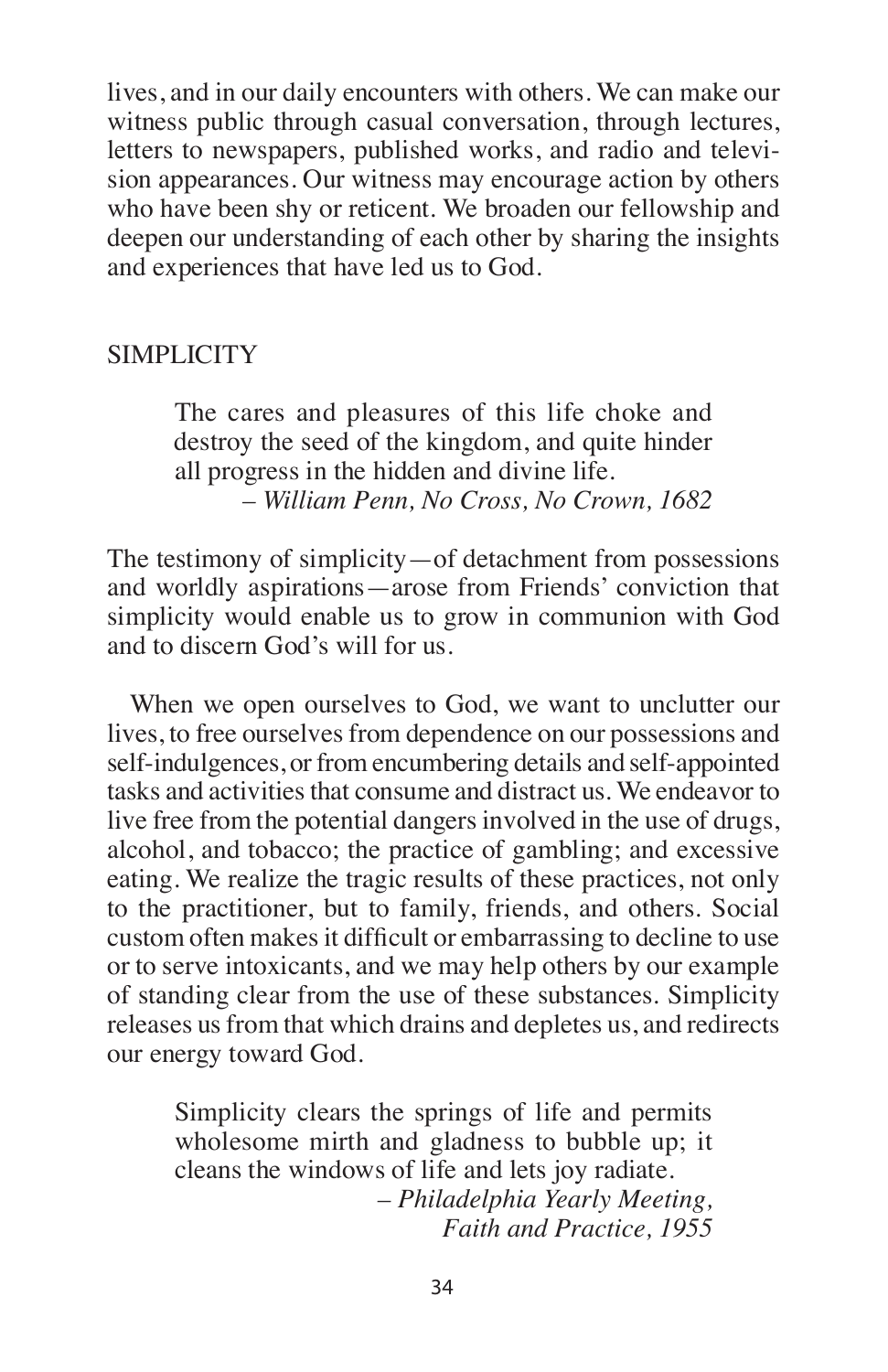Learn the lesson that, if you are to do the work of a prophet, what you need is not a scepter but a hoe. *– Bernard of Clairvaux (1090–1153)*

Work is part of a full life and can be a means of self-expression. When done with others, it fosters community. It provides the necessities of living.

Coming to a consciousness of the spiritual nature of our work can be a slow process, but many forms of work can be honorable if we approach them with integrity, diligence, and concern. The workplace, whether ideal or not, enables us to put into action conflict negotiation, mediation, centering, listening, silence, and love. In fact, in the marketplace our strengths may be most tested, and our faithfulness most treasured.

All of the business relationships of Friends should be carried on in a spirit of love and service. If we keep before us the faith that there is an indwelling Spirit in every person we encounter, then personal dealings and relations of management and labor become integral to our religious lives and allow us to witness to our testimonies. Work can be an opportunity for personal ministry. Many Friends try to choose paid and voluntary work that furthers justice, freedom, and equality and that helps to remove the seeds of war and conflict.

The time of business does not with me differ from the time of prayer, and in the noise and clatter of my kitchen, while several persons are at the same time calling for different things, I possess God in as great tranquility as if I were my knees at the blessed sacrament.

> *– Brother Lawrence (1611–91), Practice of the Presence of God*

The light of Friends' principles can transform dealings with authorities and coworkers, ambition and the desire for success,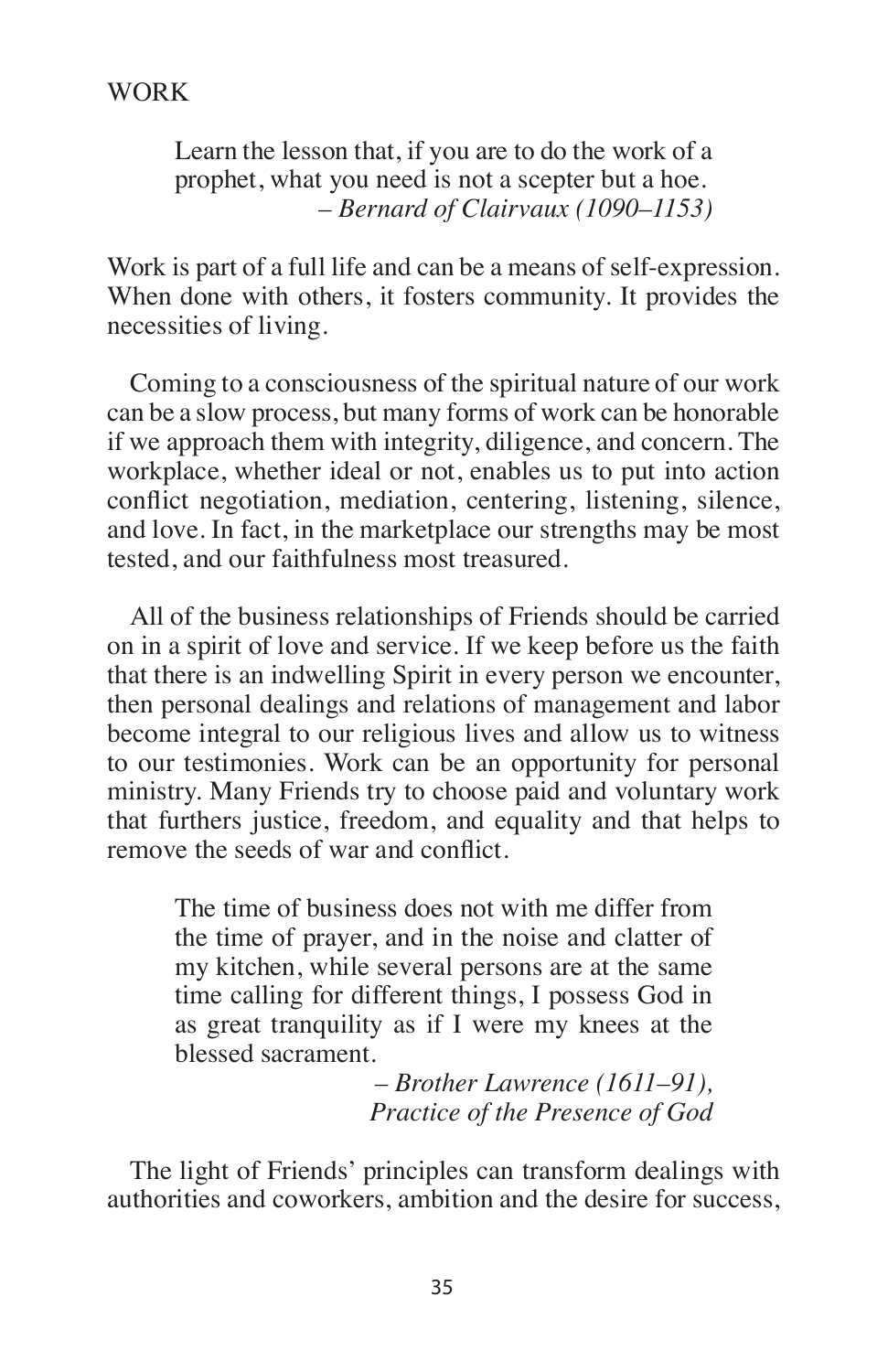competition, and management hierarchies. This light can lead us back to the still center to listen for God's word in all our worldly concerns.

## QUAKER COMMUNITY AND FELLOWSHIP

For where two or three are gathered in my name, there am I in the midst of them.

*– Matthew 18:20 (KJV)*

Living together in Christian community gives us an opportunity to practice Jesus' teachings. The core of our meetings is the meeting for worship. The unifying experience of worship offers loving support, comfort, and inspiration as we seek together God's will for ourselves and for the community.

Our worship together gives us an opportunity to commune with God and one another. The life of Jesus with his disciples was such a fellowship. As he lived with them, so we can live with one another. As the spirit of love and truth grows among us, it will help us in times of trial to meet hostility with compassion and understanding and so hold us together precisely when we disagree.

Our life is love, and peace, and tenderness; and bearing one with another, and forgiving one another, and not laying accusations one against another; but praying one for another, and helping one another up with a tender hand.

*– Isaac Penington, Letters, 1667*

Meetings do well to exercise a tender concern for those facing personal difficulties. A clearness committee can enable persons to meet in a spirit of worship with other Friends to seek guidance and support in times of need.

We value visitation with other Friends, including visits beyond monthly and yearly meetings. This practice furthers our experi-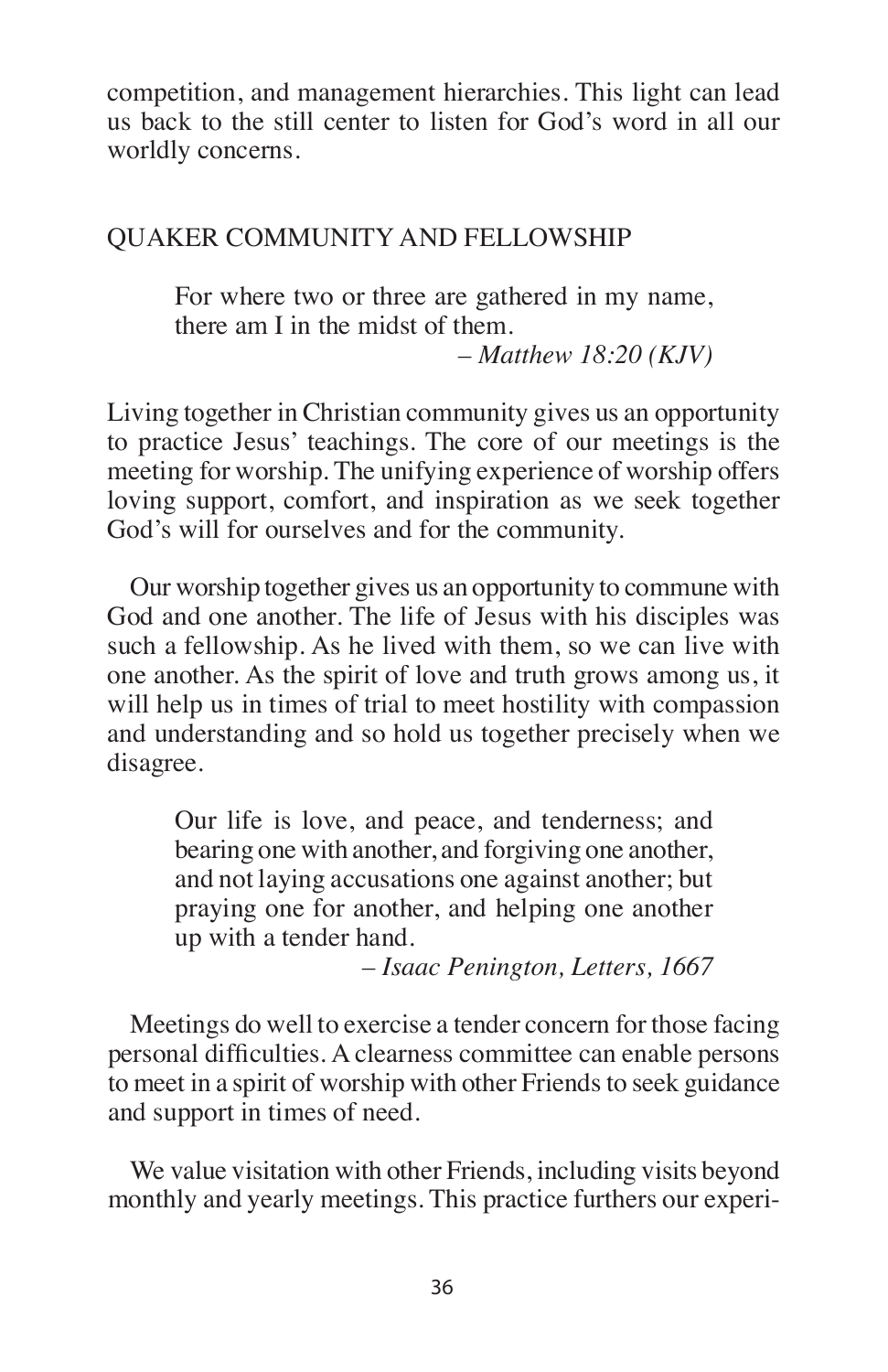ence of an extended family. Some Friends are led to travel in the ministry among Friends with a particular concern, and this experience enriches the traveling Friend as well as those visited.

Through worship the community seeks to find the spark for action. Continually discovering the will of God helps usto discern creative solutions to disagreements and new ways for meeting human need that sometimes transcend rational decision making. Community offers us

the promise that God will continually move among us and within us, bringing fresh vitalities and new possibilities to life... if we have eyes to see and ears to hear, if we are capable of receiving the stranger. *– Parker Palmer, The Company of Strangers, 1981*

# COVENANT RELATIONSHIPS

But this is the covenant that I shall make with the house of Israel after these days, says the Lord; I shall put my law within them, and I shall write it on their hearts; and I shall be their God, and they will be my people. No longer will they teach one another or say to each other, "Know the Lord," for they will all know me, from the least of them to the greatest, says the Lord; for I shall forgive their iniquity and remember their sin no more.

*– Jeremiah 31:33–4 (NRSV)*

The Biblical witness to a covenant with God is also our witness to the precious presence of the living Spirit in us and among us. God is present in our relationships with one other, animating our interactions with extended families, meeting members, friends, and neighbors. All of these relationships are part of God's covenant with us, written in our hearts.

To be faithful to the Spirit in our life together is never more difficult or more rewarding than in family relationships—spousal,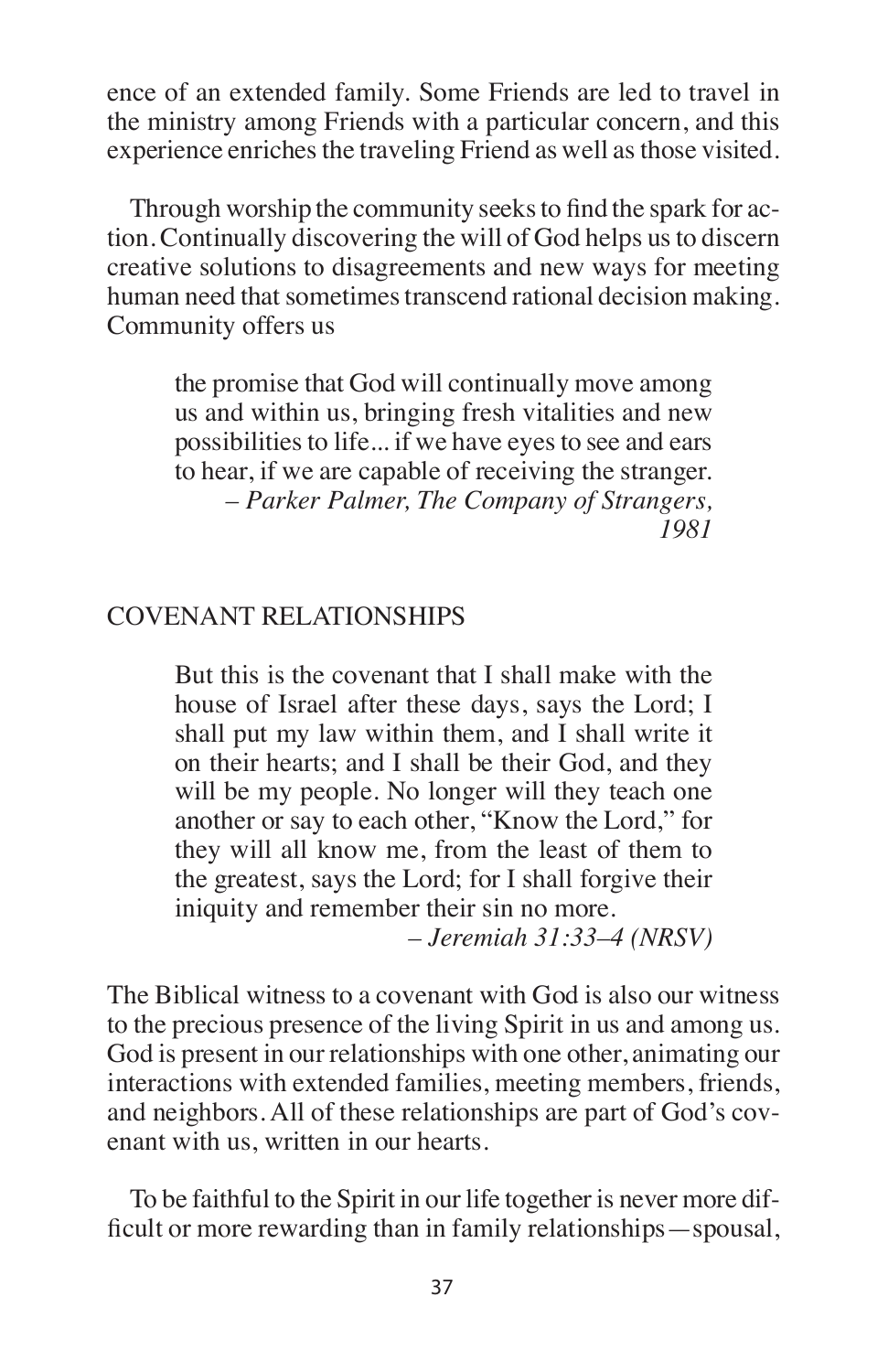parental, filial—which depend on God's help as well as mutual trust and love. When we call our family ties "covenant relationships," we acknowledge the involvement of God and our meetings in maintaining and upholding these precious commitments.

Marriage is solemnized in God's presence and nurtured with divine assistance in reverence and love. Couples covenant with God, their meetings, and each other to clarify and strengthen their commitments. When two people make their vows to each other in the presence of God and their friends, they take each other as lifelong partners, promising with divine assistance to be faithful to each other.

Early Friends believed that marriage depended on the prayerful inward life of the couple's deep, abiding commitment to each other and to God, not on the outward forms of ecclesiastic blessing or legal contract. Our witness today must uphold the same high standards for ourselves in our covenant relationships standards of love, fidelity, and discipline that bear witness to the presence of the Spirit among usrather than to the self-interest and immediate gratification of desires prized in our culture. Sexual relationships, especially, are too tender and powerful to be left to unspoken understandings.

Love reaches further than words, and we experience the Spirit long before any words. The family is a precious spiritual community, and we rejoice and are nourished in homes full of friendliness, refreshment, and peace, where God becomes real to those who live there and to all who visit. We joyfully acknowledge the sustaining, enriching presence of loving unions among us, whether between persons of different or the same sex, and we want the meeting's strength to undergird these covenants.

Some of us live alone and find love and community among our friends. Some of us are single parents, caring for our children. Some members' families follow traditional patterns; others do not. Many monthly meetings honor committed gay and lesbian relationships and support or perform same-sex marriages.Just as there is that of God in every person, there is that of God in every relationship that calls upon God. We seek to treat responsible,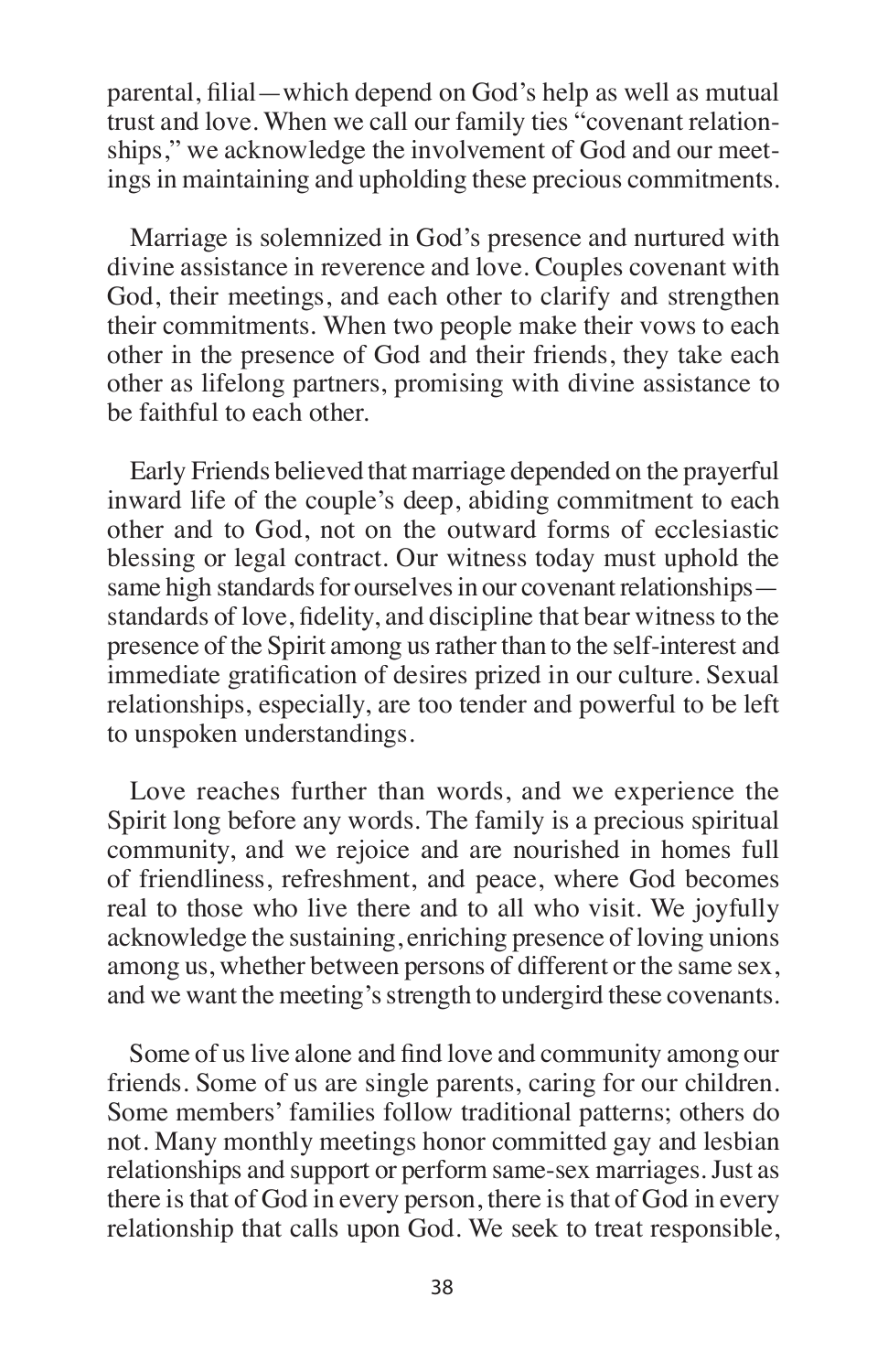loving relationships tenderly and respectfully. We seek to hold each other in the light of our ideal that Spirit-filled covenant relationships are the one sure basis for love and sexuality.

In prayer and worship, each meeting can speak truthfully to the particular needs and difficulties of its members and their relationships. Through clearness committees, for example, a meeting can respond with great care and concern to the requests for marriage that come before it, following the marriage procedures described elsewhere in this book.

Marriage is a covenant intended for life. Families need the support of monthly meetings and their marriage-oversight committees long after the wedding vows are spoken. These groups can support the couple, offering to help explore options and seek constructive solutions with waiting and prayer. The partners should be encouraged not to give up their commitments easily. However, some relationships can be unwise or become unhealthy—even psychologically or physically abusive.We urge Friends to treat conflict in relationships, separation, and divorce among members with the same careful concern for clearness as they use before marriage.

Care and concern are especially necessary during difficult times, such as illness or death, when friends and family may need expressions of love, prayer, meals, conversation, and companionship. We also urge Friends to be sensitive to the special needs of children at such times. Meetings can nurture children who feel bereft or disturbed.

We pray that our individual covenants with one another mirror the love that Jesus gave to us as part of his blessed community. In our concern for a definition that encompasses our marriage relationships, we also remember how God's covenant embraces each of us and commits us to each other as part of a universal covenant of trust, discipline, and love.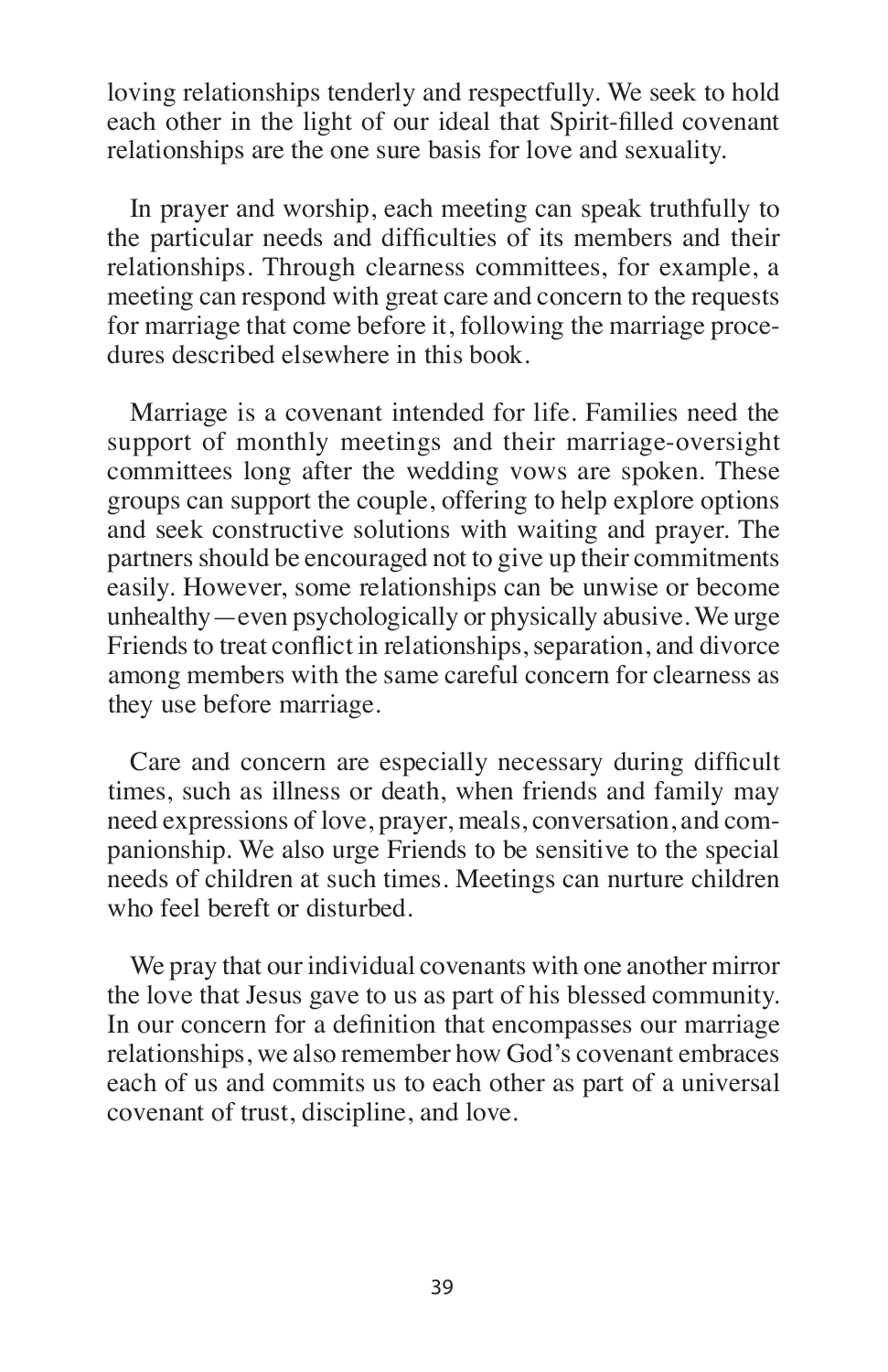Put on, then, garments that suit God's chosen and beloved people: compassion, kindness, humility, gentleness, patience. Be tolerant with one another, and forgiving, if any of you has cause for complaint: you must forgive as the Lord forgave you. Finally, to bind everything together and complete the whole, there must be love. Let Christ's peace be arbiter in your decisions, the peace to which you were called as members of a single body. Always be thankful. Let the gospel of Christ dwell among you in all its richness; teach and instruct one another with all the wisdom it gives you. With psalms and hymns and spiritual songs, sing from the heart in gratitude to God. Let every word and action, everything you do, be in the name of the Lord Jesus, and give thanks through him to God the Father.

*– Colossians 3:12–16 (REB)*

### CHILDREN IN OUR FAMILIES AND MEETINGS

People were bringing little children to him, for him to touch them. The disciples turned them away, but when Jesus saw this he was indignant and said to them, "Let the little children come to me, do not stop them; for it isto such asthese that the kingdom of God belongs. I tell you solemnly, anyone who does not welcome the kingdom of God like a little child will never enter it." Then he put his arms round them, laid his hands on them, and gave them his blessing.

*– Mark 10:13–16 (JB)*

Children remind us of the miracle of life and of the continuing opportunity for renewal. We recognize that children have that of God in them as do adults. We are called, therefore, to treat them with respect and dignity and to stay in dialogue with them. While their abilities and weightiness vary according to their experience and clarity, we cherish the contributions that they make to family, meeting, and social life.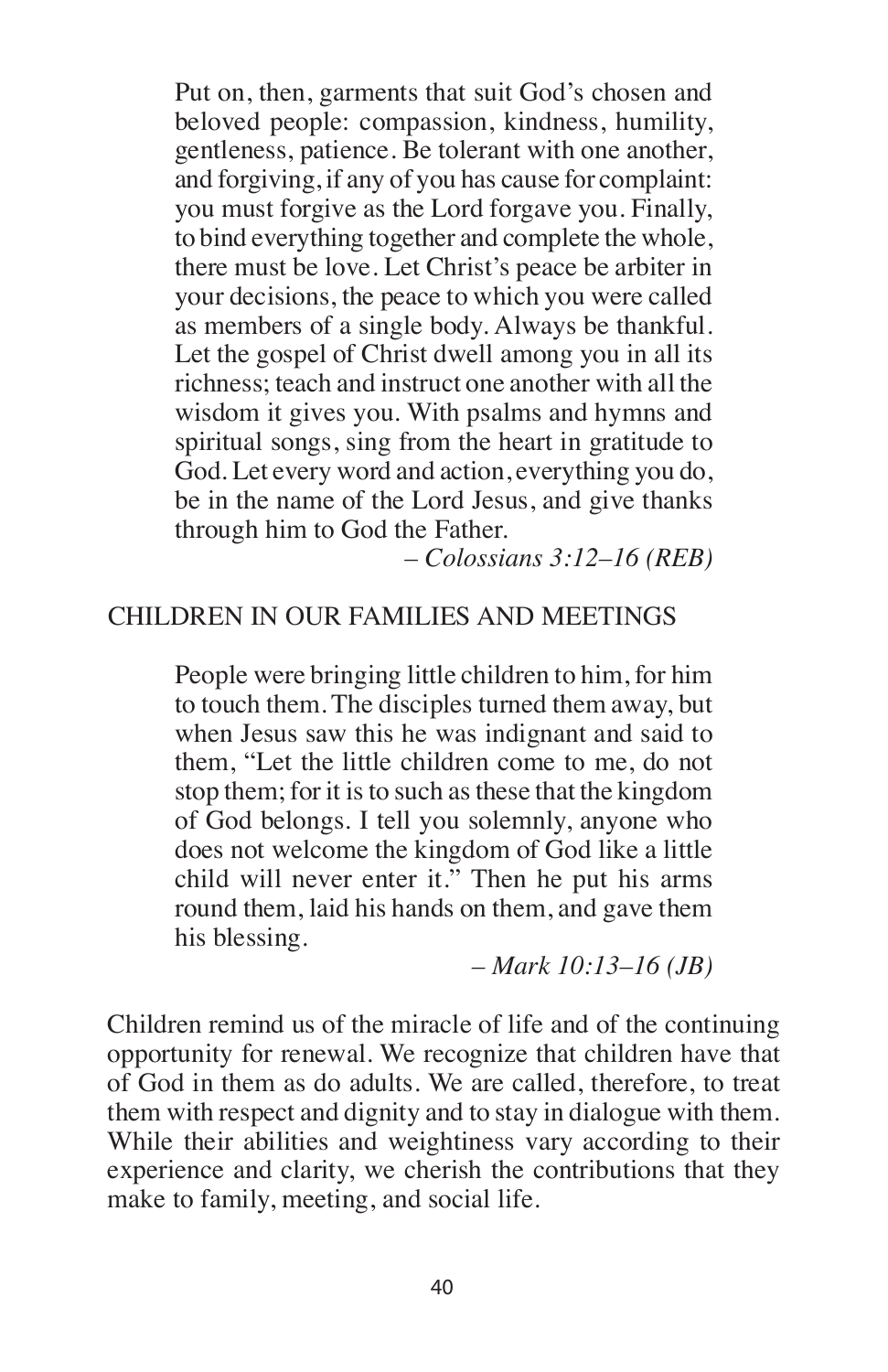Our children are given to us for a time to cherish, to protect, to nurture, and then to salute as they go their separate ways. They too have the light of God within, and a family should be a learning community in which children not only learn skills and values from parents, but in which adults learn new ways of experiencing things and seeing things through young eyes. From their birth on, let us cultivate the habit of dialogue and receptive listening.We should respect their right to grow into their own wholeness, not just the wholeness we may wish for them. *– Elizabeth Watson, 1980*

We recognize that Friends' families come in many patterns, each one with its own gifts, abilities, and challenges. Friends try to harmonize daily life with spiritual belief and seek to meet the challenges and opportunities of a changing world. We note also the pressures that children and young people feel from the surrounding culture and especially from their peers. Even such positive changes as increased freedom and equality for women may cause new tensions as working parents seek to provide for children the caring atmosphere that was once the primary responsibility of an at-home parent and the extended family.

To watch the spirit of children, to nurture them in Gospel Love, and labour to help them against that which would mar the beauty of their minds, is a debt we owe them, and a faithful performance of our duty not only tends to their lasting benefit and our own peace, but also to render their company agreeable to us.

*– John Woolman, 1758*

It is the responsibility of the family, however constituted, to nurture and reinforce our children's fundamental spiritual life and growth. Family members need to value each other's feelings, thoughts, and questions, in addition to loving each other. Such a foundation gives children assurance and security to order their relationships with God, with others, with nature, and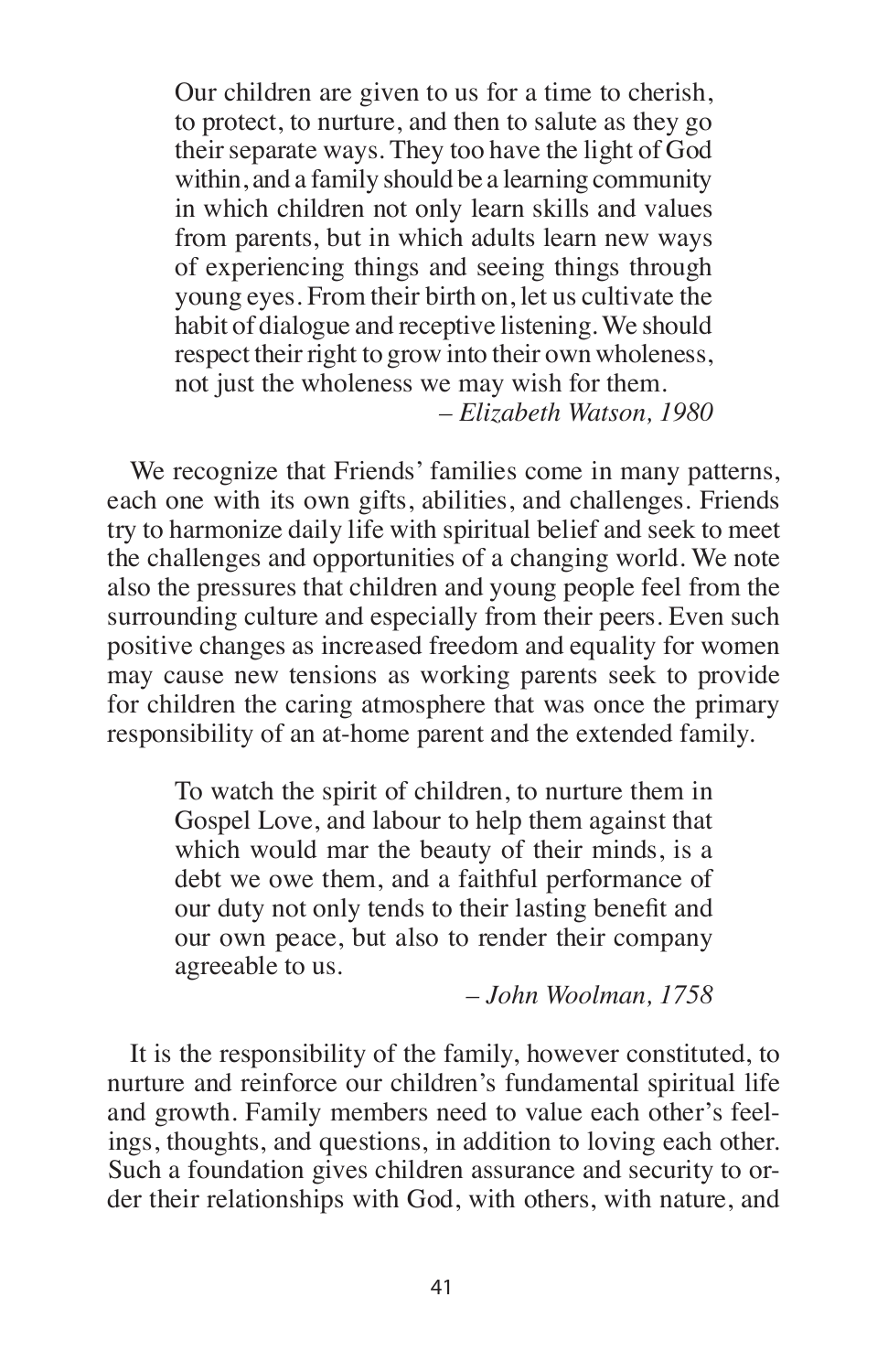with themselves. Respectful communication between family members, seasoned with a sense of humor, fosters self-respect and consideration for others, even with the youngest children.

When children learn to pray within the family, prayer becomes a precious part of their daily lives. Speaking to God in their own way, they learn that answer to prayer comes in ways that are sometimes unexpected. Through daily devotions and quiet waiting upon the Spirit, parents help their children to grasp Friends' approach to religion and to feel God's love. Experiencing the essence of worship is also fostered through the whole family's sharing of attendance at meeting.

There is no generation of young minds that finds the truths and realities of religion easy of apprehension. Faith is never ready made; it must always be *built.* The building process is easier in some epochs than in others, but the structure of the spirit must be reared in every case in the face of real difficulties. *– Rufus Jones, The Trail of Life in College, 1929*

Children learn moral values at home by teaching and example. Friends can be patterns for their children of Christ-like love, self-discipline, and spiritual development. A parent has daily opportunities to show young people how to strengthen integrity through making minor as well as major decisions, for in the family children are introduced to an atmosphere of equality, simplicity, nonviolence, and justice. The family that lives in simplicity, for instance, does not need to preach it. Children who share in the division of household tasks not based on gender learn the importance of equality between men and women. Friends often express the peace testimony by refusing to buy war toys and refraining from corporal punishment. They help their children learn constructive uses of anger, the consequences of violence, and the dangers of addiction. The focus of discipline on loving guidance and setting reasonable limits rather than on harsh punishment helps children to learn self-discipline. Instilling in our children the Quaker principle of egalitarianism and respect for individual personhood will help them to live more harmoniously in their relationships with others.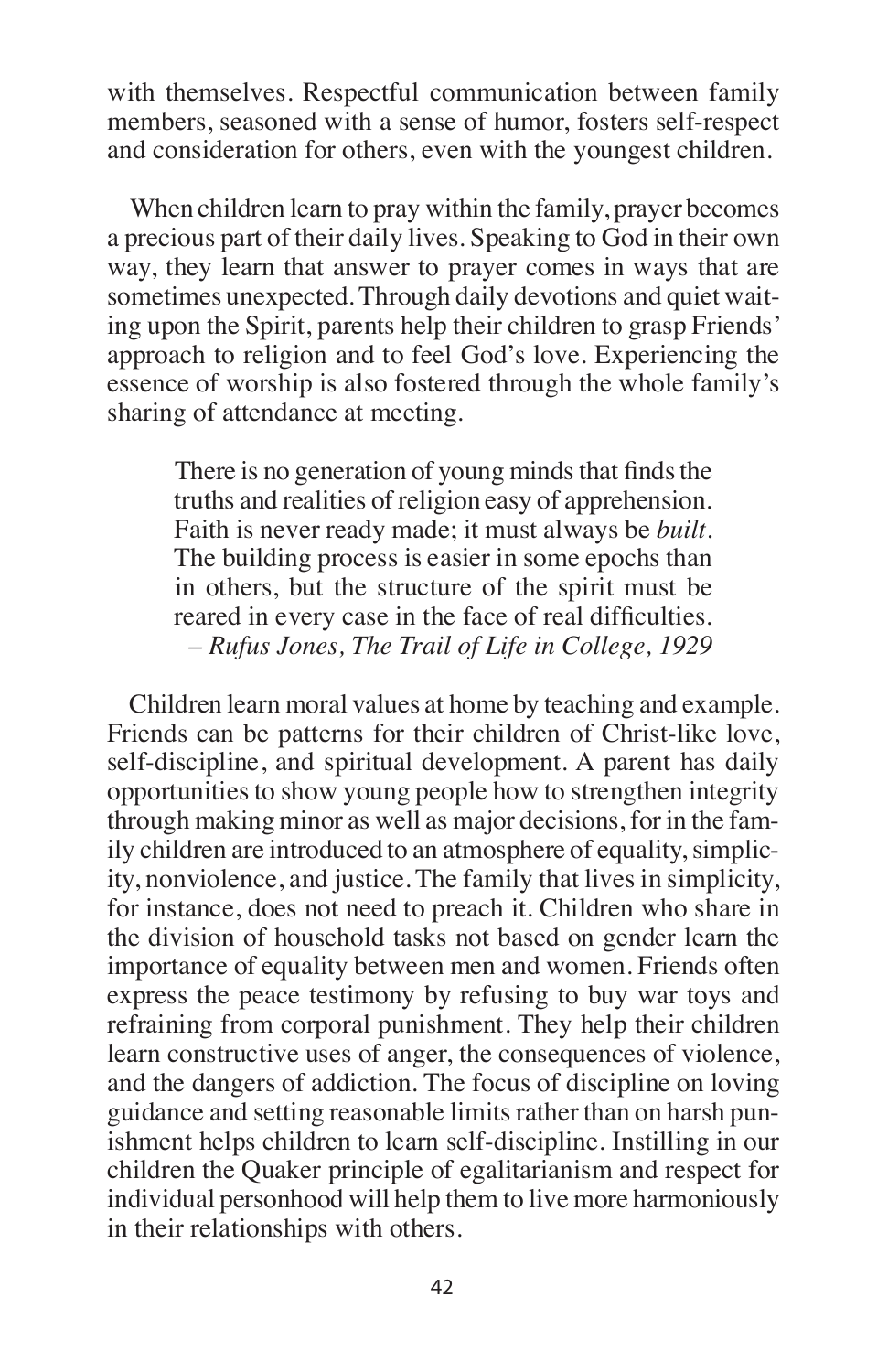As children and growing adolescents face the often destructive pressure of culture and conflicting community values, particularly in sexual practices, parents should guide young people to recognize the importance of integrity by emphasizing the need for mutual trust and mature understanding in achieving a longlasting intimate relationship. Parents will recognize that a truly committed sexual relationship is likely to be beyond the power of a young adolescent, and they will encourage abstinence.

Undergirding a Quaker family is the community of Friends, which bears corporate and individual responsibility for the meeting's children. Meetings should invite and integrate children and young people into as many of their activities as possible and cultivate their gifts. They should recognize that children and young adults can often do jobs and share insights within the meeting that are usually reserved for the greater maturity and experience of their elders.Younger Friends can strengthen our corporate life with a fresh perspective, with energy and enthusiasm, and with a feeling of accomplishment that can bind them more closely to their meeting and its life as they find respect and meaning in service to their spiritual faith community and to society at large.

Meetings have a particular responsibility to concern themselves when families are in distress. Too many Friends feel the effect of physical or emotional violence inflicted by members of their own families. There may be serious illness, financial difficulties, or other problems within the family. Healing comes through counsel, time, hard work, and supporting relationships. Prayer, love, and forgiveness, with divine grace, are powerful forces in restoring healthy personal interactions.

A monthly meeting alive with the Spirit provides support for its children, parents, families, teachers, and caregivers. In identifying and nurturing the gifts of our children and youth, we pass our heritage on to the coming generation, and they in turn are being prepared to become the future of our religious community.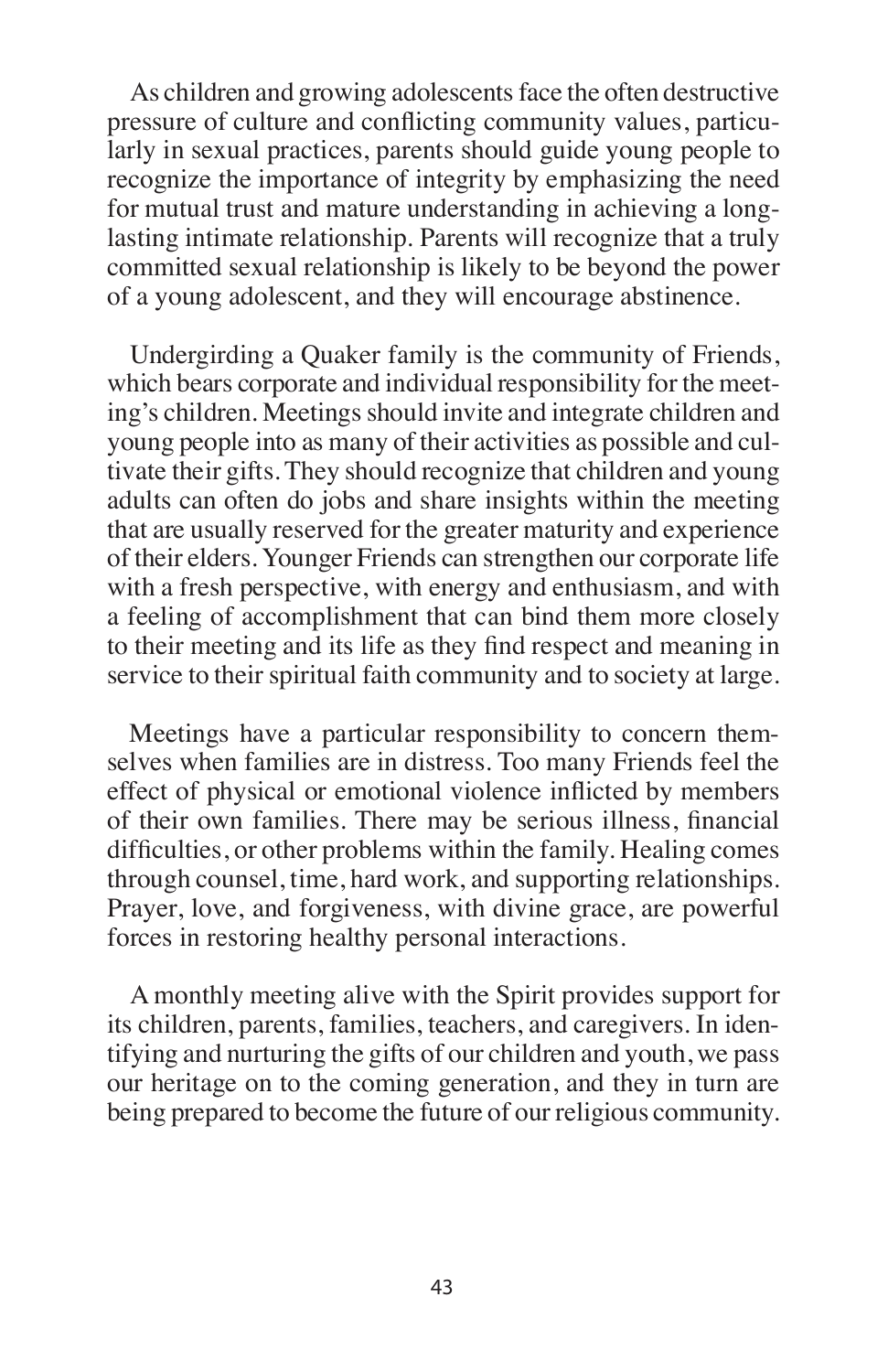I have long been convinced that families are the primary agents of social change in any society. It is in this setting that individuals first become aware that the passage of time means growth and change, that tomorrow is never like yesterday. It is in this setting that one's first daydreams about a different future take place.... The family is not a barrier between us and a better society, but a path to that better society.

> *– Elise Boulding, "The Family as a Way Into the Future," Pendle Hill pamphlet 222*

### ACCEPTANCE OF DEATH

The presence of death makes us humble; life is enhanced and regarded as a gift. However, the death of a loved one orthe simple recognition of human frailty may lead to despair and doubt.

We have to understand the special needs of both the dying and the bereaved. The dying mourn their own deaths as they anticipate the completion of their lives. The bereaved mourn the deaths of their loved ones. The natural process of grieving to express loss can be encouraged along to its completion in both cases. Expression of such emotion is a healthy reaction, testifying to life's significance.

And this is the Comfort of the Good, that the Grave cannot hold them, and that they live as soon as they die. For Death is no more than a turning of us over from time to eternity. Death, then, being the way and condition of life, we cannot love to live, if we cannot bear to die.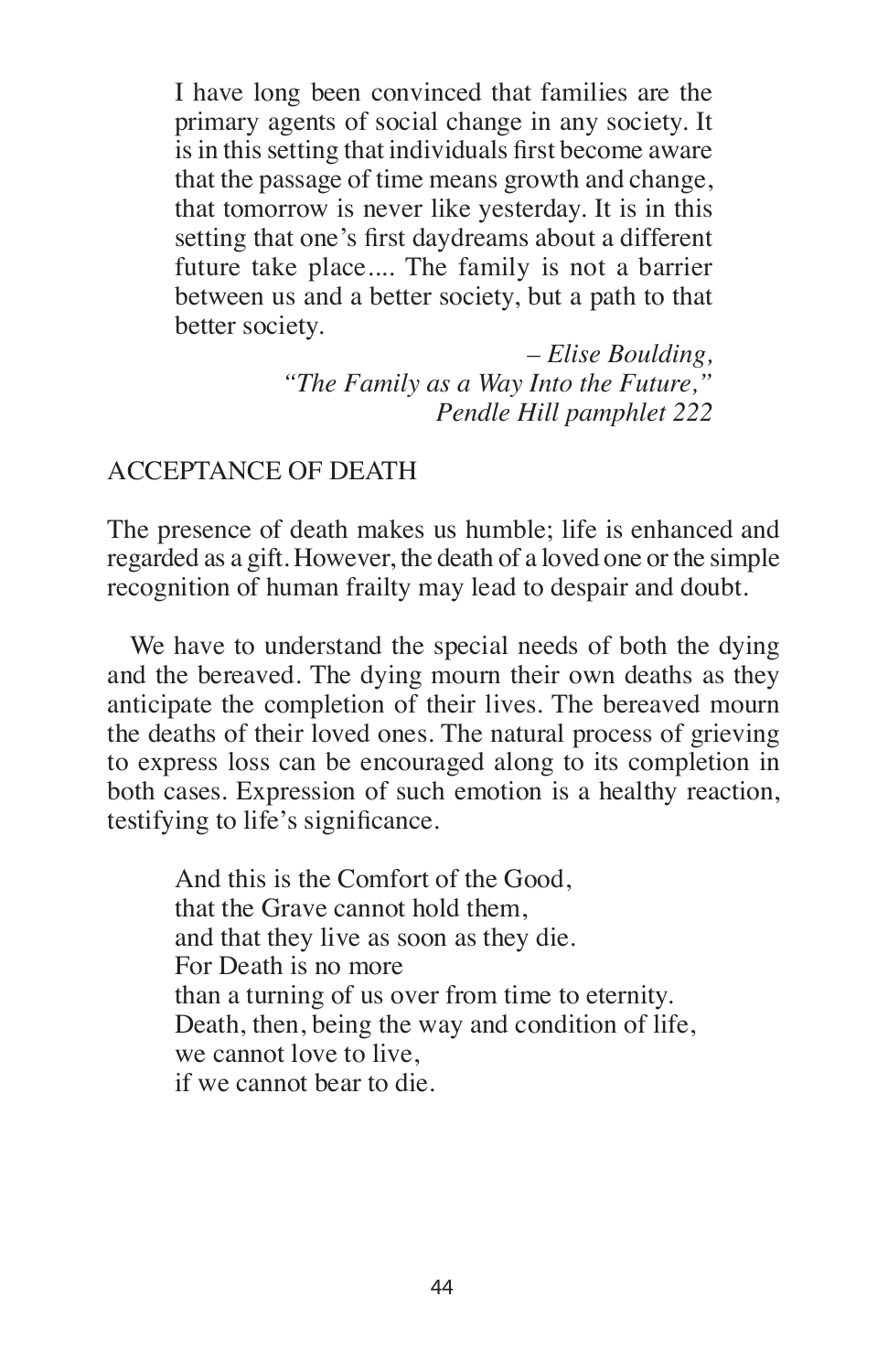They that love beyond the World, cannot be separated by it. Death cannot kill what never dies. Nor can Spirits ever be divided that love and live in the same Divine Principle, the Root and Record of their Friendship. If Absence be not Death, neither is theirs. *– William Penn, Some Fruits of Solitude, 1693*

Death often faces us with the most difficult of questions, yet it may be the occasion of our most profound insights into the meanings of life. As we try to surround the bereaved with love and care, God's sustaining power can bring to all concerned not only courage but a transforming Truth about death and life itself. Although life instinctively avoids death, death is not the opposite of life. It is essential to the ongoing, changing nature of life.

Let us spend time with a Friend whose spouse, near relation, or friend has died—praying, talking, and planning meals together, taking care of children, arranging finances, and otherwise being of comfort. In order to prepare ourselves for death—our own and that of others—it may be well for meetings to discuss its religious and practical aspects. The local memorial society is often a resource in this connection.

We have a history of celebrating a Friend's life in a memorial meeting. It is a valuable and comforting custom to gather to remember and honor loved ones who have died. Our sympathy and affection for Friends who are in sorrow is expressed in quiet, dignified procedure, adhering to simplicity and avoiding excessive expense. The overseers, or ministry and counsel, help Friends to arrange a meeting in which attention is focused, not upon a lifeless form, but on a living spirit and radiant faith. The section, Memorial Meetings and Funerals, in the Practice and Procedure part of this book describes these meetings. The family might wish certain friends to take part in a memorial meeting or request short readings and music. Attenders are free to give brief messages. A loved one has left; we rejoice that this Friend has been with us.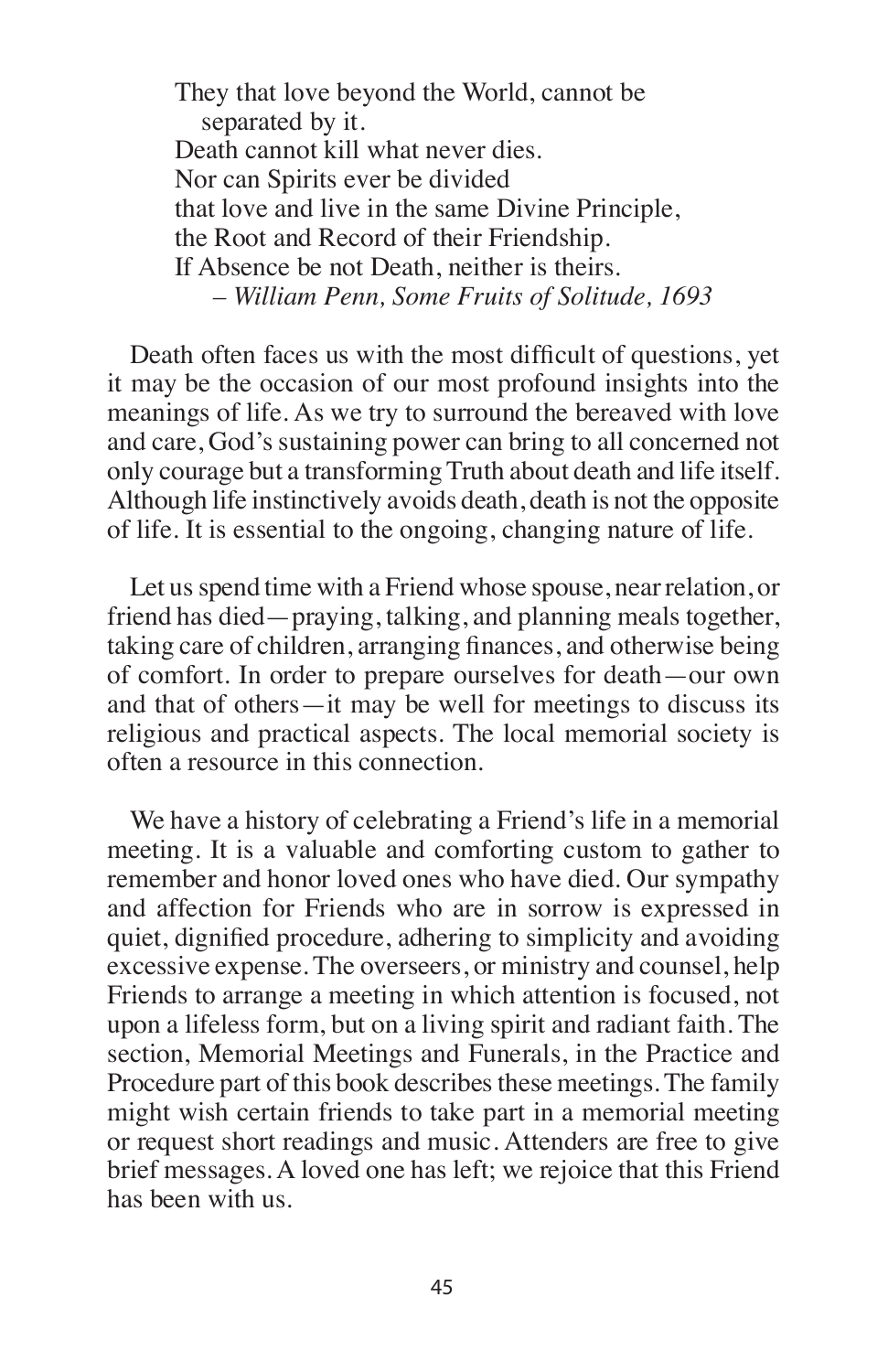#### **WITNESS**

The first of all the commandments is, Hear, O Israel; The Lord our God is one Lord: And thou shalt love the Lord thy God with all thy heart, and with all thy soul, and with all thy mind, and with all thy strength: this is the first commandment. And the second is like, namely this, Thou shalt love thy neighbor as thyself. There is none other commandment greater than these.

*– Mark 12:29–31 (KJV)*

We participate through God in a unity that we did not create and cannot annul. To the question, "But who is my neighbor?" Jesus replied with the parable of the good Samaritan (Luke 10). Jesus welcomed into his kingdom those who could see in the unfortunate of the world his own presence. "For when I was hungry, you gave me food; when thirsty, you gave me drink; when I was a stranger you took me into your home, when naked you clothed me; when I was ill you came to my help, when in prison you visited me" (Matthew 25:35–6 NEB).

Our attempt to treat all other persons with respect, integrity, and love informs our practice and concernsin all our lives, from close interpersonal relationships to the conduct of meetings for business, to the search for international peace. It may be that we shall find unity in Jesus's simple admonition to "Love one another as I have loved you" (John 13:34 KJV).

### EQUALITY

There is neither Jew nor Greek, there is neither bond nor free, there is neither male nor female: for ye are all one in Christ Jesus.

*– Galatians 3:28 (KJV)*

The history of Friends as a persecuted movement ought to make us sensitive to the feelings of those who suffer from prejudice. Anti-Semitism, racism, the denial of rights to those who espouse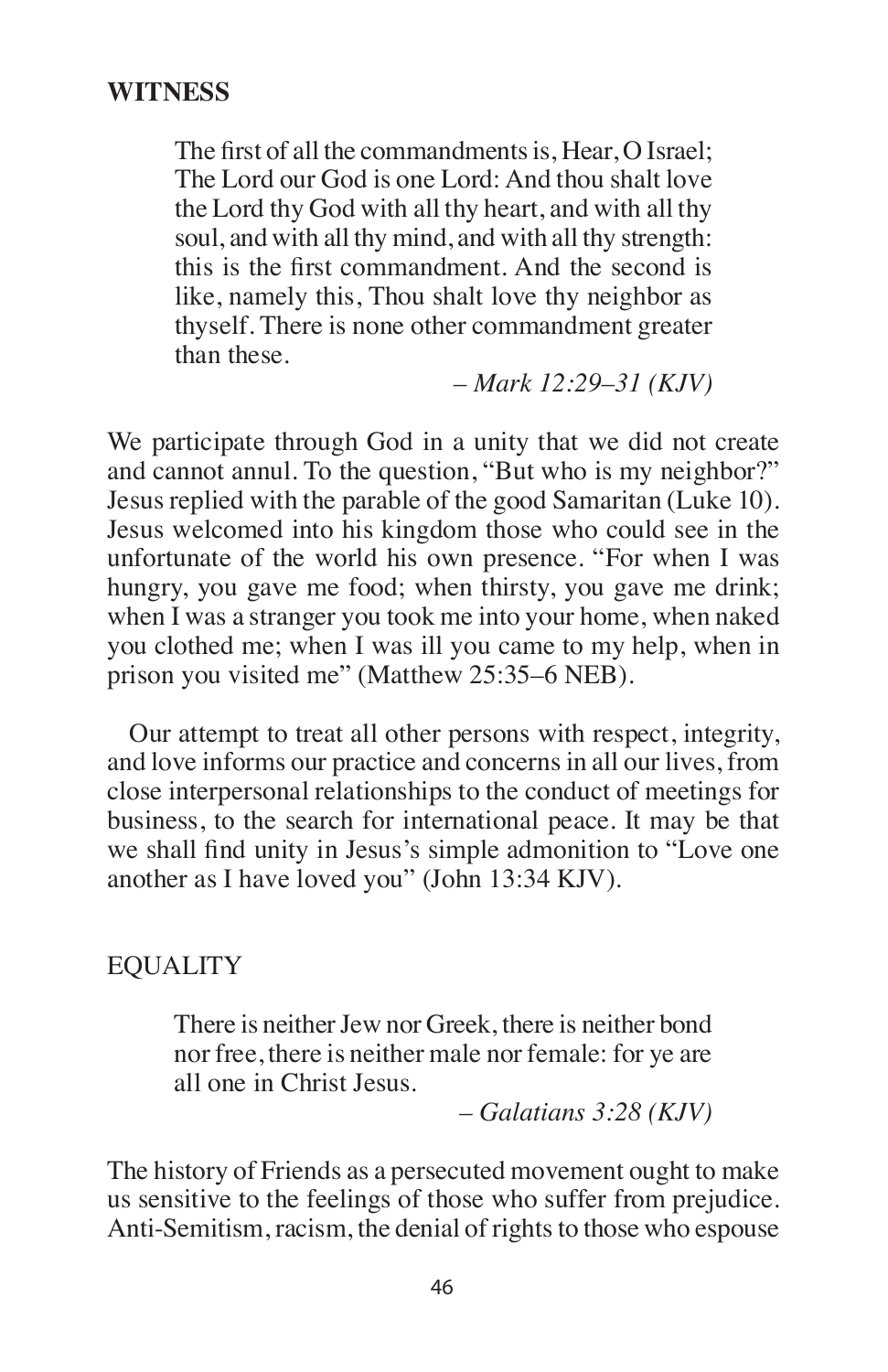unpopular causes and to groups who have alternative manners of living, and any other insult to human dignity demand that we speak out and work for a society that is just.

Much misunderstanding, fear, and hatred throughout the world stem from a common tendency to stereotype people, to speak of groups assolid blocs, and to lose sight of the varied and precious individuals who compose them. Friends are committed to accept individuals as God's creatures and to look for the working of the divine Spirit in their lives.

The Holy Spirit, which we all share, makes us equal. We differ in our class backgrounds, intelligence, manners, experiences, talents, skin color, language, gender, sexuality, and customs. These differences can serve to remind us of the infinite number of ways the Spirit presents itself. But our differences can also create barriers because of our inability to interpret accurately the actions, motives, and goals of others. This failure to understand lies at the heart of racial and ethnic prejudice, for when we fear the unfamiliar or unknown, we tend to reject and thrust it from us.

Our Society has many opportunities to welcome different kinds of people; indeed, we are many different kinds of people. We can reach out to make sure that our meetings cultivate the presence and participation of people of different backgrounds and interests. Our practice today may not be what we hope for. Yet we seek to accept, welcome, enjoy, and nurture each other's differences.

To take on this vision may require changes in us. We would do well to search our own hearts in order to recognize and face the prejudice, criticism, and defamation that may come from each of us. When we put aside our fears, we can accept human differences. We aim at an international community that embraces us all and whose public and private enterprises make opportunities available equally for schooling, justice, medical care, employment, income, and housing.

Those that speak against the power of the Lord, and the Spirit of the Lord speaking in a woman, simply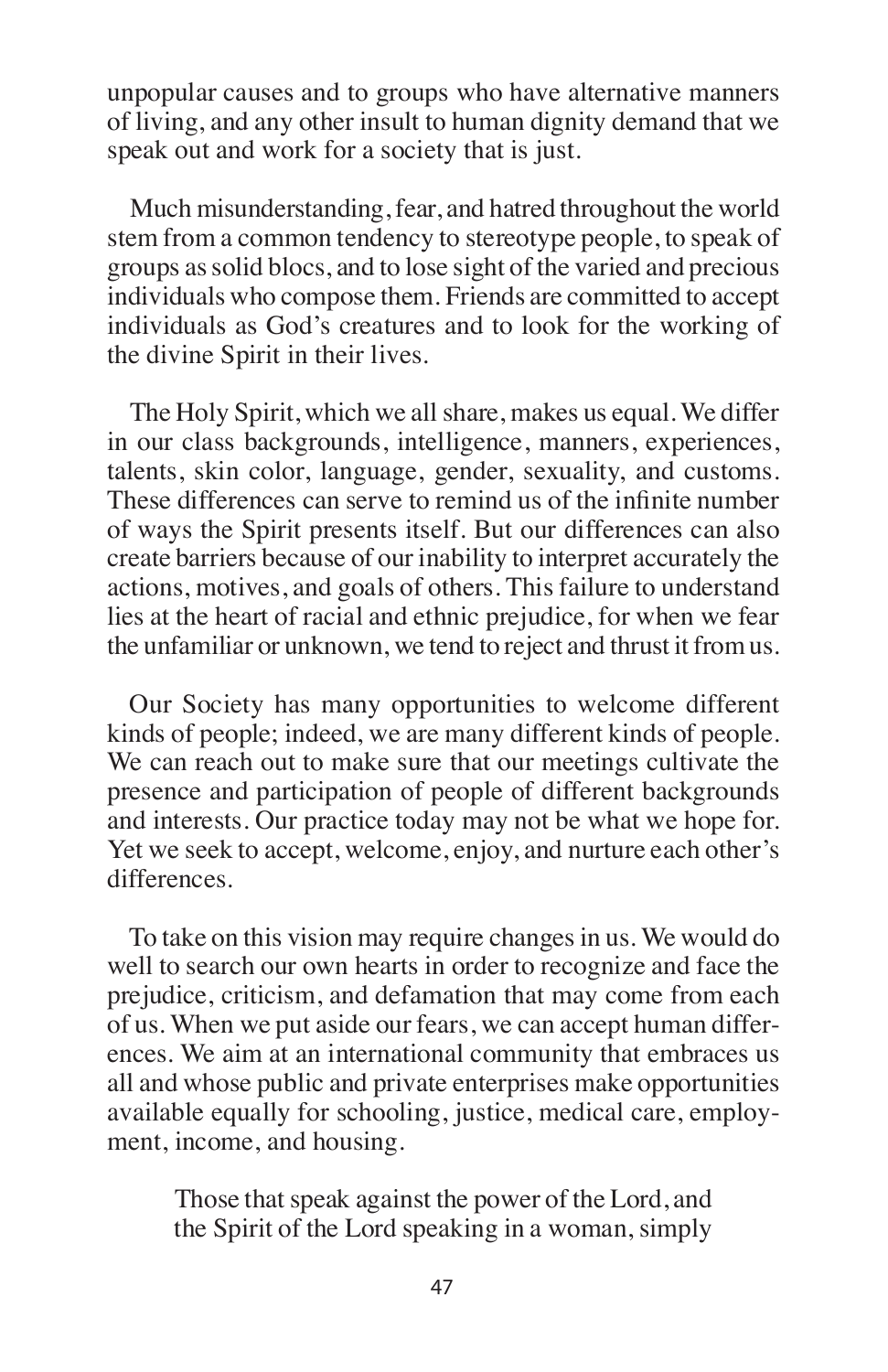by reason of her sex or because she is a woman, not regarding the Seed, the Spirit, and power that speaks in her: such speak against Christ and his Church. *– Margaret Fell, "Womens Speaking Justified," 1666*

Friends invite everyone to participate in corporate fellowship and to share in the vocal ministry in full equality. We encourage a relationship of mutuality between men and women. We continue Friends' witness to work for the rights of all women and men to dignity, safety, and political and economic equality.

God gives us tenderness, gentleness, strength, and courage without regard to sex. We try to sustain and bless spiritual leadings and calls to minister, regardless of gender, in all aspects of our lives. We should not allow traditional roles at work and home to interfere with such leadings.

Thus we see that Jesus owned the Love and Grace that appeared in Women and did not despise it; and by what is recorded in the Scriptures, he received as much love, kindness, compassion and tender dealing toward him from Women, as he did from many others .... Mark this, you that despise and oppose the message of the Lord God that he sends by Women: what had become of the redemption of the whole body of mankind, if they had not believed the message that the Lord Jesus sent by these Women, of and concerning his resurrection. *– Margaret Fell, "Womens Speaking Justified," 1666*

### NONVIOLENCE AND RECONCILIATION

Love your enemies, bless them that curse you, do good to them that hate you, and pray for them which despitefully use you, and persecute you; that ye may be the children of your Father which is in heaven: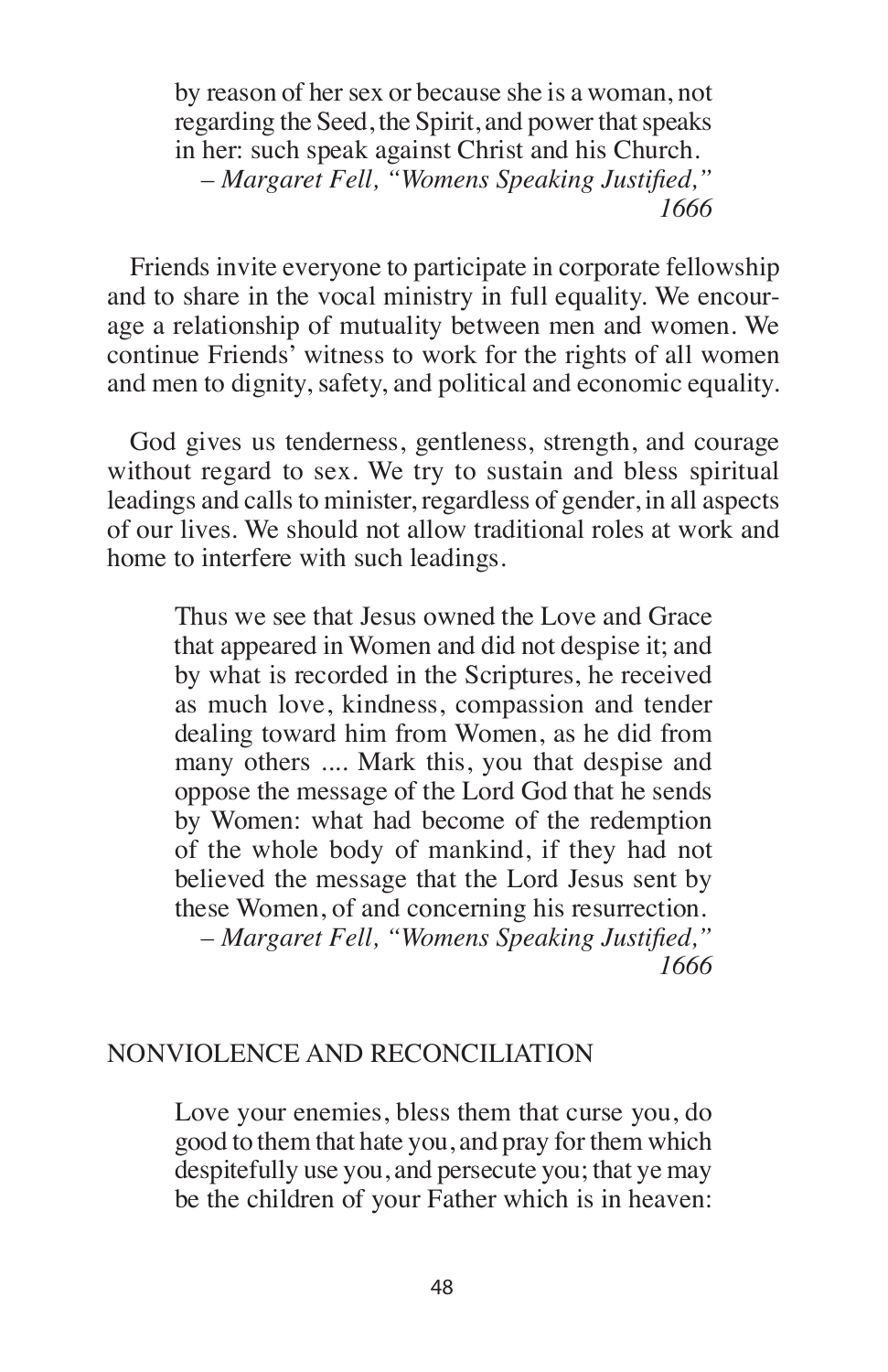for he maketh his sun to rise on the evil and on the good, and sendeth rain on the just and on the unjust. *– Matthew 5:44–45 (KJV)*

We are called upon to love the loveless and the unlovable, to reach out to the racists and the torturers, to all who hurt and damage, cripple and kill .... God, through us, and in many other ways, offers them healing love and divine pity and takes their hurts away.

We are called to that obedience which freely gives up self, possessions, life, beliefs, in following that vision, that greater love in which alone is life and peace. This does not mean that we lie down like doormats to be trampled on, or that we give up our freedom or our grasp of truth—it means that we join ourselves to the risk of creation, to the venture of authentic human being, that we "stand in the Light," reveal that measure of truth that is known to us... that we face the pain of the world, and match it with forgiveness.

*– Janet Scott, "What Canst Thou Say," 1980*

Nonviolence is a way of living every day, every hour, in our personal choices as well as mass struggles for justice. Through it, we affirm the divine Light in every human being and act on the belief that truth and love can overcome ignorance and hate. Nonviolence addresses the misuse and abuse of power in all spheres of life, from quarrelling to domestic violence to war.

Our faith calls for us to be fully present to the person before us. History has shown that when a future outcome, however noble, seems of greater worth than the human being before us, any means, any atrocity, is possible. Non-violence as a way of life is based on the realization that the means determine the ends, that the means are how we live our lives.

We should carry on this struggle on the lines of strict non-violence, i.e., by suffering in our own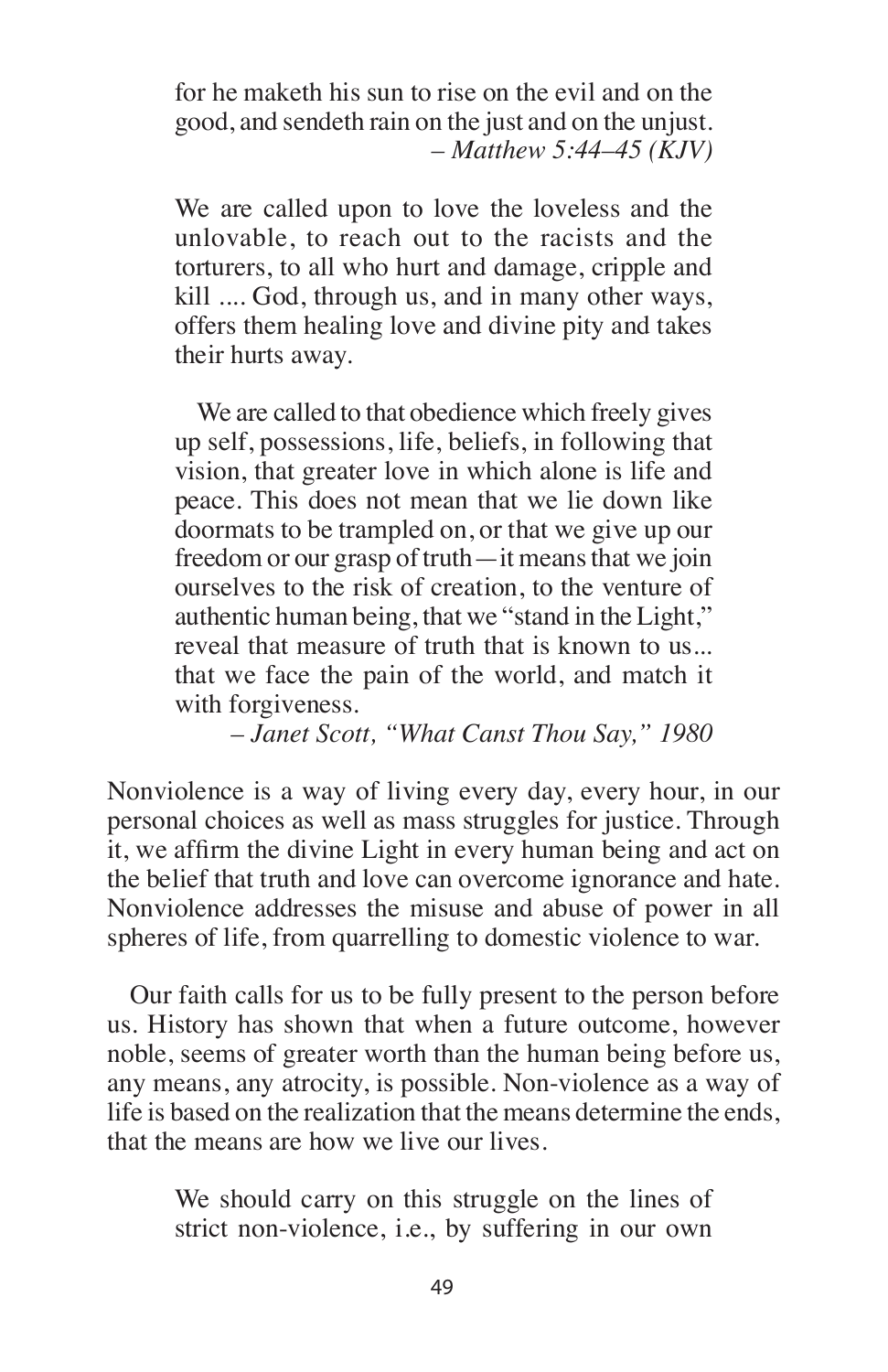persons.... I want you to feel like loving your opponents, and the way to do it is to give them the same credit for honesty of purpose which you would claim for yourself.

> *– Mohandas Karamchand Gandhi, Gandhi on Nonviolence*

When we act in the humble recognition that every party to a problem or dispute has some portion of the truth, our object becomes not winning but reconciliation. We seek methods to deal with conflict, such as mediation, that build and develop cooperation and community. Conflict, an inevitable fact of life, becomes creative opportunity when we can fashion from our differing approaches a combined vision that is closer to Truth than any of our original positions.

### PEACE AND INTERNATIONAL UNDERSTANDING

I told them that I lived in that life and power that takes away the occasion for all war. *– George Fox, Journal, 1694*

We repudiate war because it violates the primacy of love, destroys lives that God has given, and tears the fabric of society. War is a test of power, not a search for truth or justice. We thus urge the use of peaceful methods, consistent with the ends we seek, which may heal the hates and hurts of individuals and nations. We support all who take the stand of conscientious objection to war and violence. While we do not question the bravery and commitment of people who fight, the question that sets us apart from them is, "Can any war truly be the will of God?"

We hold that it is inconsistent with our religious principles to participate in military service. There are and have been among usthose who have accepted imprisonment or alternative service on the grounds of conscience and religious conviction. New York Yearly Meeting in 1960 and again in 1990 reaffirmed the traditional testimony against war of the Declaration of Friends to Charles II in 1660: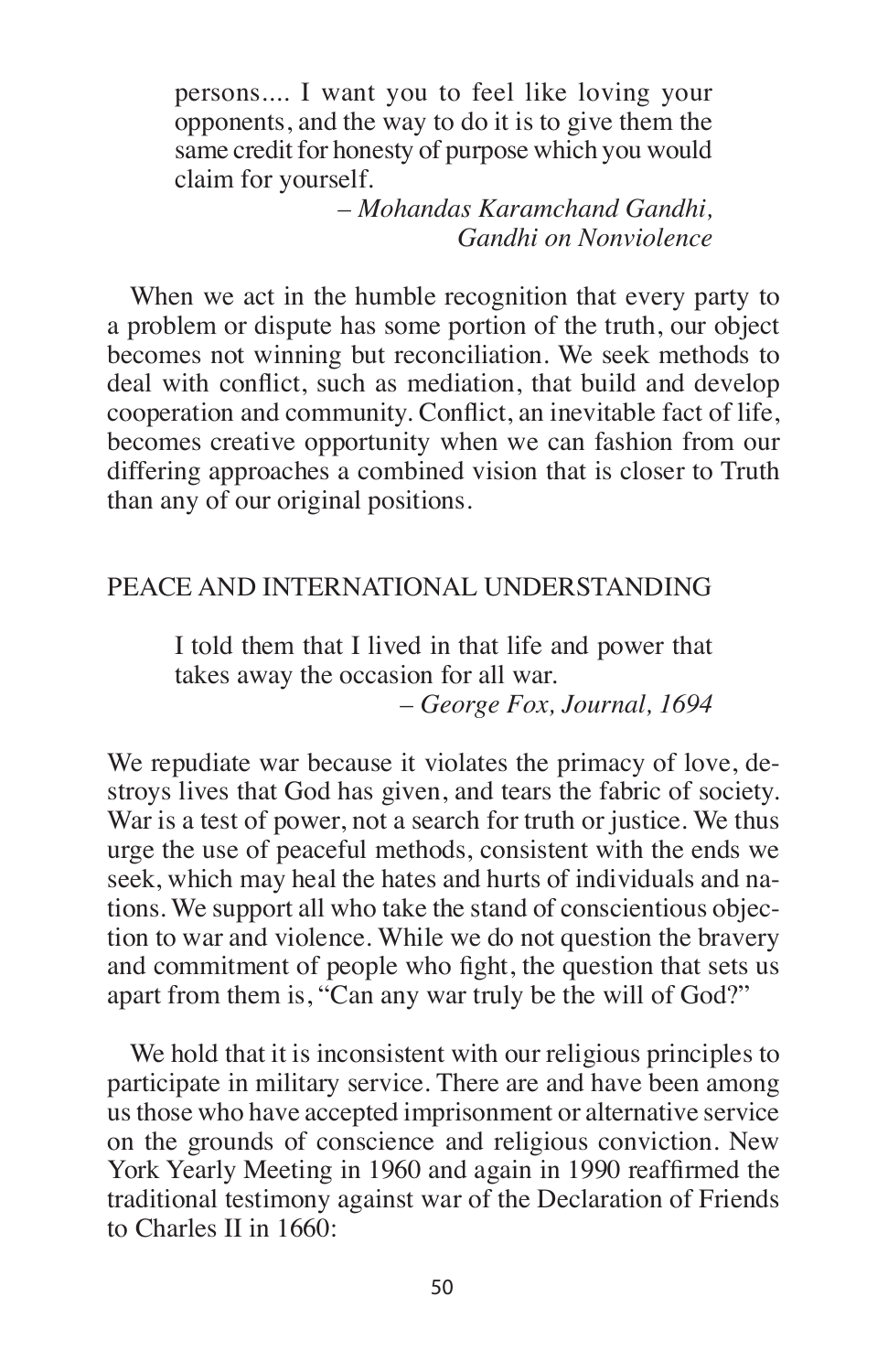We utterly deny all outward wars and strife and fightings with outward weapons, for any end, or under any pretence whatsoever; and this is our testimony to the whole world. The spirit of Christ, by which we are guided, is not changeable, so as once to command us from a thing as evil and again to move unto it; and we do certainly know, and so testify to the world, that the spirit of Christ, which leads us into all Truth, will never move us to fight and war against any man with outward weapons, neither for the kingdom of Christ, nor for the kingdoms of this world.

Resistance to the war system is vital. We support the testimony of those who have refused to pay war taxes. The world's governmental investment in the technology of war dwarfs any similar investment in the technology of peace. We also continue to work for disarmament, and to root out the seeds of war in unjust economic and social practices. Building a peace system calls for us to educate ourselves and others and to be part of efforts to demonstrate the effectiveness of the technology of peace.

# SOCIAL JUSTICE

Oppression in the extreme appears terrible: but oppression in the more refined appearances remains to be oppression; and where the smallest degree of it is cherished it grows stronger and more extensive. To labor for a perfect redemption from this spirit of oppression isthe great business of the whole family of Christ Jesus in this world.

*– John Woolman, "A Plea for the Poor," 1763*

The Religious Society of Friends possesses no blueprint for social order. However, our Society, since its founding, has labored for the ordering of a community life in which all may have free and full opportunity to express and develop that divine potential with which everyone is endowed.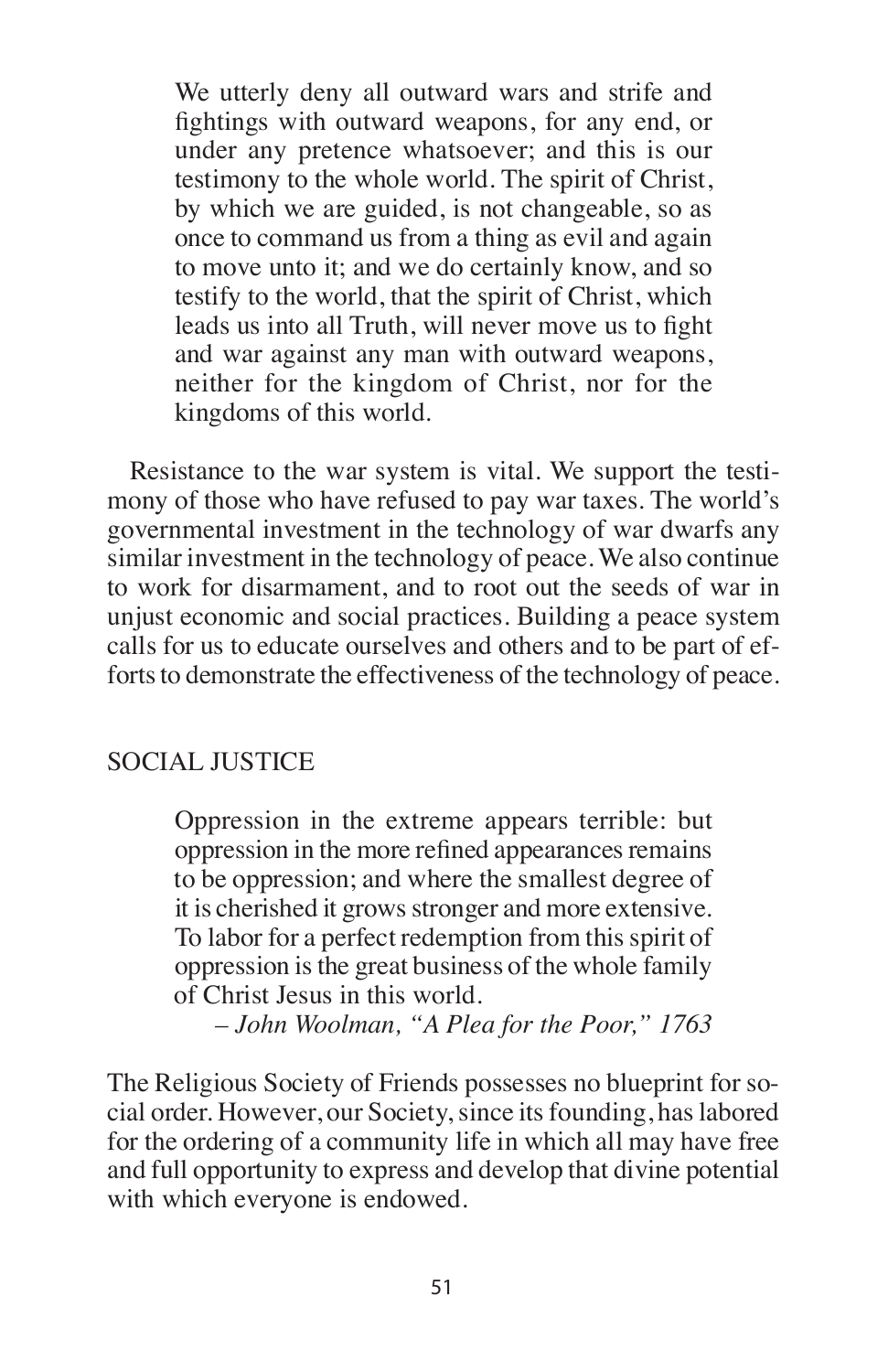We should like to see a greater unity between the religious service of our meetings and the social service of Friends, each being complementary to the other, since they are rooted in the same life and spirit; and to see this expressed in meeting houses which act as centres for varied activities of the surrounding neighbourhood.

*– London Yearly Meeting, 1944*

We can draw no clear line between religious and secular affairs. We find ways to serve God in the world. We expect each Friend to live each day in holy obedience, secure in the faith that the Light illumines all relationships. Accordingly, Friends are enjoined to have a deep concern for the welfare of the community. This involves intelligent care for the dignity and welfare of all; love for adversaries, not merely for those who love us; and special care for those whom the world neglects, exploits, or condemns.

The task is never over. The vision is never complete.

We have a concern, based partly on Friends' three-hundredyear history of imprisonment for conscience's sake, for the humane treatment of those held in prison. There are many ways to help those convicted of a crime, as well as their victims, to rethink and remake their lives, and it is important in doing so that we avoid activities that support the destructiveness of the prison system. Many Friends encourage and support meetings for worship among prisoners, teach prisoners and staff, work with and counsel lawyers and offenders, and help released prisoners to find work and to build new lives.

While we recognize a need to restrain those whose dangerous behavior is a threat, that restraint and any help offered must reflect our concern for that of God in everyone. The prejudice, dishonesty, and racism prevalent in society frequently lead to unfair and unjust sentences and to brutality in the handling of prisoners. Improvement in the parole system and the reduction of pretrial time are greatly needed.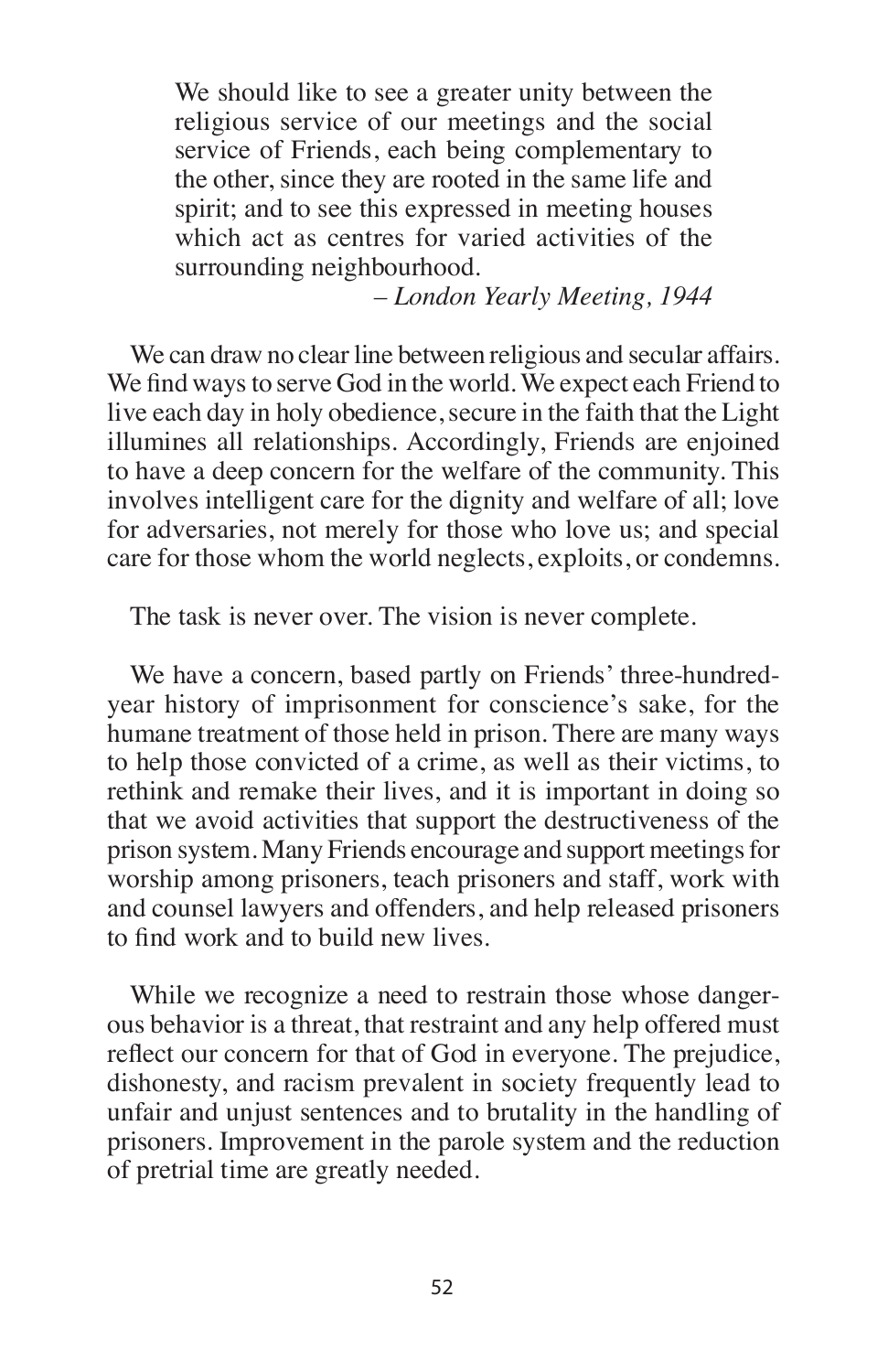We have consistently opposed capital punishment. Each person is uniquely valuable and divine, and none is totally beyond redemption. Capital punishment rejects the message of forgiveness. In some cases, it legally destroys innocent persons, and in all cases it degrades the humanity of the executioners and of the society that endorses the act.

# POVERTY AND STEWARDSHIP

Jesus said, if you wish to be perfect, go and sell what you own and give the money to the poor, and you will have treasure in heaven; then come, follow me. *– Matthew 19:21 (JB)*

Those of us fortunate in worldly goods need to be aware of the suffering that poverty imposes on much of humanity. All that we have, spiritual or material, belongs to God and should be used in God's service.

Hundreds of millions of people live in privation hard to imagine here in America. As we seek social justice, we find that physical need is often the root of lawlessness, alienation, oppression, and prejudice.

We have seen that peace stands on a precarious footing so long as there is unrelieved poverty and subjection. Subjection, poverty, injustice, and war are closely allied. This situation demands sweeping political and economic changes; and we are convinced that the hope of freedom does not lie in violence, which is at its root immoral, but in such changes as may be brought about by fellowship and mutual service.

*– London Yearly Meeting Epistle, 1937*

In the United States millions of people live in poverty without adequate food, shelter, clothing, and medical care; and they are often shamed by the very fact that they need help. Our concern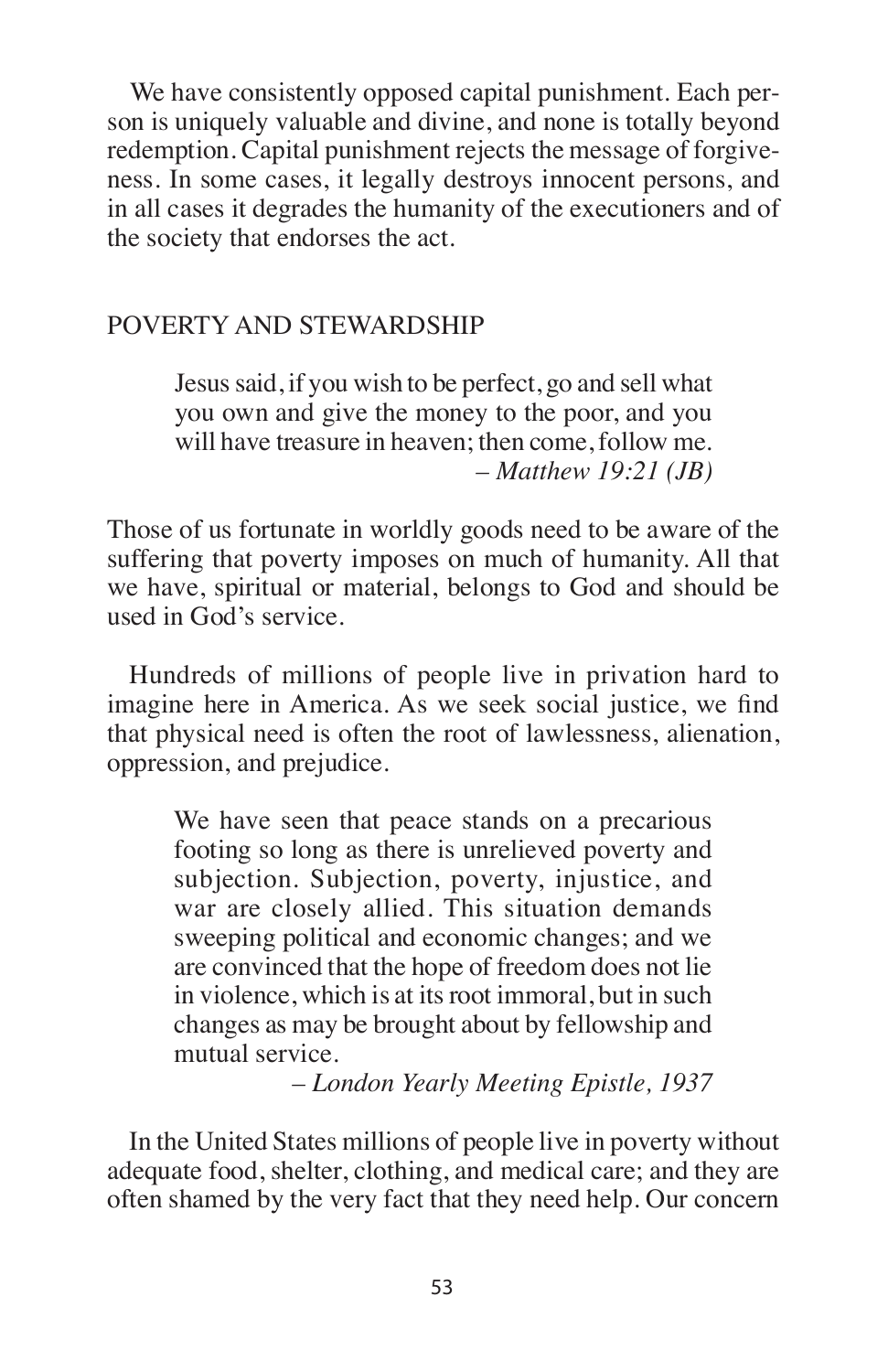for equality and justice encourages our support of government policies that might alleviate poverty and our involvement in private efforts to extend direct, personal help to friends and neighbors.

Let us reflect on our own participation in an oppressive economic system; remain sensitive to the potentials for violence in the ways we acquire and use material wealth; and consider whether we are gathering more than we need to live examined, committed lives. Accumulation of wealth beyond prudent requirements in a world of dire need may pose a threat to the life of the Spirit. It often leads to an attachment to financial reserves, which may obscure the call to bind up the wounds of the afflicted and to look to God for our true security.

Our gracious Creator cares and provides for all his creatures. His tender mercies are over all his works; and so far as his love influences our minds, so far we become interested in his workmanship and feel a desire to take hold of every opportunity to lessen the distresses of the afflicted and increase the happiness of the creation. Here we have a prospect of one common interest from which our own is inseparable, that to turn all the treasures we possess into the channel of universal love becomes the business of our lives.

# *– John Woolman, A Plea for the Poor, 1763*

We should seek opportunities to make a positive impact on society by supporting socially responsible methods and institutions, and avoiding those that oppress others and block a more equitable distribution of wealth. We who have at our disposal or under our direction funds for investment should avoid projects, no matter how rewarding, that might serve anti-social or immoral ends. We should also avoid the illusory benefits of highly speculative schemes or practices that, like gambling, seem to promise something for nothing. Especially we should avoid activities, whether involving money or work, that can bring benefit to us by hurting someone else.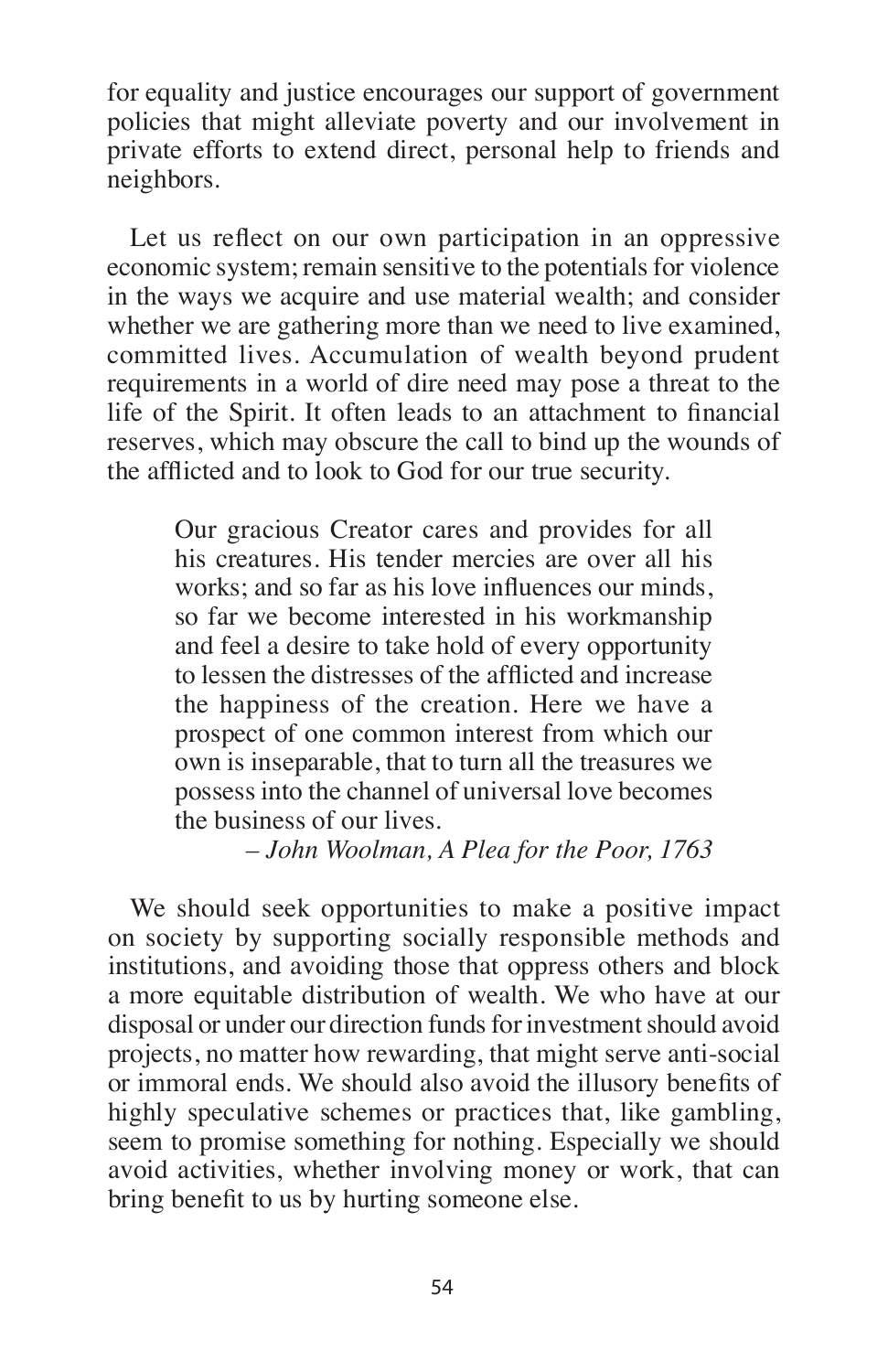# EDUCATION

In the quest for truth, training our minds is one way to improve our understanding of God's world. The home is the primary source of education. Quaker parents take serious responsibility for their roles as parents. Experience, well evaluated, is perhaps the highest form of learning.

We hope schools will be environments of respect, receptivity, and excitement. Friends'schools encourage acceptance of individual differences within a caring community, the development of creativity, and spiritual as well as mental growth. The curriculum should be true to specific facts as well asto the whole of life and should be presented to students with the wonder, energy, awe, and love that nourish the life of the spirit.

Many Friends are engaged in working to improve public education. We have a concern that schools provide an opportunity for young people to learn to care for each other and to practice the principles of cooperation. We want to talk about teaching methods and content with legislators, school boards, administrators, and teachers.

The aim of learning, whether it be in a school or at home, is to make whatever testimonies we live by more of a need than a choice.... So that it becomes unthinkable *not* to serve others. So that it becomes unthinkable *not* to consider all humans part of the same family. So that a Schweitzerian "reverence for life" becomes a need rather than a self-conscious choice. Then, perhaps, some of our testimonies may have more meaning.

*– Richard L. Eldridge, 1984*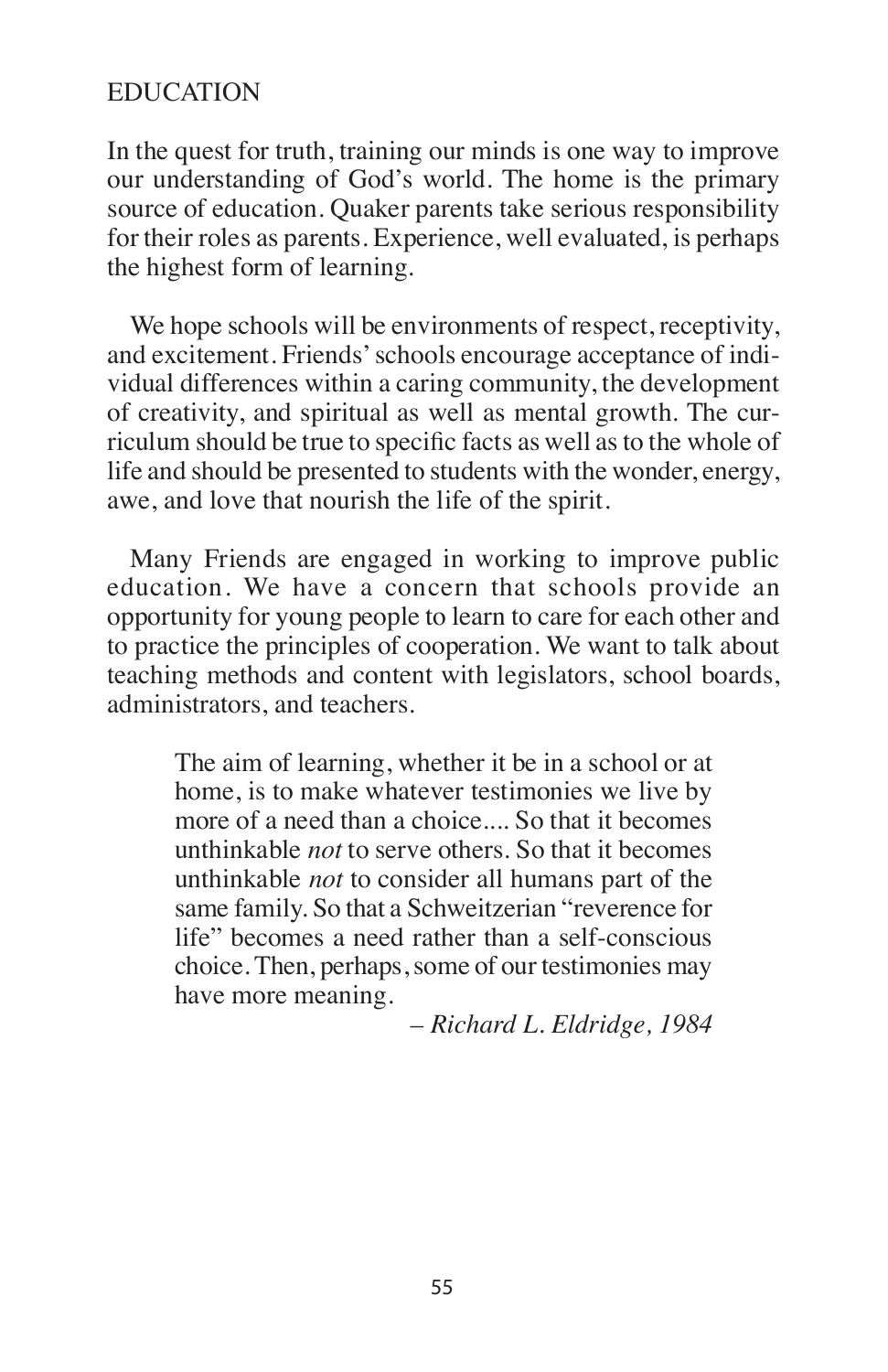# RELIGIOUS EDUCATION

Spiritual growth is ongoing in all parts of our lives. Religious education is a useful part of this growth. It should be carefully planned to meet the needs of varying ages, but everyone in the meeting can help us understand that religion and everyday life are one and the same.

- Do we give our young people, starting well before senior high age, a good grounding in Quaker ideas and activities including worship and the process of business, so that they know what this religion is, and how we are putting our principles into action in our lives and our world?
- Do we make it clear what the joys and responsibilities of membership are so that they know what is and isn't expected?
- Do we make it clear that we are seeking too?
- Do we involve them regularly in activities that include people of all ages? Do we involve them in the workings of the meeting: committees, planning and running activities including business meetings?
- Do we try to keep our business meetings from being "dull, boring, and uninteresting"?
- Do our adults know our young people as individuals, not just as a collective group of "them" or as "so-andso's children"? Are we really Friends?
- Is there joy in our worship, business, first day school, and other activities?
- Do we celebrate together?

*– New York Yearly Meeting, 1979*

Specifically, through a realization of the living presence of God, religious education should enlarge and enrich our lives in such areas of experience as worship, the world of nature, the Bible, the life and teachings of Jesus, the history and testimonies of Quakers, the examples of other great religious leaders, the work and play of the meeting, and sharing with other peoples.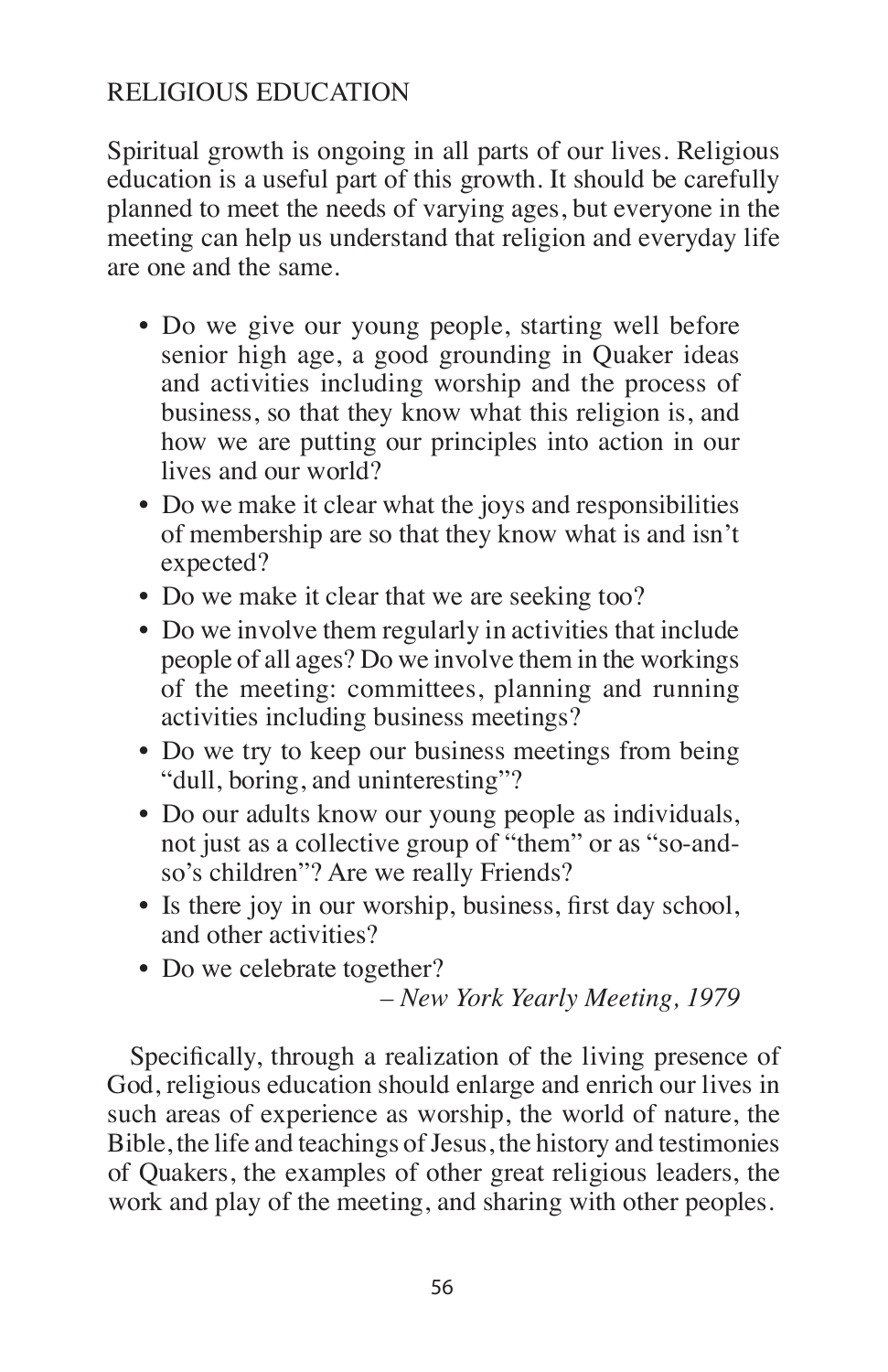Meetings often appoint a religious education committee. This committee, or the monthly meeting on ministry and counsel, provides guidance and suitable material for classes for children, young persons, and adults. Meeting retreats and conferences provide times to grow spiritually and to expand awareness of the ways of Friends in other places and of people of other faiths.

# RESPONDING TO THAT OF GOD IN THE CREATION

"The earth is the Lord's and the fullness thereof." All things are parts of God's creation: the air and sky, rocks and minerals, animals and plants, the human race, the order of the universe. All natural resources are God's gifts, to be held and used by us as a sacred trust.

Our growing knowledge of ecological processesteaches usthat abuse of this trust threatens not only our own health and welfare, but the integrity of the earth itself. Economic power made possible by the exploitation of God's natural gifts dominates much of our political and economic system. We work to counter the effects of this abuse on our politics and environment, since we know that acting responsibly in the wise, careful use of the earth for the benefit of all creation will bring usinto harmony not only with the world beyond humanity, but with its creator.

Biblical history describes a covenant of trust and responsibility in which we are to care for the earth as well as to give thanks for all of the creator's gifts. An ecological ministry aims to protect and restore the physical world, to serve the healing processes of the land, and to aid the victims of ecological destruction. We are called to recommit ourselves, joyfully and in love, to this covenant in which both the earth and we ourselves can be sustained by God's care, wisdom, and healing power.

If we listen to the earth, we will hear it proclaim the glory of God. If we enjoy and preserve the earth, it will become our home. And as we unite with creation, we draw ever nearer to God.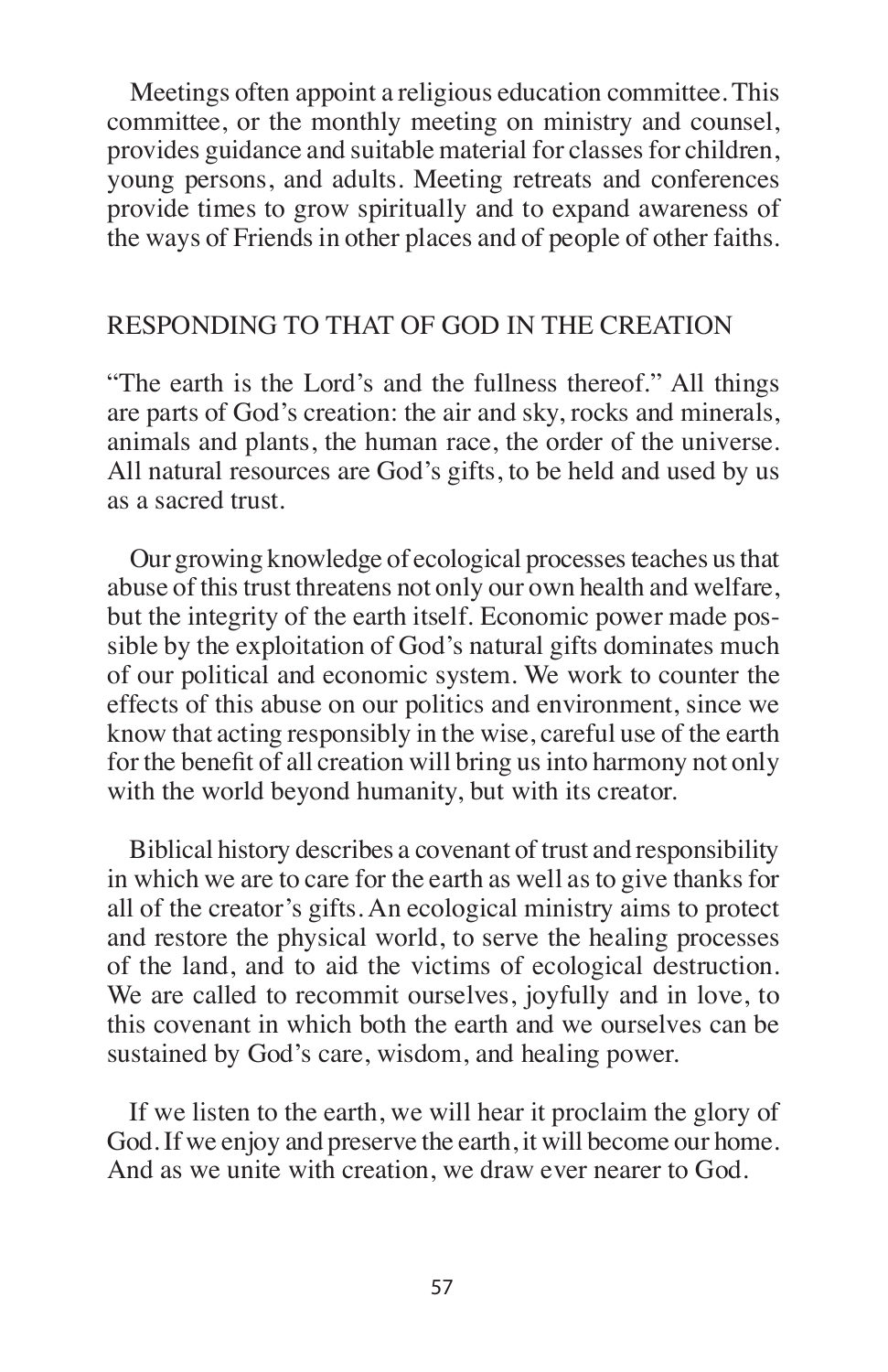### **HISTORICAL STATEMENT**

The Truth is one and the same always. Though ages and generations pass away—one generation goes and another comes; yet the Word, and the Power, and the Spirit of the Living God endures for ever and changes not.

> *– Margaret Fell Fox, A Brief Collection of Remarkable Passages Relating to..., 1710*

The seventeenth century in England was a time of great political, economic, and religious vitality, ferment, and upheaval. This century saw the English Civil War and the beheading of Charles I (1649), the Puritan Commonwealth under Oliver Cromwell, and the restoration of the monarchy under Charles II (1660). In religion, it was a period of bitter struggle between the established (Anglican) Church, the remnants of the Roman Catholic Church from which it had separated in 1534, the Puritans, and other Protestant sects. The printing press and newly-allowed English translations of the Bible helped intensify this struggle. By the time of George Fox's birth in 1624, more than a century had passed since the beginning of Luther's reformation. The Protestant movement had begun in an attempt to instill a new spiritual life into Christianity, but it had often fallen victim to the rigidity it had earlier criticized in the Roman Catholic Church. Friends were not the first to protest that dogmatic belief had replaced living faith and authoritative Scriptures had replaced direct revelation; many religious groups throughout Europe were discontented with established religion and searched for a living faith.

In this violent, seeking world George Fox in 1652 initiated a vigorous spiritual movement, later called the Religious Society of Friends, that stood in protest against a Christianity that many felt had idolized its forms and lost its inner spiritual life. As it grew and took hold, this movement drew into itsfellowship many of those already involved in struggles with organized religions: many Seekers and members of the group called Diggers, and others like Elizabeth Hooten, Isaac Penington, and John Lilburne,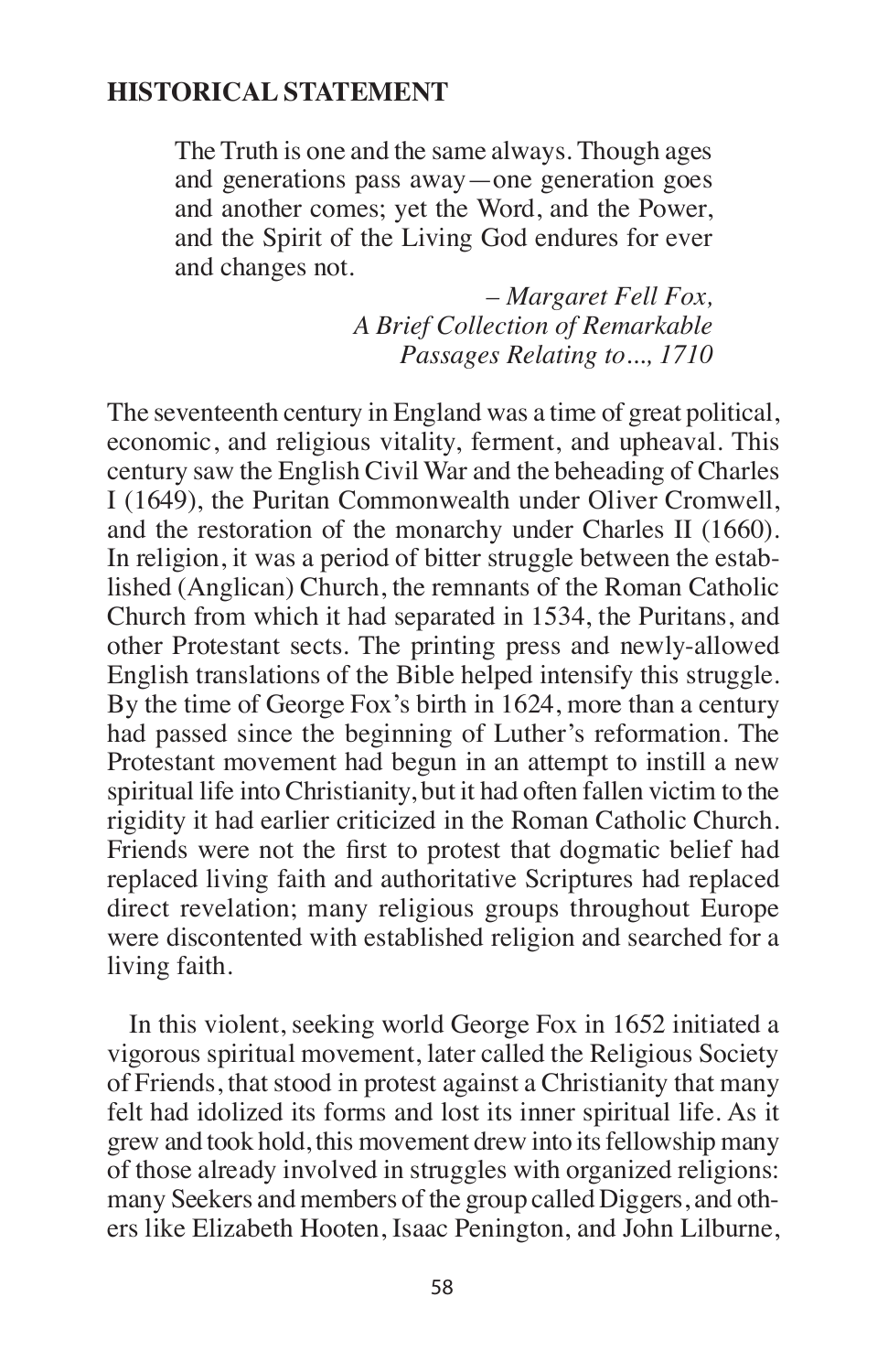the leader of the Levellers, who found many of their egalitarian aspirations shared among Friends.

# THE FOUNDING

George Fox, born the son of a weaver in Leicestershire, England, like others found little to sustain him in contemporary religion. At the age of 19, he began his search for truth and founded a movement that before his death in 1691 numbered over 50,000 members in England alone.

Fox had little formal education but possessed a fertile and active mind. As a youth, he suffered from what he called a "temptation to despair," even of his faith in God. In this spiritual condition he received no help from those clergy he consulted. After several years of seeking and great inward crisis, he received the first of many inner,spiritual illuminations, which he referred to as "openings." He wrote of this experience, one that proved to be the turning point in his search:

When all my hopes in them [the clergy] and in all men, were gone, so that I had nothing outwardly to help me, nor could I tell what to do, then, O! then I heard a voice which said, "There is one, even Christ Jesus, that can speak to thy condition," and when I heard it, my heart did leap for joy.

This was first-hand religious experience like Paul's vision and experience of Christ 1,600 years earlier.

Periods of depression still tempted Fox, but less often. His openings led him in a very personal, direct way into a new life. He reported one of these revelations:

I saw the infinite love of God. I saw also that there was an ocean of darkness and death; and an infinite ocean of light and love, which flowed over the ocean of darkness. In that also I saw the infinite love of God.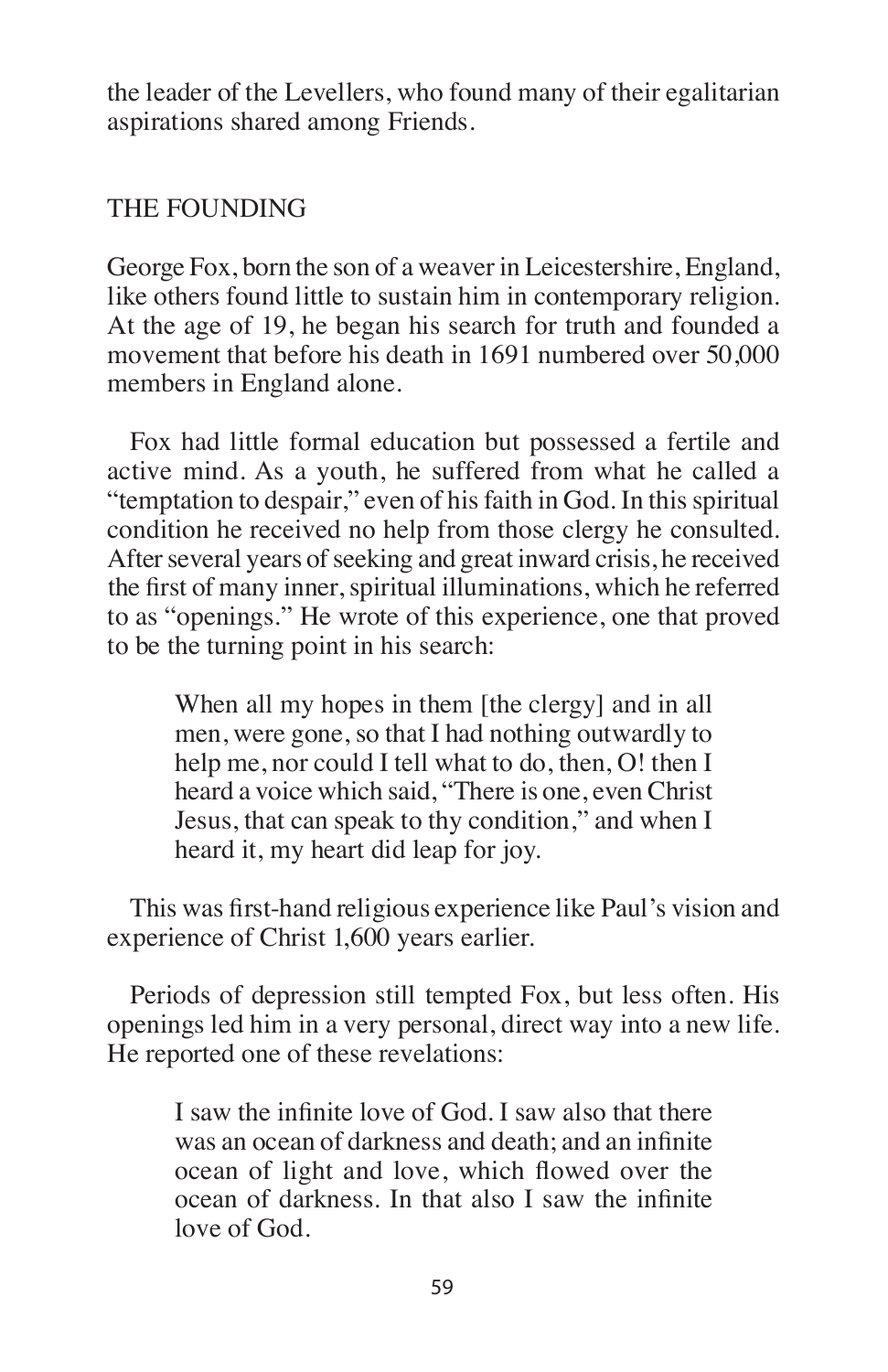Another opening showed him

That every man was enlightened by the Divine Light of Christ ... and that they that believed in it came out of condemnation and came into the Light of Life, and became children of it.

Through these experiences Fox received his life's mission, one centered in the living Christ. In the Old Testament, Fox had read of the prophets'expectation of Christ, and in the New Testament, he had learned of Christ's historical appearance. Now that which he had known by report became his own experience. He knew the Christ Within; he became Christ's disciple. He had come to know the same Spirit that those who wrote the Bible had known:

For though I read the Scriptures that spoke of Christ and of God, yet I knew him not, but by revelation, as He who hath the key did open, and as the Father of life drew me to His Son by His Spirit.

This divine Spirit, this Inward Light, was both illumination and inspiration, a voice to be heard and obeyed. Looking back upon his own experience, Fox declared that anyone who has not experienced the Light stands in darkness, regardless of creed or moral righteousness. He preached that Christ had come to teach his people himself.

The mission to which he was called and upon which he entered in the year 1647 was, he wrote, "to turn people to that Inward Light, Spirit, and grace, by which all might know their salvation and their way to God—even that Divine Spirit which would lead them into all truth." His earliest associates were called Children of the Light. "I was sent to turn people away from darkness to the light that they might receive Christ Jesus; for, to as many as should receive him in this light, I saw that he would give power to become sons of God; which power I had obtained by receiving Christ."

The salvation to which he was calling others was not simply for individuals, just as it was not simply a matter of subjective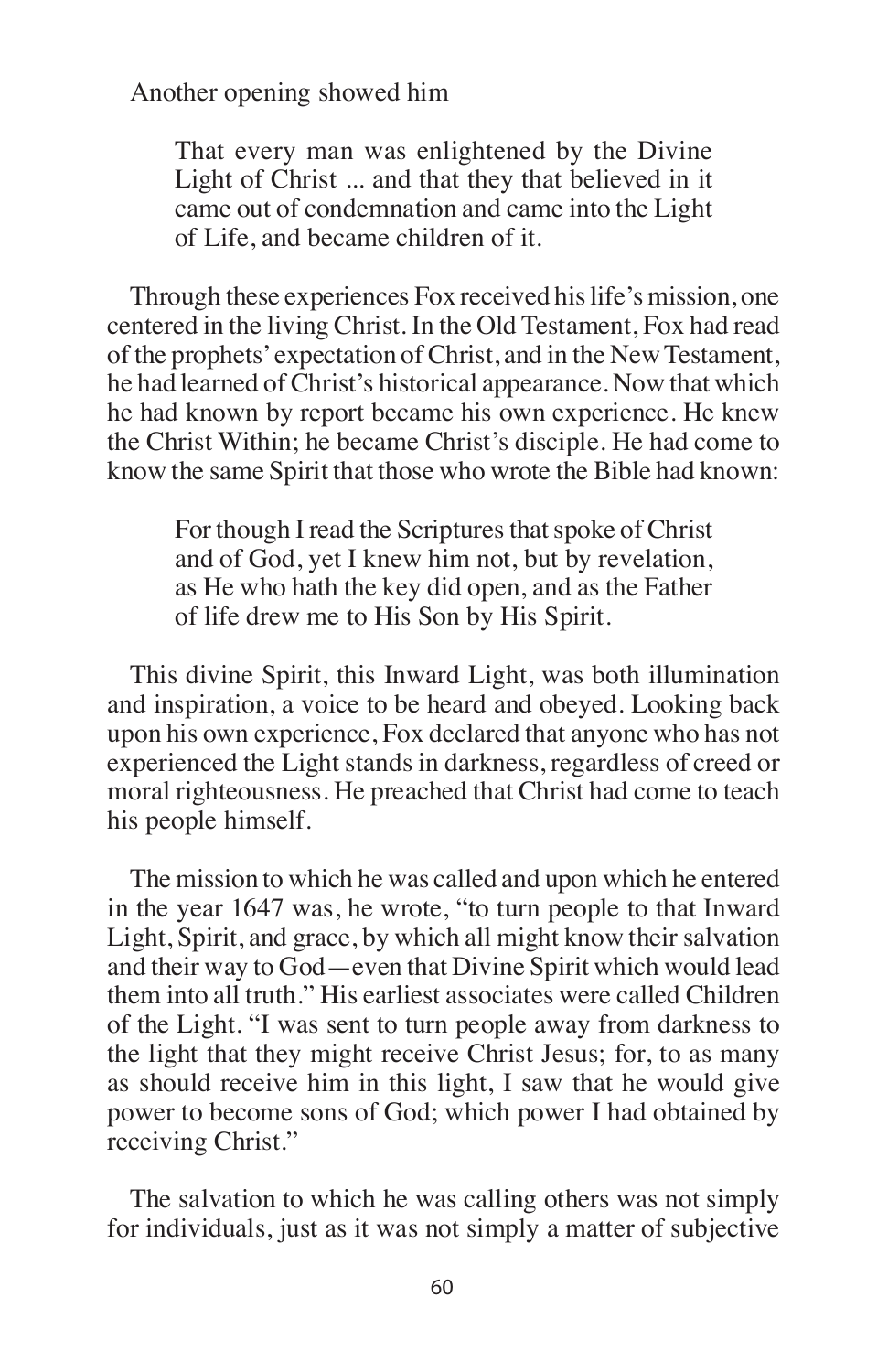feeling. He inspired a community that heard and obeyed the voice of God and would be "renewed up again in God's image." He saw his mission as one of Christian renewal in a time of falling away from truth and obedience. He drew his fellow believers from the dissenting sects, the Seekers, and the established church—wherever he found listeners "tender," as he said. They were concerned to live the implications of their faith and testified against war, church taxes, hat honor, the language of privilege and flattery, the use of oaths, and price-bargaining.

Fox's concept of "that of God in every person" was radical in its day not only for sweeping away distinctions of social class, wealth, and race, but for including women fully in the religious and social community as equals. In a time when there was serious argument over whether women had souls, Fox quoted the words of Mary, "My soul doth magnify the Lord, and my spirit hath rejoiced in God, my Saviour." How could Mary speak thus, he reasoned, if she had no soul? He believed that the dominion of men over women was a result of the fall, but Christ had brought restoration of a "new Eden" where women and men were again equal and "helpsmeet." Because women possessed the Inward Christ just as did men, they had equal measure of the gifts of prophecy and the ability to preach. Many women were drawn to Fox's new movement, and early women Friends, imbued with a sense of participation in that which is holy, and freed and encouraged by their communities and families, developed their gifts in the ministry, often traveling, alone or in pairs, over great distances and sometimes at great risk, to preach, to teach, and to establish meetings.

Early Friends owed much to the enthusiasm, encouragement, spiritual insight, and organizational gifts of Margaret Fell. Born in Lancashire, England, she was a devoted Christian, yet restless and spiritually dissatisfied with theAnglican church she had long attended. On first hearing Fox preach in 1652 she found that his message spoke clearly to her condition. She believed with utter conviction that God's truth was opening the way for the creation of a new religious experience. Her husband,Thomas Fell, a judge of the Assizes, offered their home, Swarthmoor Hall, for meetings for worship. She made it a haven for those persecuted and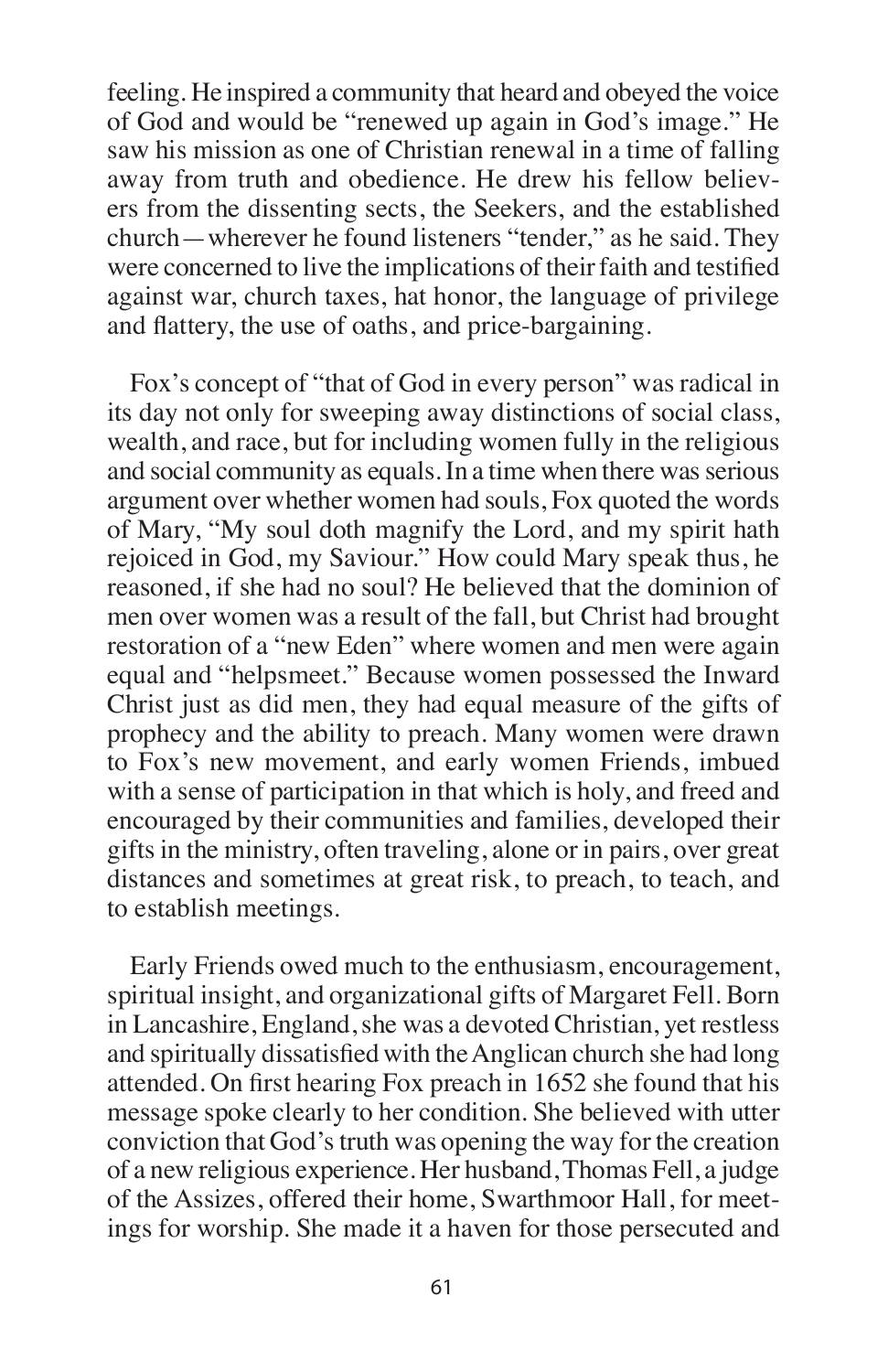suffering for their Quaker beliefs and the center of early efforts to provide encouragement and organized support for traveling ministers. She helped establish the Kendal Fund (1654) to provide early Quaker missionaries with basic necessities. The fund was later expanded to include financial aid to prisoners (who were being charged for their beds), the printing of books, and aid to meetings in their hospitality to visiting Friends. In 1669, eleven years after Thomas Fell's death, Margaret Fell and George Fox married, and together they devoted themselves to the nurture of her children and the organization of the Society of Friends.

In October 1668, after the end of Margaret Fell's imprisonment in Lancaster for holding meetings for worship in her house, the Swarthmoor women's monthly meeting met for the first time. Separate monthly, quarterly, and yearly meetings for women eventually came into being throughout the Society. The practice, encouraged by George Fox and other men Friends, lasted into the twentieth century and was a means for women's social education as well as a considered and careful way for Friends to listen to God's leadings.

Margaret and her daughters wrote detailed instructions for conducting business meetings. They also organized Friends' marriage procedure: while family and community approval and support were considered vital to marriage, the partners gave themselves to one another; the woman was not "given" by her father, as though a possession of which he had the right to dispose.

# THE SPREAD OF THE MOVEMENT

Following his leading on the importance of "gospel order" for the emerging community, George Fox as early as 1652 began to encourage his followers to set up their own worship meetings. Soon monthly meetings for business were established. In 1656 he organized men's quarterly meetings. What is now Britain Yearly Meeting began to meet regularly in 1668.The Meeting for Sufferings was established to aid the victims of persecution and soon became the general executive body of Friends in Britain.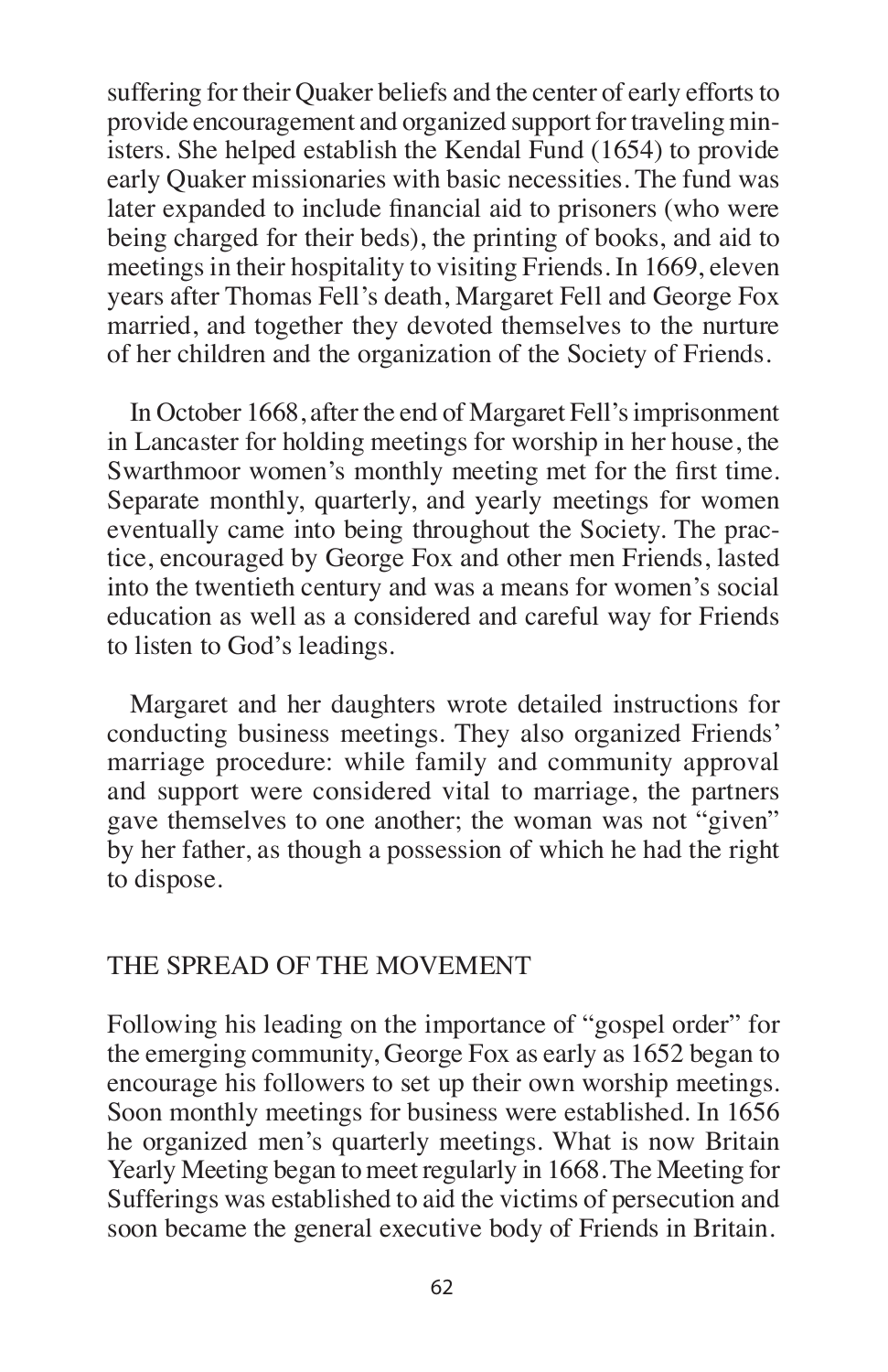Fox and his early followers variously called themselves Children of the Light, First Publishers of Truth, and Friends of Truth. Because of their religious enthusiasm, they were later called Quakers, a name that Fox himself disliked. Their movement for renewal of the community of Christ spread with great rapidity in England and from there to the other parts of Europe and to the American colonies. Authorities often reacted harshly, partly because of Friends' uncompromising attitudes and their refusal to follow the customary patterns of social life. Because they refused to take oaths at a time when oaths were a test of loyalty to the Commonwealth and later to the monarchy, and also because they refused to attend or pay tithes to the Church of England, Friends were imprisoned by the thousands. Due to the extreme hardships imposed on them, some 450 died in England under this persecution.

In the New World, mistreatment was most harsh in the Massachusetts Bay Colony, where Marmaduke Stevenson and William Robinson had been hanged in 1659, as were Mary Dyer and William Leddra a few months later. Out of their desire to have a safe haven in the colonies, Friends bought West Jersey in 1674. William Penn obtained Pennsylvania in 1681, and he and other Friends obtained East Jersey the following year. Friends also controlled Rhode Island, North Carolina, and Barbados at various times and tried to govern all these colonies according to Friends' principles.

The worst of Friends'sufferings in England and the colonies came to an end with the Act of Toleration of 1689.

### EARLY FRIENDS IN THE NEW YORK AREA

The first Friend known to have a permanent residence in the New York area was Richard Smith, who lived in Southampton, Long Island, in 1654. In 1657, the ship Woodhouse, a tiny vessel with a Quaker captain, brought a group of eleven Friends to New Amsterdam, where five remained while the others proceeded to Rhode Island. Several of the former went to Long Island, which waslargely settled by English people, many of themAnabaptists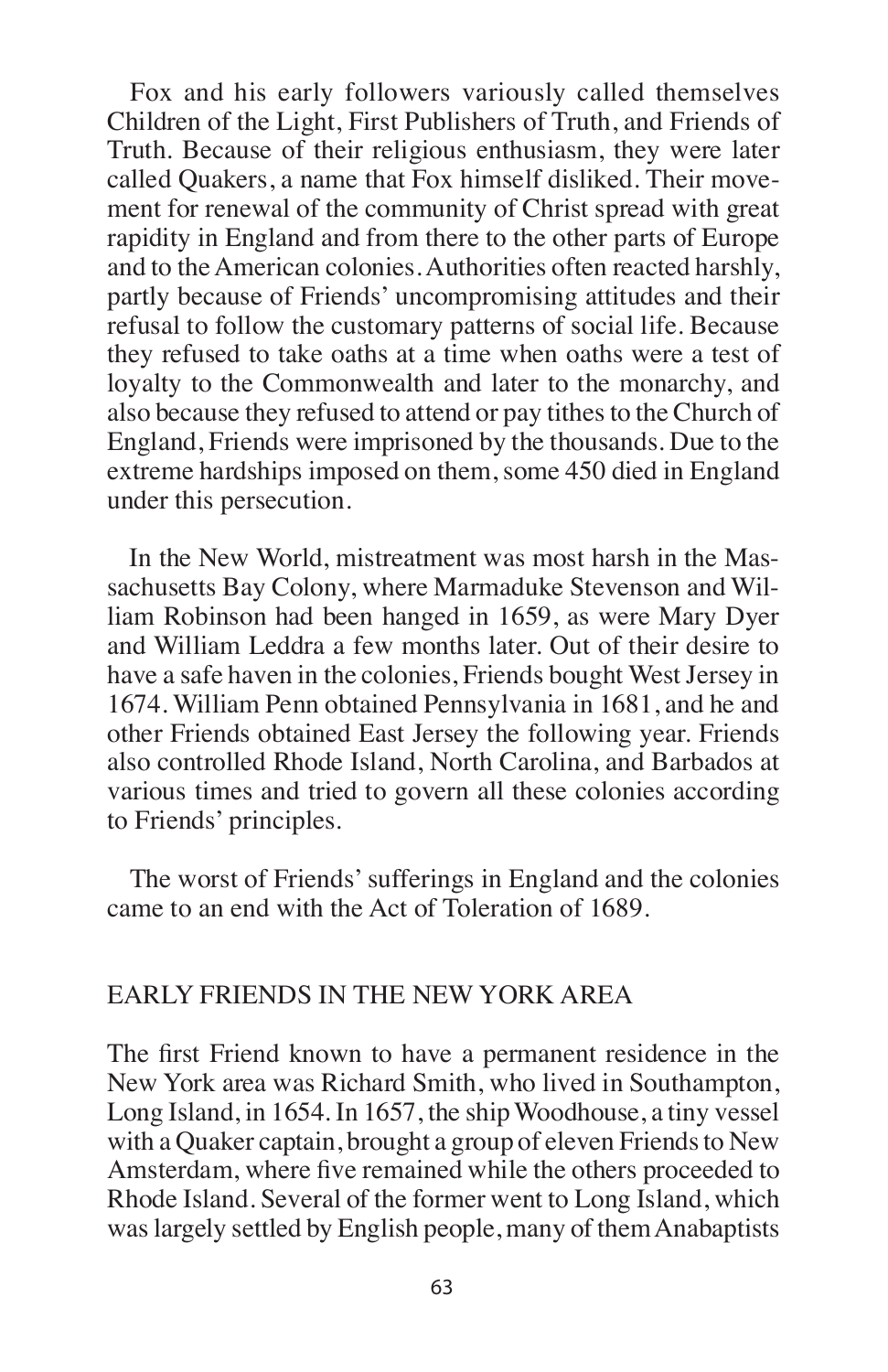who had fled Massachusetts Bay to obtain religious freedom. From these seeking people Friends received a warm welcome. Lady Deborah Moody, of Gravesend, now in Brooklyn, had to violate the law to open her home for Friends' meetings. In 1657 New Netherlands' Governor Peter Stuyvesant began to persecute Friends in order to drive them out of the colony. He forbade religious meetings except those of the Dutch Reformed Church. As a result, residents of Flushing drew up the Flushing Remonstrance in that same year, protesting against the curtailment of their liberties as granted by charter.John Bowne allowed Friends to meet in his house in Flushing in 1661, the year he built it. (It still stands as a memorial.) The following year, he was arrested, fined, and imprisoned. He refused to pay the fine, so he was sent for further discipline to Holland. Acquitted, he returned to America in 1663 with a letter instructing the governor to halt religious persecution. In this way, religious freedom came to New Amsterdam twenty-six years before the English Toleration Act.

The first known meeting in Manhattan took place in 1671, the same year that Friends set up meetings in Oyster Bay, Matinecock, and Westbury, Long Island. The visit of George Fox in the following year acted as a spur to the spread of Quakerism in the colonies. Fox called meetings and preached on Long Island, Shelter Island, and at Shrewsbury, New Jersey. Thirty years later, in 1702, some 2,000 persons attended the half-yearly meeting at Flushing. The first organized yearly meeting in the colonies was New England, in 1661. The New York Yearly Meeting was set up at the New England Yearly Meeting in 1695; its first meetings were in 1696.

# SOCIAL ISSUES

One area of increasing concern—the growing opposition to slavery—brought tensions and controversy among Friends as they wrestled with their varied attitudes to the problem. In 1688, a letter opposing slavery was brought before the Germantown, Pennsylvania, Monthly Meeting. Though action was deferred, it appears that this was the first protest against slavery raised by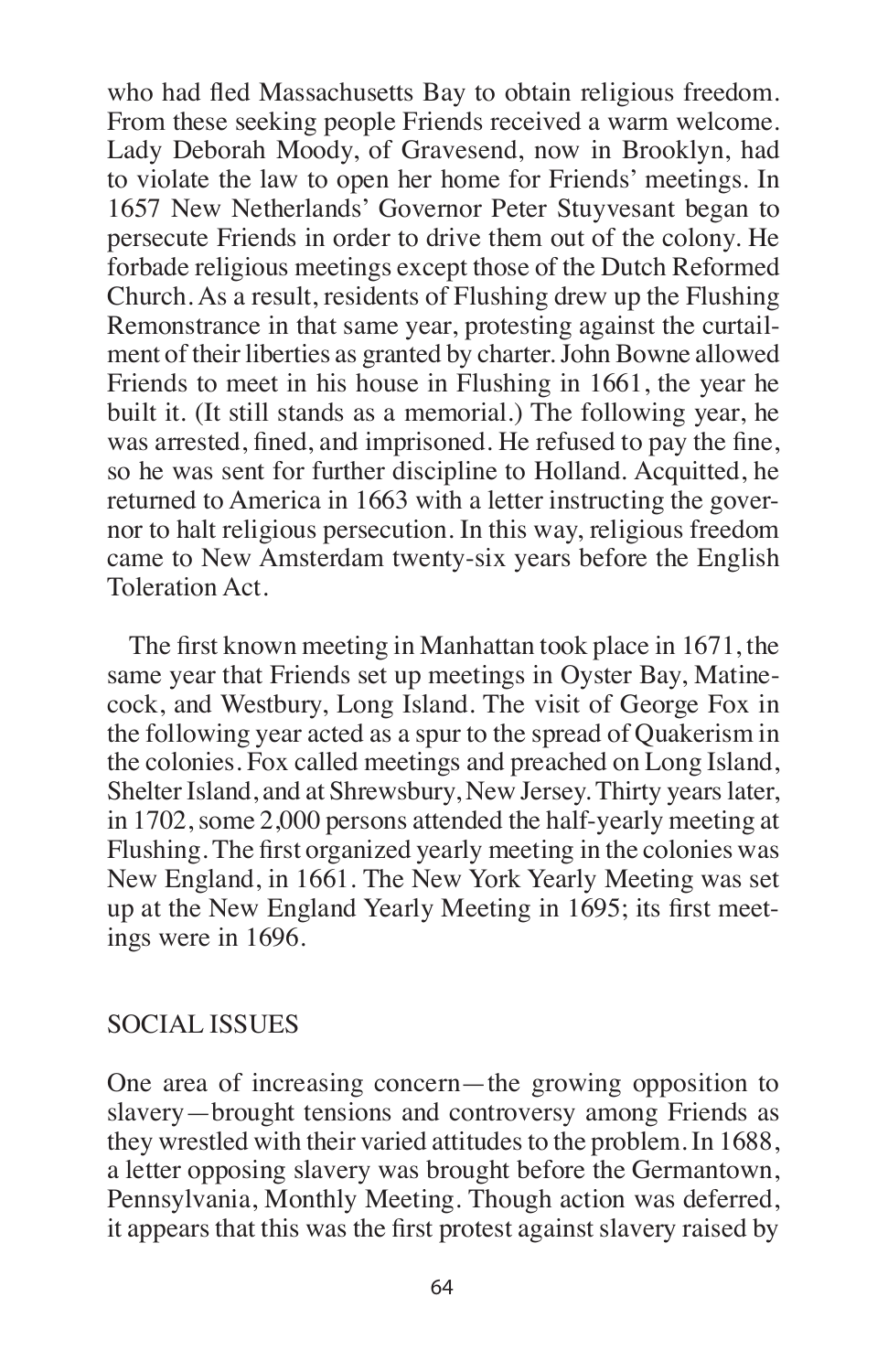any religious group inAmerica. In 1711, the Philadelphia Yearly Meeting influenced the then Quaker-controlled Pennsylvania Assembly to forbid the importation of slaves, but the Crown failed to approve it. John Woolman (1720–1772) was one of the strongest witnesses against the traffic and holding of slaves and played a large role in persuading Friends to free their slaves.

William Burling of Flushing expressed the first recorded concern on the subject of slavery in New York Yearly Meeting in 1718. No action was taken at that time, but in 1767 the Oblong Monthly Meeting reopened the concern with the Purchase Quarterly Meeting. The yearly meeting considered this issue in 1776, and in 1777 directed New York Friends to manumit their slaves. By 1790, it appears that no Friends in the United States owned slaves, and many were actively working for abolition. Among these were several women, notably Lucretia Coffin Mott (1793–1880) and Susan B. Anthony (1820–1906), who, even before the end of the Civil War, worked with other women for peace, temperance, and rights for women.

After 1750, the French and Indian Wars in America resulted in Friends' concluding that they must withdraw from active involvement in government in order to maintain the peace testimony. In its militia law of 1755, New York's provincial government exempted Quakers from service on payment of a fee. This arrangement was unacceptable to the Quakers. However, in complying with the authorities'demand for lists of those Friends eligible for the exemption, the monthly meetings provided the first semblance of membership lists of the Society in New York. Later, the War for Independence further separated Quakers from their neighbors as most Friends attempted to maintain a neutral position, neither Patriot nor Loyalist.

Asthe abolition movement came increasingly to accept violent means to root out the evil of slavery, Friends were under great stress trying to maintain their testimony against war. During the Civil War, meetings disowned a number of Friends for violating the testimony against war by serving in the armed forces even though they were upholding that against slavery.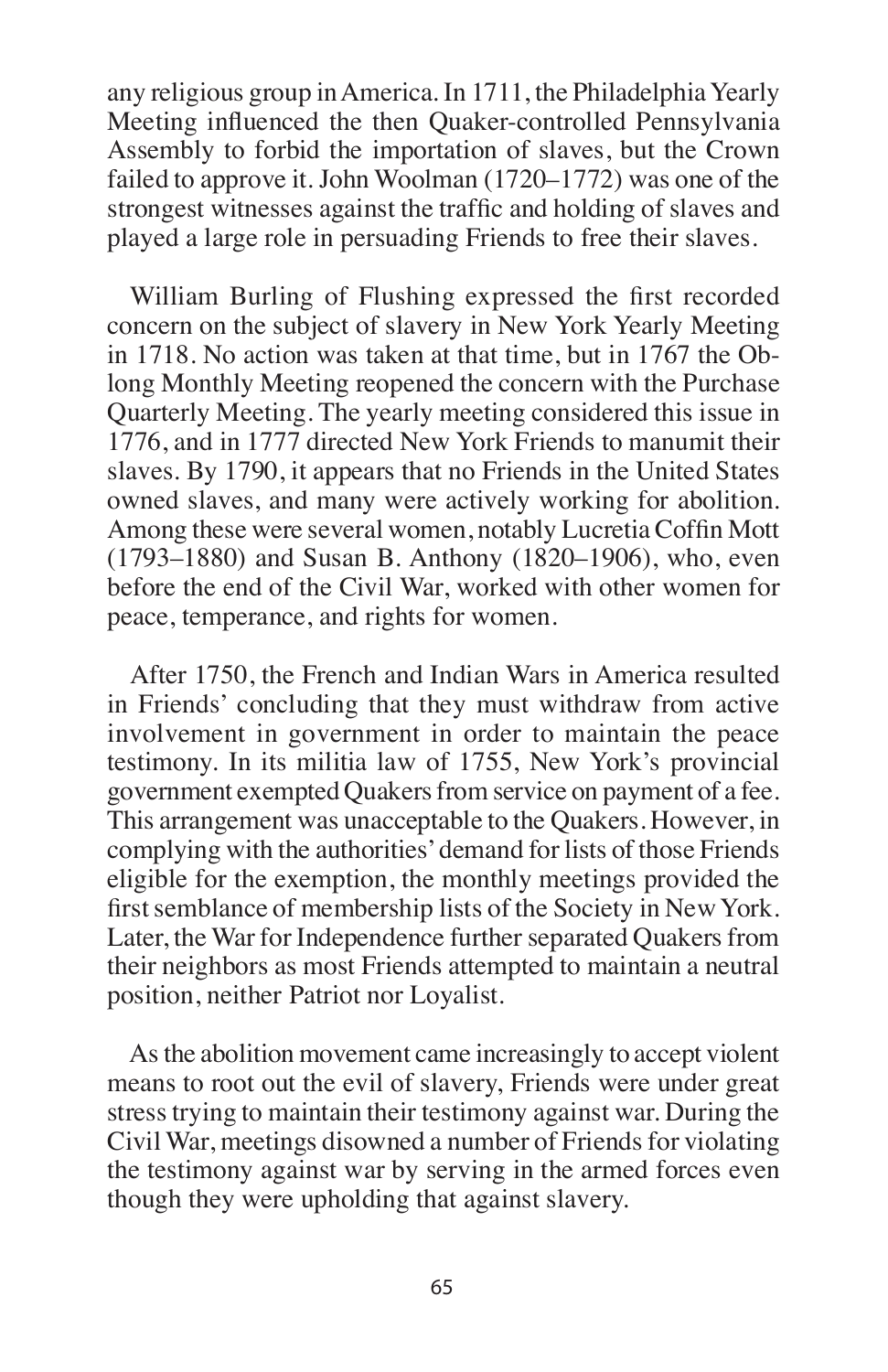Although many Friends were active in social reform movements, many others, influenced by the Quietism spreading through other sects, gradually dissociated themselves from worldly issues and lessened active witness in and to the world. They began to emphasize the care of the individual soul and the meeting. Friends formed their own close communities, holding to their pacifist witness and the customs that set them off as a "peculiar people," and sought the guidance of God in their inner lives. They stressed the belief in absolute human helplessness before God and our tendency toward error and evil when we act in our own wisdom. Friends in worship waited in silence for the inner movement of God's spirit to reprove, guide, and strengthen them, and they came to value their meetings more for the quality of the silence than for the quality of the ministry. They considered each individual an instrument upon whom God plays, an instrument whose usefulness to God would become apparent only through self-negation and quiet waiting.

Friends tried to witness for God's peaceable kingdom within their communities, and each yearly meeting came to adopt a book of discipline that provided the basis for sound Quaker business and social structure. The advices and queries contained within these disciplines gave guidance for corporate and personal conduct without establishing a creed. But as Friends became more insular and self-contained, they paid much attention to prescribing and enforcing rules of behavior. Such rules as forbidding marriage to nonmembers resulted in the disownment of valuable members and the alienation of many others.

A markedly greater number of women became active in the ministry during this time. Meetings formally recognized the call to ministry in many men and women; these ministers were nurtured by the increased emphasis on care for the individual soul and often felt inward calls to visit other meetings. Friends, even in areas very far from other settlements, kept in touch with each other by means of these traveling ministers. The travelers themselves helped gather into meetings with Friends persons who felt Christ's light. The practice of appointing younger Friends as companions to traveling ministers afforded a kind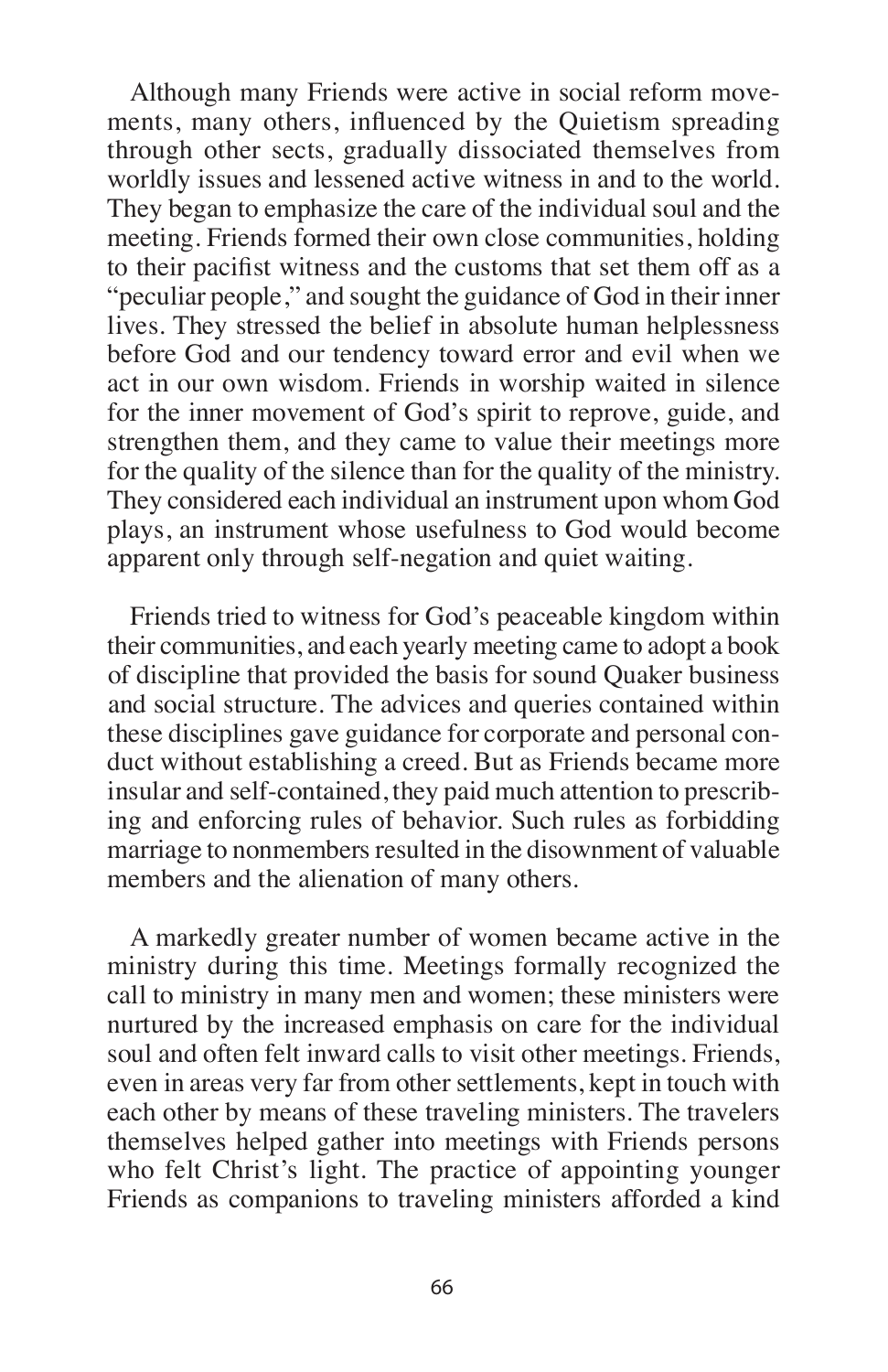of apprenticeship in the ministry. Several generations found themselves stronger Friends because of these visits in their youth.

Friends had already been concerned and involved in education. They extended this concern to those whom society excluded from schooling—females, blacks, and Indians—despite opposition from the non-Quaker community and from the Indians themselves. As early as 1779, the New York Yearly Meeting recommended that the quarterly and monthly meetings establish schools for Friends' children. In 1791, several were in operation, and in that same year the yearly meeting called on preparative meetings to establish schools. Friends Seminary in New York City opened in 1786. The Nine Partners Boarding School, founded in 1796 as the yearly meeting school, preceded the Friends Academy at Union Springs, opened in 1858, which in 1920 moved to Poughkeepsie as the present Oakwood Friends School.

In the nineteenth and twentieth centuries, New York Yearly Meeting Friends helped found several other schools: the New York City public schools in the early 1800s, Brooklyn Friends School (1867), Friends Academy in Locust Valley (1877), the Westbury Friends School (1957), Friends World College (1965), and the Mary McDowell Center (1983), in Brooklyn. Some of them continue under the care of Friends.

# DIVISIONS IN THE SOCIETY

American Friends faced a new set of issues in the eighteenth and nineteenth centuries. The United States during this period became a nation, and the spread of liberalism and democracy increasingly challenged authoritarian regimes. Methodism had spread across England and the United States; it brought religious enthusiasm and disciplined living to many people and stirred up many Friends' groups.

By 1825 many Friends' meetings seemed to share the spiritual inertia that had characterized the English churches when George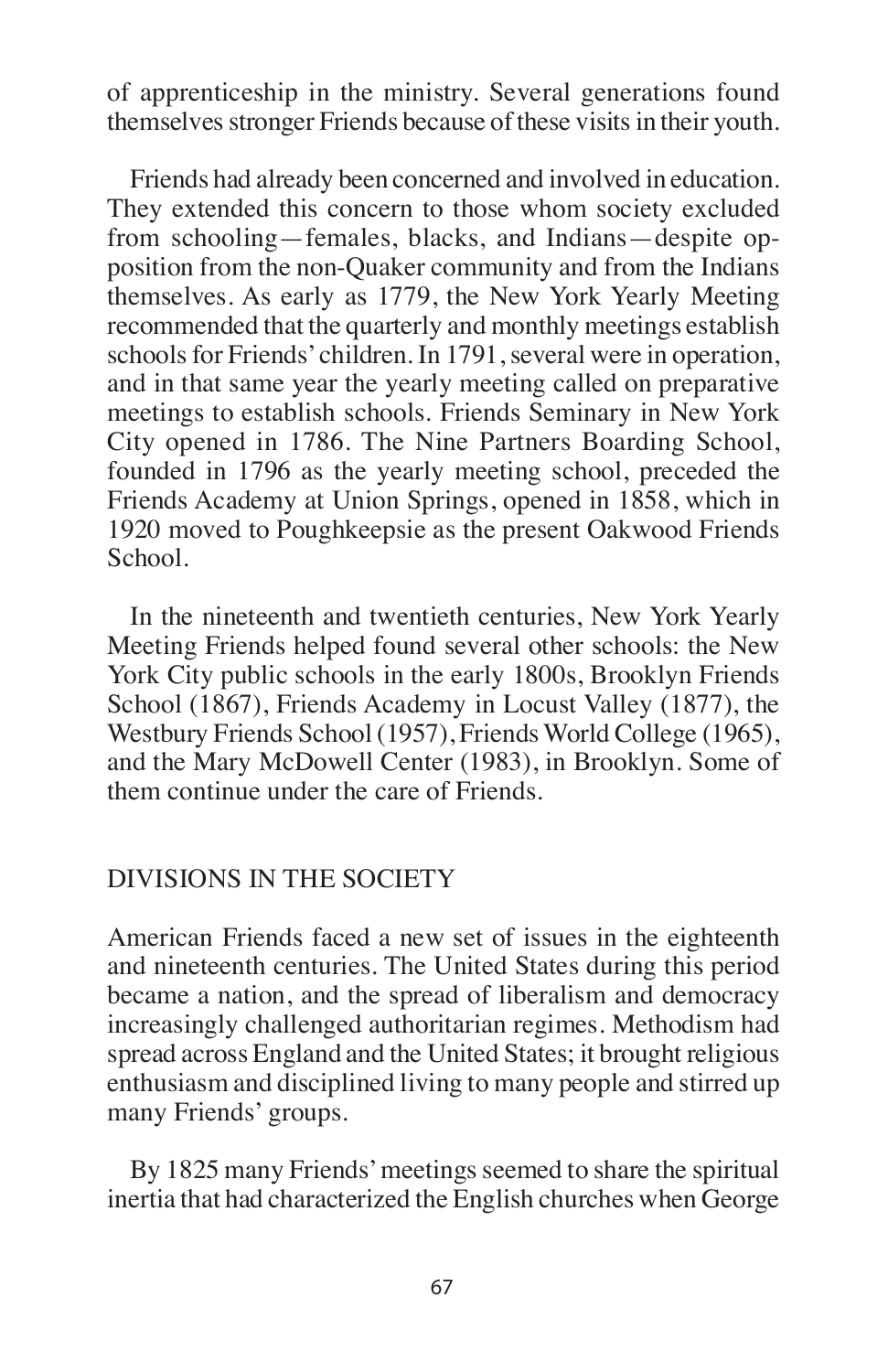Fox began to preach. Rather than encouraging vital spiritual experience, Quakerism had become largely a religion of habit and form that held to a glorious past without its substance. Behind this complacency, however, were tensions. First among these between historical Christian beliefs and the assertion of the primacy of the Inward Light of Christ, with its degree of freedom from some commonly-held traditions of historical Christianity. A second came from the elders' enforcement in some meetings of rules that others saw as intrusive. A third reflected socialclass and urban-rural differences of thought and behavior. In some meetings Friends bore all these tensions simultaneously, as generally orthodox-Christian, elder-supporting, richer, urban Friends acrimoniously and resentfully opposed Inward-Lightoriented, elder-questioning, less-well-off, rural ones.As Friends confronted the world less, and concentrated more on their beliefs, these tensions grew and separated Friends from Friends in several bitter divisions over the years. Some opposed these separations and continued communication between otherwise estranged Friends.

The first of these separations arose around the testimony of Elias Hicks (1748–1830) of Long Island. He taught, very persuasively, that the Indwelling Christ is the heart and center of Quakerism. This he believed to be original Quaker teaching as well as expressive of his own experience. Others, influenced partly by several visiting British Friends, were concerned that the teaching of Hicks left out what they considered essentials of historic Quaker faith, especially its relation to the historic Jesus and the Bible. Conflict broke into the open in the early 1820s and caused the separation of five yearly meetingsinto two groups: the "Hicksites," who emphasized the Christ Within; and the "Orthodox," who emphasized the historical Christ Jesus.

The Philadelphia Yearly Meeting was the first to divide (1827), followed by New York, Ohio, Indiana, and Baltimore (1828).

A later controversy, centering on Joseph John Gurney (1788– 1847) and John Wilbur (1774–1856), led to further separation among Orthodox Friends. Gurney stood for the authority of the Bible and the necessity for its careful study, the use of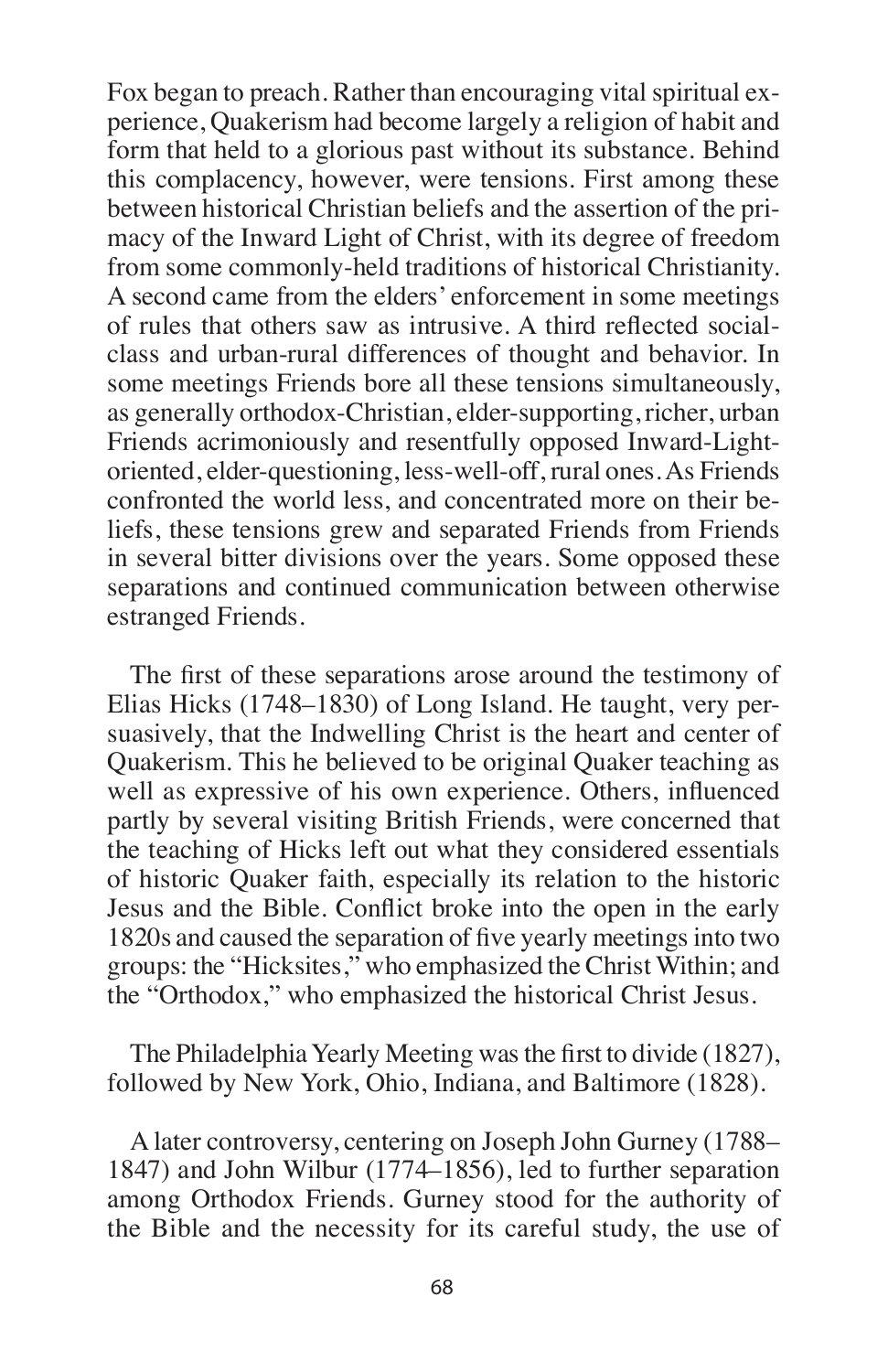evangelistic methods, and reliance upon the atonement of Jesus Christ. Wilbur, feeling himself the defender of the original Quaker message, held to the infallibility of the Inward Light and stood for a lesstheological, non-evangelical type of Quakerism. This led to divisions into Gurneyite (still called Orthodox) and Wilburite (or Conservative) yearly meetings in New England in 1845 and later in New York (1853) and other yearly meetings.

# GROWTH AND RECONCILIATION

In the late 1700s, some Friends from the Philadelphia and New York yearly meetings had settled in Ontario. They set up monthly meetings that became affiliated with the New York Yearly Meeting, underwent three separations, and eventually became the Canadian Yearly Meeting. New York Yearly Meeting Friends also settled and set up meetings in Michigan. During the nineteenth century many Friends moved into newly-opened western territories and established yearly meetings. Because Friends could worship without pastors, their meetings were often the first religious gatherings in new communities and became the centers of religious life, often with many attenders who had no background in Quakerism. The roots of programmed worship and evangelical Quakerism go back to this time, as the demand arose among Quakers for trained leadership, and as other vigorous Protestant movements, especially Wesleyan Methodism, spread across the United States. Quaker revivalism, which started in 1860 among young Orthodox Friends in Richmond, Indiana, added many new members and further increased the desire for schooled leaders. In the twentieth century some strongly evangelical meetings, dissatisfied with what they considered to be too-liberal tendencies in other Orthodox meetings, drew away from the latter to form their own yearly meetings and an international association of them.

In the eastern United States the mid-1800s was a time of precipitous decline in the number of Friends' meetings and in their vigor. Outside of Philadelphia the Orthodox countered this trend by instituting revivalistic methods and by adopting the pastoral system. The Hicksites were slower to respond to the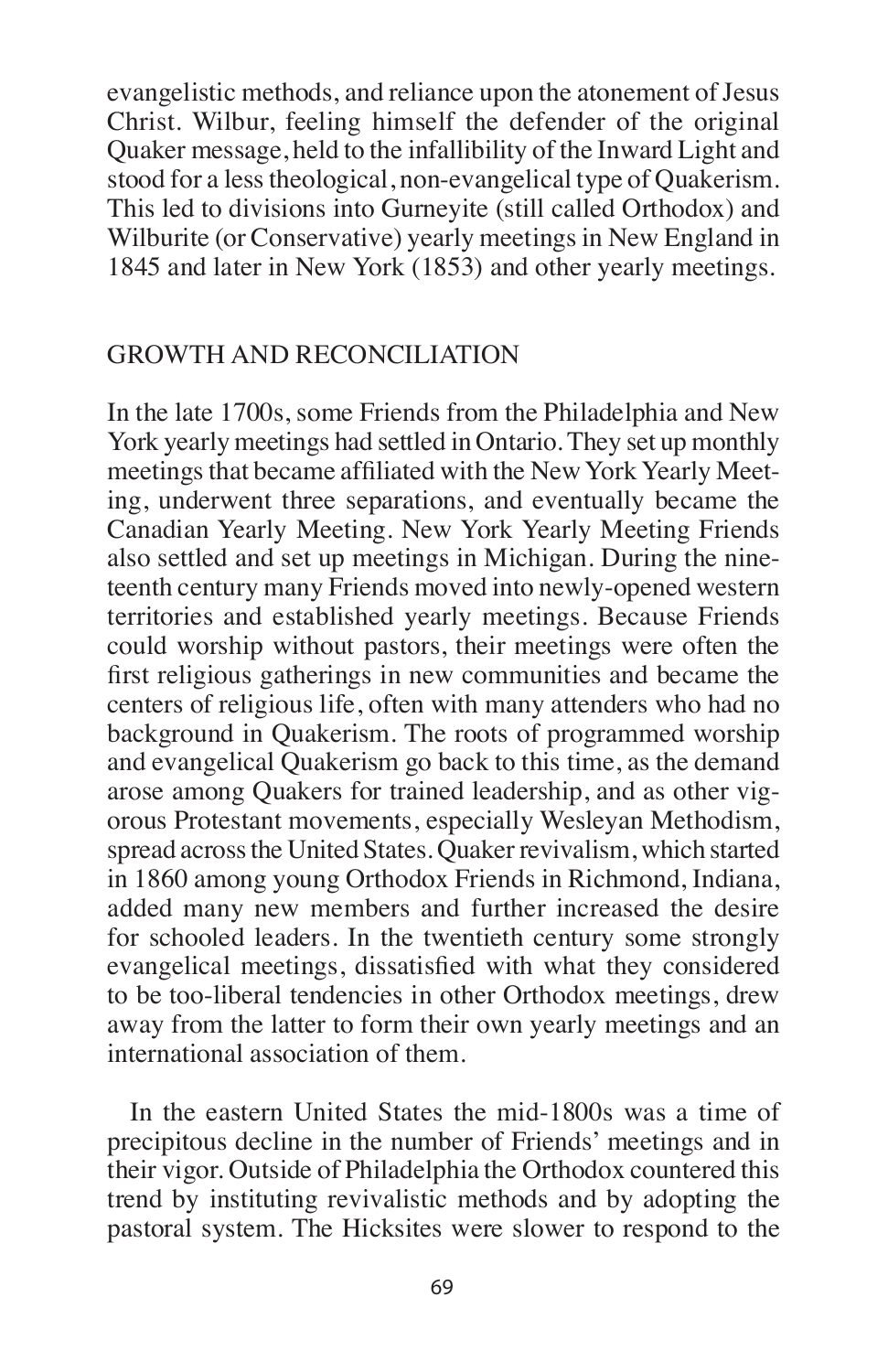challenge but did begin to foster First-Day Schools, to found new schools and a college, to expand philanthropic activities, and, in the closing years of the century, to institute biennial national educational conferences.

The hiring of full-time pastors was initiated in Glens Falls, New York, in 1875. This practice was later followed by most Orthodox meetings outside of the Philadelphia Yearly Meeting. There are several pastoral meetings in the New York Yearly Meeting. Most meetings adopting pastoral or programmed patterns of worship and ministry did not use liturgies, formulated prayers, or litanies and creeds, and refrained from observing sacraments. These meetings added music, spoken prayers, Bible readings, offerings, and prepared messages, under the leadership of the Holy Spirit. In recent years,some pastoral or programmed meetings have included more silence in worship and invited active participation of worshippers in vocal ministry and prayer. Meetings or churches of Evangelical Friends International, most of the meetings of Friends United Meeting, and some of those affiliated with both Friends United Meeting and Friends General Conference have this kind of programmed worship. Conservative Friends, most of those who affiliate with Friends General Conference, and many of the unaffiliated groups have unprogrammed worship, during which the worshippers gather in silent waiting out of which may arise vocal messages or prayer from any of the participants as they feel led.

After the First World War, many people who had not grown up in the Society began to come to meetings for worship. Some had attended Friends' schools, others knew about the newly-tested peace testimony and Friends'ambulance and social work during and after the war, and others sought non-liturgical worship and non-hierarchical religion.This attraction to the Society continued and grew after the Second World War and during the Korean and Vietnam Wars. New groups of Friends gathered in long-disused meeting houses. Independent groups, often in college or university towns, worshipped without the sponsorship of any existing meetings. As the Society changed, some unprogrammed meetings became programmed and *vice versa*. Others changed their yearly meeting affiliation. New Friends often instigated reunions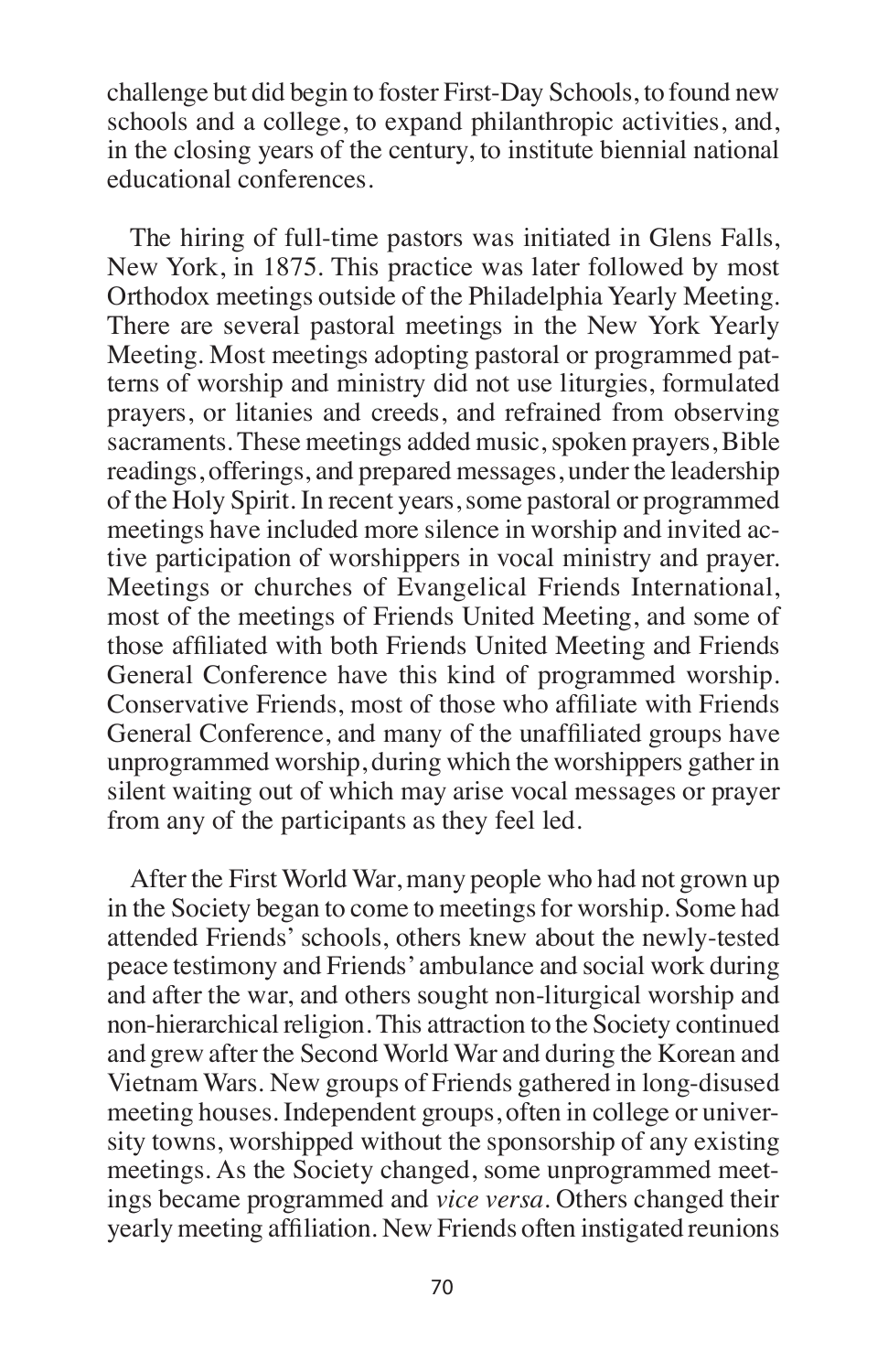of meetings, or new meetings joined both the Friends General Conference and the Friends United Meeting.All gradually began to welcome convinced Friends(members who had come into the Society as adults), as had the first generation of Friends. In spite of this, through the century the number of recorded members of meetings in this area steadily declined.

A transformation came with these new attenders, who did not feel bound by history or family ties to the Society's traditions and who often thought some of Friends' traditional ways confined the life of the spirit unnecessarily. They felt attracted to Friends' commitment to go into the world to mend it, and they wanted to live the other testimonies, which they had found anew. But some of these new attenders were antipathetic to the religious traditions of their youth and to some of the commonly-held Christian ideas, language, and assumptions of many Friends. Further, increased mobility changed the nature of the closeness of meetings as Friends moved more frequently and transferred their membership to other meetings.

The new comers' concerns for peace, education, equal and civil rights, and for people who are poor brought still more people to Friends. The anti-war and civil rights movements in this country beginning in the 1940s grew from the inspiration of people who found war, segregation, and poverty evil and incomprehensible, many of them new Friends, and many of these former soldiers or sailors or people who had lived or worked in multi-ethnic communities. The later feminist and gay-rights movements also drew many Friends determined to reflect their convictions in meeting life as well.

In recent years, this yearly meeting has become more diverse in ethnic background and schooling. Many came into the Society divorced or remarried or became so as members. Some came seeking the inward power and religious authority they missed elsewhere. Many new attenders came to meetings that offered child-care and children's classes. A number of gay men and lesbians joined; others found their orientation as members. As with many faith groups, this yearly meeting has struggled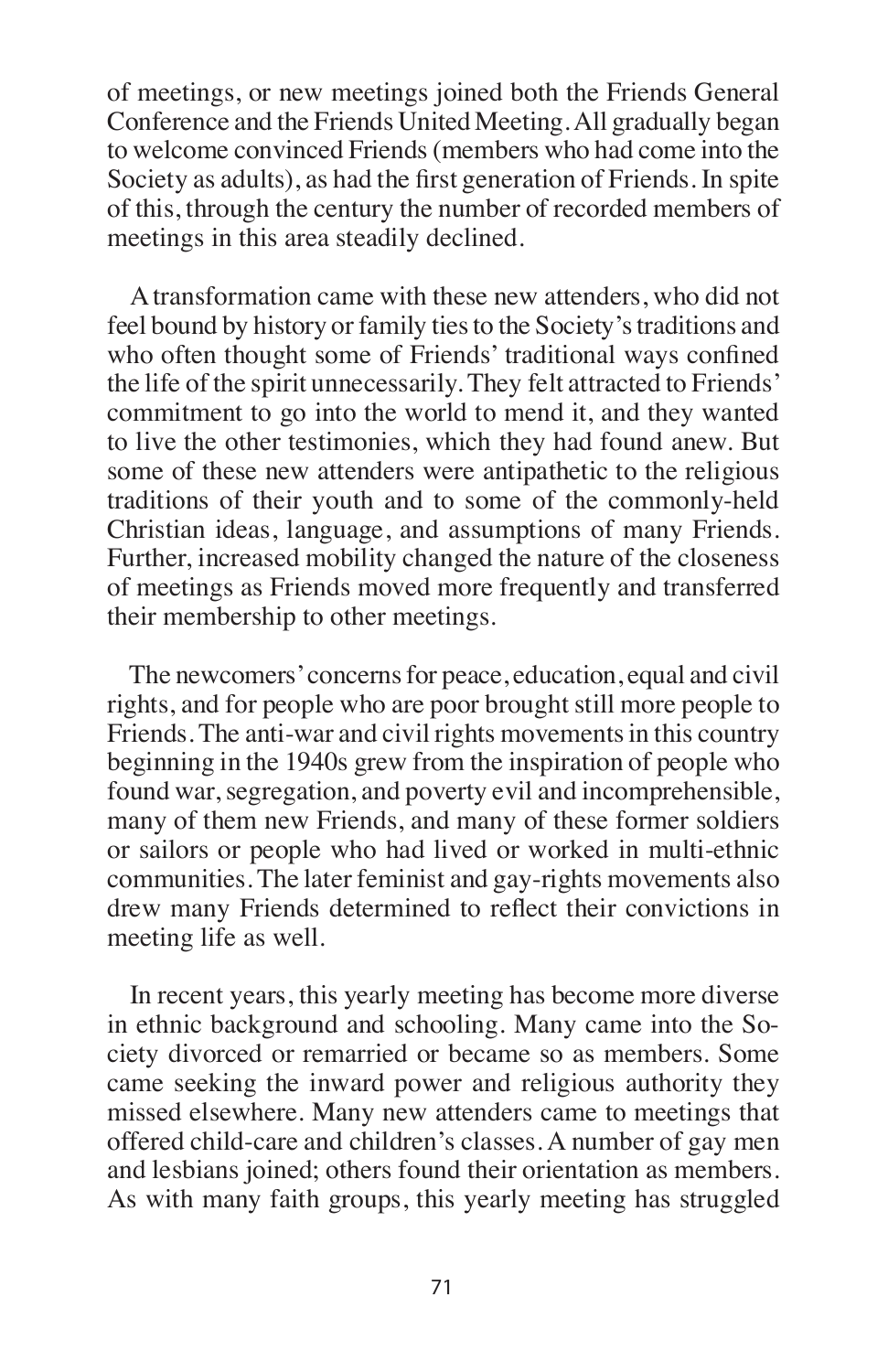in recent years to discern God's will with respect to changing sexual mores, attitudes towards marriage, and family patterns. In particular, many have challenged Friends to affirm committed gay and lesbian relationships and the possibility of same-sex marriages. Up to this point, the yearly meeting has not united on this issue, and Friends have dedicated ourselves to continue the search for unity in faith and hope that God will eventually answer our prayers if we are faithful to an honest and open search for divine guidance. As a result of these various developments, the Religious Society of Friends, particularly in the United States, includes individuals, monthly meetings, and yearly meetings that differ significantly in theological beliefs and in method of worship. But we remain united in the belief George Fox expressed, that there is that of God in everyone, and that our intimate communion with the Living Christ or Inward Light can change and revitalize our individual and corporate lives.

# QUAKER GROUPS

Three organizations have formed to join in loose confederation those yearly meetings that stand in general agreement with one another: Friends General Conference, Friends United Meeting, and Evangelical Friends International.

The Friends General Conference was organized in 1900 as an association of Hicksite meetings to provide a channel of coordination for them. Today it includes any Quaker meeting interested in the services it provides, such as religious education materials and annual conferences.

Friends United Meeting (formerly the Five Years Meeting) comprises many Orthodox and United meetings worldwide. It had its origins in conferences held in Richmond, Indiana, in 1887 and 1892, at which approval was given for a declaration of faith. Friends made plans at the same time to develop Friends' missionary activities that have, among other things, supported the founding and gathering of Friends'meetings in East Africa, India, China, Japan, Central America, the Caribbean, and the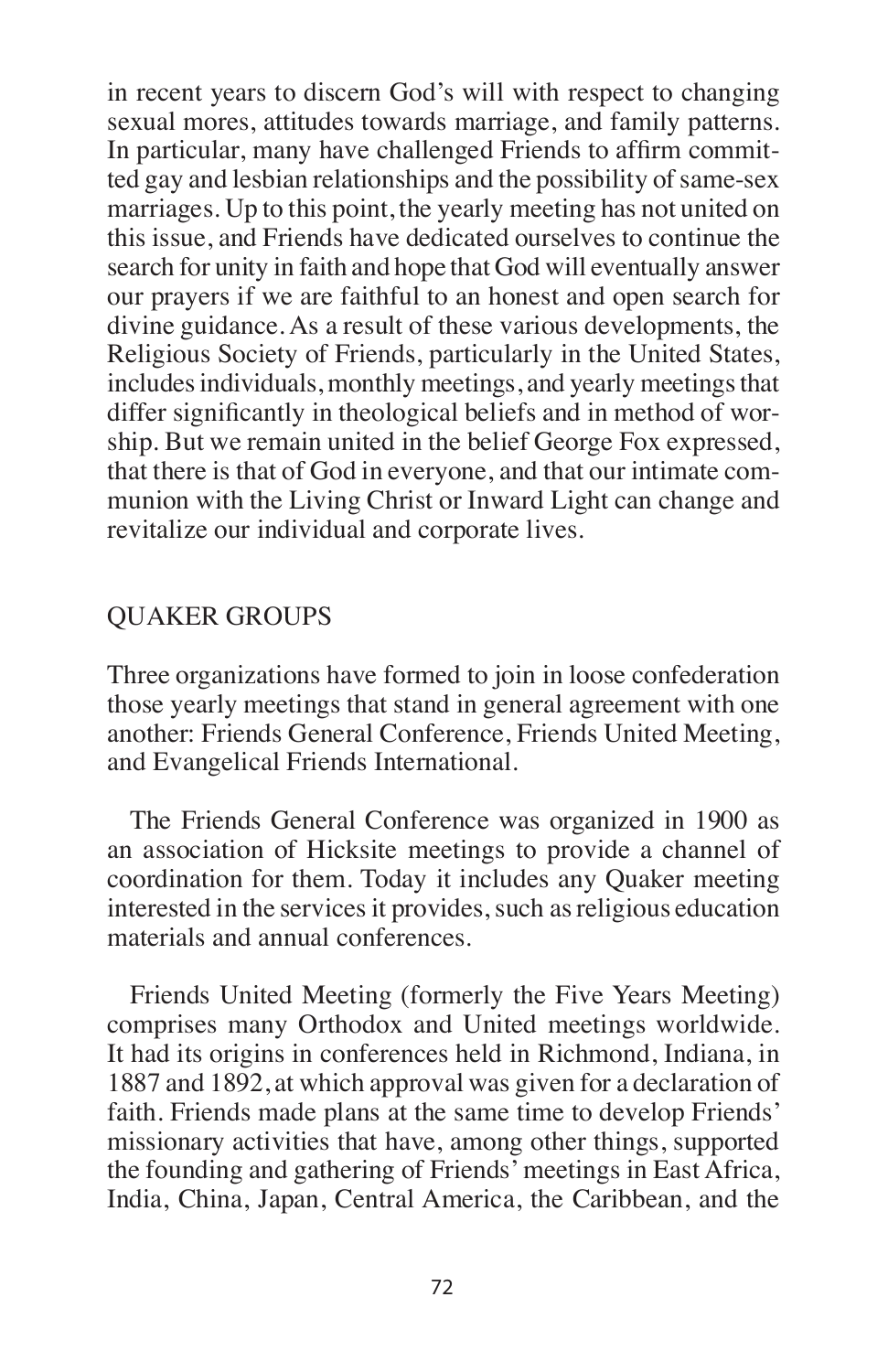Middle East. Eleven yearly meetings adopted the Five Years Meeting's Uniform Discipline of 1901.

In 1965, the Evangelical Friends Alliance (now Evangelical Friends International) formed to draw together evangelical yearly meetings that place more emphasis on the Holy Spirit and the inspired rule of the Bible and less on the Light Within. They focus on the importance of salvation and of Jesus Christ's atonement for our sins. These Friends place great emphasis on evangelical outreach; they are especially active in foreign missions in Central Africa, Alaska, Bolivia, and China and are also active in peace work.

In addition to these formally organized groups, there are three Conservative yearly meetings—Iowa, North Carolina, and Ohio—that have been meeting together as led since 1965. Several independent yearly meetings, as well as a number of monthly meetings of Friends, have no formal affiliation to these larger groups.

Some of the distinctions among groups of Friends have lessened as the heat of past controversies has subsided, and Friends of all persuasions have discovered much in common through opportunities to join together in service. As far back as 1690, Friends supplied food to military prisoners during the troubles in Ireland. In 1917, soon after the United States entered the First World War, Rufus M. Jones and other Friends formed the American Friends'Service Committee with the double purpose of sending relief workers abroad and assisting those at home who were conscientious objectors to war. Friends from various yearly meetings helped provide support and personnel for this work.After the war, the work continued and enlarged in scope to address a wide variety of issues, such as housing, disarmament, immigrant rights, and racism. Just as the Religious Society of Friends has experienced deep differences over certain issues,so too some Friends have felt estranged from some of the AFSC's positions and actions on public issues. The Service Committee continues to reach out to these Friends and to attempt to clarify the Quaker basis of its witness in the world today.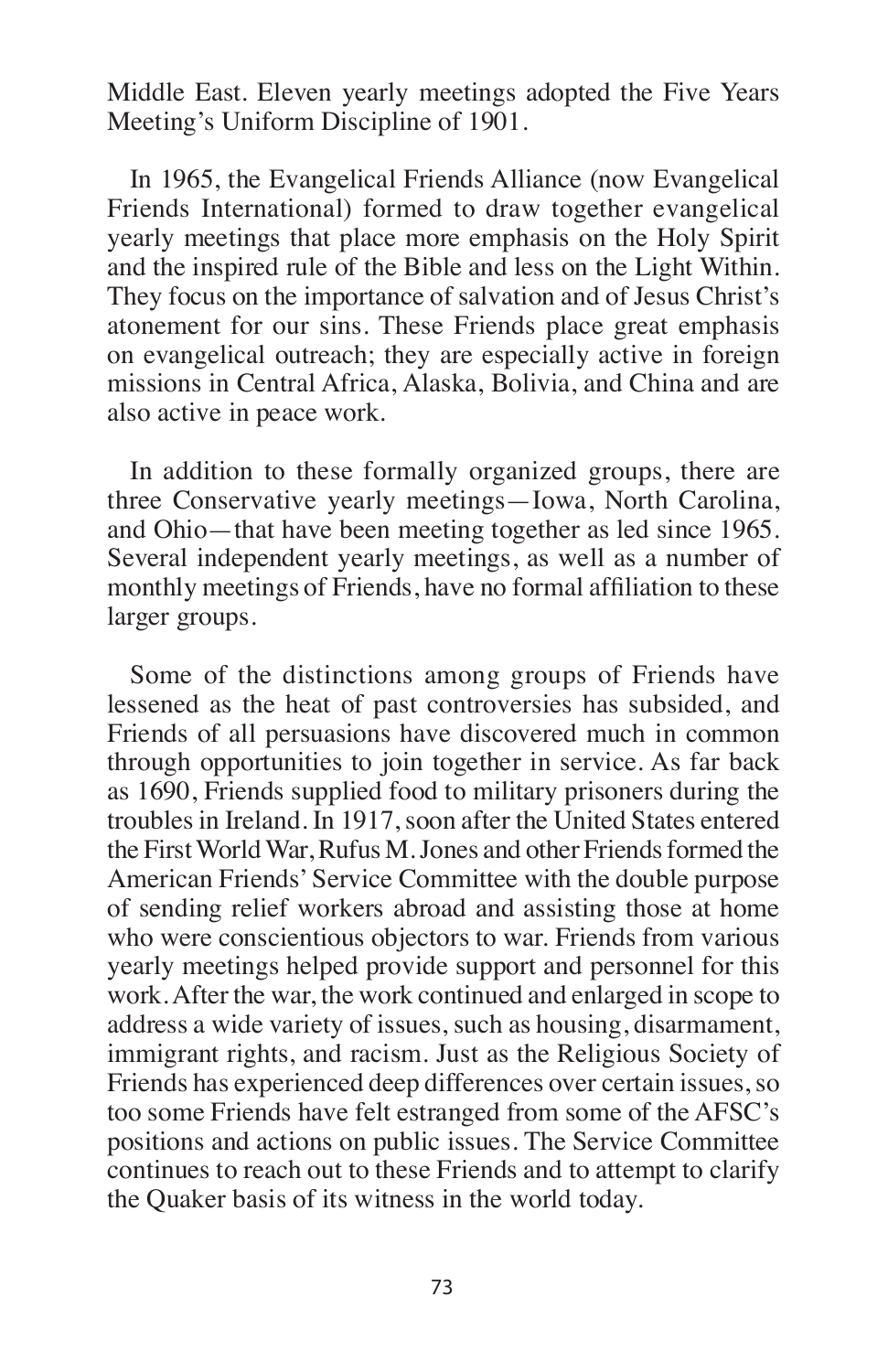Many yearly meetings participate in the work of the Friends Committee on National Legislation, formed in 1943 to help translate Quaker concerns into public policy.

American Friends, along with Friends everywhere, join in the activities of the Friends World Committee for Consultation, founded at a world conference at Swarthmore and Haverford Colleges in Pennsylvania in 1937. The Committee encourages communication and intervisitation among Friends around the world, who now number 200,000 in more than 85 yearly meetings in 37 countries. World gatherings are held every few years at locations all over the globe.

#### REUNION

Informal cooperation in these agencies and in other ways has, in some instances, led to reunion of some of the yearly meetings thatsplit in the 1800s: New England, Canada, Philadelphia, New York, and Baltimore. Except for Philadelphia, these reunited meetings now affiliate with both the Friends General Conference and Friends United Meeting.

The reunion of the two New York Yearly Meetings—Hicksite and Orthodox—took place in 1955. It soon included the few Friends living in New York State who were members of the Canada Conservative Yearly Meeting and Genesee Yearly Meeting, a meeting set up in 1834 to include Hicksite meetings in Western New York and in Canada. The epistle of the reunited yearly meeting, announcing our longed-for healing, follows: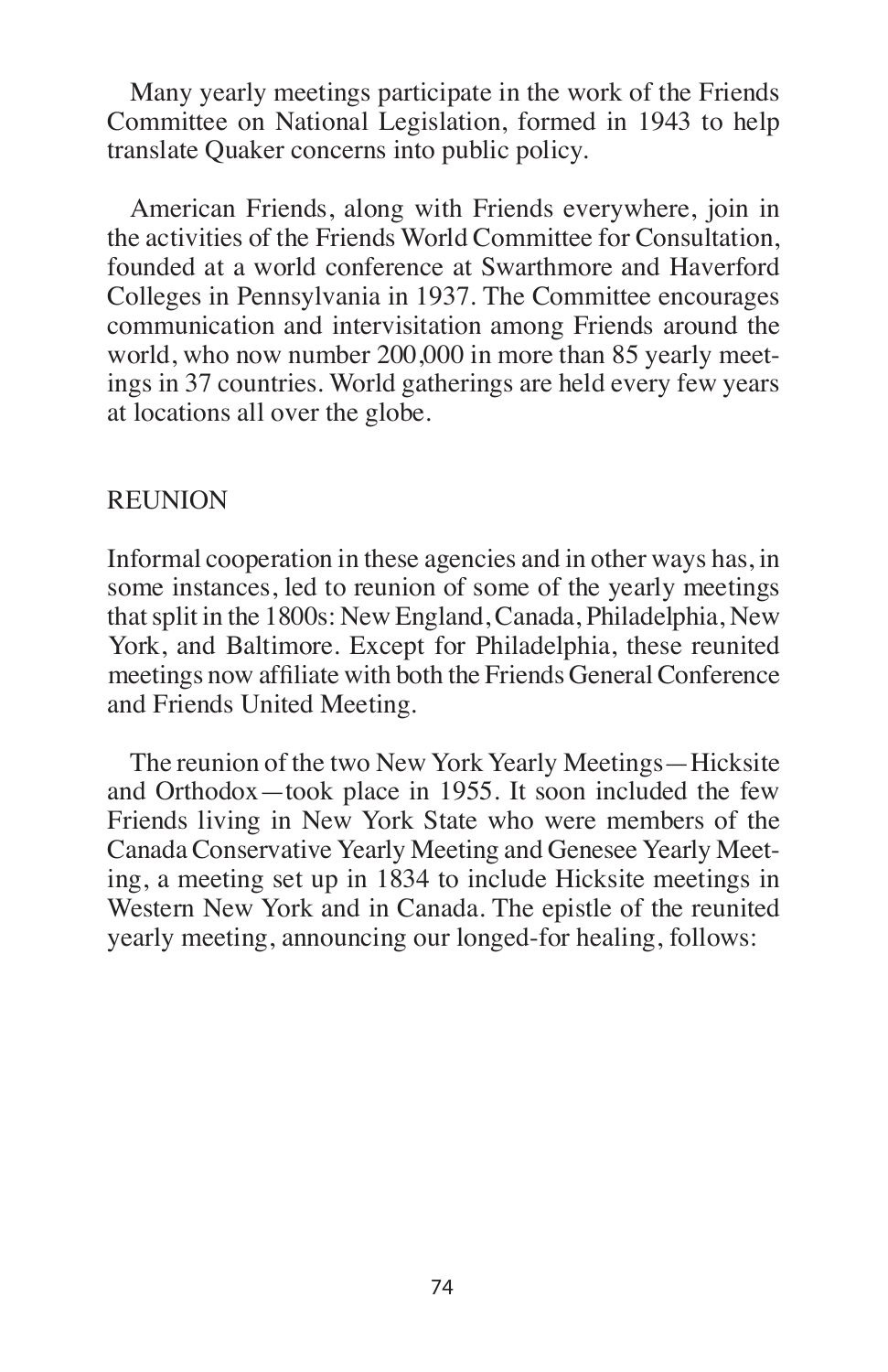### GENERAL EPISTLE TO FRIENDS EVERYWHERE

Dear Friends:

This is the message of our love.

We have been united with you this week in closer fellowship which transcended our diversity, as New York Yearly Meeting became again one body of Friends.

We wish to share with you our joy that the way to unity has been found.

We shall continue to share our differences, which serve a useful purpose. God does not ask us for conformity, but calls us to unity, in obedience to the leadings of the spirit.

We seek to recapture the radiance of simple, uncomplicated love ... such love as will resist evil without violence, without hatred of the wrongdoer, and without compromise.

To the false standards of our time we would offer the greatest opposition, combined with the greatest love. To the lonely seekers in this hurried and soul-hiding world, we would say, "Dear Friends, we are walking beside you ... seekers, too."

Have loving kindness toward one another. Have faith in the Lord, and he will help you.

*– signed on behalf of New York Yearly Meeting, Horace R. Stubbs, Alfred J. Henderson, clerks, August 4, 1955*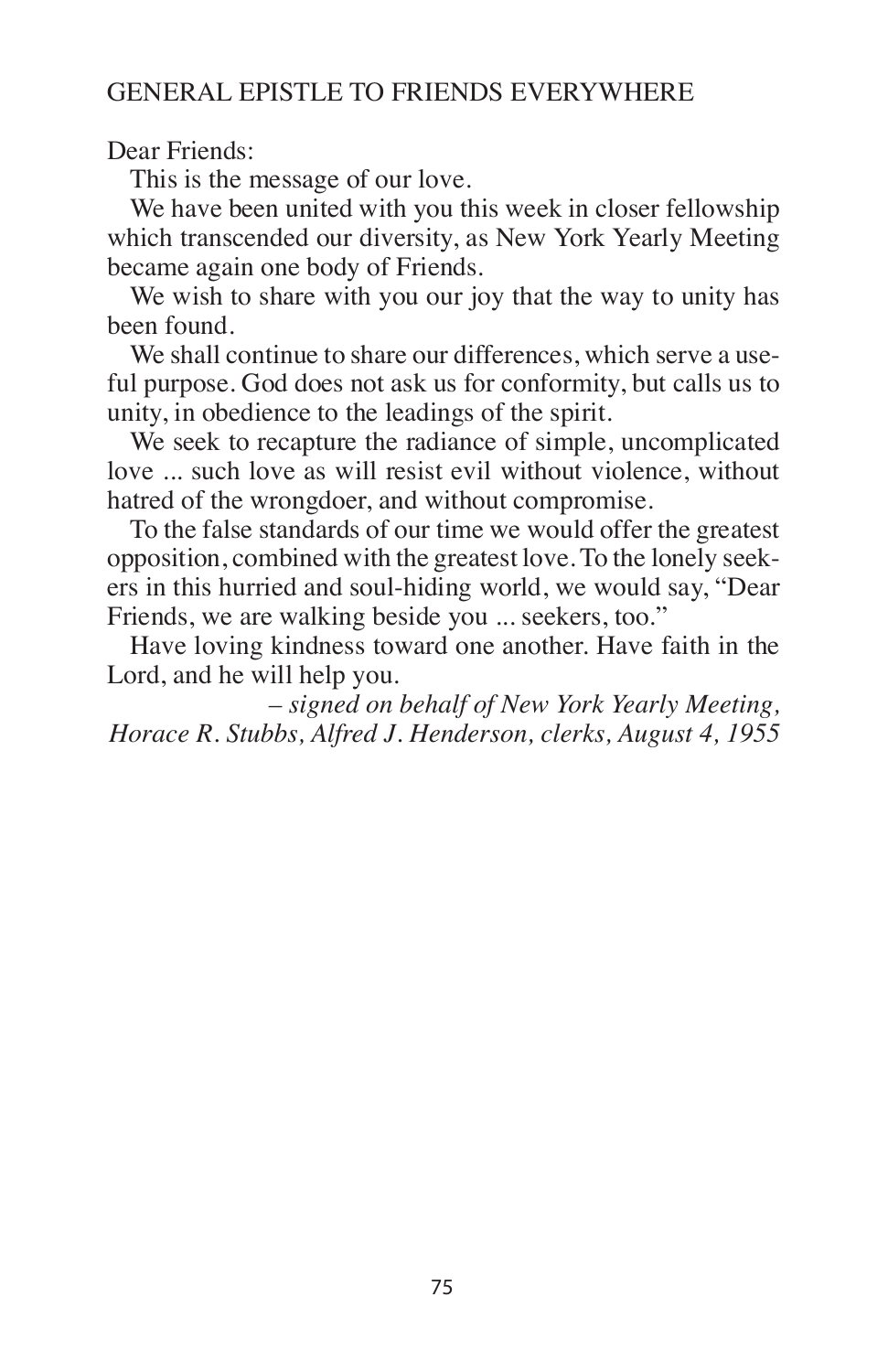# THE BALBY EPISTLE

The elders who assembled at Balby, in the north of England, in 1656 wrote twenty "advices," which included the first detailed directions about what to do in certain circumstances such as when "any person draw back from meetings and walk disorderly." Their epistle, which follows, prepared the ground for later books of discipline.

To help us understand something of our heritage, this book of discipline contains this early statement of Friends' principles. Yet it is important to re-examine these advices in the Light as we know it and to restate them freshly in the language of today. There will continue to be revisions of our discipline so that the words of this volume and the rewordings of future times serve the same spirit and reinterpret the same truth.

# ADVICES FROM THE ELDERS AT BALBY

1. The settled meetings to be kept each first-day. General Meetings, as a rule to be on some other day of the week.

2. As any are brought in to the Truth new meetings are to be arranged to suit the general convenience, without respect of persons.

3. Persons ceasing to attend meetings are to be spoken to. Persons who walk disorderly are to be spoken to in private, then before two or three witnesses; then, if necessary, the matter is to be reported to the Church. The Church is to reprove them for their disorderly walking, and, if they do not reform, the case is to be sent in writing "to some whom the Lord hath raised up in the power of the Spirit of the Lord to be fathers,—His children to gather in the light" so that the thing may be known to the body and be determined in the light.

4. Ministers to speak the word of the Lord from the mouth of the Lord, without adding or diminishing. If anything is spoken out of the light so that "the seed of God" comes to be burdened,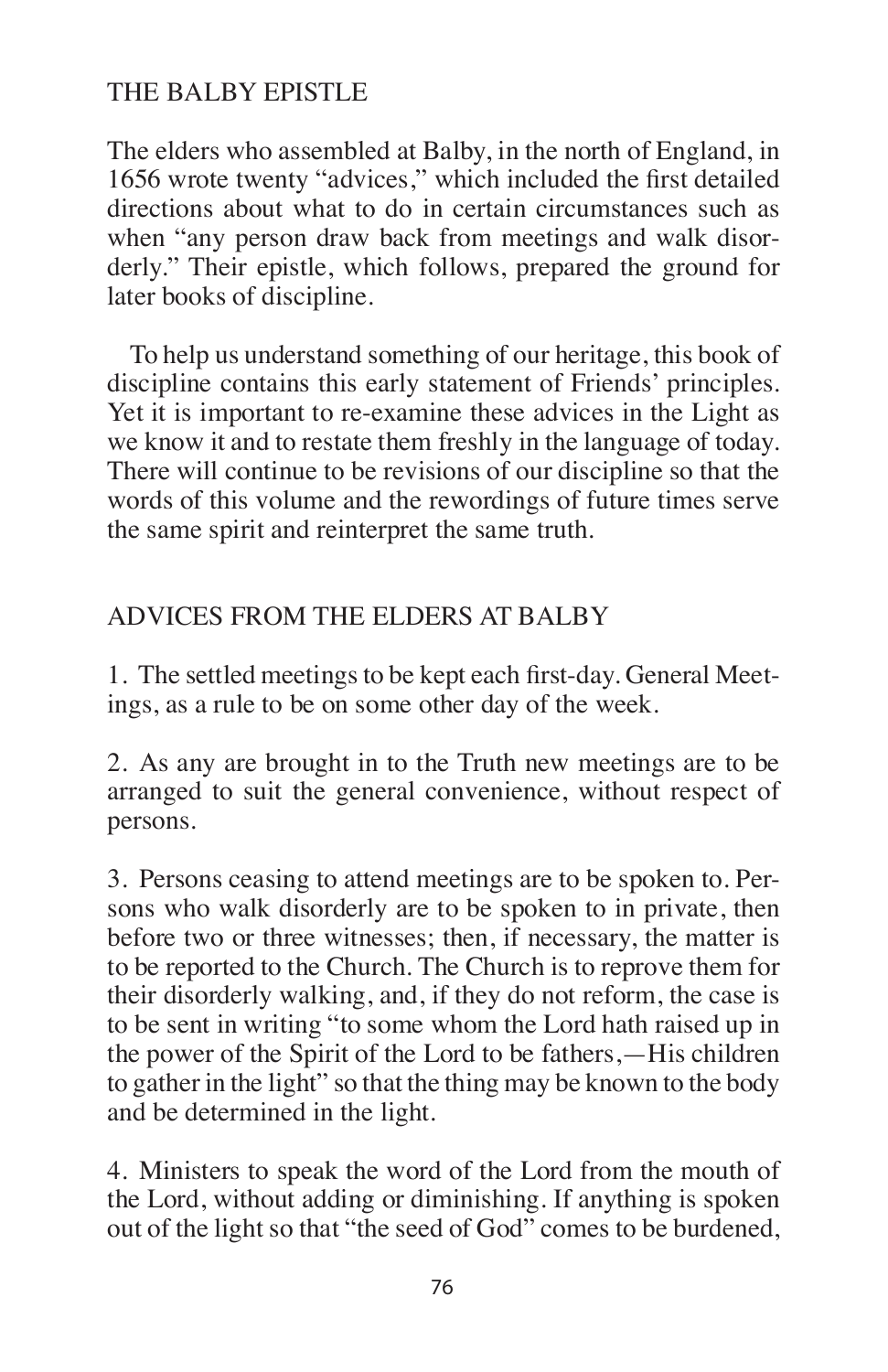it is to be dealt with in private and not in the public meetings, "except there be a special moving to do so."

5. Collections to be made for the poor, the relief of prisoners, and other necessary uses, the moneys to be carefully accounted for, and applied as made known by the overseers in each meeting.

6. Care to be taken "for the families and goods of such as are called forth in the ministry, or are imprisoned for the Truth's sake; that no creature be lost for want of caretakers."

7. Intentions of marriage to be made known to the Children of Light, especially those of the meeting where the parties are members. The marriage to be solemnized in the fear of the Lord, and before many witnesses, after the example of scripture, and a record to be made in writing, to which the witnesses may subscribe their names.

8. Every meeting to keep records of births, or of burials of the dead that died in the Lord. Burials to be conducted according to scripture, and not after customs of "heathen."

9. Advice to husbands and wives, as in I Peter iii:7. Advice to parents and children, as in Ephesians vi:1–4.

10. Advice to servants and masters, as in Ephesians vi:5–9.

11. Care to be taken "that none who are servants depart from their masters, but as they do see in the light: nor any master put away his servant but by the like consent of the servant; and if any master or servant do otherwise in their wills, it is to be judged by Friends in the light."

12. Needs of widows and fatherless to be supplied:—such as can work and do not be admonished, and if they refuse to work, neither let them eat. The children of needy parents to be put to honest employment.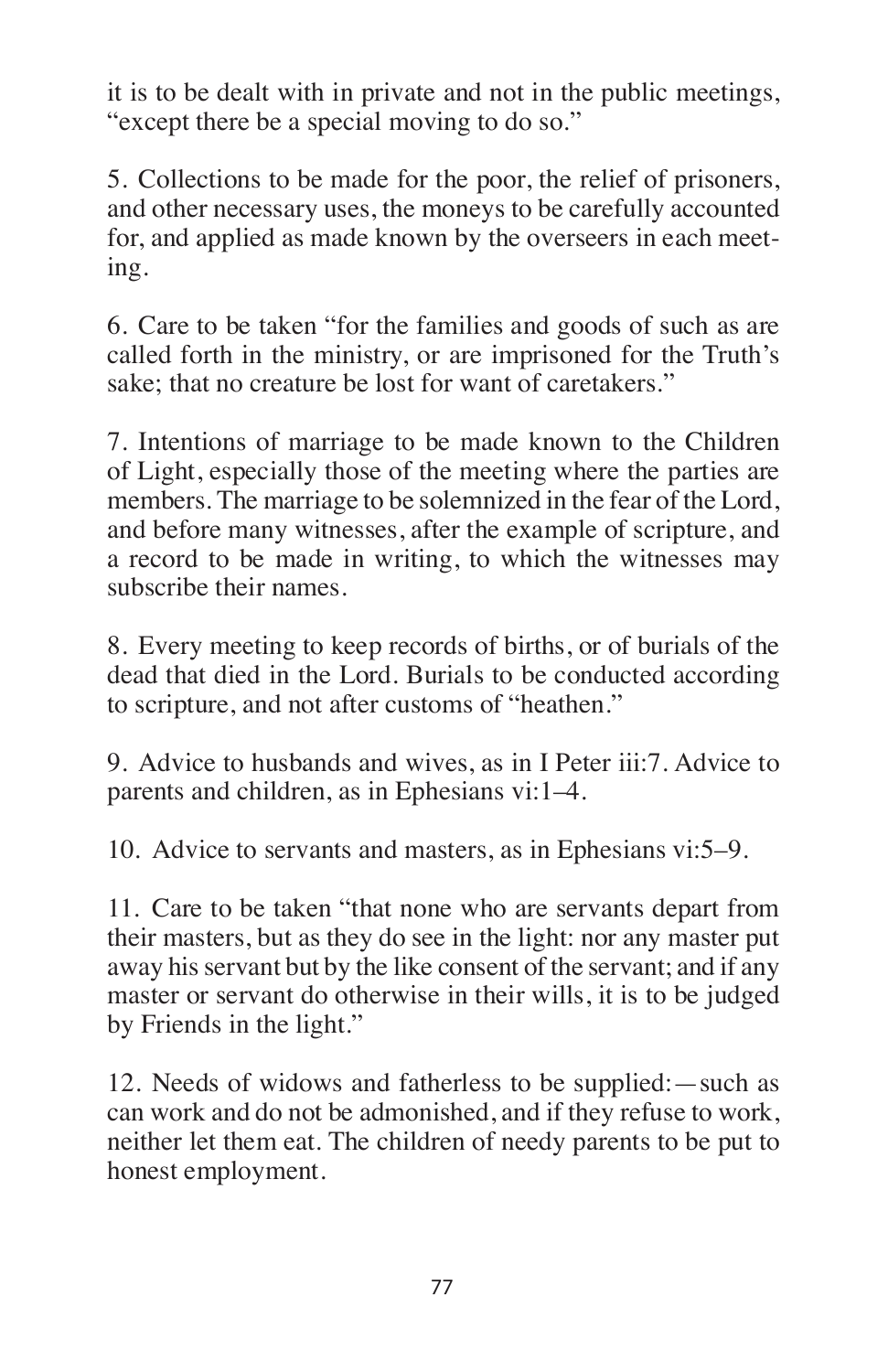13. Any called before outward powers of the nation are to obey.

14. "That if any be called to serve the Commonwealth in any public service which is for the public wealth and good, that with cheerfulness it be undertaken and in faithfulness discharged unto God, that therein patterns and examples in the thing that is righteous yet may be to those that are without."

15. Friends in callings and trades are to be faithful and upright, and keep to yea and nay. Debts to be punctually paid, that nothing they may owe to any man but love one to another.

16. None to speak evil of another, nor grudge against another, nor put a stumbling-block in his brother's way.

17. None to be busybodies in others' matters.

18. Christian moderation to be used towards all men.

19. The elders made by the Holy Ghost are to feed the flock, taking the oversight willingly, not as lords, but as examples to the flock.

Dearly beloved Friends, these things we do not lay upon you as a rule or form to walk by, but that all, with the measure of light which is pure and holy, may be guided: and so in the light walking and abiding, these may be fulfilled in the Spirit, not from the letter, for the letter killeth, but the Spirit giveth life.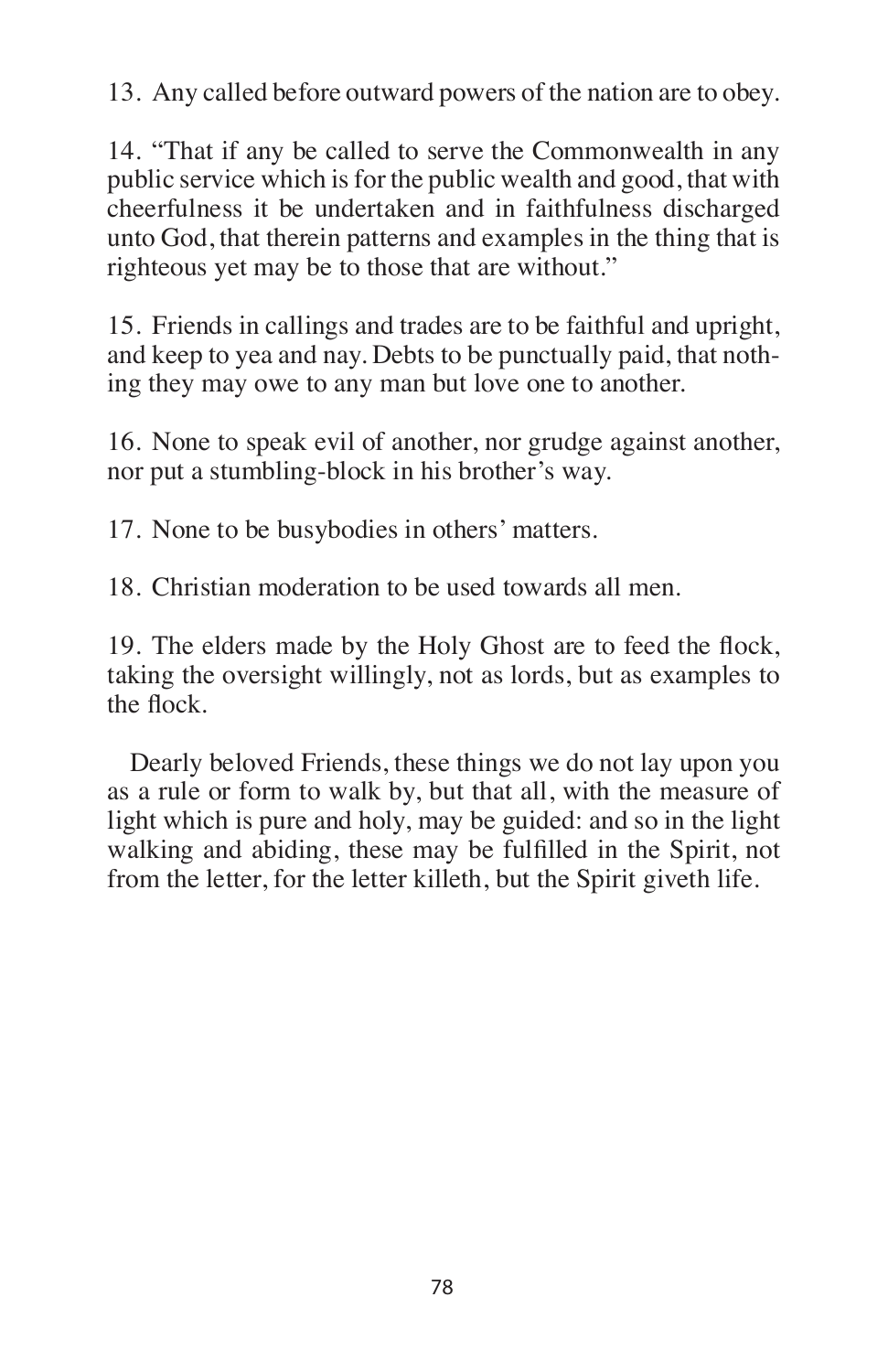# **ADVICES AND QUERIES**

It is recommended that the following advices and queries be read at a meeting at least twice during the calendar year. The reading of them should remind us that all aspects of our lives are regarded as under divine guidance.

# ADVICES

1. From the beginnings of our Society, we have considered it necessary to assemble frequently for the purpose of public worship held in expectant waiting for divine guidance, thereby manifesting our belief in and dependence upon our creator. Meeting for worship is fundamental for us, and we should be diligent and punctual in our attendance. We seek, through communion with God, the strengthening influence of the Holy Spirit to enable us to discharge with fidelity the services we owe to God, to each other, and to all people.

2. Friends are advised to read frequently the Scriptures and such other books as will inspire and instruct, and to encourage the practice by their families and others.

3. Friends are advised to be mindful of their conduct and conversation and to observe the testimonies of simplicity and moderation.

4. Friends are advised to observe our Christian testimony for a faithful ministry of the gospel under the influence of the Holy Spirit. Members are reminded that all have a responsibility in ministry.

5. Remembering the tenderness of Jesus for children, we recommend that parents and those who have the important charge of educating youth exercise a loving and watchful care over them. Meetings are urged to help parents and children share religious experiences at home and in the meeting for worship and to give them an understanding of the principles and practices of Friends.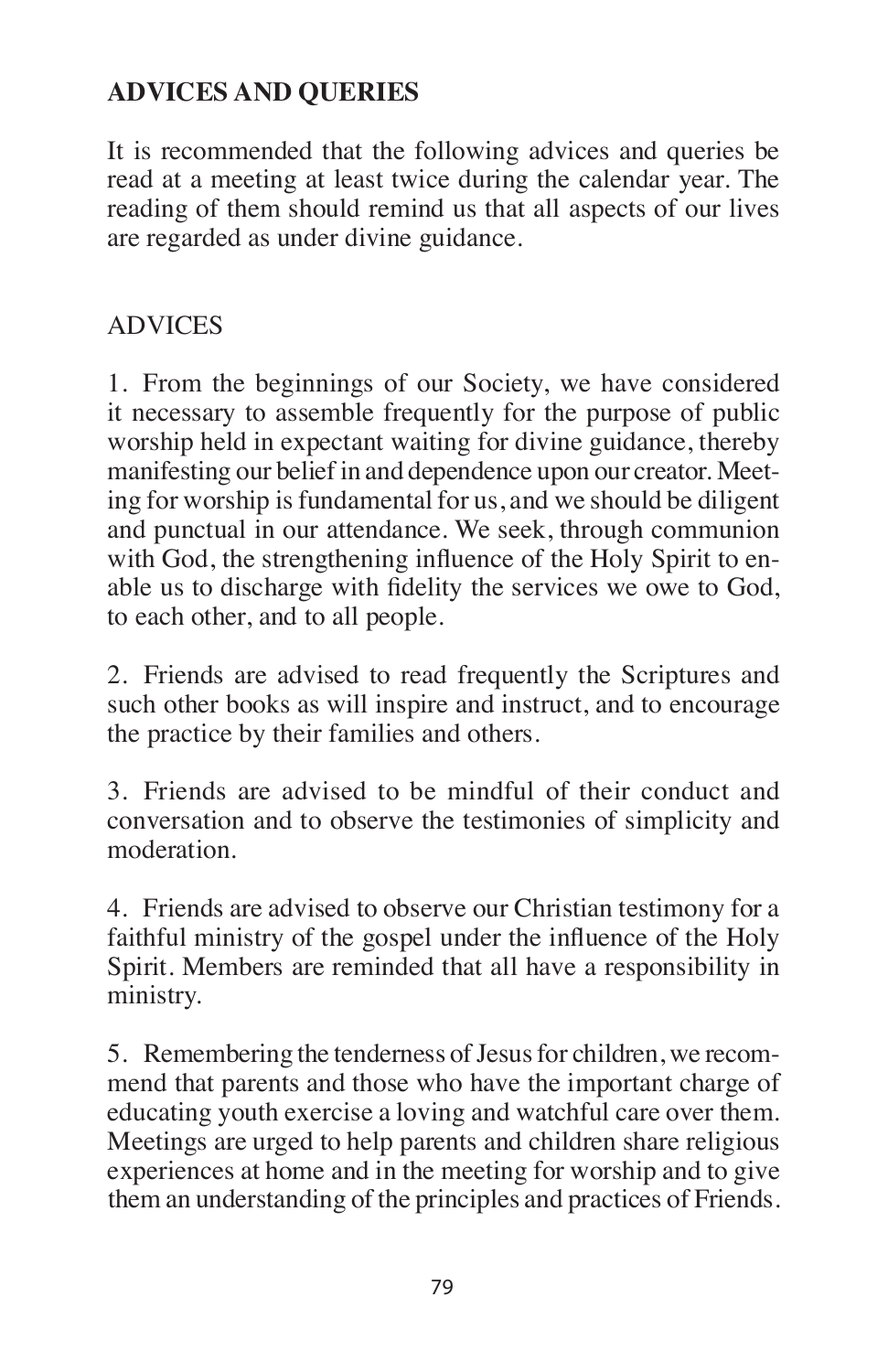6. Parents and older Friends are advised to be sensitive to the insights of younger people and to keep a close and sympathetic contact with them. Children are urged to love and respect their parents that all may be led together to the Light Within.

7. Friends are advised to work toward removing the causes of misery and suffering. They are urged to support efforts to overcome racial, social, economic, and educational discrimination; to bear testimony against all forms of oppression; to exert influence for such treatment of prisoners as may help reconstruct their lives; and to work for the abolition of the death penalty.

8. Friends are earnestly advised to refrain from practices that are detrimental to the body or the mind, for example, the use of intoxicants and tobacco, and the misuse of drugs.

9. Care should be taken that all of our members avoid participation in lotteries, gambling, and betting, including such schemes of chance that appeal as benevolences. Friends should refrain from hazardous speculation and are cautioned against engaging in business that may be questionable. They are responsible for the manner of acquiring, using, and disposing of their possessions.

10. Friends are advised to observe integrity in their living and to inspect frequently the state of their temporal affairs. In their dealings with everyone they should endeavor to maintain a truly Christian character, ever bearing in mind the Golden Rule, "Do unto others as you would have them do unto you."

11. In the contemplation of marriage, Friends should seek divine guidance. Marriage is a life-long union of spiritual as well as temporal concerns and presents considerations of vital importance. When two persons are united in their religious faith, they are likely to find not only a firmer bond of union but also greater strength in fulfilling all of life's undertakings. Therefore, Friends contemplating marriage should early acquaint their families and meetings with their intentions, seeking their approval, that they may avoid the far-reaching consequences of hasty and ill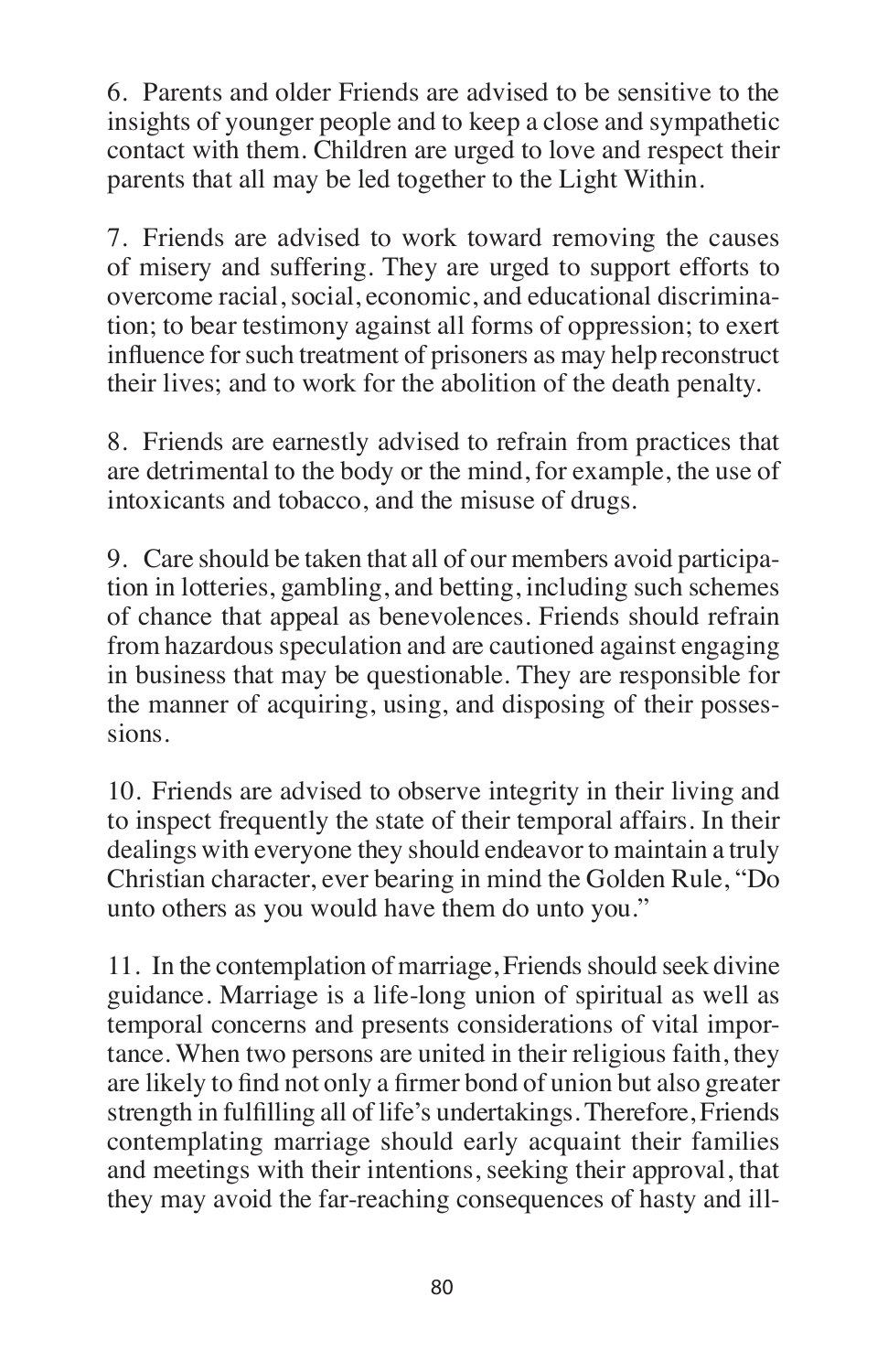considered action. It istenderly recommended that Friends keep to the simple and solemn form of our marriage ceremony.

12. The attention of Friends is called to the propriety of conducting funerals and memorial meetings in a sincere spirit of worship. They are advised to avoid the display of floral decorations and the wearing of mourning and to adhere to our simple ceremony.

13. It is recommended that Friends take the opportunity, on occasions when special statements or oaths are required, to advance the cause of truth by simple affirmation, thus emphasizing that their statement is only a part of their usual integrity of speech.

14. Friends are earnestly cautioned against the taking of arms against any person, since "all outward wars and strife and fightings with outward weapons" are contrary to our Christian testimony. Friends should beware of supporting preparations for war even indirectly, and should examine in this light such matters as non-combatant military service, cooperation with conscription, employment or investment in war industries, and voluntary payment of war taxes. When their actions are carefully considered, Friends must be prepared to accept the consequences of their convictions. Friends are advised to maintain our testimony against war by endeavoring to exert an influence in favor of peaceful principles and the settlement of all differences by peaceful methods. They should lend support to all that strengthens international friendship and understanding and give active help to movements that substitute cooperation and justice for force and intimidation.

15. All are especially cautioned against any harshness of tone or manner when administering counsel or reproof, either privately or in meetings. Friends should speak truth with love, remembering that if they would do God's work, they must abide in God's love. Even a seeming harshness may check the beginnings of true repentance, and a lack of sympathy may cause harm where only good was intended.

16. Friends' business meetings are meetings for worship with a concern for business. When there seems to be disagreement,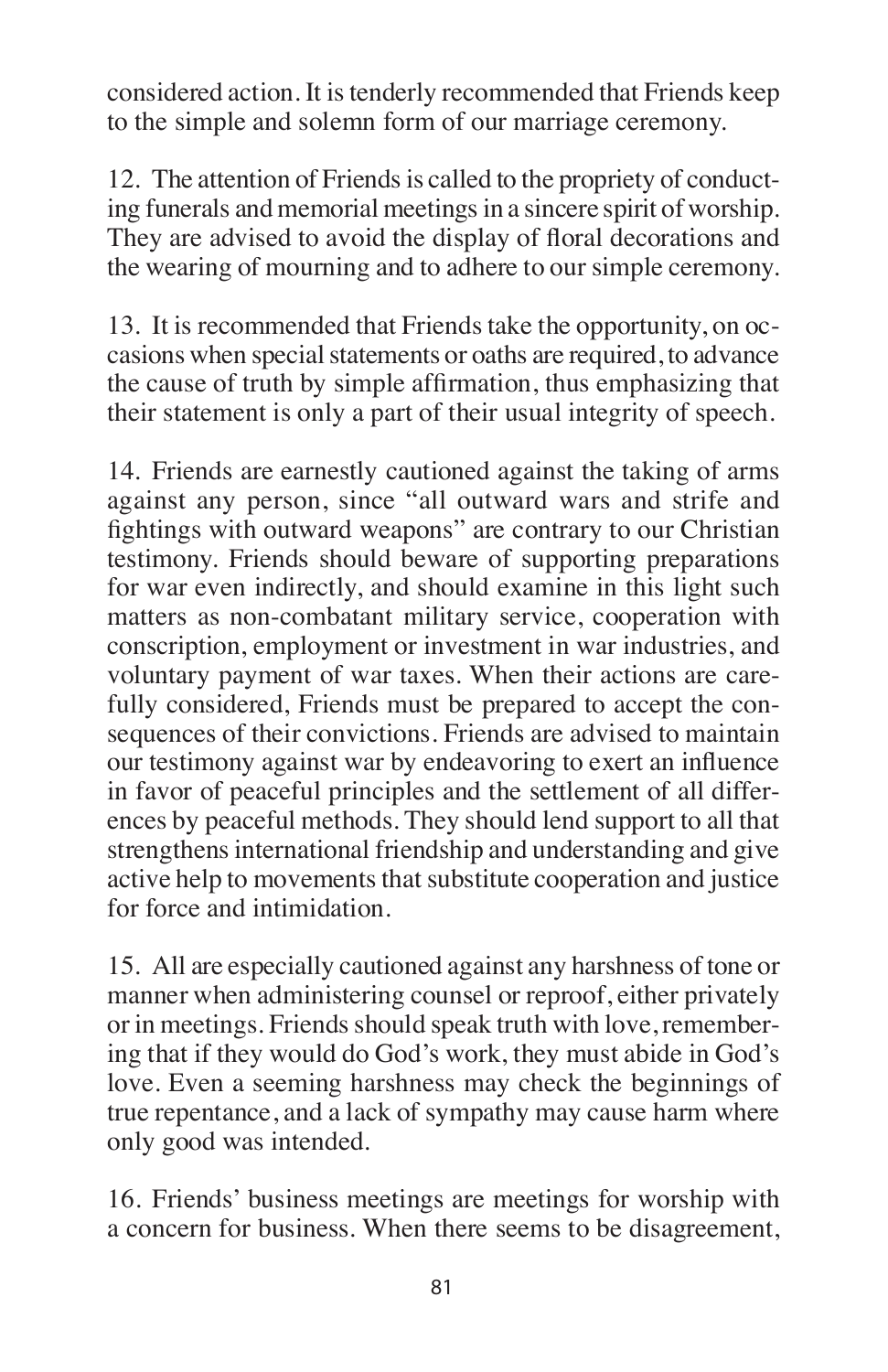a free expression of all opinions should be encouraged. Those who speak in meetings for business are advised not to be unduly persistent in advocacy or opposition, but, after having fully expressed their views, to recognize the generally expressed sense of the meeting. A deep and seeking silence can help to reconcile seemingly opposing points of view. Meetings should be conducted in the spirit of wisdom, forbearance, and love.

17. Friends are advised to acknowledge and celebrate our interconnectedness with the natural world, and to share with our children and others our love for God's creation. We are encouraged to live lives that nurture both ourselves and the Earth. We are urged to pay attention to such concerns as population growth, climate change, sustainable energy policies, and right sharing of natural resources.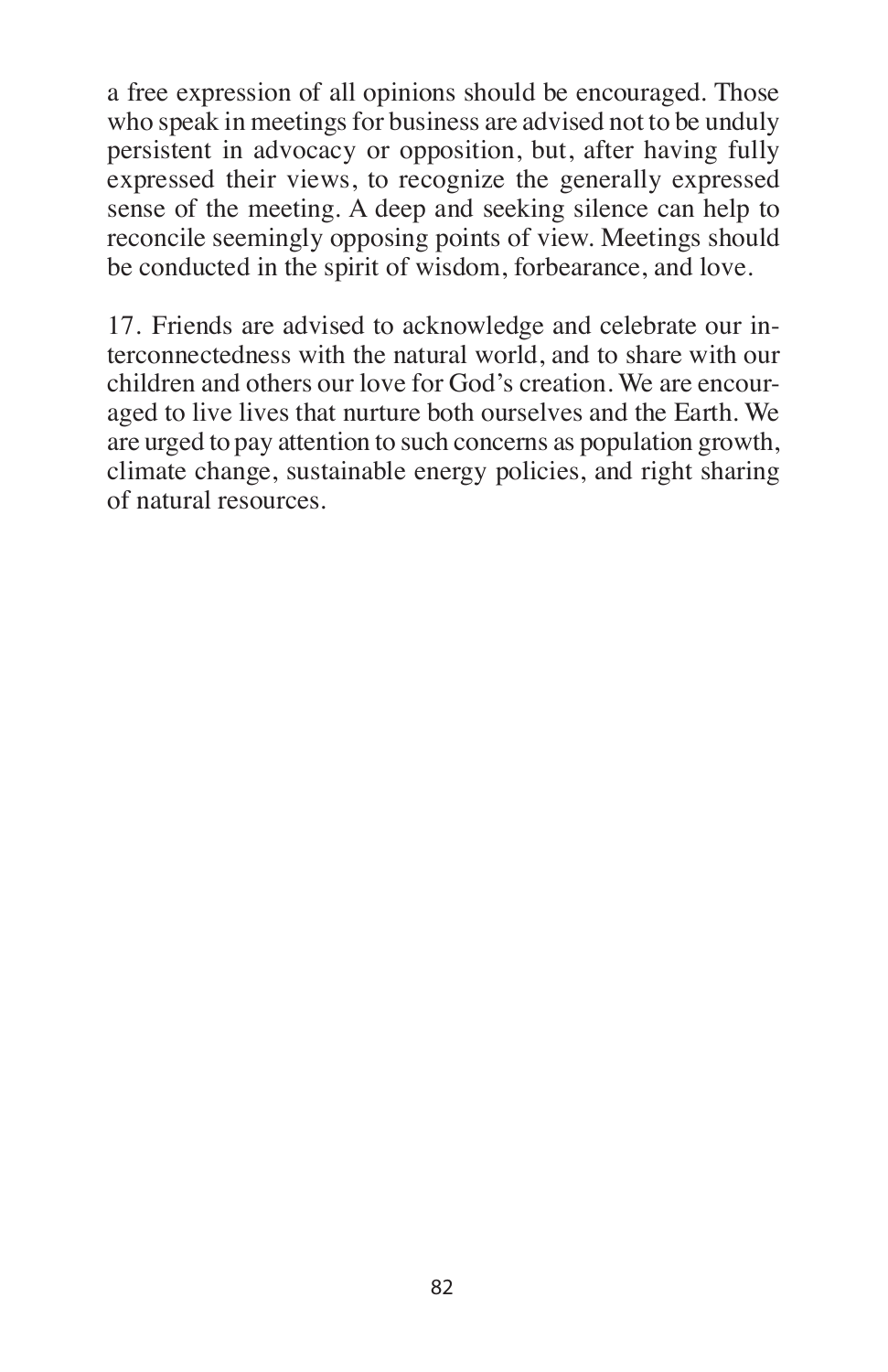# **QUERIES**

1. Are meetings for worship and business held in expectant waiting for divine guidance? Are we regular and punctual in attendance? Are we willing and faithful in the service of our meeting and in financial support of its activities?

2. Do we make opportunity in our daily lives for communion with God and the opening of our hearts to an awareness of the Christ Within? Are we thankful for each day as an opportunity for a new adventure of life with God?

3. Are we careful that our ministry is under the leading of the Holy Spirit? Are we concerned to take time for the study of Scripture and other writings of spiritual value? Are we concerned for the spiritual growth of one another?

4. Are love and unity fostered among us? If differences arise, do we endeavor to reconcile them in a spirit of love and truth? Are we careful not to manipulate and exploit one another? Do we avoid talebearing, and are we careful of the reputation of others?

5. Do we keep to moderation and simplicity in our daily lives? Have we allowed the acquisition of possessions to interfere with God's purpose for us?Are our homes places where the presence of God is felt by those who live there and those who visit there? Do we choose such recreations as are wholesome and consistent with Christian character? Are we careful in our choice of ways to use our time and energy?

6. Do our children receive the loving care of the meeting? Does the influence of the meeting promote their religious life and give them an understanding of the principles and practices of Friends? Do we offer our young people opportunities for fellowship, for service, for religious instruction, and for participation in the life of the meeting?

7. Do our vocations provide constructive and beneficial service? Do we observe integrity in our business transactions? Do we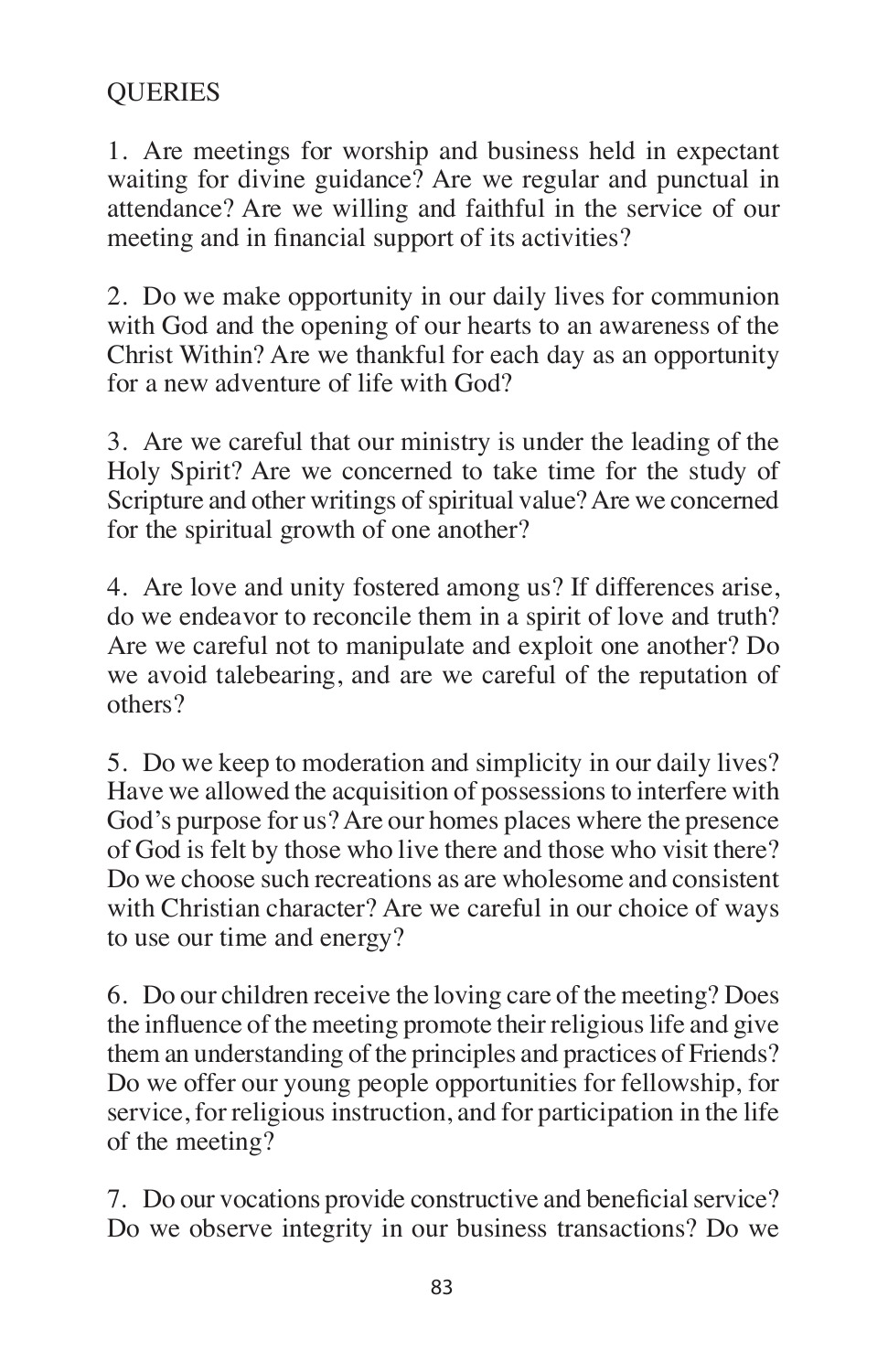avoid involving ourselves beyond our ability to manage?Are we careful to conduct our affairs punctually, justly, and honorably? Do we avoid participation in lotteries, betting, and gambling?

8. Have we confronted our own decisions about our use of alcohol, tobacco, and other drugs, and do we encourage others to do likewise? Have we considered the cost in human suffering that might result from such use?

9. Do we participate actively and intelligently in the political life of our country? Are we conscientious in fulfilling all obligations of state and society that are not contrary to the leading of God? Do we do all in our power to secure civil rights for all? Do we emphasize the single standard of truth, and are we free from the use of oaths?

10. Do we support measures to avoid pollution of air and water? Do we support measures to establish the conservation and right use of natural resources?

11. Do we foster reverence for life? Do we strive to find, to understand, and to remove causes of misery and suffering? Do we, in loving concern, extend assistance to those who require it?

12. Do we acknowledge the oneness of humanity and foster a loving spirit toward all people? Do we honor Friends' traditional testimony that men and women are equal? How do we work to make these ideals a reality?

13. Do we maintain Friends' testimony against war? Do we "live in the virtue of that life and power which takes away the occasion of all wars"? Are we exerting our influence in favor of settlement of all differences by truly nonviolent methods? Do we strive to transmit to everyone an understanding of the basis of our peace testimony?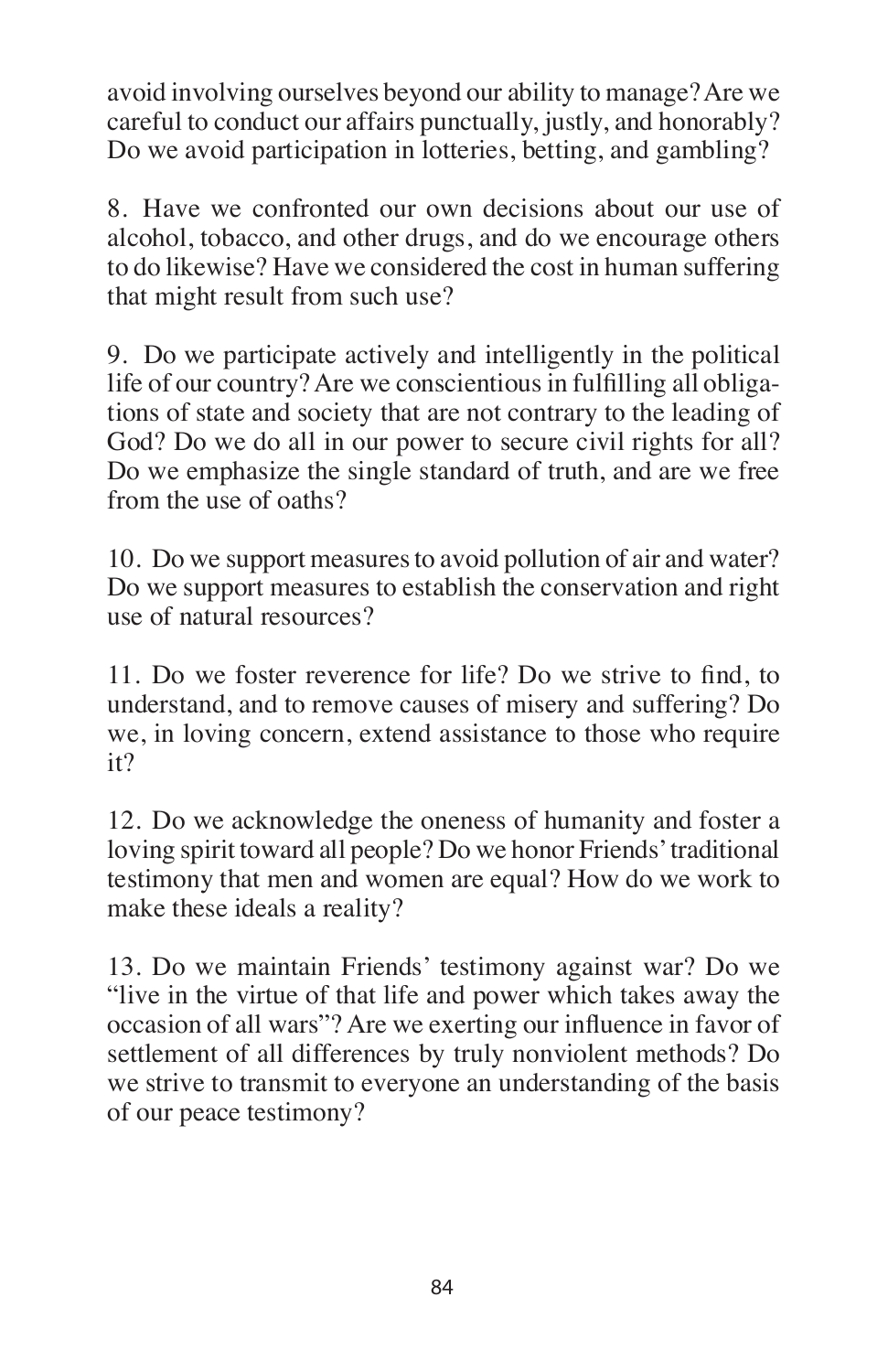14. Do we make ourselves available in a tender and caring way when we sense a need for assistance in time of trouble? Do we trust each other enough to make our needs known to someone in our meeting?

15. Do we partake of the joy of the love of God and make our lives a celebration of the sharing of this love? Do our daily lives so demonstrate Friends' testimonies as to commend them to others?

16. Are we engaged in nurturing and deepening our relationship with all creation? Do we make time to open to the Spirit through contact with nature? Do we strive to live in harmony with the Earth? How can we transform our lives in witness to our right relationship with the Earth, and join with others in active stewardship, realizing that we share one planet, now and in the future?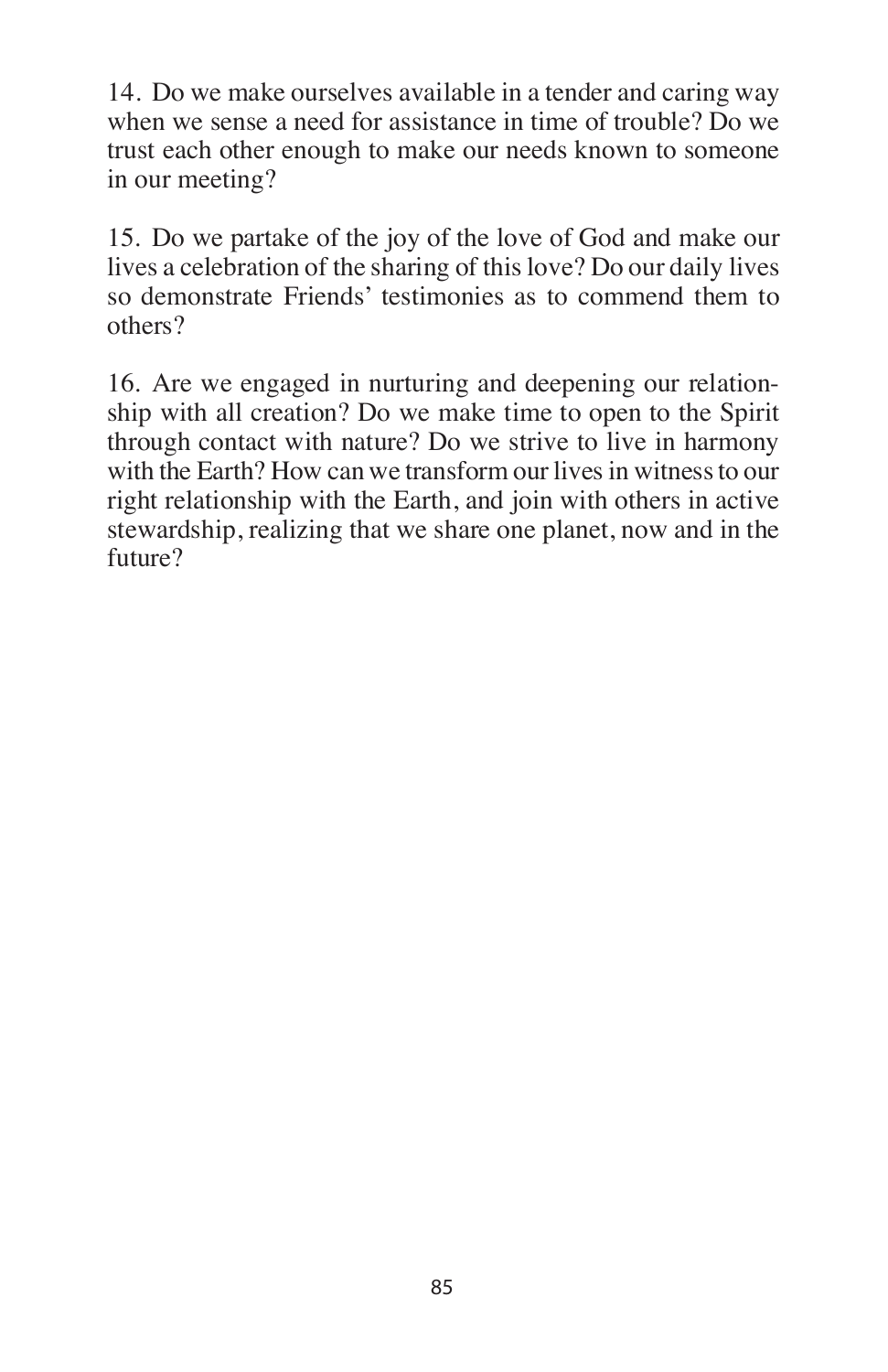### **PART TWO—PRACTICE AND PROCEDURE**

## 1. ORGANIZATION AND BUSINESS PROCEDURE

Dwell in the pure, peaceable, heavenly wisdom of God, that is gentle and easy to be entreated, that is full of mercy; all striving to be of one mind, heart, soul, and judgement in Christ, having his mind and spirit dwelling in you, building up one another with the love of God....

*– George Fox, 1690 epistle*

Their fellowship in Christ led early Friends to a vision of the kingdom of God that soon found expression in the arrangement of monthly, quarterly, and yearly meetings we have now. Their choice of the term Society gives a clear indication of their attitude towards organization. To them, the word Society meant a body held together by the spirit of Christ freshly operating through each individual, without creed, ritual, or outward sacraments. The indwelling Christ is its head, and there is no human intermediary between the individual and God.

Although each of us must ultimately follow personal leadings as to truth and duty, experience has shown that the movement of the Spirit may transcend and transform the knowledge and judgment of individuals. Each member's spiritual discernment is sharpened by the stimulus, counsel, and judgment of all.

Friends believe that God's presence and guidance are available to all seekers. We should listen attentively to, and reflect on, the messages and views of all members.

#### A. General Business Procedures

In the transaction of business the same reverent waiting upon the Lord should prevail as in meetings for worship. Friends should give patient and sympathetic consideration to all proposals and expression of opinion. We reach decisions through a sense of the meeting rather than by vote.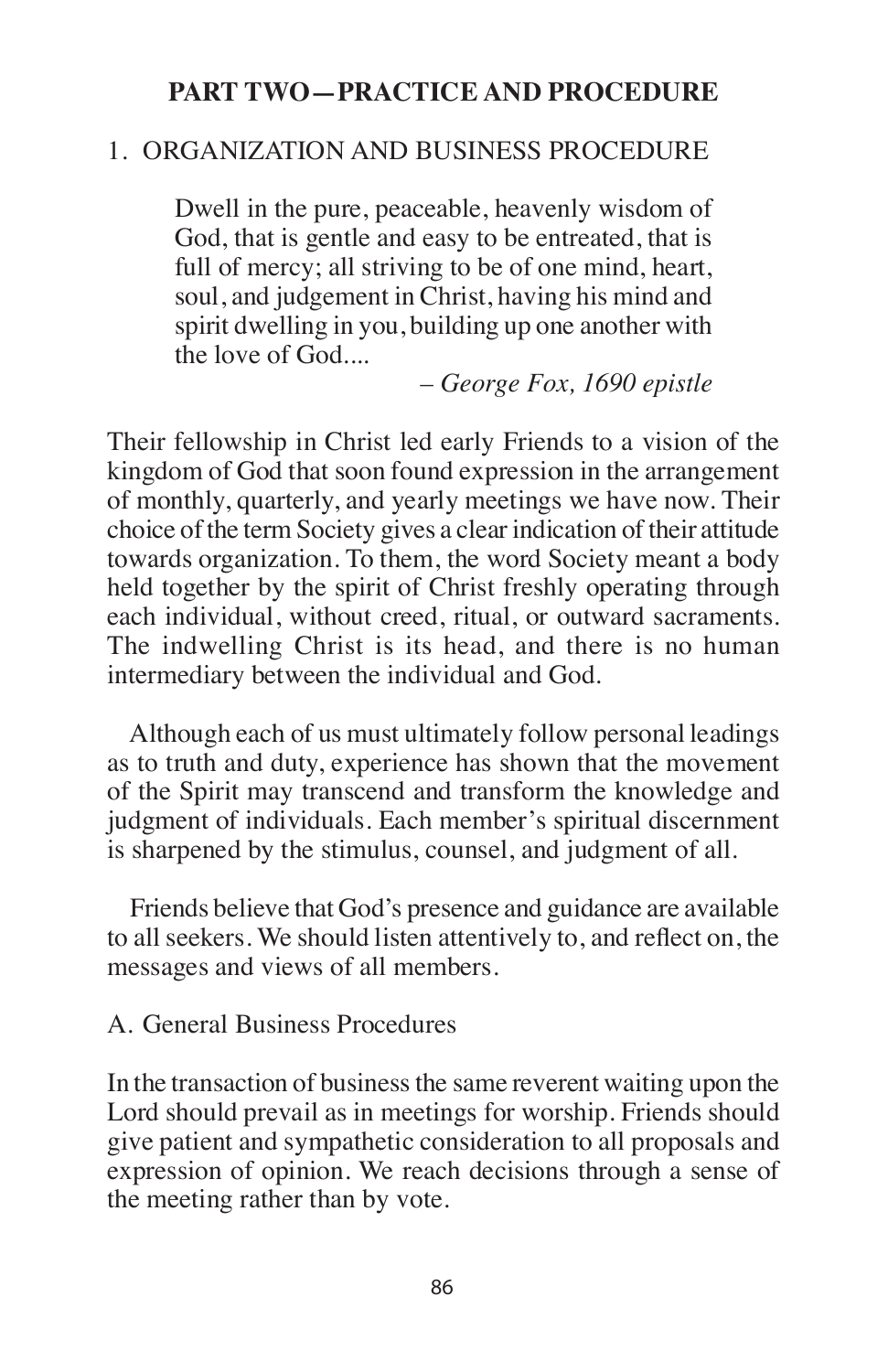The meeting for worship with a concern for business provides an opportunity for consideration of individual concerns. The meeting may choose to act corporately on such concerns.

However, if the meeting does not feel that it can adopt a concern as part of the corporate policy of the meeting, it may authorize the person who has proposed it to proceed as an individual, with the clear understanding that the name of the meeting is not to be involved. In this case the meeting will usually offer prayerful support and provide guidance or counsel. Where circumstances warrant, it may provide financial assistance for the individual or the individual's family.

When an individual lays a concern before a meeting, much depends upon the degree of the concern and the care that Friend takes in advance to develop the idea by prayerful consideration and by testing it in conversation with other Friends. Much depends too upon the openness and sensitivity of the group and its willingness to accept new ideas that have merit, once they have been properly proposed and weighed in the meeting for business. The Quaker business procedure rests on faith that God is giving a measure of light to everyone. It follows that people may come to know God's leading through others' experience as well as their own. One of the deeply spiritual experiences of Quakerism comes when a meeting for business responds to the essential goodness and truth in a well-proposed concern with an awesome silence and then messages of approval.

There should be a willingness to speak or be silent as led. Friends should rely on the power of the spirit of truth and seek to keep their speech simple and straightforward. If the meeting is to reach a group decision, participants need considerable personal discipline and an allowance for humble or tentative conclusions.

Such a method is not without tensions, but these can be creative if partisanship and self-interest are subordinated to the authority of God's Spirit. What may seem to be minority positions at first, if taken into account with humility and loving patience, often lead to completely unforeseen conclusions. Friends may differ in their judgment of the suitability of an action, some favoring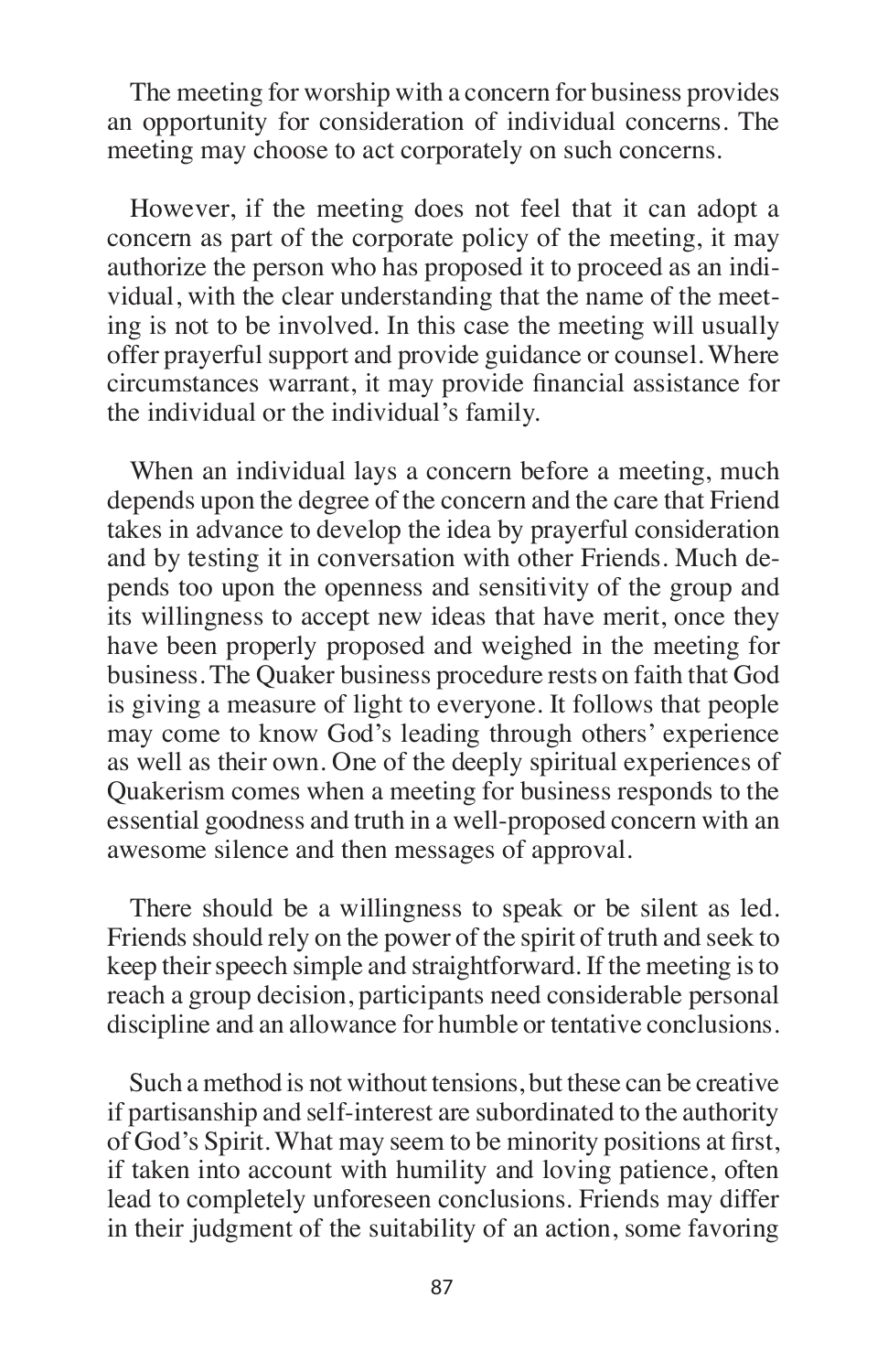caution, others wishing to move forward more adventurously, but with perseverance a decision satisfactory to the entire group will be arrived at.

In deliberations of this kind, tradition has no value merely for its own sake, and Friends should not allow it to become a dead weight. But tradition may represent the judgment and testing of time, and it is well to evaluate thoroughly and carefully any radically new departure.

There needs to be constant reference to the standard of the witness and teaching of Jesus and the relevance of this for our time. A meeting for business should remain close to divine guidance, and if Friends show no clear direction on a matter or lose their leading and wander off into argument, a period of silent waiting on God can show the way. The words of those who speak after prayerful consideration have a different quality and purpose from words uttered in dispute. It is Quaker custom, too, for persons who have once expressed their views clearly and adequately not to address the meeting again.

Friends should not allow the meeting for business to become entangled in minor or trivial decisions. These can divert the meeting from dealing adequately with matters of greater spiritual import. Minor matters are often more divisive, too, than major decisions and can well be delegated to an appropriate person or committee for disposition.

The meeting for business names a clerk who convenes and conducts its sessions. As with any Friends' appointment, this office carries no arbitrary authority. The clerk is the servant of the meeting attempting to record the collective will of the business session. The clerk will find it easier to execute this task and prepare the agenda if committee clerks and others with business to bring before the meeting consult the clerk in advance.

In conducting the business meeting, the clerk's concern should be to facilitate worshipful consideration of matters before Friends. The clerk needs to remain objective and neutral,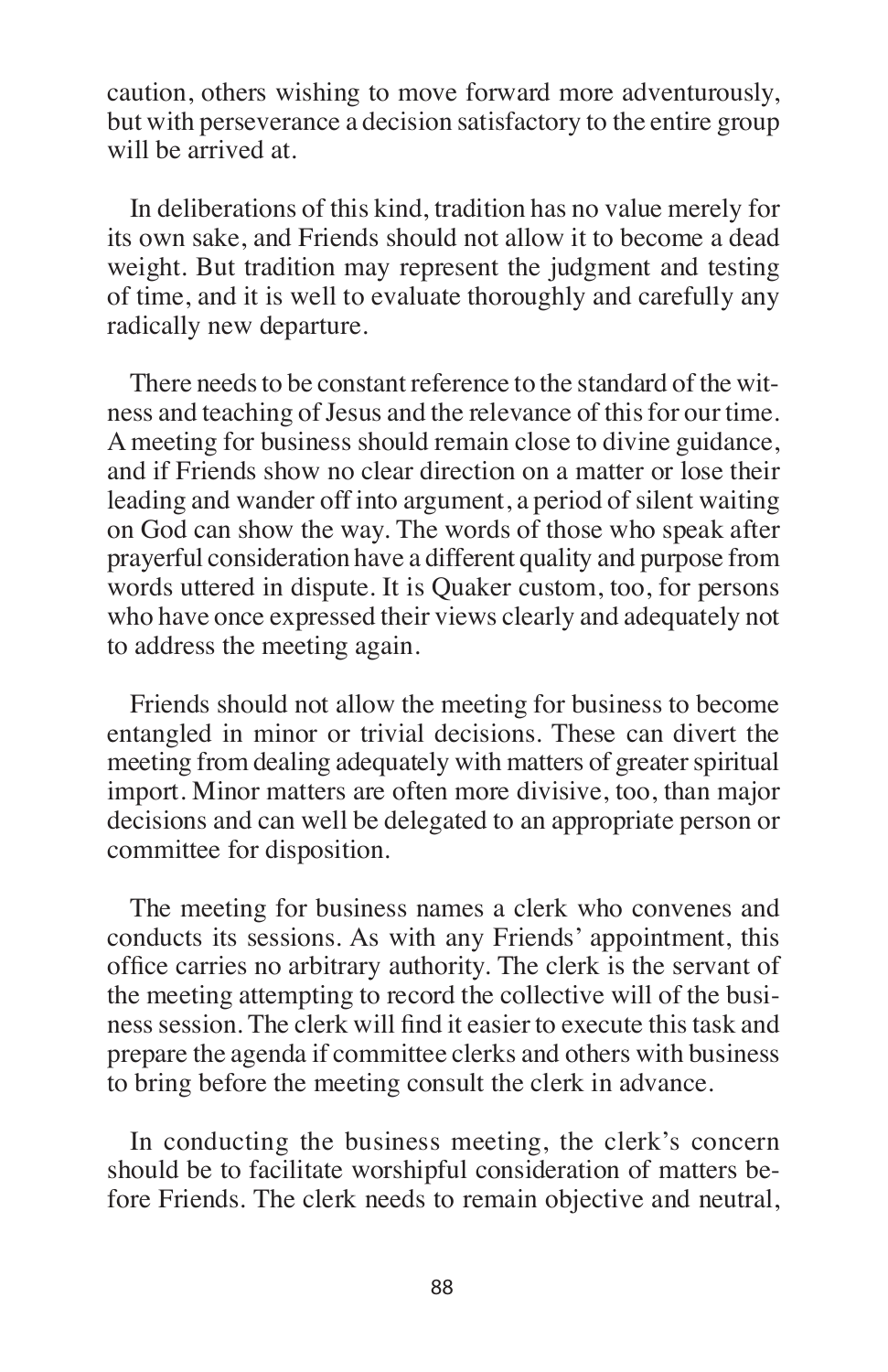listening carefully to all who speak and being sensitive to those who may keep silent. If Friends should fall into dispute or fail to keep to the point, it is the responsibility of the clerk to remind them, corporately or individually, of their proper focus. The clerk should keep Friends mindful of the time without "rushing the Spirit." Most importantly, the clerk must be alert to when unity has been reached, suggesting a minute to express the sense of the meeting. When approved in its original or modified form, it becomes a part of the permanent record of the meeting and is accepted by the members as final unless called up for reconsideration.

It is the privilege of any member to offer a substitute for the clerk's minute. The meeting may approve, modify, or reject it in exactly the same manner as if the clerk had submitted it.

When a meeting cannot unite upon a minute, the old policy remains unchanged, and the subject is dropped or deferred.

Although Friends' business procedure frequently requires more time and patience than voting, the results are generally more satisfactory to all concerned. One may not find it easy to give way to someone else or another point of view, but when the Spirit of God is moving in a meeting, Friends are awakened to a new revelation of truth.

# USE OF TECHNOLOGY IN THE CONDUCT OF BUSINESS.

The use of digital communication systems in the conduct of Friends' business has great benefits and has also created challenges for Quaker business process. The use of technologies such as video conferencing and electronic mail makes it possible to reduce the need for travel, and thereby expands participation by distant Friends. Our business can be responsive to the fast pace of developments in the world. Many Friends expect to use these technologies as they engage in the life of the Society. At the same time, we must be mindful that among us are Friends who cannot or choose not to use these technologies freely.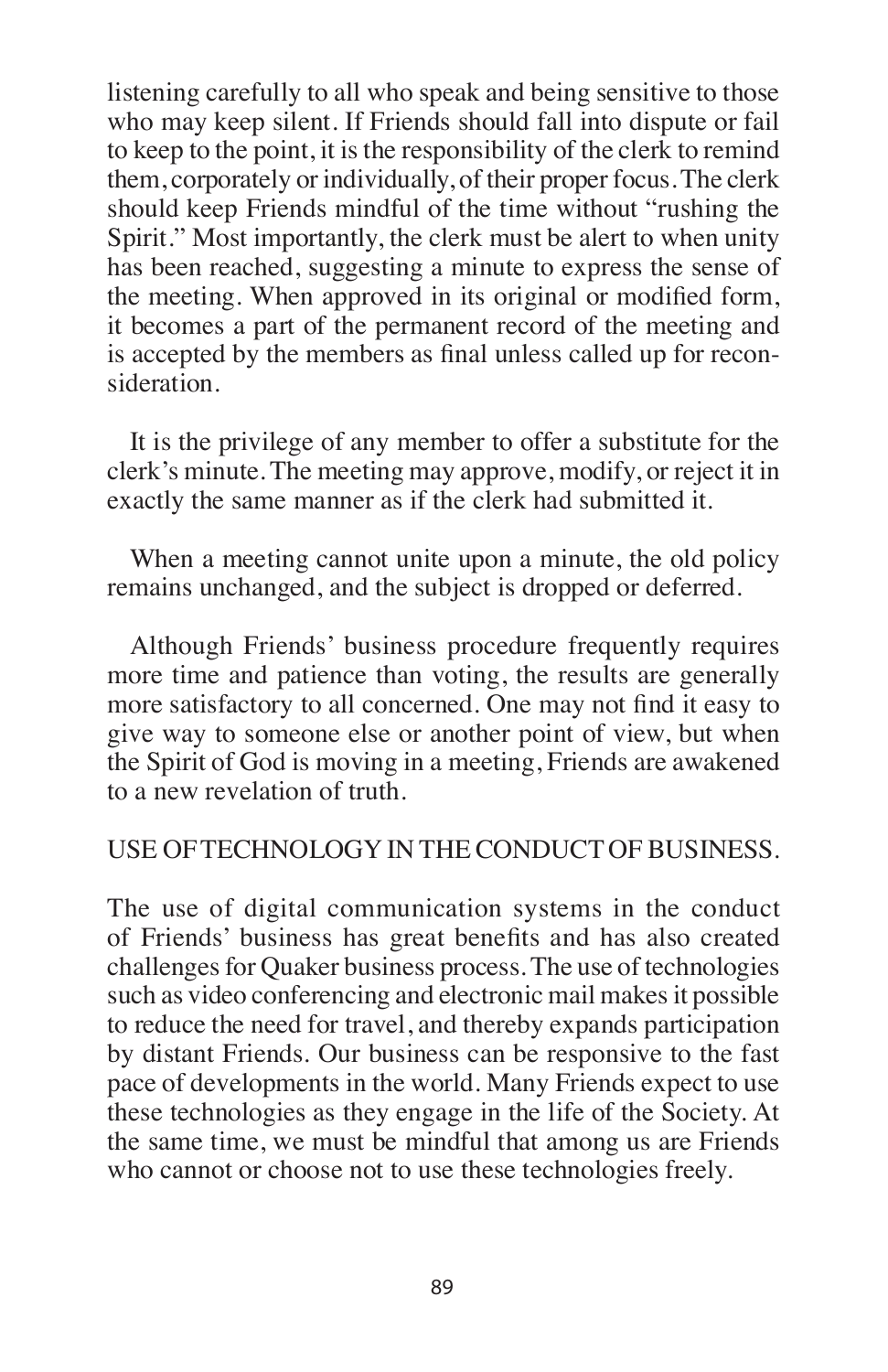When use of these technologies replaces or augments faceto-face meetings, we must maintain discipline so that corporate worship, spiritual discernment, and the presence of the Spirit in our meetings and assemblies is retained. Each yearly meeting body that uses these technologies should establish agreements and protocols to ensure inclusivity and full participation, protect privacy and confidentiality, maintain collegiality, and support openness to Spirit.

Committees and other yearly meeting bodies seeking to conduct business by ways other than physical meetings should do so only upon formal approval at a face-to-face meeting. While they may choose to use e-mail or other digital communication for scheduling meetings or distributing documents, they are advised not to use it to share ministry, respond to proposals, or engage in substantive discussions. These activities are best suited to real-time communication such as physical meetings or telephone or video conferencing.

## B. General Organizational Structure

Friends' organization follows the historic pattern of monthly, quarterly, and yearly meetings, these terms being related to the frequency with which various groups meet to consider business matters. In practice these terms have also acquired parallel geographic significance aslocal, regional, and general meetings, respectively, representing progressively widespread assemblages of the membership. Over the years Friends have used a variety of other descriptive names of meetings to identify different functional subdivisions or combinations of the membership and different times of meetings for business. Succeeding sections describe these.

The fundamental working unit in matters of business is the local group, known usually asthe monthly meeting. This meeting has primary responsibility for meetings for worship and for relations among individual members, such as receiving applications and recording membership, approving and overseeing marriages, and providing pastoral care. An executive meeting is in all respects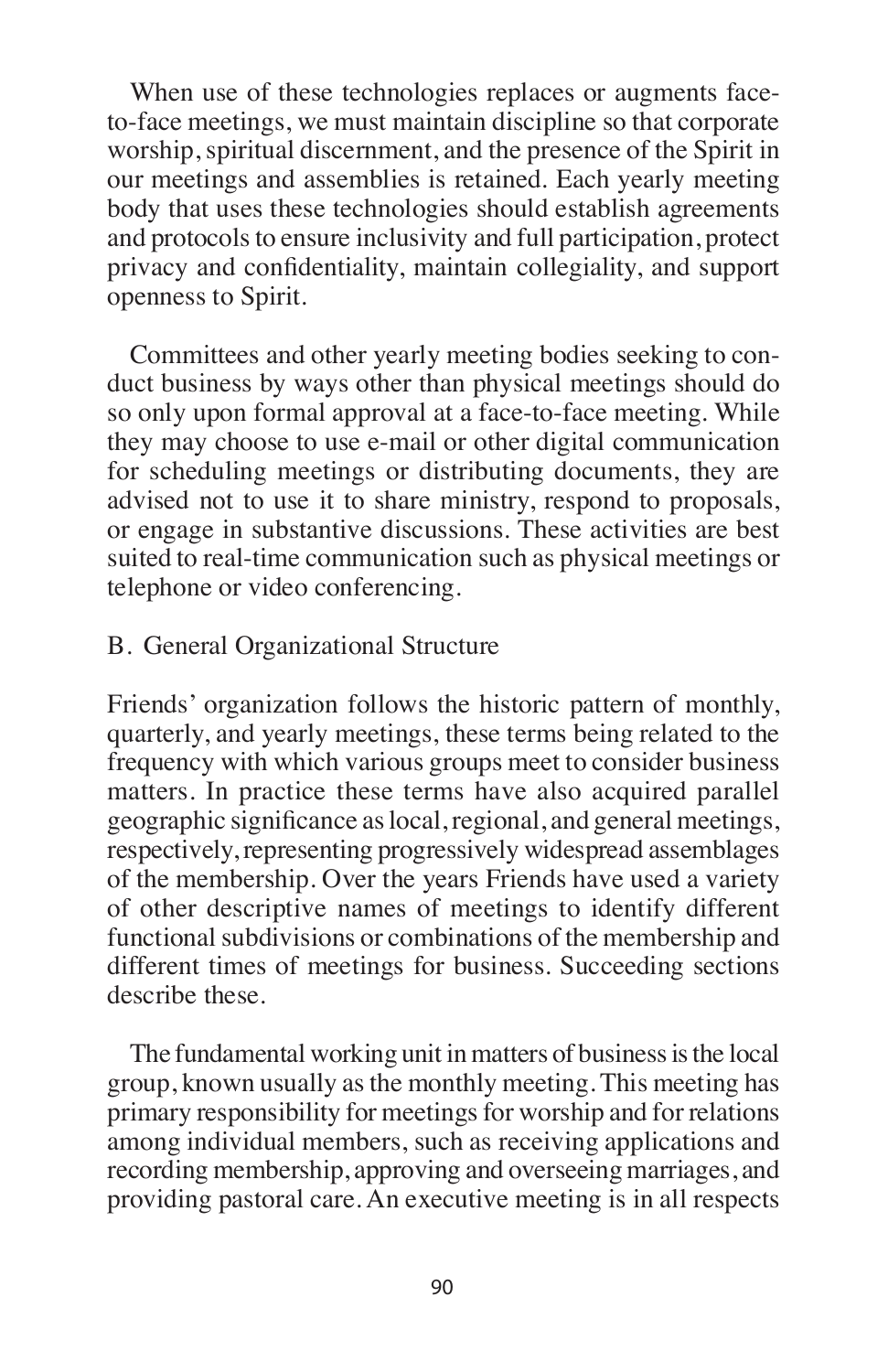the equivalent of a monthly meeting, except for the frequency of its business meetings.

Amonthly meeting sometimes comprisestwo or more congregations holding separate meetings for worship and organized as preparative meetings. These have limited authority to conduct business, mainly related to local property and finances, and to the preparation of business for submission to the monthly meeting.

Two or more monthly meetings in the same area usually form a quarterly meeting in order to worship and counsel together and conduct business of common interest and concern. Equivalent meetings in scope and responsibility are half-yearly meetings and regional meetings.

Two or more quarterly or equivalent meetings in a still larger area may unite in a general meeting usually known asthe yearly meeting. In this country, such meetings commonly serve an entire state or a multi-state area. The New York Yearly Meeting, for example, includes meetings in New York State, northern New Jersey, and western Connecticut.

The New York Yearly Meeting is affiliated with certain other yearly meetings in this and other countries through the Friends General Conference, Friends United Meeting, and the Friends World Committee for Consultation. It sends representatives to the American Friends Service Committee, the Friends Committee on National Legislation, and other agencies.

#### C. Establishment of Meetings

In general, any proposal for establishment, subdivision, consolidation, or merger of a Friends'meeting should be presented to an established meeting having responsibility as indicated in following paragraphs. The responsible meeting should make suitable examination of the proposal, usually by appointing a special committee for the purpose with instructions to report to a subsequent meeting. When Friends approve the proposal, the authorizing meeting for businessshould appoint a time and place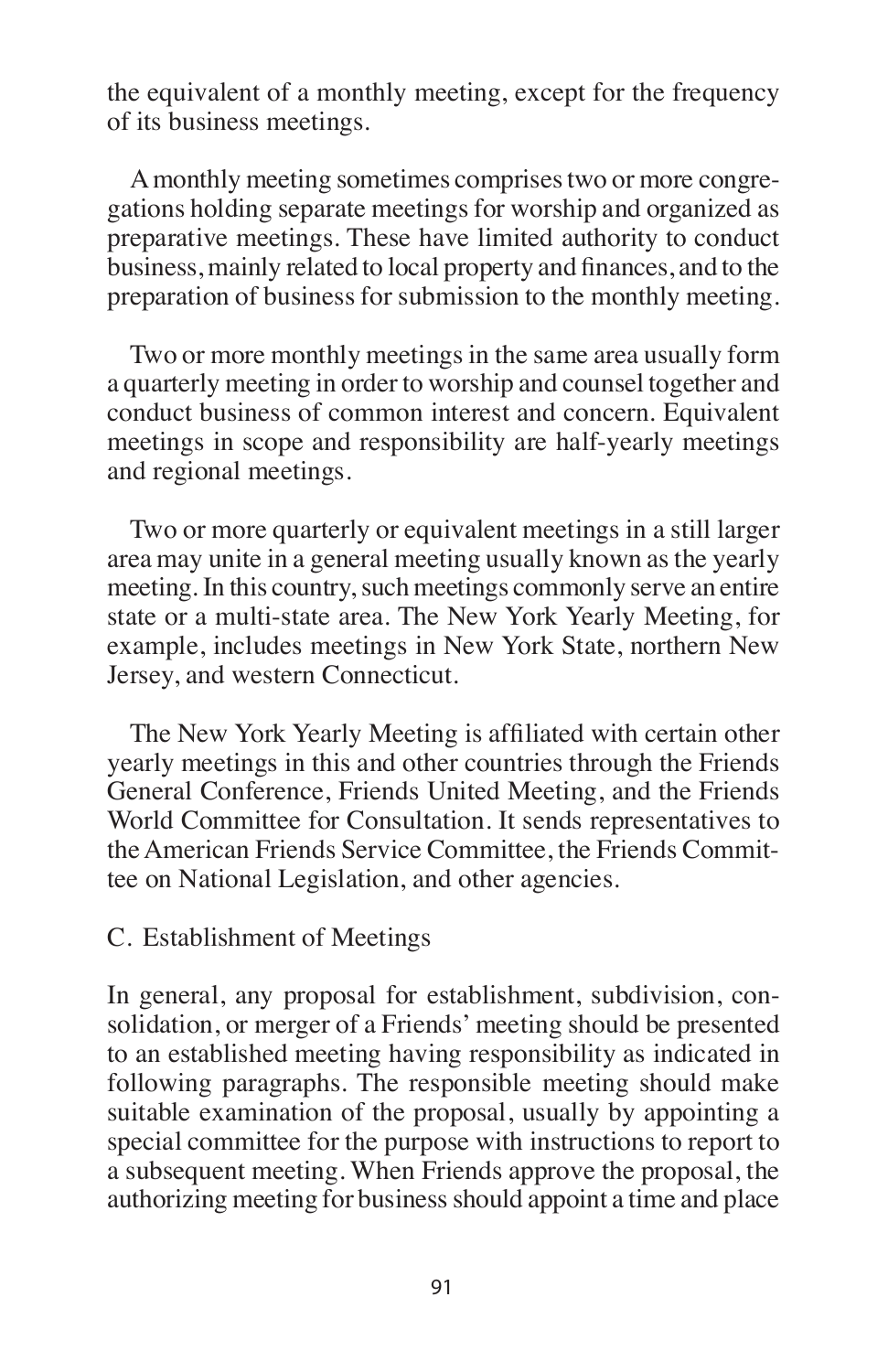to conduct the initial organization meeting, designate one or more Friends to have charge of this meeting, and report the action to its quarterly and yearly meeting clerks. The initial meeting should include appointment of such officers or committees as may be needed at that time to conduct the business of the new meeting.

MONTHLY MEETINGS. A monthly meeting may be established upon the initiative of a quarterly or equivalent meeting, or by that body upon the request of a group of members desiring to organize a monthly meeting. In the case of a remotely located group of Friends or in the absence of an active quarterly meeting, corresponding procedures may be initiated by the Nurture Section of the yearly meeting and submitted for approval to the yearly meeting. Where the Nurture Section takes action, it should seek to involve experienced Friends in the area where the proposed meeting is located but in other respects takes responsibility for the functions normally assigned to the quarterly meeting. Continuing activity of the new meeting in association with other meetings of the area should be encouraged wherever practical.

If a monthly meeting deems it advisable to separate into two monthly meetings or to establish a new monthly meeting within its limits, the monthly meeting should bring the matter before its quarterly or equivalent meeting or the Nurture Section of the yearly meeting. If approved, the necessary organization meeting is arranged in accordance with the general procedure.

If a group of Friends, members of various monthly meetings, feel it is right to organize a new monthly meeting, they should bring their request before a nearby quarterly meeting or to the Nurture Section. When the new meeting becomes formally organized, the members involved should ask their monthly meetings to transfer their memberships to the new monthly meeting.

If a group of persons, not Friends, become interested in the principles of Friends and believe it would benefit their religious life to be organized as a Friends' meeting, they are advised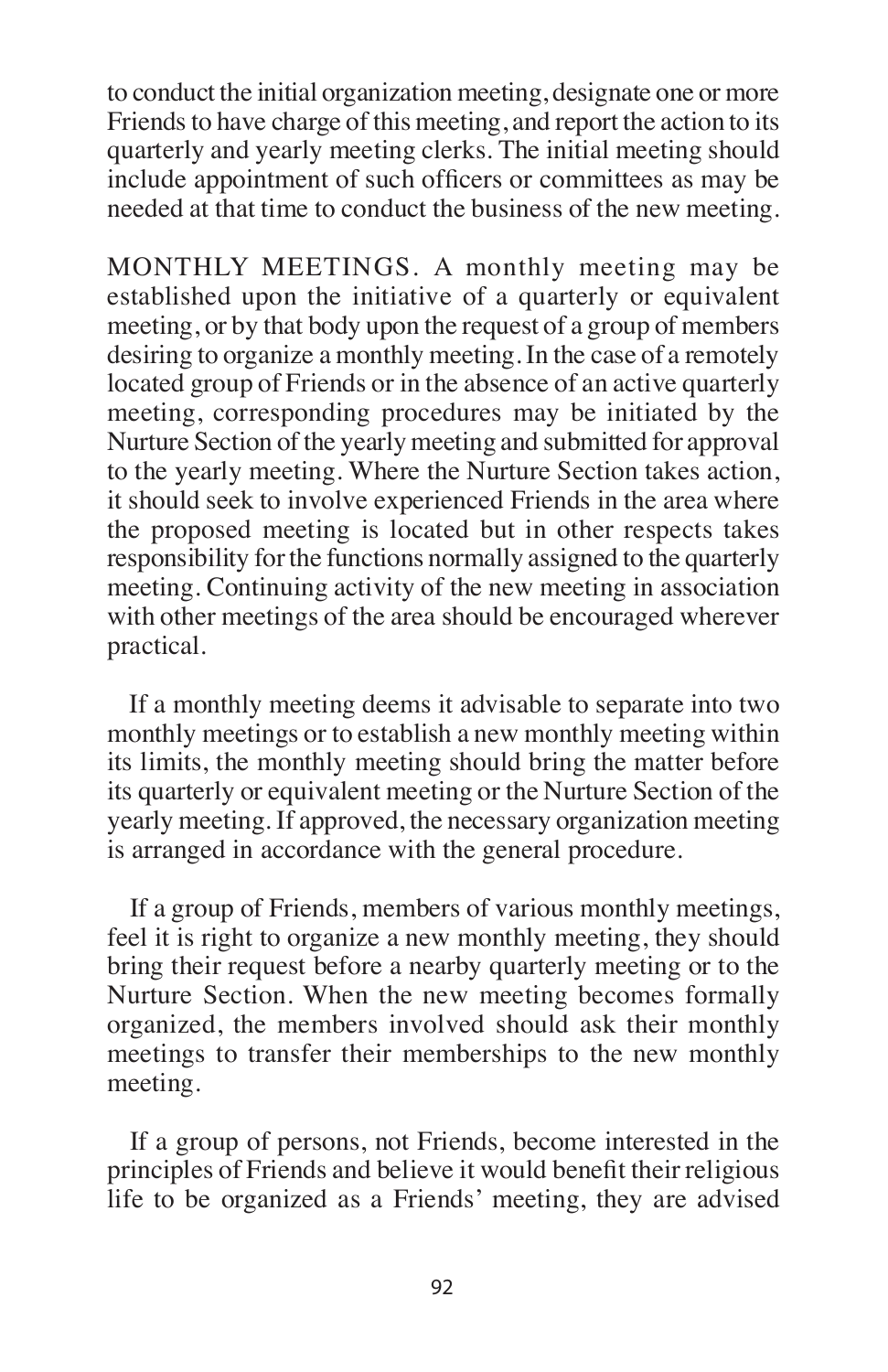first to make application, as individuals, for membership in an established monthly meeting. When accepted into membership they may proceed as in the preceding paragraph.

PREPARATIVE MEETINGS. A preparative meeting, like the monthly meeting of which it is a part, has a definite membership list and meets regularly to conduct business, but does not have final authority to receive, transfer, or dismiss members, or to perform marriages. A preparative meeting may be established by a monthly meeting on its own initiative or on request of a group of members desiring to organize a preparative meeting. The preparative meeting may hold property and collect and disburse funds on behalf of its constituent members but in matters of membership and marriage can only bring recommendations to its monthly meeting.

WORSHIP GROUPS. When Friends or other seekers choose to worship together regularly, whether in a community or in a prison, they may form a worship group by requesting the care of a nearby monthly, quarterly, half-yearly or regional meeting. A committee of care and accountability should be appointed by that meeting to assure the conduct of the worship group in the manner of Friends. The care committee for that worship group should include meeting members or attenders who attend the worship group regularly. Attenders at the worship group should become familiar with the ways of Friends' faith and practice. New attenders should be welcomed.

Attenders of a worship group may apply to the monthly meeting providing care for the worship group for membership in the Religious Society of Friends, or for marriage, in accordance with the process used by the meeting to which they apply and the guidance offered in this *Faith and Practice*. If the worship group is under the care of a regional, quarterly, or half-yearly meeting, attenders may apply to any monthly meeting in the region for membership or marriage.

A worship group may hold property and/or financial assets, and may receive and disburse funds on behalf of its attenders.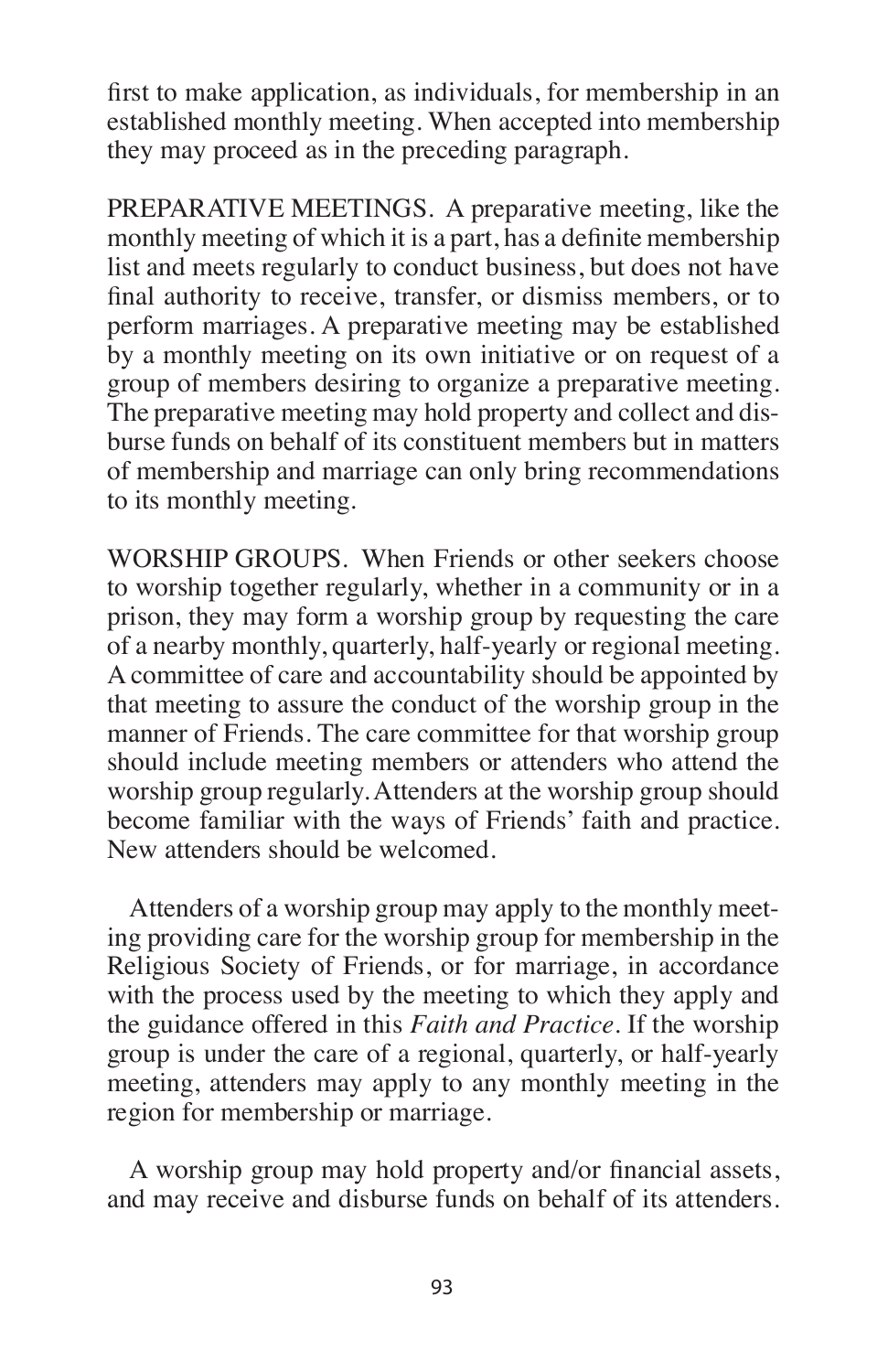It may also choose a clerk, a treasurer, and others to serve as needed, conduct business of its own, and prepare business to be forwarded to the meeting under whose care it operates.

INDULGED MEETINGS. An indulged meeting, unlike a monthly meeting, holds no business meetings. An indulged meeting can be initiated by a sufficient number of interested persons desiring to hold meetings for worship together under the care of the most convenient monthly meeting (or meetings, if thought desirable, when more than one is represented in the group). Committees of oversight should be appointed by the monthly meeting, or meetings, jointly, to assume such official duties as may be necessary for the orderly conduct of the indulged meeting.

EXECUTIVE MEETINGS. An executive meeting hasthe same authority and responsibility as a monthly meeting but has insufficient business to meet monthly. Business sessions may take place at such intervals as the meeting may determine, but not less frequently than one in three months.

QUARTERLYMEETINGS. Aquarterly meeting may be established either upon the initiative of the yearly meeting or upon that body's approval of a request from two or more monthly meetings. The yearly meeting may similarly receive a request from a quarterly meeting that deems it right to divide into two such meetings. The yearly meeting, in either case, should provide for preliminary consideration and follow-up in accordance with the general procedures for establishment of meetings. The quarterly meeting meets four times a year.

HALF-YEARLY MEETINGS. Where there is insufficient business to warrant meeting quarterly, the group may decide to hold meetings for business twice each year. In such a case a halfyearly meeting may be organized with the same authority and responsibility as a quarterly meeting.An established quarterly or regional meeting may change to a half-yearly meeting by giving notice to the yearly meeting.Anew meeting group should follow the same procedure as given above for a quarterly meeting.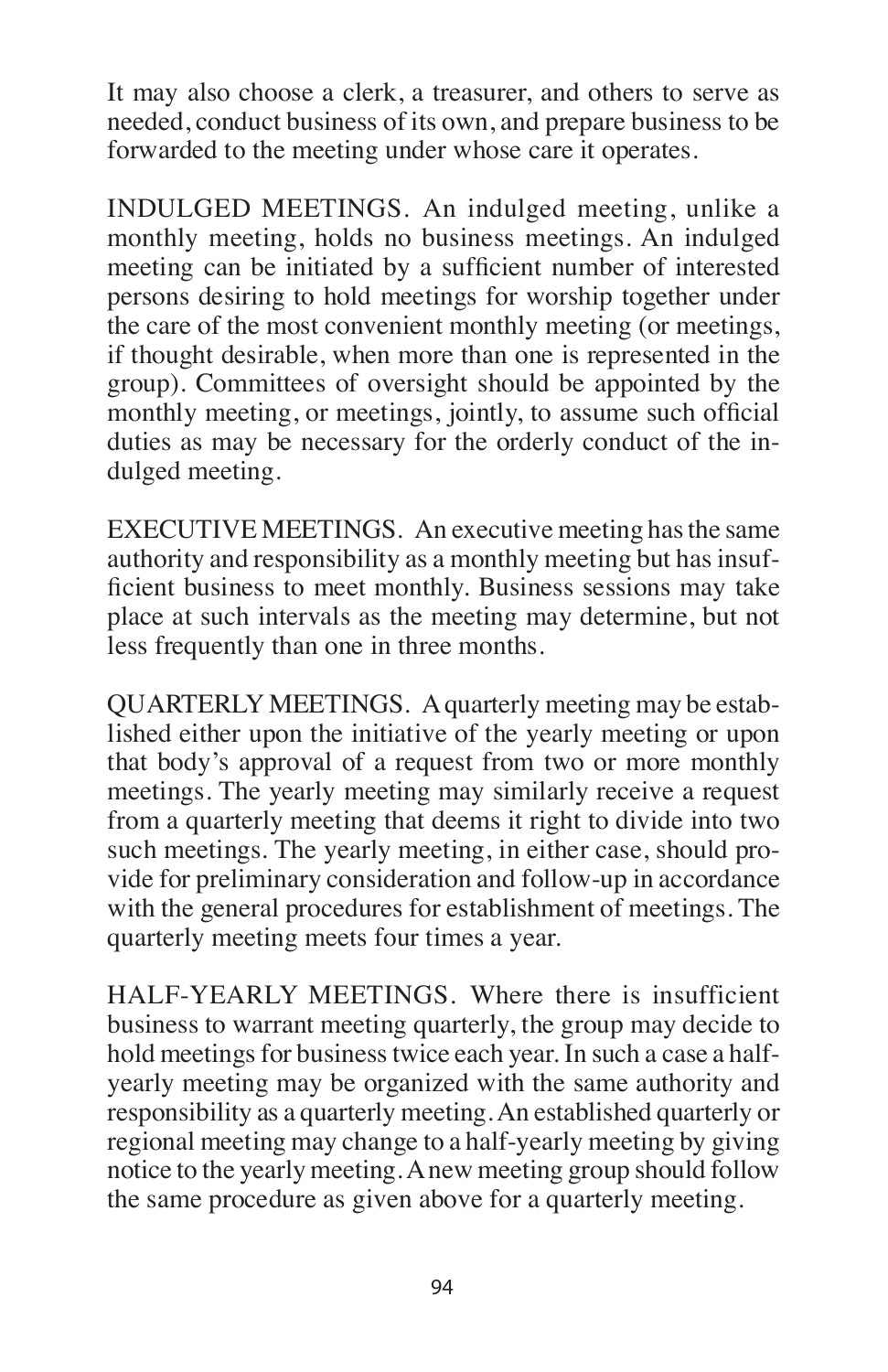REGIONAL MEETINGS. As an alternate to either quarterly or half-yearly meetings, the group may decide to organize as a regional meeting with a flexible schedule of meetings for business. Established quarterly or half-yearly meetings may make such a change by giving notice to the yearly meeting. New meetings should follow the same procedure as described above for quarterly meetings. Regional meetings should hold at least one meeting for business annually, but may call additional meetings to the extent that interests and concerns of the group may warrant.

D. Discontinuance of Meetings

If it becomes desirable in the judgment of the members of any meeting to discontinue it, or to unite with another, the meeting in question or those Friends engaged in closing its affairs should lay the request before the meeting having responsibility for establishment of a corresponding type of meeting. For example: a preparative meeting should not be discontinued or suspended without first consulting the monthly meeting of which it forms a part; a monthly meeting should obtain the approval of the quarterly or equivalent meeting or of the yearly meeting; and the yearly meeting should act on a request to discontinue a quarterly or equivalent meeting. When circumstances warrant, the larger meeting may begin action for discontinuance, but with due consideration for the particular interests of any individual members of the affected meeting.

The request for discontinuance should be considered by the meeting having responsibility. In most cases it may wish to appoint a committee to examine and advise concerning the proposal before giving its approval.After approval, the responsible meeting should continue its committee or appoint a new one to assist in making necessary business arrangements. In case of discontinuance of a monthly meeting, the committee should arrange for proper transfer of individual members to another monthly meeting. The clerk of the meeting having responsibility should report the action concerning the discontinuance to the yearly meeting office promptly.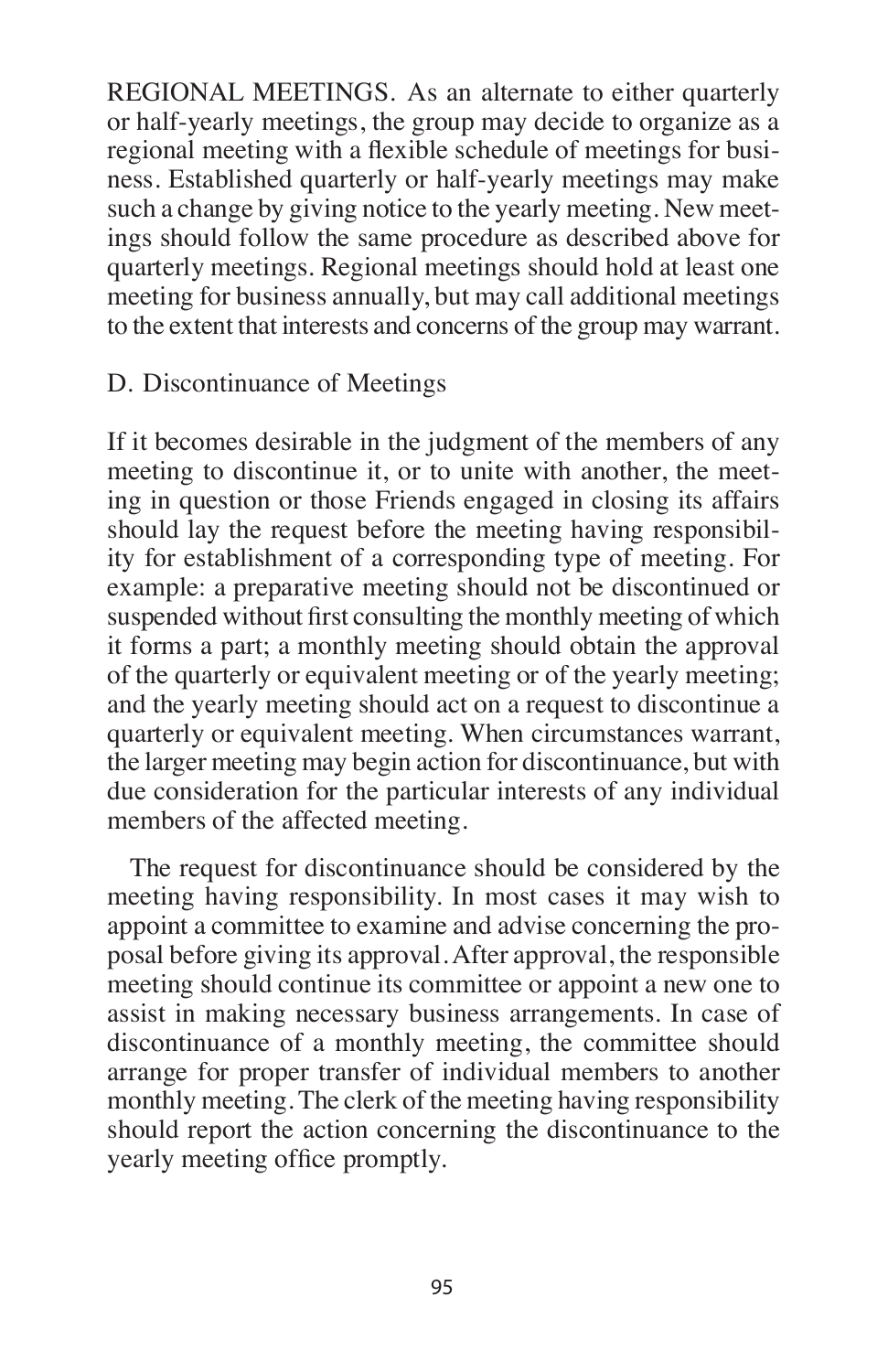If a preparative meeting ceases to exist, all its property automatically passes to the monthly meeting of which it is a part. If an executive, monthly, or quarterly or equivalent meeting ceases to exist, all of its property passes to the yearly meeting. If two monthly or two quarterly meetings, or their equivalent, merge or consolidate, all property of both becomes the property of the combined meeting.

The successor meeting in all cases of discontinuance or merger has full responsibility for administering any remaining trust funds in accordance with the directions of the original donors. In other respects, the successor meeting has authority to assign or hold in trust any unrestricted funds or property that it may receive, but such funds or property shall be used solely to advance the general interests and purposes of the Religious Society of Friends.

### E. The Monthly Meeting

The basic unit in the Religious Society of Friends is the monthly meeting. It has as its primary concern the meeting for worship. The monthly meeting receives, transfers, and dismisses members; provides for the oversight of marriages and funerals; and treats in a spirit of restoring love those who depart from Friends' principles and testimonies. It collects funds required for the work of the meeting; holds and administers real estate and other property for the use of the meeting; and appoints members and committees for special service and considers and approves their reports. The individual member and the group are strengthened in faith and practice by prompt and regular attendance at these meetings. Queries and Advices should be read at frequent intervals.

Friends may adjourn a session of a monthly meeting and continue it at a later date. Special meetings of the monthly meeting can be called by either the clerk or the assistant clerk or upon the request of three members. The clerk shall give notice at a regular meeting for worship at least seven days prior to the date of holding the special meeting. This notice should identify the business to be considered and the persons calling for the special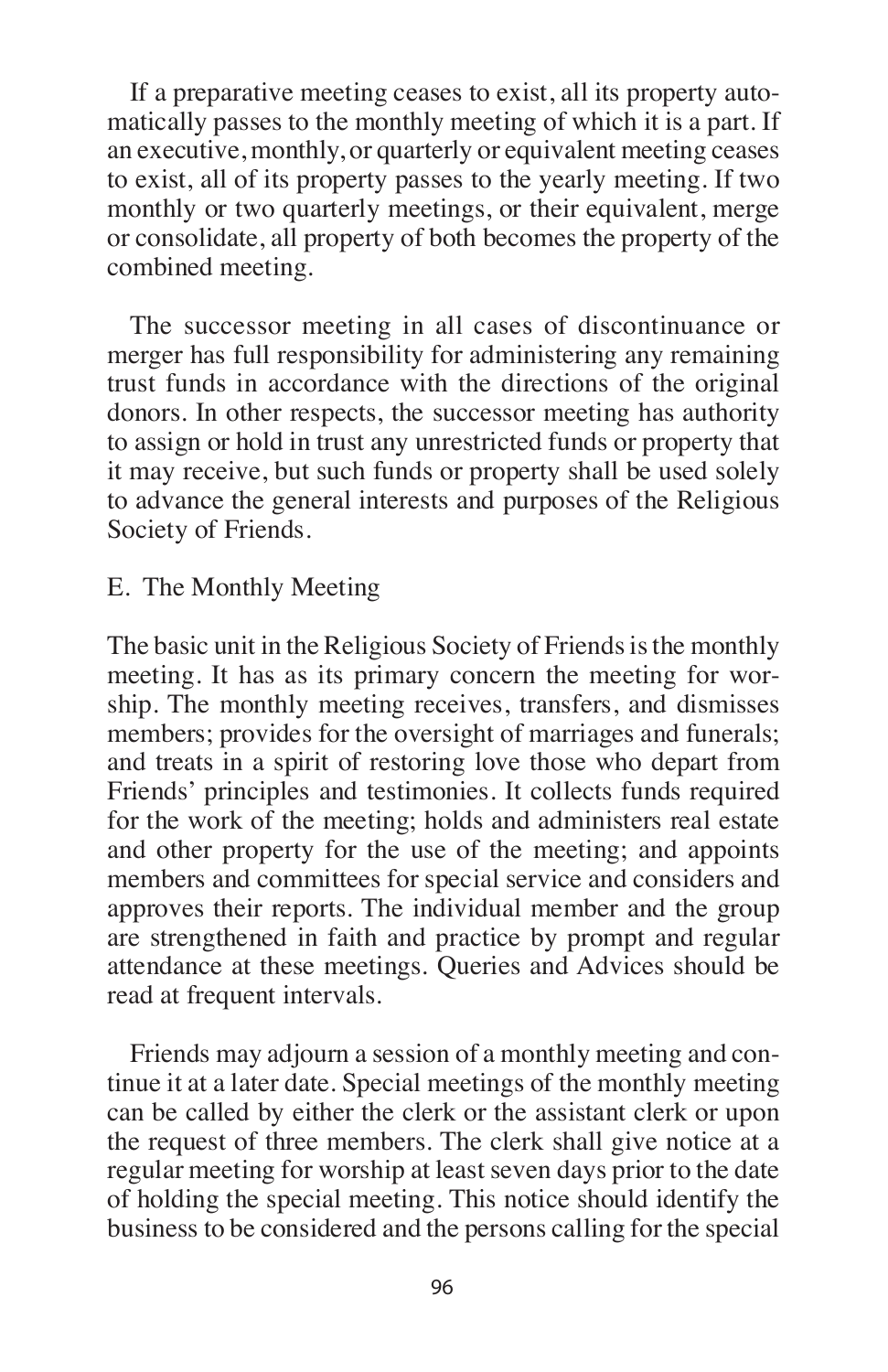meeting. No business may be considered at a special meeting other than that for which it was called. Each monthly meeting should define a quorum for the transaction of business in its special sessions.

CLERK. Each monthly meeting appoints a clerk and an assistant clerk unless the meeting is too small to require more than one. The clerk conducts all business sessions, sees that the business is properly presented to the meeting for consideration, and announces decisions when made. The clerk keeps an accurate set of minutes, properly dated and signed, showing all matters discussed and actions taken. The clerk carries out the instructions of the meeting and signs necessary documents on its behalf.

An assistant clerk, if the monthly meeting appoints one, shall have such duties as the clerk may delegate. In the absence of either clerk, the meeting shall appoint a clerk-for-the-day from among those present.

RECORDING CLERK. Arecording clerk, if the monthly meeting appoints one, writes minutes of the business meeting, subject to the meeting's approval.

TREASURER. The monthly meeting appoints a treasurer and, where appropriate, an assistant treasurer to receive and disburse funds. These officers are governed by such rules as the meeting considers suitable. The treasurer keeps the account books of the meeting and reports regularly to the meeting. Each year the meeting should appoint a person or committee to audit these accounts.

CORRESPONDENT. Monthly meetings may, if need exists, appoint a correspondent other than the clerk to provide for the transmission, reception, and acknowledgement of communications.

RECORDER. The monthly meeting should appoint one or more recorders (or registrars) to keep a record of all matters pertaining to membership such as births, parentage, marriages within or outside the meeting, applications, transfers, deaths,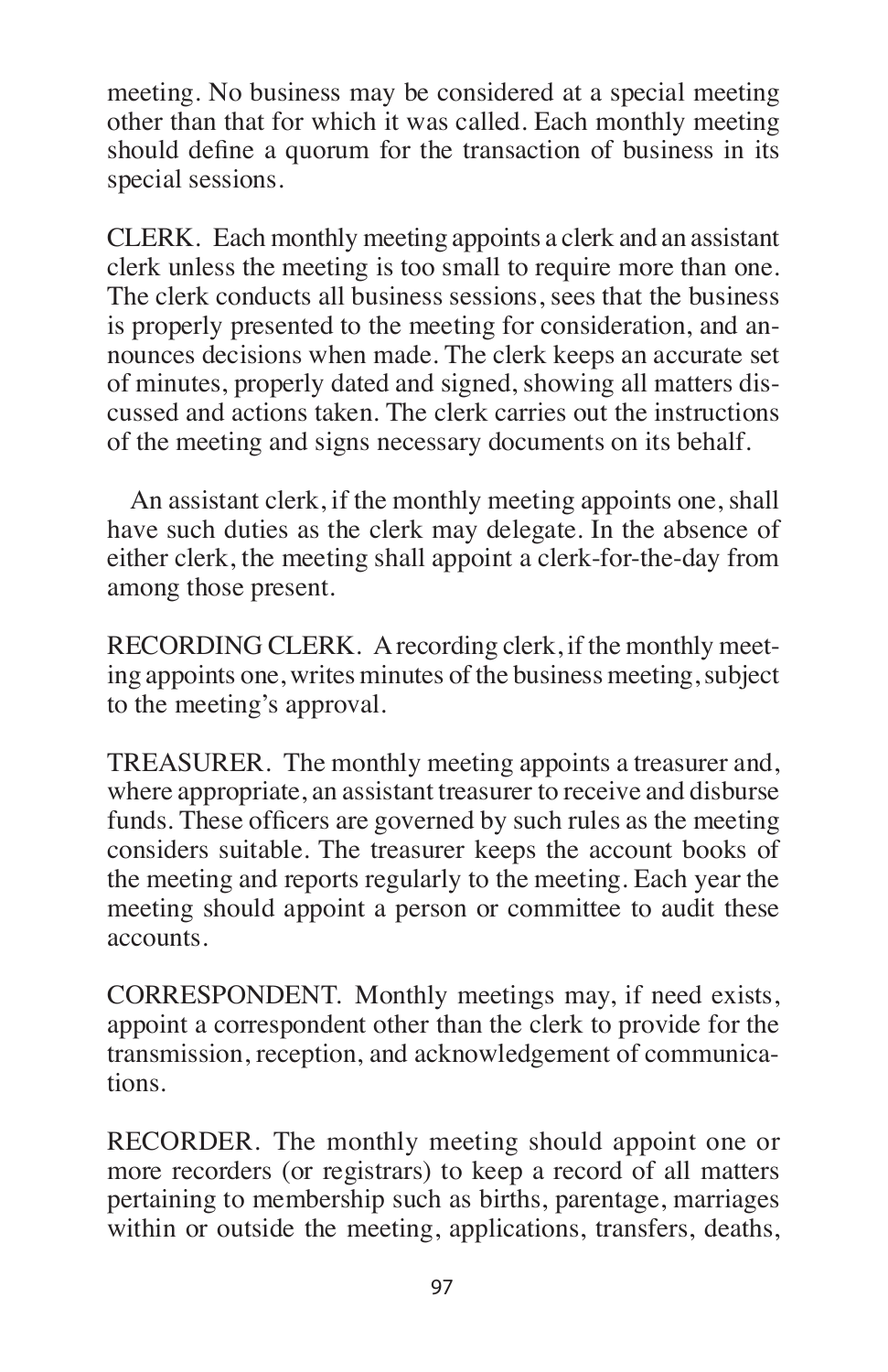other removals, and up-to-date mailing addresses, and to keep the yearly meeting office promptly informed of them (see also section J). The importance of accurate and detailed records cannot be stressed too strongly, since they are the statistics of the membership of the meeting and the foundation for many operations of the yearly meeting. They may serve as proof of religious affiliation.

The meeting should establish and maintain procedures to assure prompt and accurate communication to its recorder of all additions or changes affecting the membership records. The clerk of the meeting must assume a major role in this regard, but this responsibility should also be shared by overseers, correspondents, committee clerks, and the entire membership of the meeting. Records should be kept in accordance with forms furnished or recommended by the yearly meeting.

Recorders are urged to issue an up-to-date list of names and addresses of all members each year.

TRUSTEES. Monthly and other meetings are advised to incorporate under the laws of their state or to appoint trustees. (See also section H.)

Meetings holding or acquiring property when not incorporated should appoint a suitable number of members, usually three, as trustees to hold title and to execute necessary documents on behalf of the meeting. Such trustees have no independent authority or discretion, and they may act only in accordance with the direction of the meeting as inscribed in the minutes. (The foregoing does not apply to meetings that are specially incorporated under state law, in which case the statutory procedure should be followed.)

STANDING COMMITTEES. The meeting as a whole may carry on any of its functions, or it may appoint committees of its members for particular tasks such as overseers, ministry and counsel, nominating, finance, or advancement.Attenders, as well, may serve on religious education, peace and service, and other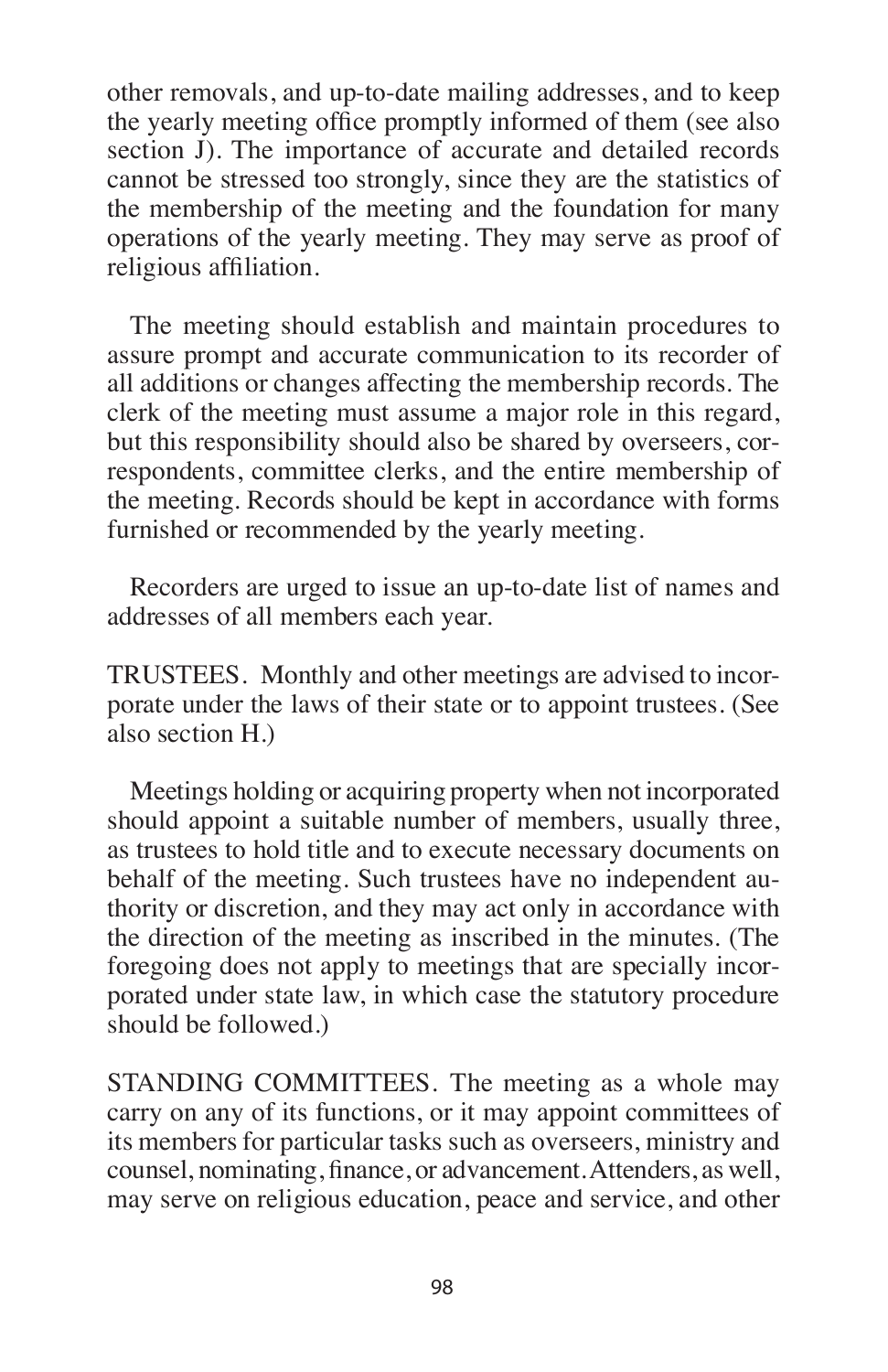specified committees not named above. (See ATTENDERS.) Newly appointed committees should meet as soon as possible after their appointment to name a clerk and to organize their activities. Unless otherwise designated by the meeting, the first person in the list of appointments acts as convener for the first meeting. Committees shall conduct their business according to the principles described in Section A: General Business Procedures.

Meetings are advised to maintain a planned committee structure with clearly allocated responsibilities. However, the use of particular committees is not mandatory, and the meeting itself may perform any committee function without appointing a special committee.

Acommittee is a group of individuals who meet under appointment and out of a calling or concern with the responsibility for being particularly aware of some aspect of the life of the meeting. Committees often give the corporate support and guidance needed to carry forward an individual concern, but they should never become a substitute for personal leading and action.

A faithful committee works and grows together and does not permit personal differences in emphasis to destroy their unity of purpose. It does not require all to walk in the same path, but in the same direction. It carries out the wishes of the meeting and forges into the unknown as well, helping both committee and meeting members to stretch and grow beyond the point they have attained.

Friends should not accept appointments lightly. Before accepting, nominees should be clear that they can make the necessary commitment of time, energy, and spiritual resources. Their acceptance should mean willingness to be regular in attendance, to work with others, and to share and to listen.

TENURE. Monthly meeting appointments should be for one year unless otherwise stated.All appointees hold their positions until their successors are appointed. The responsibilities of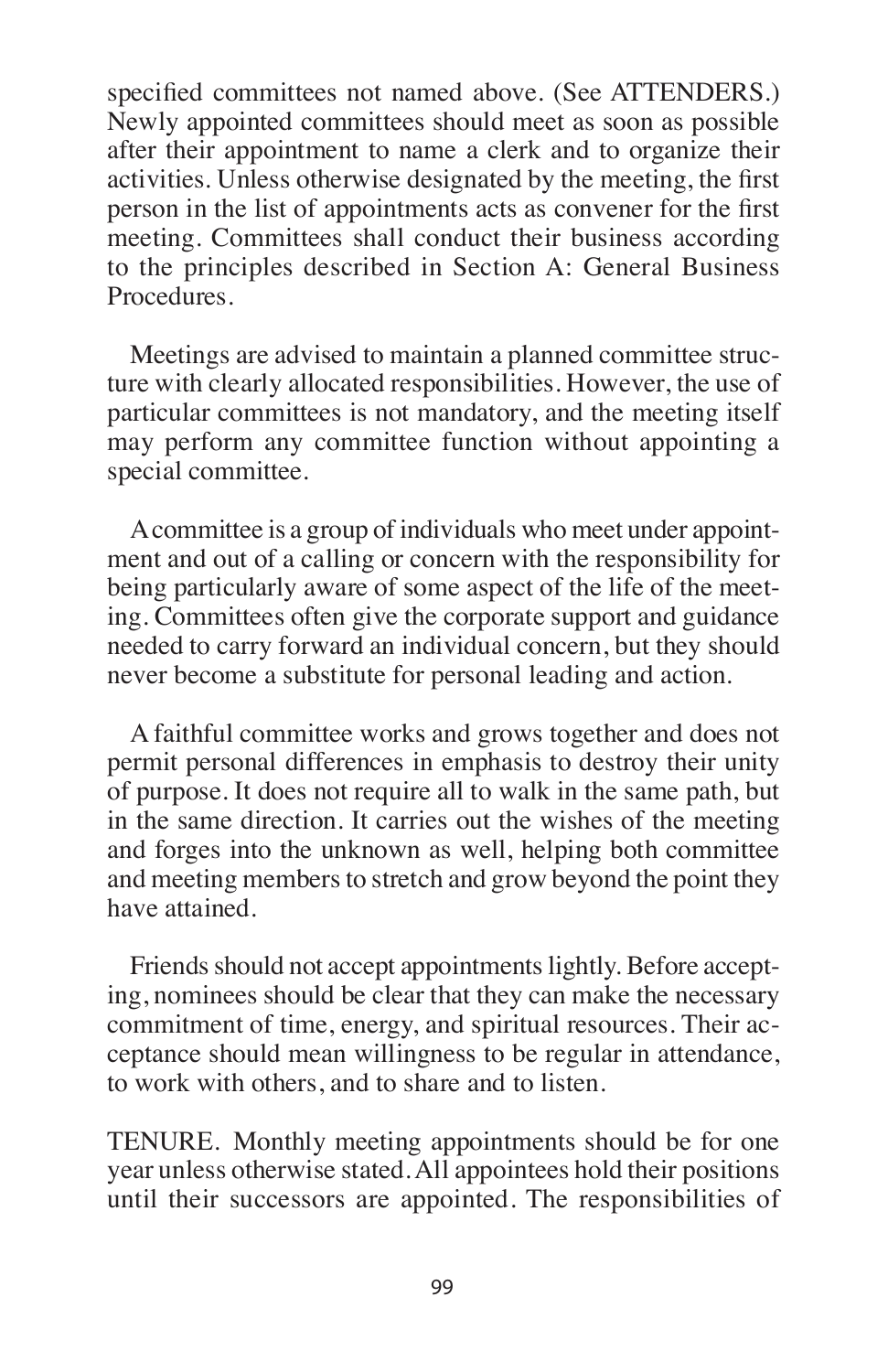holding office and of committee membership should be shared as widely as possible. Where numbers permit, committee members may be appointed to a two-year or three-year cycle. In any event, a meeting should establish a regular policy of limiting the number of successive terms that appointees may serve in any capacity. To avoid the possibility of abuse, Friends should not allow appointments to become the purview of a few individuals.

NOMINATING. The nominating committee should be appointed to make nominations throughout the year for officers, committees, representatives, and trustees asthe monthly meeting directs. Care should be taken that members of this committee be chosen with due regard to their discernment, seasoned judgment, and knowledge of the membership of the meeting. Nominating committee members should confer with Friends they nominate before they propose their names to the monthly meeting for appointment. Any member of the meeting has the right to suggest changes in the nominations. A member of the nominating committee shall not be eligible for reappointment after service of three years except after an interval of one year.

MINISTRY AND COUNSEL, OVERSEERS, ELDERS. (See Section 3)

REPRESENTATIVES. The monthly meeting is responsible for naming representatives to regional or general gatherings of Friends, giving assistance where necessary for travel arrangements and incidental expenses of its representatives. In some cases this may involve regular appointments to standing committees for stated terms of office in accordance with established procedures, or it may be a special appointment to attend a particular meeting, conference, institute, or similar gathering. Meetings should choose their representatives with a view to their ability to reflect the general attitudes of their meeting on matters of business to be considered. However, representatives should not be bound by the will of their meeting when appointed but must be open to the gathering's corporate search for truth. Representatives should expect to report fully to their home meetings on the proceedings.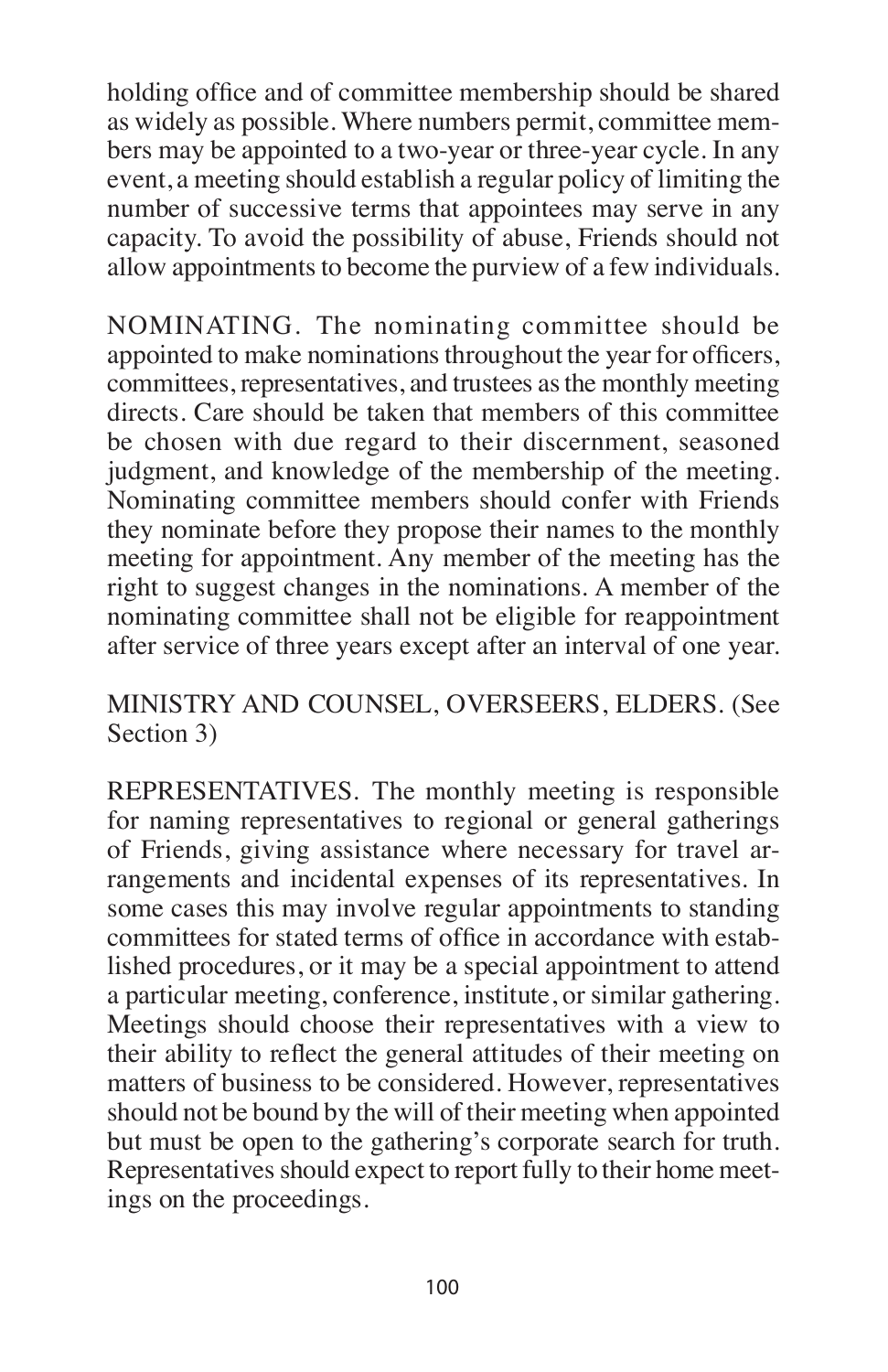Principal among regularly recurring appointments will be the designation of members to Spring and Fall Sessions of the yearly meeting. There may also be regular appointments to standing committees of the quarterly or equivalent meeting.

In all cases the meeting making appointments should notify promptly the clerk or other designated person of the regional or general gathering of the names of its representatives. Where regularly appointed representatives are unable to attend, they should notify their own meeting in sufficient time so that a temporary or permanent substitution may be made by the meeting. Clerks should report such alternate appointments and the time period to which they apply promptly to their quarterly meetings and the yearly meeting office. An annual review and correction of listings of representatives is recommended even though appointments may be for longer terms of office.

COMMUNICATIONS. The monthly meeting is responsible for reporting activities and otherwise maintaining contact with its quarterly and yearly meeting. It is also responsible for routinely sending to the yearly meeting office names of newly appointed officers, changes in membership of the meeting, appointments to quarterly or yearly meeting committees, and State of the Meeting reports. In addition, the meeting may wish to present concerns for action by or requests for advice and assistance from the larger meetings. The monthly meeting is at liberty to address special communications directly to the yearly meeting at spring, summer, or fall sessions, and it may refer matters for consideration to the quarterly or equivalent meeting.

Where proposals concern change in general policy or practice, the local meeting is advised to seek consideration and support of its quarterly meeting before submission to the yearly meeting.

#### F. The Quarterly or Regional Meeting

The quarterly or regional meeting is an association of neighboring monthly meetings.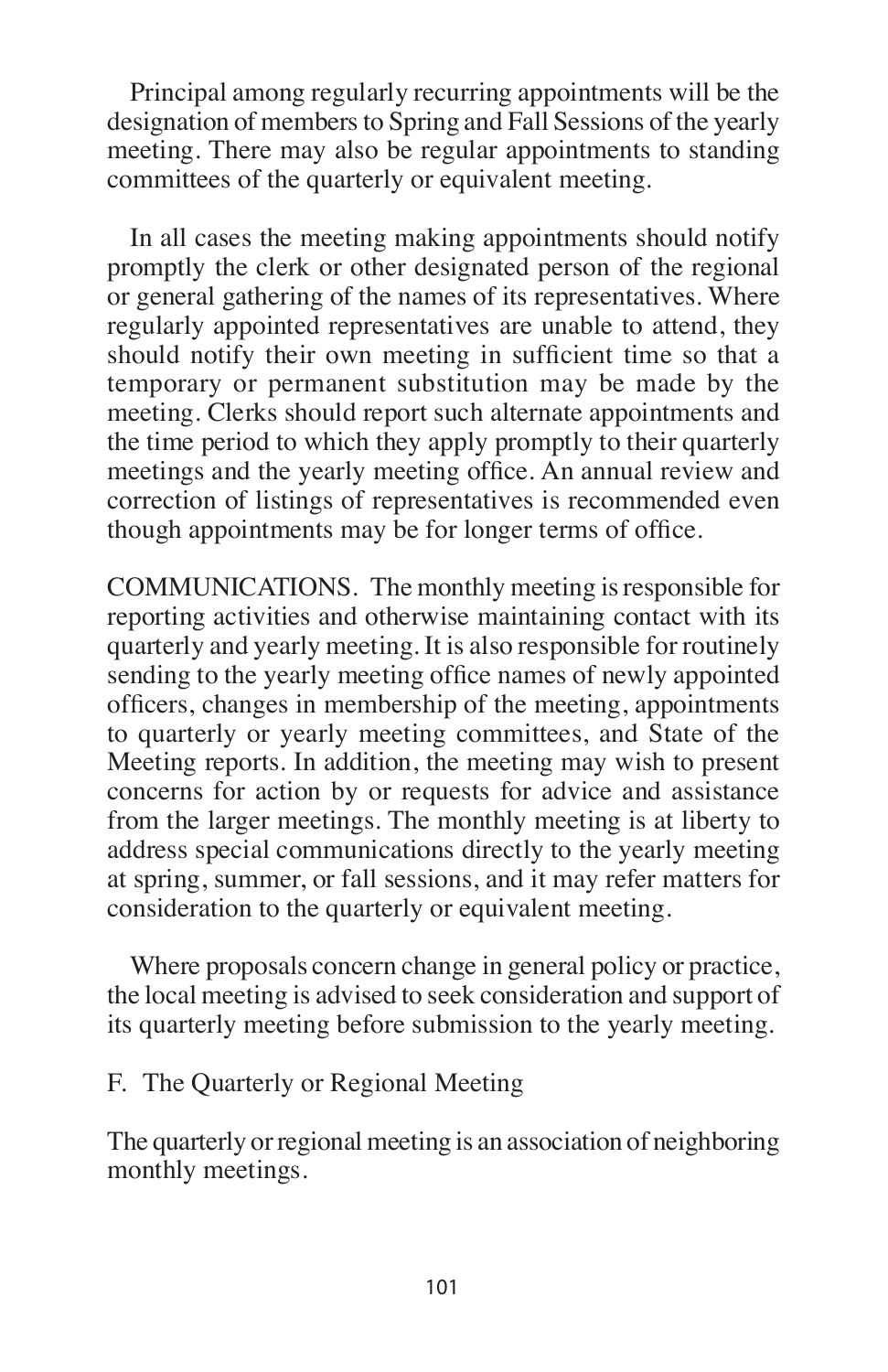FUNCTIONS. Quarterly or equivalent meetings bring together, for worship and counsel, Friends from several monthly meetings. Through pooling of effort and resources, they can consider wider and more varied concerns.

Among the more important services quarterly or equivalent meetings perform are the creation of opportunities for social mingling and better acquaintance of Friends from different meetings and the conduct of special meetings for discussion and consideration of the deeper interests of the Religious Society of Friends. To that end, these meetings are encouraged to organize a variety of social functions as well as educational and inspirational events such as lectures, institutes, conferences, worship-sharing groups, or special interest discussion groups, which may help to unite Friends in matters of common concern.

The quarterly or equivalent meeting may engage in matters of business of the same general character as that of monthly meetings. It may hold property and trusts in the same manner as a monthly meeting, and it may collect and administer funds for the performance of its functions. Operating funds normally will be covered by an annual budget to be collected through the local meetings. It also apportions requirements of the yearly meeting budget to the local meetings, with consideration of each meeting's ability to pay. It appoints members of the yearly meeting Nominating Committee.

ORGANIZATION. Where the activities and interests of the associated meetings may warrant, the quarterly or equivalent meeting will hold meetings for business involving the entire membership of the constituent monthly meetings and appoint officers and various standing committees according to its needs.

Alternatively, the regional meeting may delegate the business of the meeting to an administrative or executive committee for the region. This regional committee comprises the clerks of the constituent monthly meetings or of alternates particularly appointed to this service by those meetings. There should be at least one representative from each monthly meeting, but this number may be expanded at the discretion of the regional group.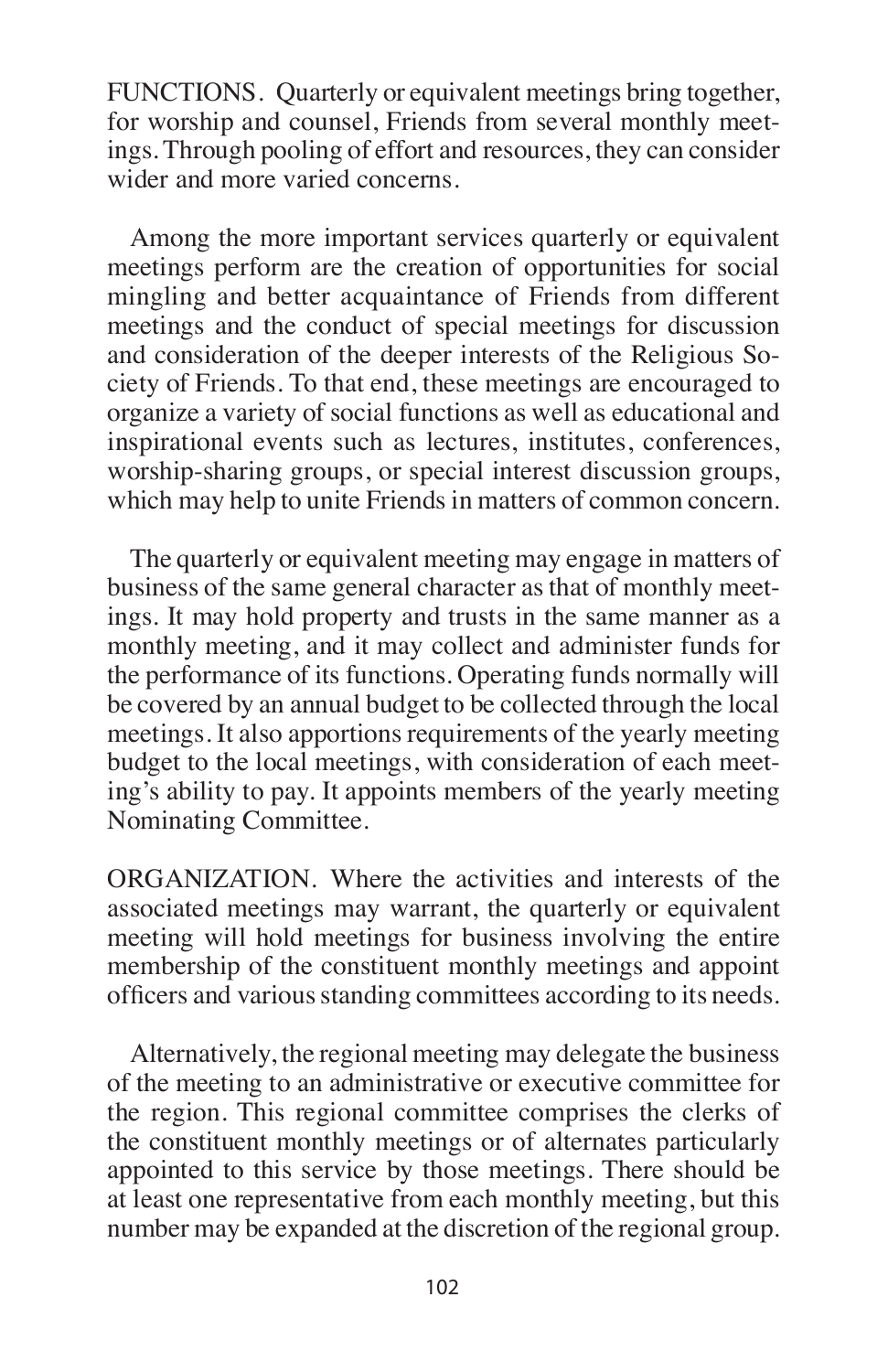Regional groups should determine specific plans for organization and conduct of area affairs, which the constituent monthly meetings or the entire membership in general session should approve. Appointments to offices or committees of quarterly or equivalent meetings should be for terms of one year unless otherwise indicated by the organization plan of the region. The programs of the region should, however, provide for one or more gatherings of the general membership each year for inspirational, social, and business purposes.

G. The Yearly Meeting

MEMBERSHIP. The yearly meeting comprises the entire membership of constituent monthly meetings, all of whom share in its deliberations. Members of other yearly meetings are welcome to attend yearly meeting sessions.

FUNCTION. The yearly meeting exists principally to worship together. It is a meeting for the transaction of business and can engage in any activity or foster any work that the membership considers appropriate. This may include provision of funds and supervision for common projects. By pooling efforts and resources, the yearly meeting can consider wider and more varied concerns.

The yearly meeting meets to conduct business in the spirit of worship three times each year: at Fall, Spring, and Summer Sessions. It approves the yearly meeting's annual operating budget. It receives memorials of deceased Friends.

Among its other functions, the yearly meeting issues to the monthly meetings queries, advices, and reports of its proceedings, and it maintains contact with other yearly meetings and Friends' organizations. It alone has authority to establish or change the Book of Discipline, or to issue statements of faith.

The yearly meeting should inspire and support its constituent meetings, broaden their awareness of other Friends' concerns, and help them develop their own concerns. Much of the work is carried forward by yearly meeting committees. The yearly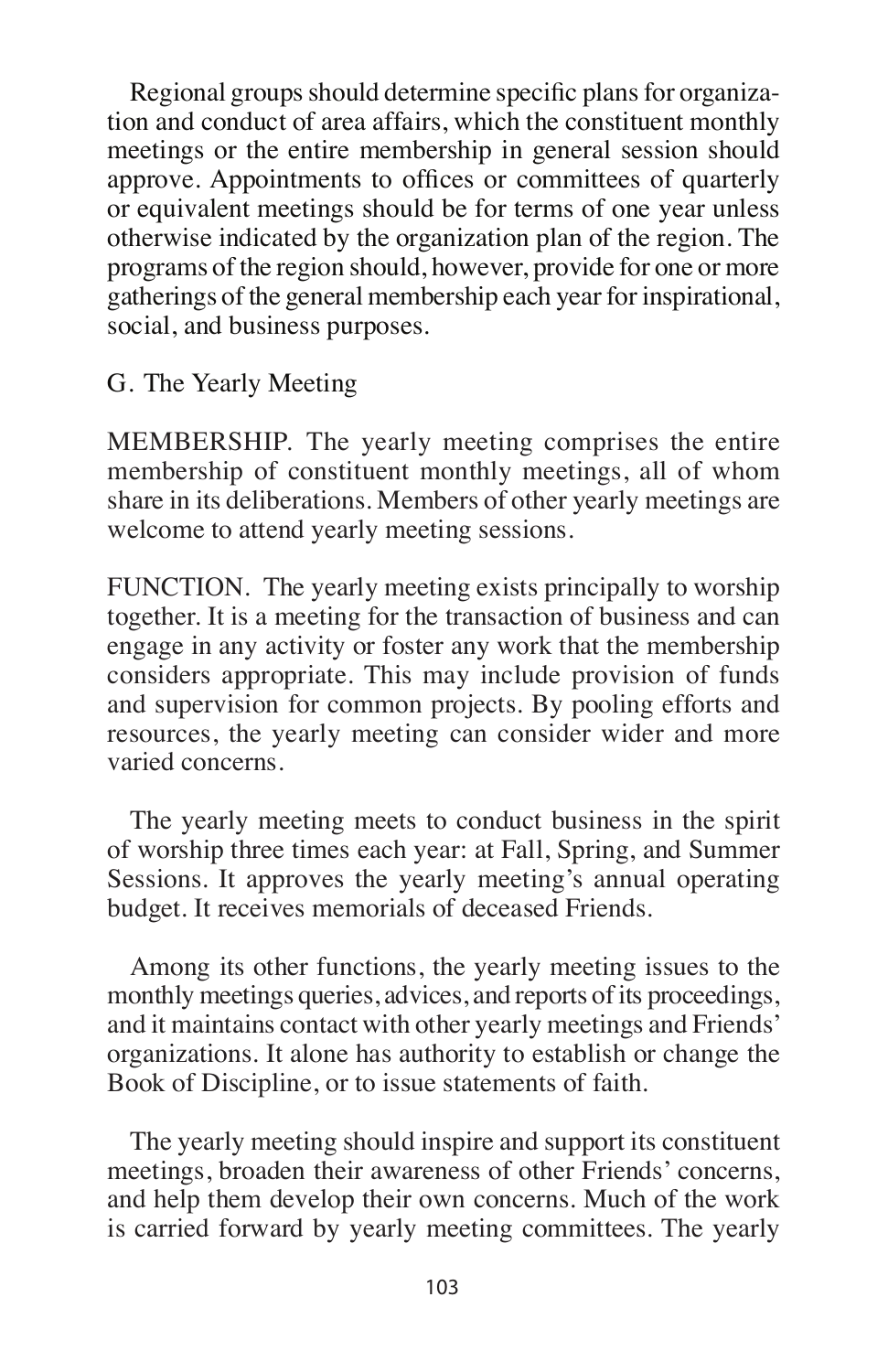meeting receives reports from them and from its constituent meetings. It reviews the State of the Meeting reports and considers communications addressed to it. It provides for the due consideration of epistles and of minutes of Friends from other yearly meetings.

It provides for participation in the work and financial support of Friends' groups including the Friends General Conference, Friends United Meeting, and the Friends World Committee for Consultation.

ORGANIZATION. The yearly meeting follows the general principles of organization and uses the same general business procedures as do monthly meetings, but it is more elaborate in structure due to the multiplicity and variety of functions that it performs. The New York Yearly Meeting is incorporated under Section 15 of the New York State Religious Corporation Law for the purpose of holding title to and administering property of the meeting and deeds of trust committed to its care. As such, any business meeting of the yearly meeting constitutes a meeting of the corporation, and all members of the yearly meeting are likewise members of the corporation.

The yearly meeting appoints a clerk to preside at its sessions and carry out associated administrative functions.It also appoints an assistant clerk and such recording and reading clerks as may be needed to assist the clerk in the conduct of the meetings. It appoints a treasurer, assistant treasurer, and such administrative secretaries as it may decide to engage for designated functions.

The activities of the yearly meeting are carried on by four specialized sections—the Ministry Coordinating Committee, General Services, Nurture, and Witness—having the following functions:

• to develop and coordinate services and programs, implementing them directly or through committees, task groups, staff, or volunteers;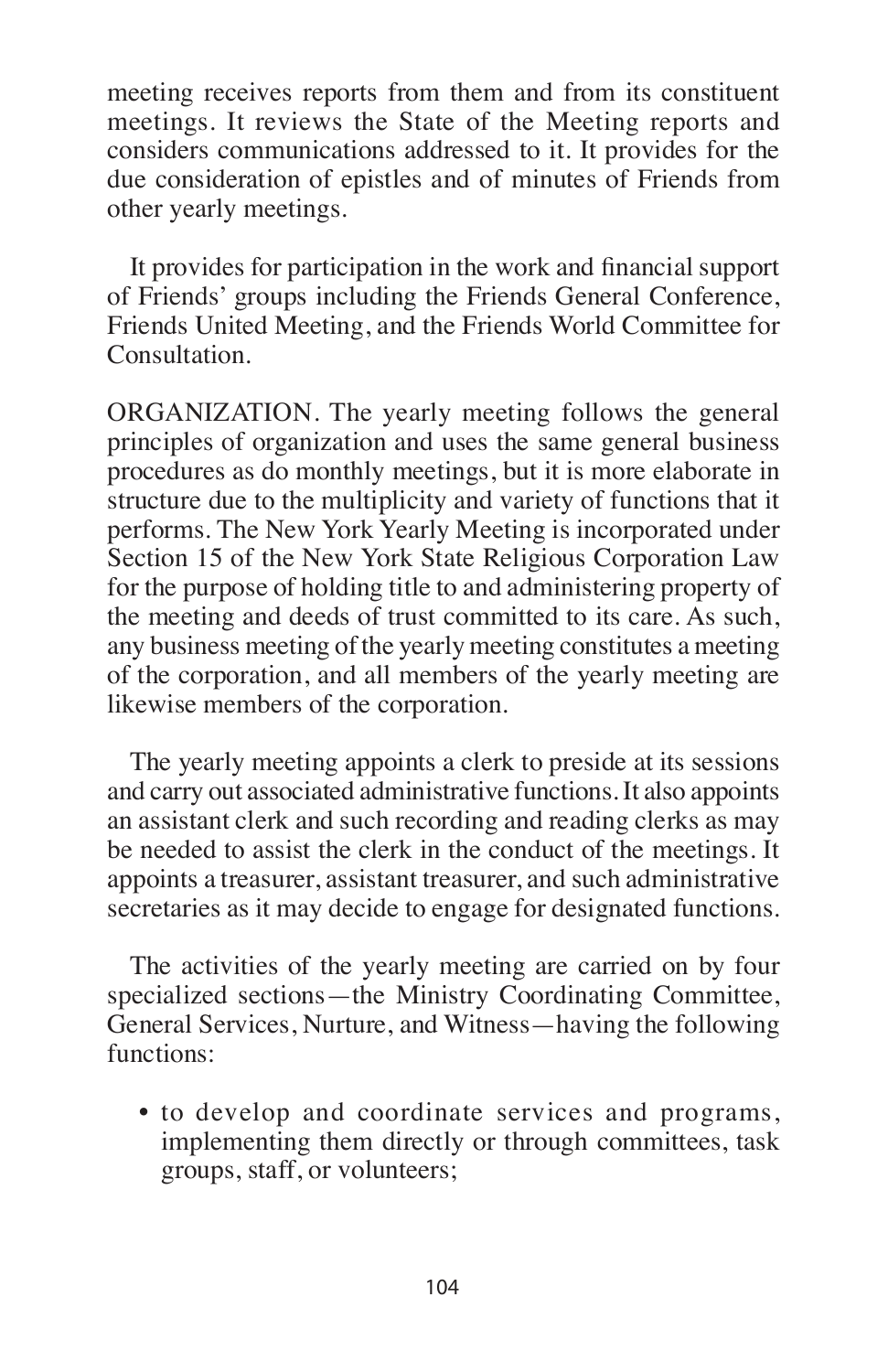- to explore new ways of service and respond to concerns of individual Friends and monthly and regional meetings;
- to recommend for yearly meeting action any major change of activity within their general areas of responsibility; and
- to help plan yearly meeting programs.

The Ministry Coordinating Committee exercises general care of the ministry and spiritual life of the yearly meeting and receives and considers concerns of members or meetings regarding their spiritual needs.

The Section on Nurture is responsible for the advancement of the principles of Friends and for educational functions and personal services to members of the yearly meeting. Some of the interests have become the responsibilities of separate corporate entities, such as Powell House and the Oakwood Friends School.

The Section on Witness makes visible both the traditional testimonies and the newer concerns of Friends in ways that extend beyond the Religious Society of Friends. Its work attempts to express beliefs in action.

The Section on General Services provides the main administrative, financial, and reporting services of the yearly meeting, including the operation of the yearly meeting office.

More detailed information on the sections are to be found in the current edition of the yearly meeting *Handbook*.

Each section has a coordinating committee, composed of representatives chosen by its constituent committees and groups, as well as members-at-large appointed by the yearly meeting.

The Ministry Coordinating Committee includes, in addition, a representative appointed by each quarterly or regional meeting (two from Farmington-Scipio) for a three-year term, according to established rotation.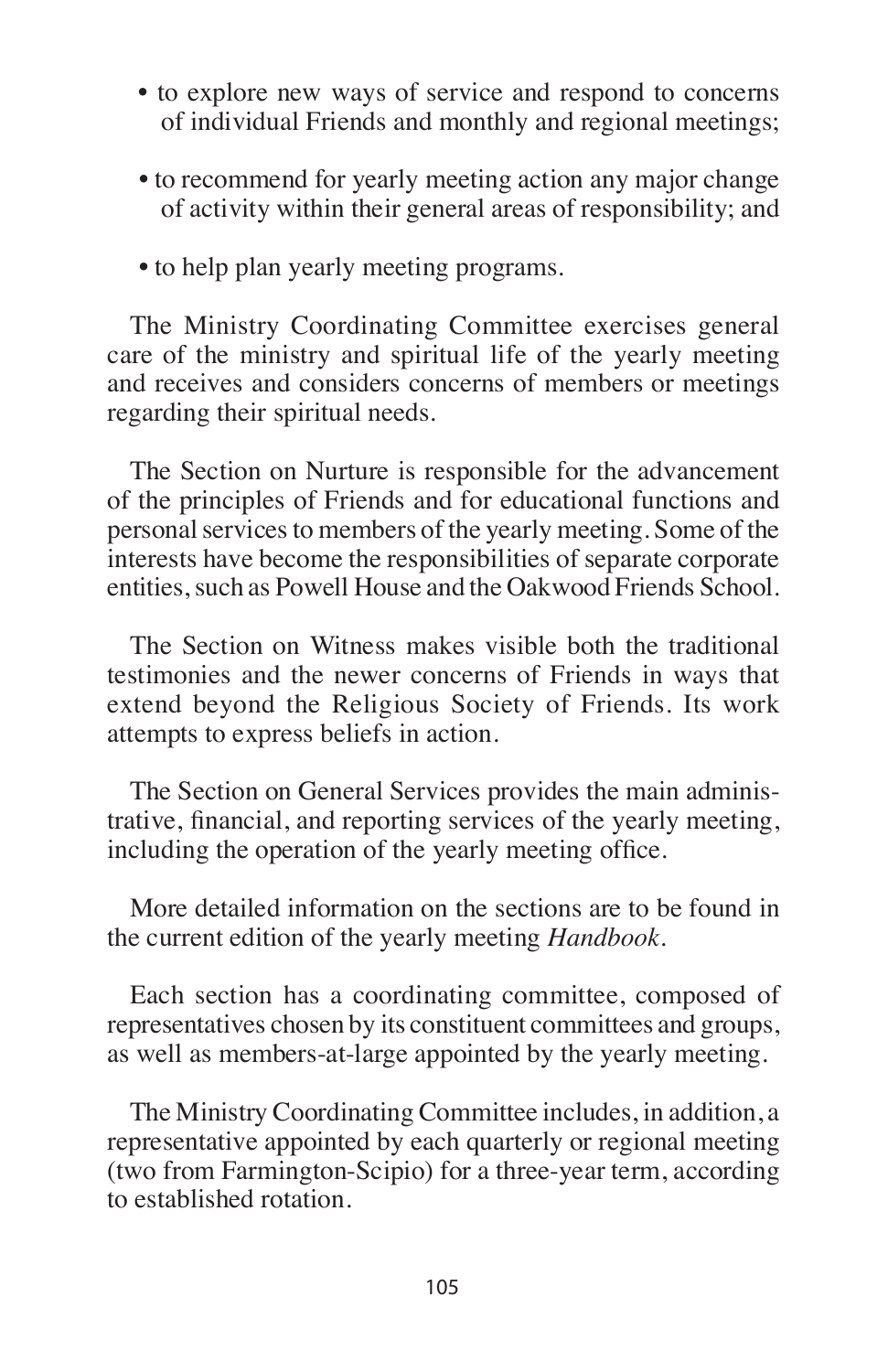They consider the activities within their respective sections in relationship to each other, assist in their coordination, and help allocate the resources of people, time and money. They prepare the section budgets, are responsible for their overall administration, and participate in preparation of the total yearly meeting budget.

The yearly meeting may establish or lay down committees according to the need for the conduct of particular functions of the meeting. Regular standing committees include, among others, Advancement, Financial Services, and Sessions. The yearly meeting also appoints representatives to various Friends' groups such as the American Friends Service Committee, Friends United Meeting, Friends General Conference, and the Friends World Committee for Consultation, and the governing boards of various other institutions or agencies.

When the yearly meeting establishes a committee, it must also determine and approve a statement of its purpose and functions and provide adequate funding. All appointments are to be made for a specified term.Acurrent record of all committees and their membership is published annually in the *Yearbook* of the yearly meeting.

Four committees of the General Services Section fulfill specific administrative functions:

SESSIONS COMMITTEE: The Sessions Committee is responsible for selecting and arranging a suitable place for the sessions of the yearly meeting and for the preparation of schedules and programs.It advises committees on presentation of reports to the yearly meeting and serves as an advisory committee to the clerks during the sessions. It is responsible for publicity, hospitality, and financial arrangements for these meetings. The composition of the Sessions Committee appears in the yearly meeting *Handbook*.

FINANCIAL SERVICES COMMITTEE. The Financial Services Committee holds responsibility for preparation of yearly meeting budgets and for collection of funds for the support of the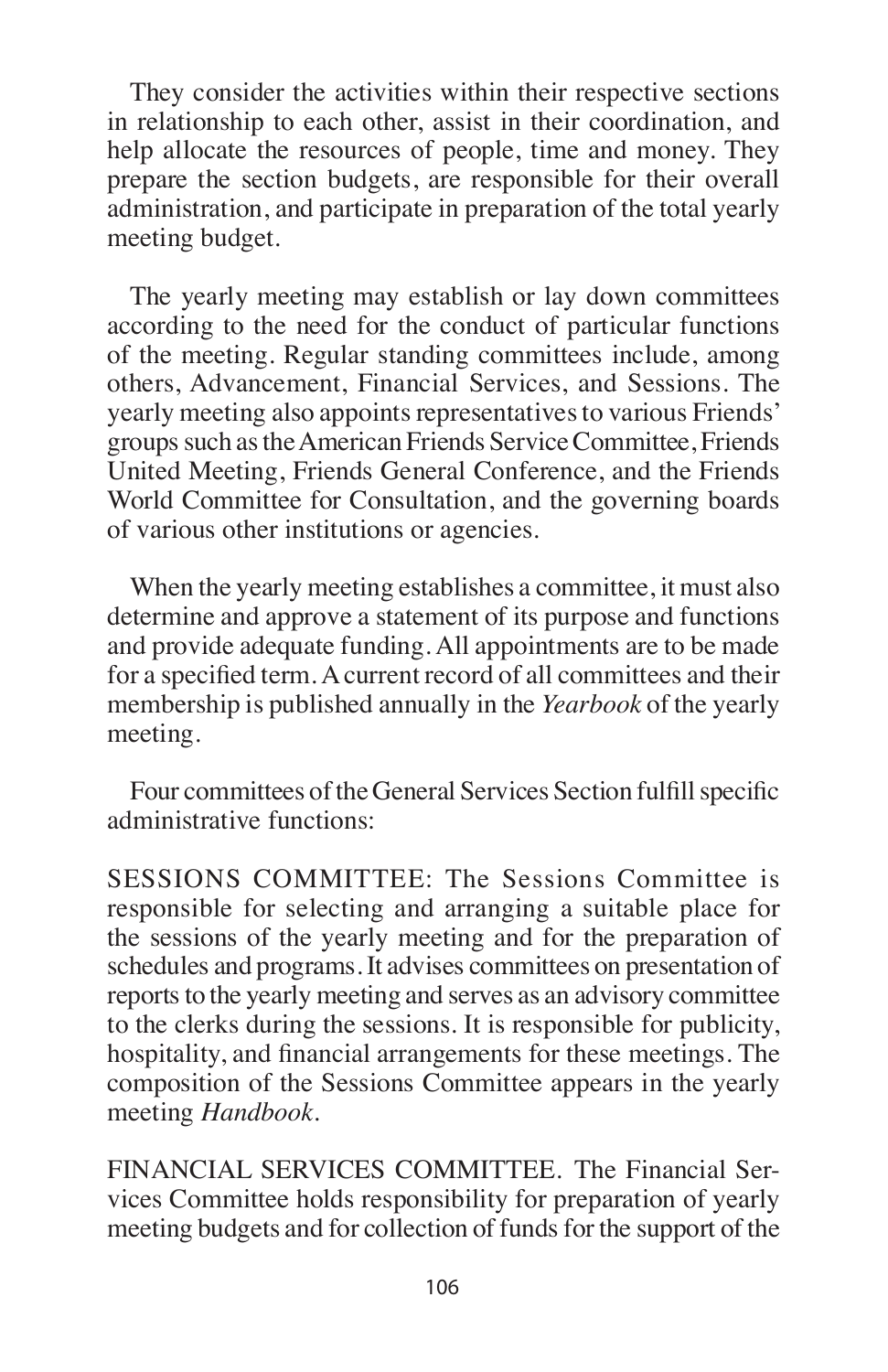yearly meeting and its offices and committees. It may establish procedures for raising funds from the constituent meetings or the general membership.

This committee advises the treasurer as needed. It receives financial reports from all yearly meeting committees, establishes rules to examine committee accounts, and serves in an advisory capacity in financial matters to the yearly meeting and to the various committees, as requested. The committee may assign such functions as appropriate to subcommittees that it appoints from its own membership.

Budget requests by the yearly meeting sections are made to the Financial Services Committee at such times as this committee may request. Should they need other fundsin unforeseen circumstances to supplement their budget appropriations, coordinating committees may make requests to any of the yearly meeting sessions, which may authorize withdrawals from any available reserve funds in the hands of the yearly meeting treasurer. No yearly meeting committee may undertake direct fund-raising unless a session of the yearly meeting authorizes this by a general rule or by specific minute.

AUDIT COMMITTEE. The Audit Committee arranges an annual audit of the financial accounts of the yearly meeting and its committees.

PERSONNEL COMMITTEE. The Personnel Committee supervises the yearly meeting staff, whom the yearly meeting has appointed upon the committee's recommendation. It proposes the budget for total staff compensation, fixes salaries of individual staff members, and may authorize short-term employment.

YEARLY MEETING NOMINATING COMMITTEE. The Nominating Committee recommends the names of Friends for all yearly meeting appointments. They prepare most nominations for action at the yearly meeting's summer sessions. They make nominations to fill vacancies at the first opportunity to any yearly meeting session.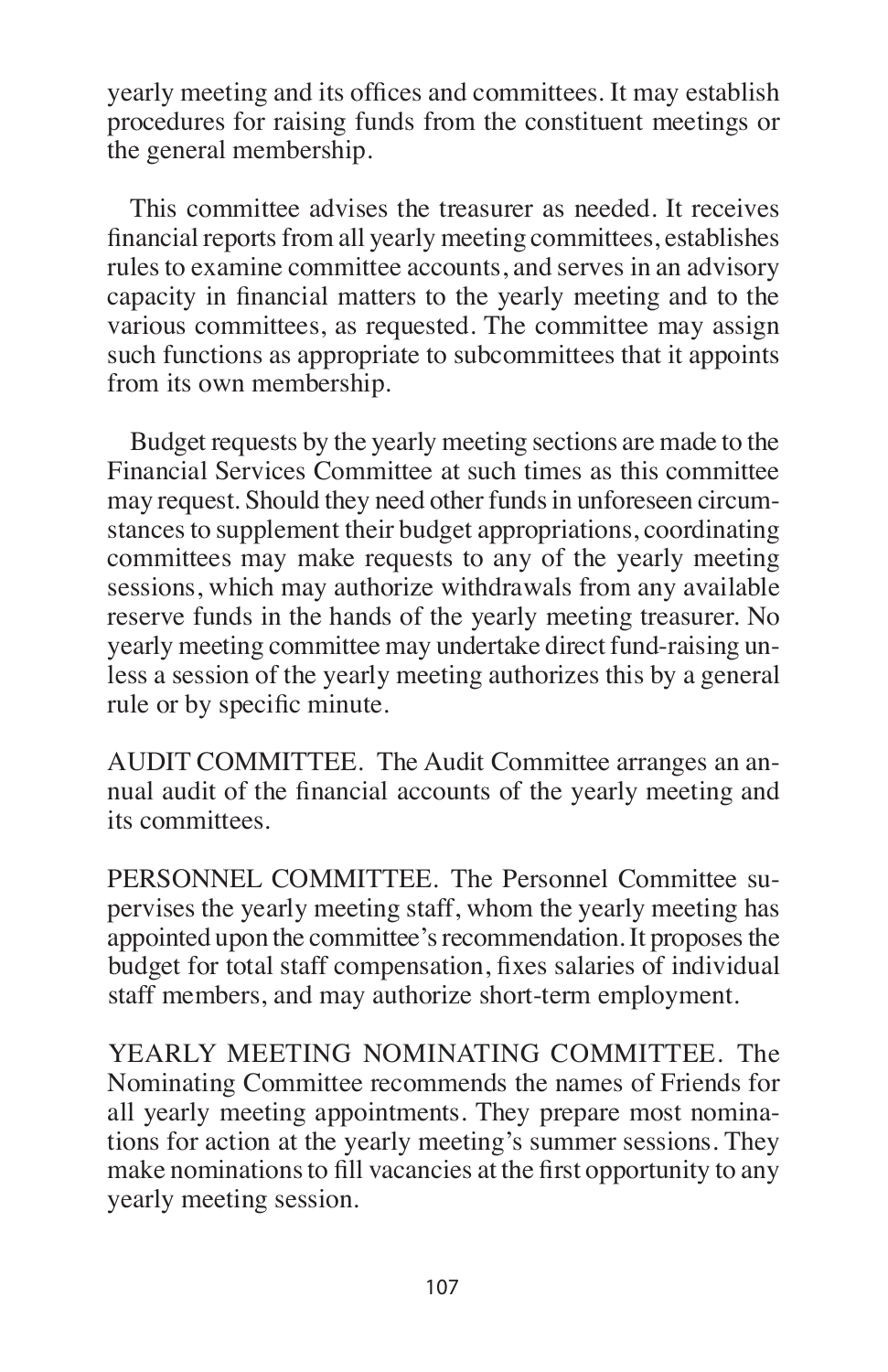Nominations in general originate in the Nominating Committee, but this committee may receive suggestions from presiding officers of existing committees or other Friends. Such suggestions are advisory but not binding upon the Nominating Committee.

Normally, nominations are confined to members of the New York Yearly Meeting, but committees may request inclusions of Friends from other yearly meetings. Under special circumstances, which must be considered and approved at a yearly meeting session, the nominating committee may propose names of non-Friends. Committees may consult others, either Friends or non-Friends, without their becoming members of the committee.

Committee members who have served six consecutive years or two terms, whichever is the longer, ordinarily should not be renamed without an intervening period of one year.

Committee members or other appointees who ask for release from service before the completion of their terms do so by letter to the clerk of the yearly meeting and the clerk of the Nominating Committee.

Members of the yearly meeting Nominating Committee are appointed by the quarterly or equivalent meetings on the basis of one member for each 200 members of their respective areas or additional fraction thereof, with at least one member from each such area. These meetings should designate an alternate to serve on the Nominating Committee whenever notified that a regular member cannot attend.

Appointments to the Nominating Committee should be made in the spring months of the year for three-year rotational terms, with new terms becoming effective at the close of the succeeding yearly meeting sessions. The yearly meeting office assigns and coordinates schedules for these appointments so that about one-third of the terms will expire each year.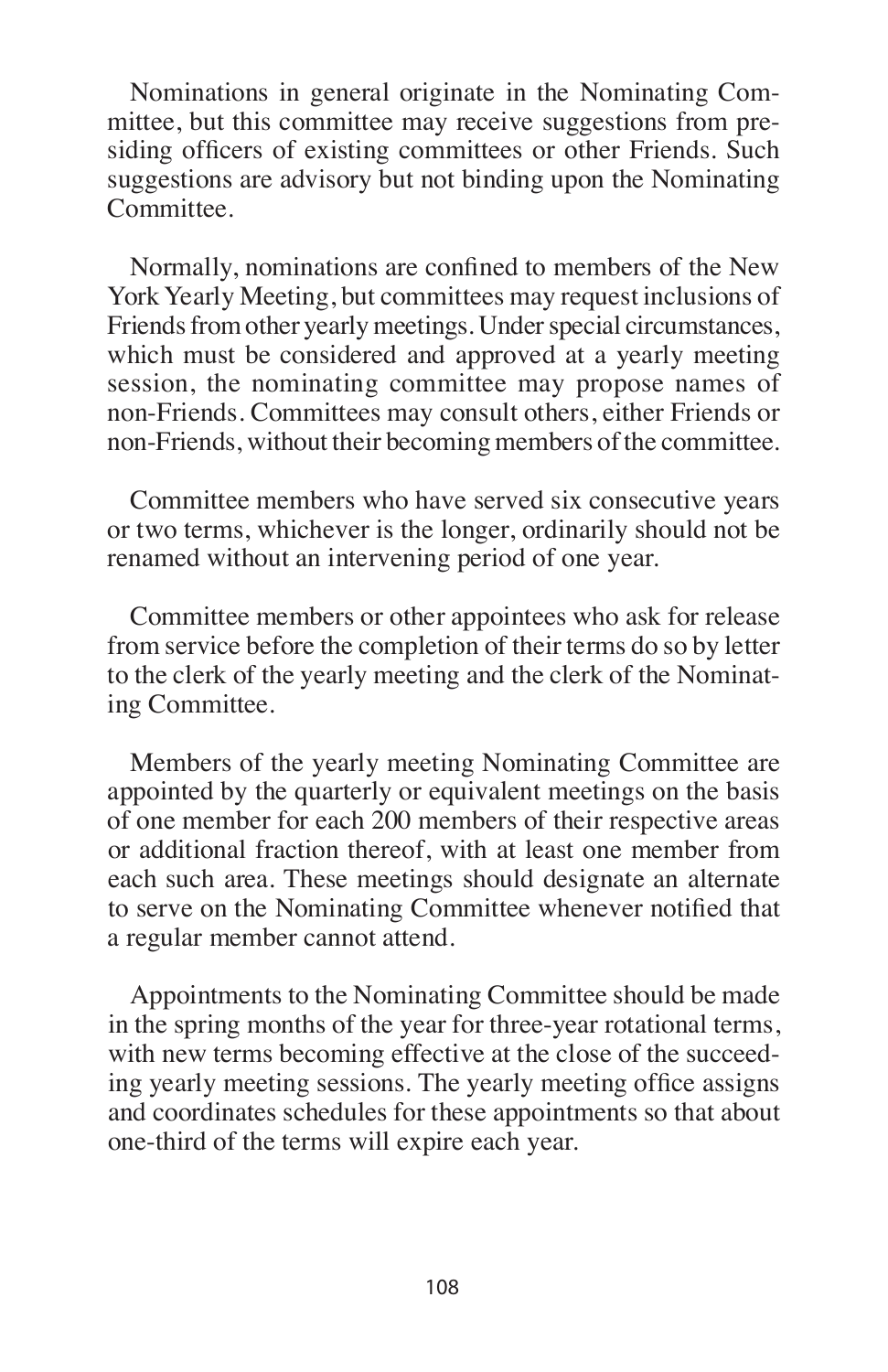#### H. Funds, Property, Trusts

All money and property held by any meeting are considered as held in trust for the objectives, uses, and purposes of the Religious Society of Friends, subject to any special conditions of trust. No meeting may distribute or partition its property among individual members of a meeting. If any meeting ceases to exist, its property shall pass to the yearly meeting or otherwise as indicated in Section D, "Discontinuance of Meetings."

In making investments, meetings should bear in mind that the way investments are made can sow seeds of violence and be hurtful to society. Therefore, in considering investment possibilities, they should weigh not only security and rate of return, but also the conditions under which income will be produced, in order that Friends may not, even unwittingly, be profiting by human oppression or the despoiling of God's earth. The discovery and promotion of socially and economically beneficial enterprises are prime objectives of Friends' investing.

Meetings and trustees having care of property or funds received in trust are obligated to maintain strict integrity in carrying out intentions and directions of testators or donors. When trusts are restricted to use of income only, management of capital investments must take into account both long- and short-term needs toward accomplishing the purposes of the gifts. While seeking also to make investments of social benefit in keeping with Friends' testimonies, selections should be such as are prudently calculated to assure continuing income at a reasonable level.

Meetings are encouraged to obtain legal advice as to the manner of holding and investing meeting property, and to make suitable provision for incorporation or for the appointment of trustees, and for periodic reviews of titles to property and the investment of funds. Under the By-Laws of New York Yearly Meeting of the Religious Society of Friends, Inc. (printed towards the end of this book), title and management of yearly meeting property and trust funds are vested in the trustees appointed by the yearly meeting. No person shall be a trustee of more than one meeting at the same time.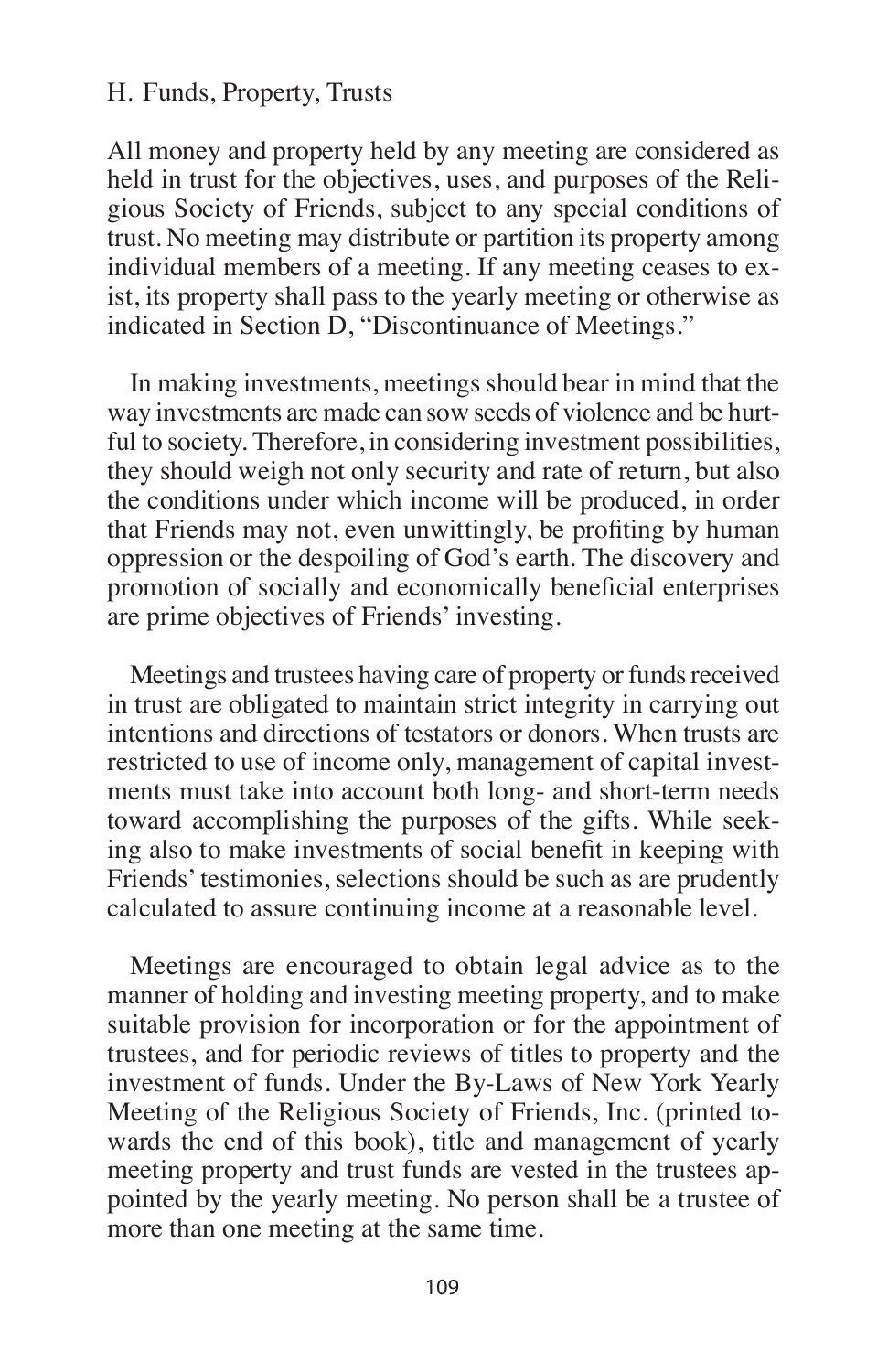Monthly and preparative meetings should raise from within their membership a fund sufficient to meet their responsibilities, to expand their interest, to care for their properties, and to provide for their annual shares of the yearly meeting budget arrived at by the yearly meeting or by a quarterly or equivalent meeting. Each monthly meeting should pay its share to the treasurer or other designated collector of the respective meetings in the amount and at the times requested.

#### I. Records

All meetings and yearly meeting committees keep records of their minutes and proceedings. The historic value of these records cannot be stressed too strongly, and in preparing them the clerk should be aware of the significance they may have in the future. Records should be clear and contain sufficient detail to be intelligible many years later. They should be typed on acid-free paper and kept in suitable books. Advice on record-keeping for the guidance of meetings and committees is available from the Records Committee of the yearly meeting.

The Records Committee is the authorized caretaker of all noncurrent records originating within the area of the New York Yearly Meeting. These should be placed on deposit in the Friends'Historical Library at Swarthmore College, Swarthmore, Pennsylvania. Copies of these records are also available at several public libraries in the area of the yearly meeting. There they may be consulted, subject to the regulations of the Records Committee.

Records of a meeting may be returned on loan to that meeting only on written request of its clerk or its trustees. Permanent surrender of official records that have been deposited in the Friends' Historical Library at Swarthmore College, Swarthmore, Pennsylvania, can be made only on approval of the yearly meeting.

### J. Statistics

Each monthly meeting appoints a recorder to keep accurate and complete records of the membership, including births, adoptions,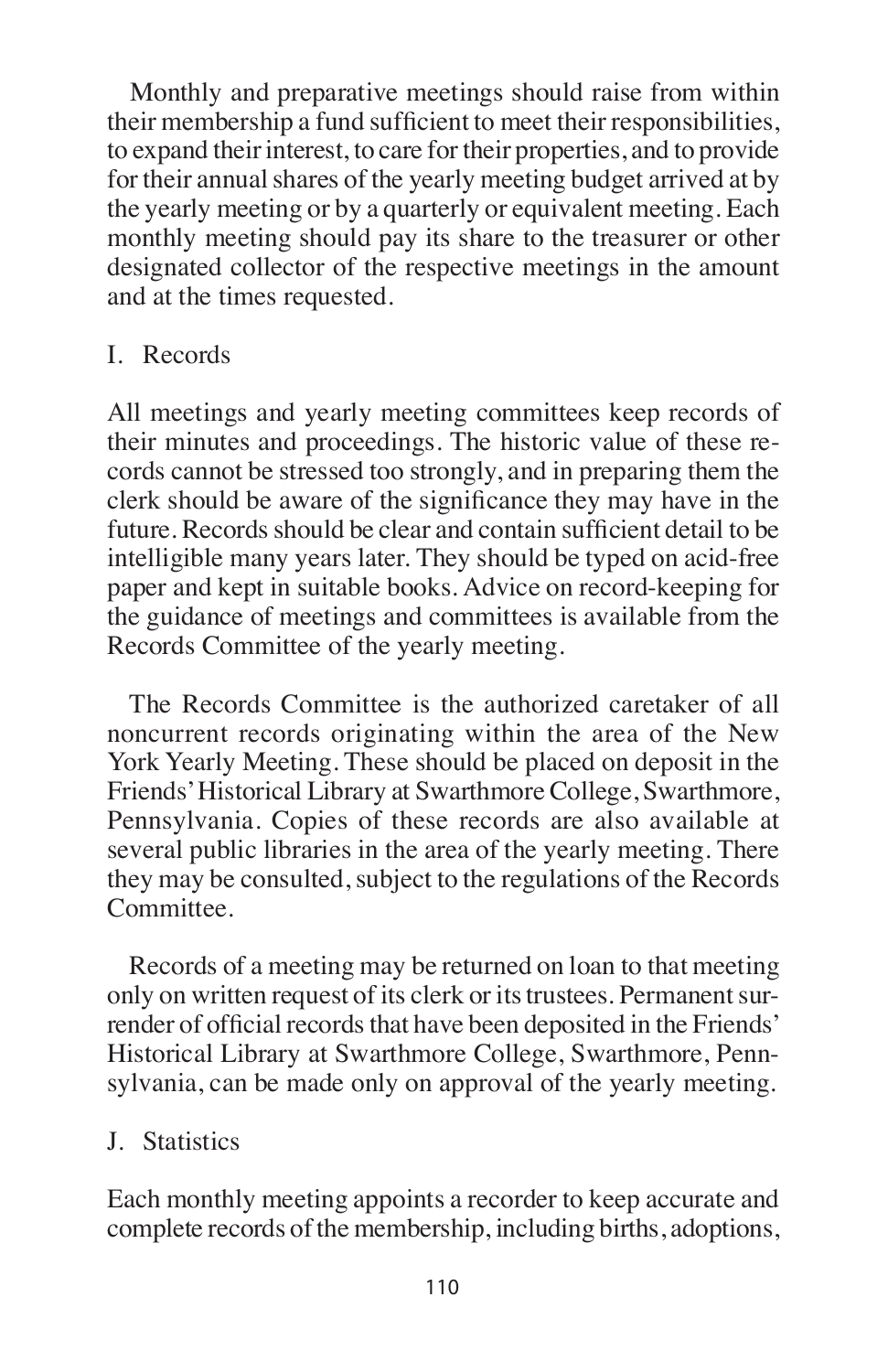marriages, divorces, deaths, and transfers. These recorders in turn are responsible for keeping the yearly meeting informed of various items of information necessary to the operation of the yearly meeting. Three basic functions are served by the recorder's reports to the yearly meeting: 1) to maintain an up-to-date mailing list of members for the office; 2) to provide the basis of the annual statistical report; and 3) to establish the financial responsibility of meetings to the yearly meeting.

The yearly meeting office is responsible for providing suitable forms and instructions both for the maintenance of executive and monthly meeting records and for periodic reports to the yearly meeting. Recorders should forward current information promptly to the yearly meeting office whenever changes affecting membership or addresses occur.

#### 2. MEMBERSHIP

Friends accept into active membership those whose declarations and ways of life manifest such unity with Friends' views and practices that they may be expected to enter fully into religious fellowship with the meeting. Part of the essential genius of the Society is the experience of growth through common worship and the loving acceptance of an individual by the group. It is an open fellowship that recognizes that of God in everyone.

Those inclined to join us should review carefully this entire book of *Faith and Practice* and other Friends'literature so as to gain an understanding of the basis of the Quaker faith, mode of worship, and manner of transacting business. They should attend meetings for worship and for business for a sufficient period of time to become convinced that membership will nourish and enrich their continuing growth in the life of the Spirit. They should be aware that this growth may entail changes in every aspect of their lives.

There are two paths to becoming a member of the Religious Society of Friends in New York Yearly Meeting. The first is to apply to a monthly meeting or executive meeting. Membership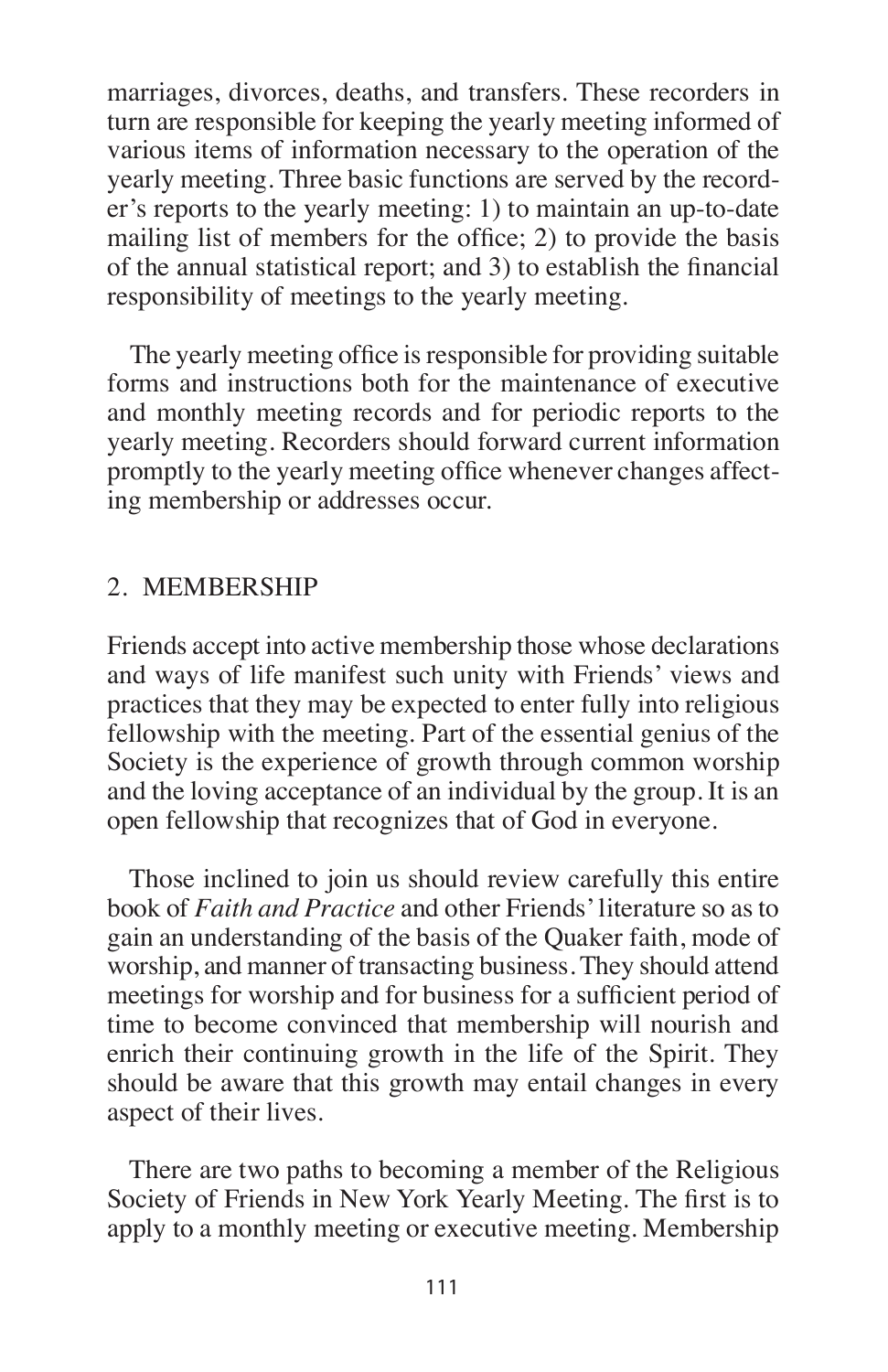in a monthly or executive meeting includes membership in the quarterly or equivalent meeting, the New York Yearly Meeting, Friends United Meeting, and Friends General Conference.

The second path is to apply directly to the Yearly Meeting without specifying a monthly meeting. The application, addressed to the Clerk of Ministry & Pastoral Care of New York Yearly Meeting, should include the applicant's spiritual journey, their involvement in a Friends organization, and why applying to a monthly or executive meeting is inappropriate or impossible at this time. As with membership in a monthly meeting, membership in the yearly meeting includes membership in Friends United Meeting and Friends General Conference.

All applicants for membership should have knowledge of the Friends World Committee for Consultation, the American Friends Service Committee, and the Friends Committee on National Legislation.

Whichever path is chosen, membership is a privilege and entails a corresponding responsibility. Members should be prepared to give resources of time and money. The shared ministry of the Society and the importance of the proper functioning of committees and meetings demand participation and cooperation. Membership is a commitment to enter wholeheartedly into the spiritual and corporate activities of the Society and willingly to assume responsibility for both service and support as the way opens.

APPLICATION TO A MONTHLY MEETING. A person applying for membership should address a letter to the monthly meeting, stating the reasons for wishing to join the Religious Society of Friends and indicating the extent of unity with its principles and testimonies. This letter, addressed to the monthly meeting, is forwarded to the meeting's committee on ministry and pastoral care, who should acknowledge it promptly.

The committee on ministry and pastoral care will appoint from among their members a clearness committee, which has the responsibility to evaluate an applicant for membership.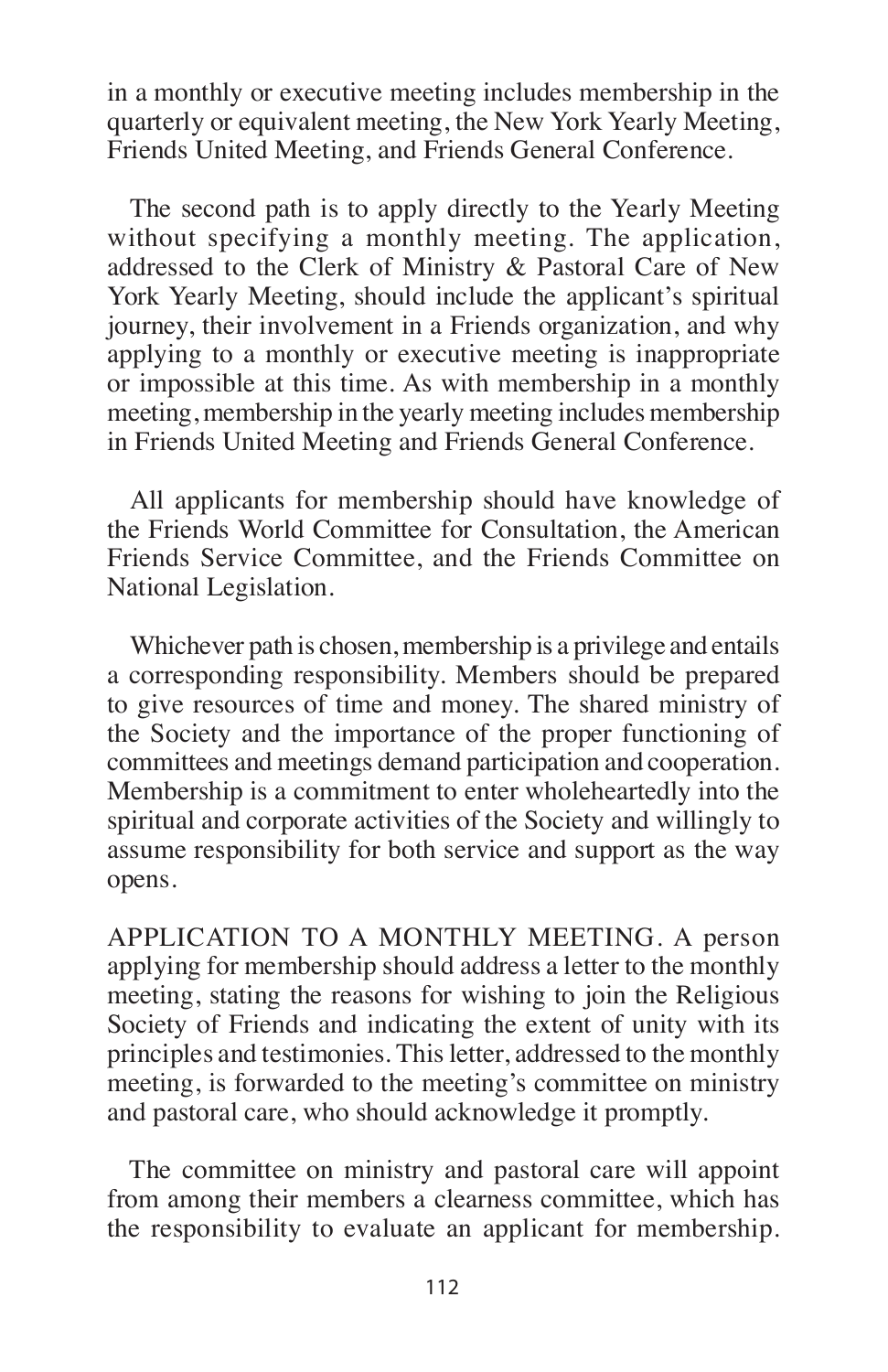Monthly meetings without a formal committee on ministry and pastoral care will undertake this responsibility directly. Although not requiring acceptance of any specific statement of faith or theological formulation of belief, the clearness committee should ascertain by personal visits the religious background and views of the applicant and the person's knowledge and acceptance of Friends' principles and practices. In particular, the applicant should be acquainted with the varieties of religious interpretation existing throughout the Society and with its emphasis on the loving spirit and teachings of Jesus. The applicant should discuss frankly with the clearness committee any reservations concerning Friends' beliefs and practices.

The clearness committee will explain the responsibilities and opportunities inherent in membership. These include faithful attendance at meetings for worship and business, service on committees, sharing in financial support of the meeting, and involvement in regional and yearly meeting activities. The clearness committee will report to the monthly meeting's committee on ministry and pastoral care, who will then make a recommendation to the monthly meeting. If the committee reports that they find no obstruction, the monthly meeting may immediately receive the applicant into membership. If the committee feels that the applicant is not yet ready for membership, they may postpone recommending action until a subsequent meeting. It is then their responsibility to become better acquainted with the applicant and to offer such instruction and guidance as seem appropriate.

When the monthly meeting accepts an applicant into membership, the clerk records the action and furnishes the new member a copy of the approving minute. The meeting may appoint a welcoming committee.

Each meeting has a corporate personality of its own, so it is inevitable that there will be local coloration in the interpretation of membership requirements. This should not be construed, however, as license to impose additional requirements for membership or to set aside the guidelines in this Discipline. The receiving meeting must be mindful of the fact that it acts not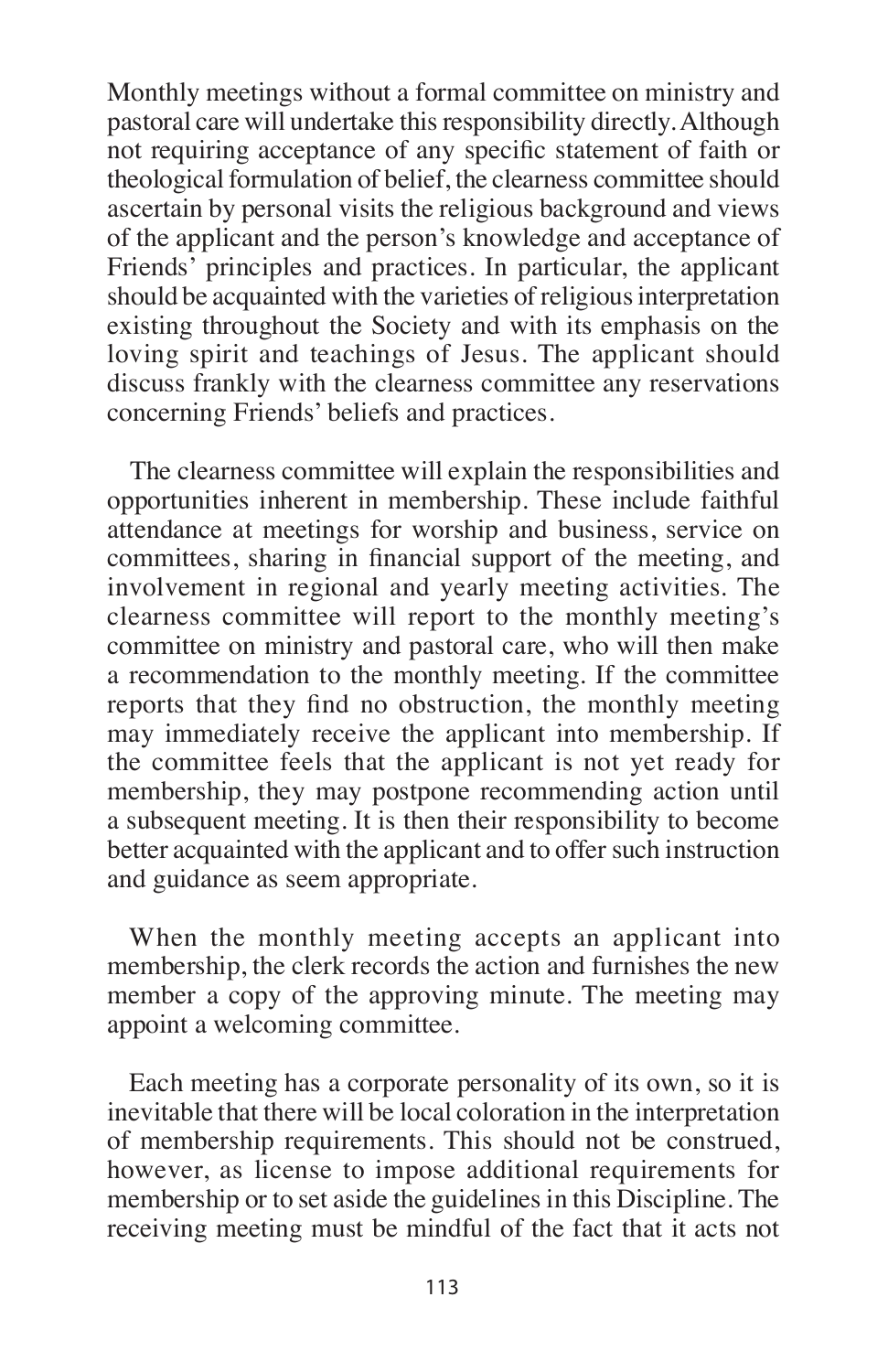only in its own behalf but in the name of the Religious Society of Friends in its entirety.

APPLICATION TO THE YEARLY MEETING. An adult who applies for membership "at large" in the body of New York Yearly Meeting is expected to have been actively involved in the yearly meeting business, committees, communities, worship, events, or sessions. Sometimes life circumstances make it difficult or impossible to join or regularly attend a monthly meeting. Applicants may be incarcerated, living in remote locations, frequently traveling, working as caregivers, or simply not finding a spiritual home in a nearby monthly meeting. Those seeking membership by this path should be prepared to give resources of time and/or money, and to participate in the work of the yearly meeting through committees, task groups,sessions, and Powell House. A commitment to enter wholeheartedly into the spiritual and corporate activities of the Society and to assume responsibility, as way opens, is expected.

The prospective Friend should write a letter addressed to the clerk of the Ministry and Pastoral Care Committee of New York Yearly Meeting stating the reasons for joining the Religious Society of Friends and why membership under the care of the yearly meeting is sought at this time, rather than membership through a monthly or executive meeting. The letter should include the applicant's experience in worship, how the applicant is in unity with Friends' testimonies and principles, and how the applicant envisions being involved in New York Yearly Meeting.

A designee of Ministry and Pastoral Care and at least one other Friend with a seasoned understanding of New York Yearly Meeting will consider the application letter and appoint a clearness committee of at least three people. If the applicant is recommended for membership by the clearness committee and the Committee on Ministry and Pastoral Care unites with that recommendation, the clerk of Ministry and Pastoral Care will advise the clerk of Ministry Coordinating Committee and the New York Yearly Meeting office to record the new friend as a member. Ministry Coordinating Committee may appoint a welcoming committee.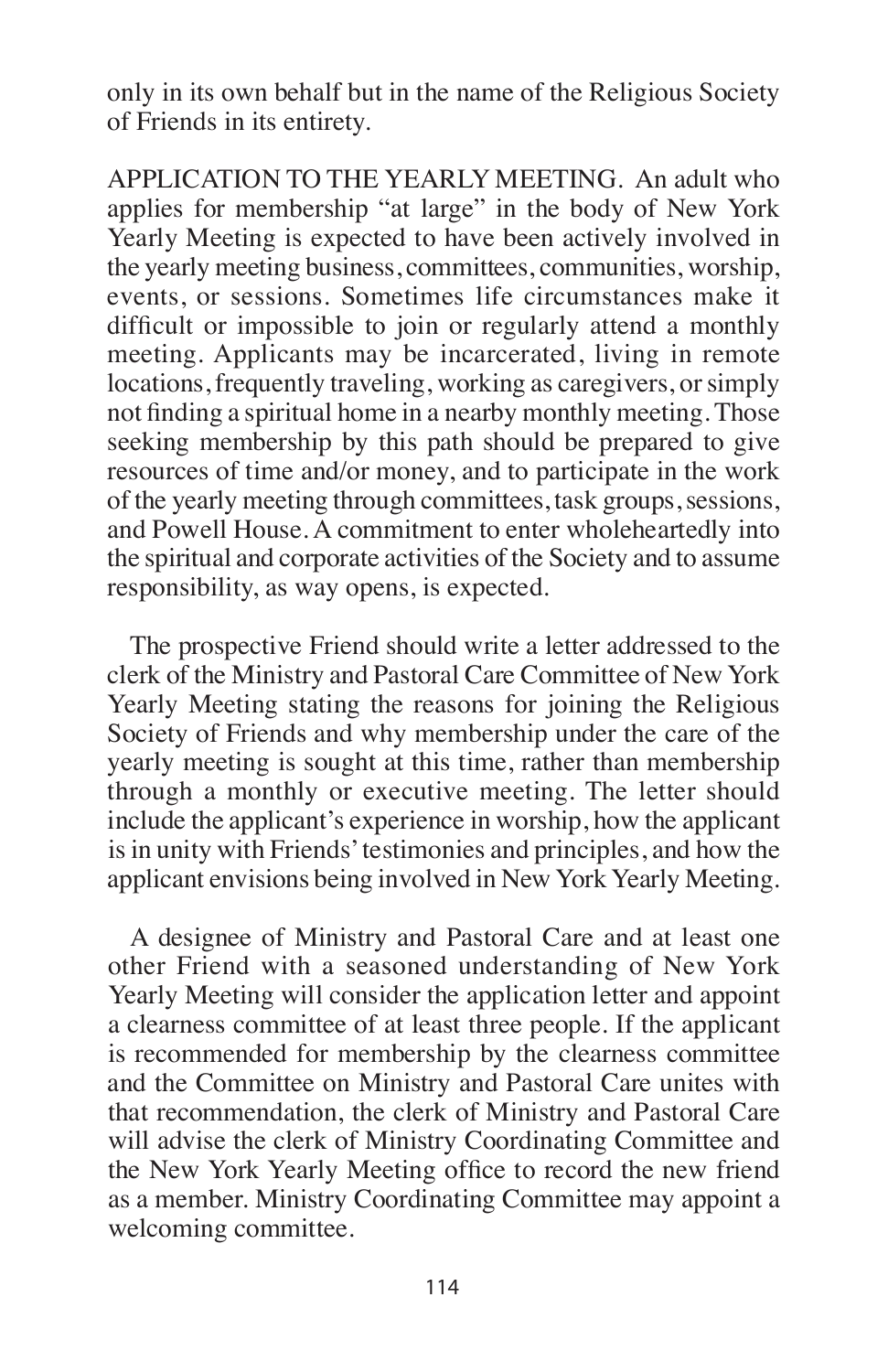CHILDREN. Friends have a particular responsibility to bring children under the loving care of the meeting. Friends should be sensitive to the needs of these young people, nurturing their spiritual well-being and helping them grow into mature and concerned members.

Meetings differ in the ways in which they encourage children's participation. Some monthly and executive meetings record children as members at birth or adoption when both parents are members, unless parents request otherwise. Meetings may also extend membership to children under age 18: a) by written request of both member parents; b) by request of a member parent and written consent, if possible, of the nonmember parent; c) by request of a guardian; OR d) by request of the child upon recommendation of the committee on ministry and pastoral care. Some meetings record children as associate members.

[It is] our desire that all persons on whom involuntary membership has been conferred, either by birth or through entrance of parents into membership, be reaffirmed by commitment at an age which would make this appropriate. *– Yearly Meeting Minute #13, 1976*

All members age 18 and over are considered adult members for statistical and financial purposes.

SOJOURNING MEMBERSHIP. Friends who expect to be residing temporarily within the limits of monthly meetings not their own may request from their own meetings recommendations of sojourning membership. If their meetings approve, they may issue certificates commending these Friends to the other meetings and stating the lengths of time during which the sojourning memberships are to be effective. This temporary residence may include intermittent periods, such as that of students attending school or college or of Friends working under concerns that take them from home. Following the general procedures for membership applications, the meetings with which they wish to associate may accept Friends into sojourning membership, according them the same privileges and responsibilities as full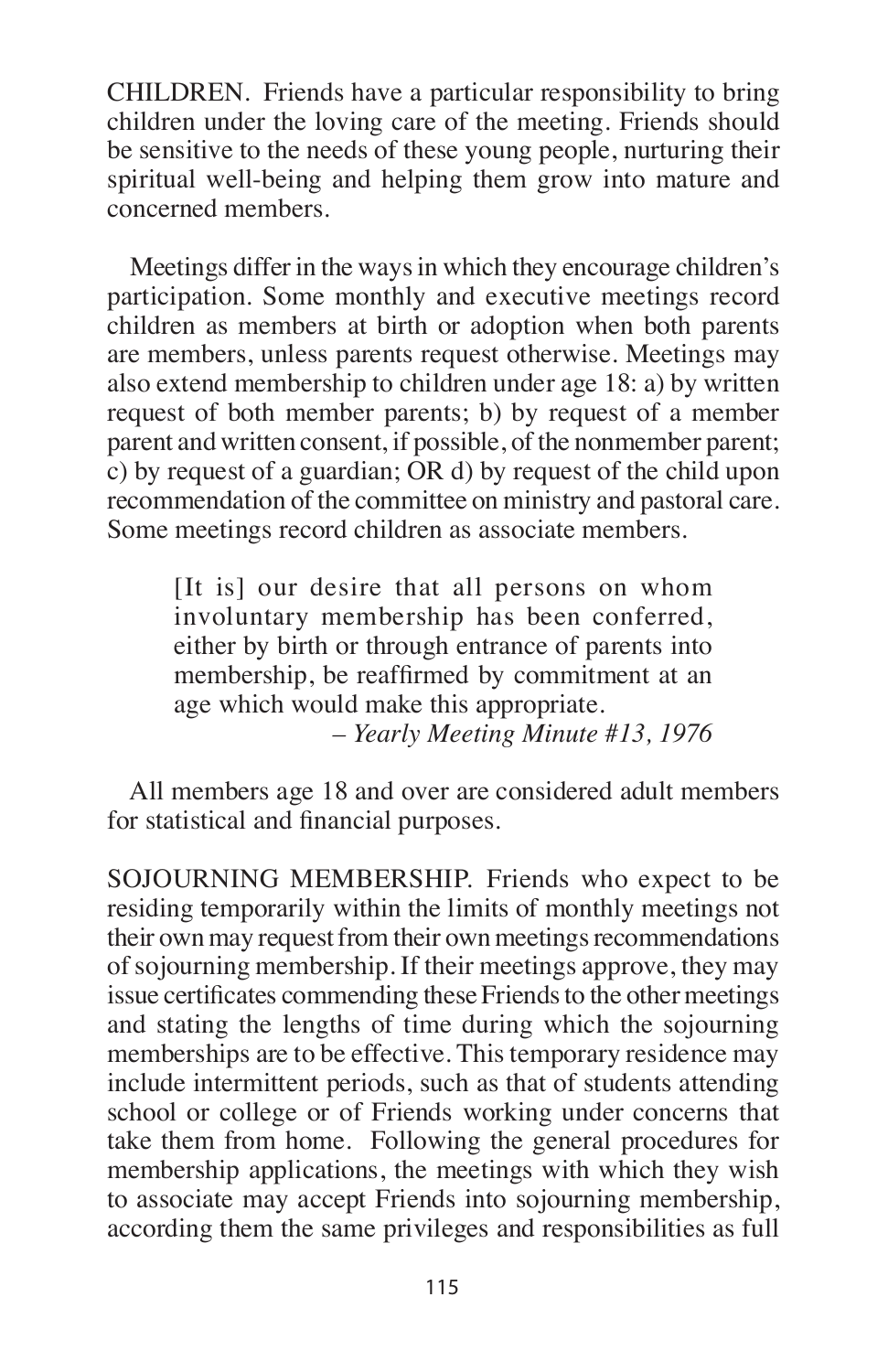members but not including them in the total membership of the meetings for statistical reports.

A certificate of sojourning membership does not terminate the membership in the originating meeting.

ATTENDERS. Attenders are those who manifest a continuing interest in the life of the meeting. Friends should welcome their participation in activities of the meeting, but they may not serve as clerks of the meeting, treasurers, elders, trustees, or members of ministry and pastoral care, or on the Finance, Advancement, or Nominating Committees, and they should know that it is the members who must make the decisions in the meetings for business.

TRANSFER OF MEMBERSHIP. When a monthly meeting or the yearly meeting receives a request for transfer from one of its members, the relevant Committee on Ministry and Pastoral Care should carefully inquire into the condition of the member's religious and temporal affairs. If, on such inquiry, it seems proper to do so, the meeting should direct its clerk to issue a minute of transfer and promptly forward it to the monthly or yearly meeting to which transfer is desired. Transfer minutes for those recorded in the gifts of ministry should so state. If objection to a transfer appears, the clerks of the meetings involved should confer.

When the meeting to which the member wishes to transfer receives the minute, its clerk should refer it to the relevant Committee on Ministry and Pastoral Care. Unless objection appears, the meeting should accept and record the Friend as a member. Until this is done, the Friend remains a member of the former meeting. The clerk of the meeting accepting the transfer should notify the former meeting of that action. One or more Friends should be appointed to visit the transferred member and extend a welcome.

JOINING OTHER DENOMINATIONS. If a member wishes to join another religious denomination, the monthly or yearly meeting may grant a letter of recommendation and remove the individual's name from membership. When any member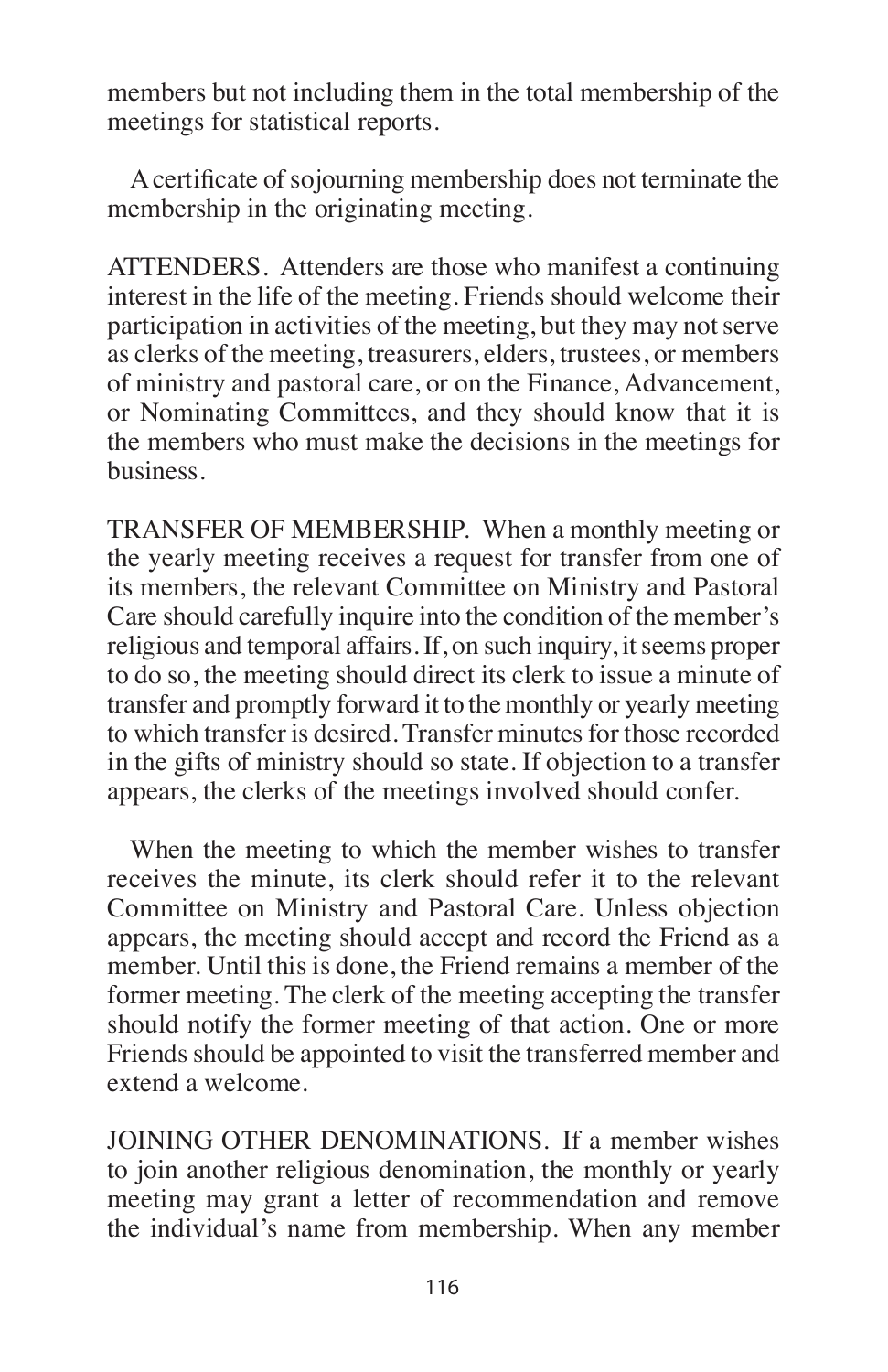has joined another denomination without requesting a letter of recommendation, the monthly or yearly meeting should remove the individual's name from the list of members, and the clerk should send notice of this action to the person concerned.

RELEASE FROM MEMBERSHIP. When a member requests the monthly meeting or yearly meeting to release her or him from membership, the meeting should appoint Friends to visit (or write to) the member and to inquire sensitively into the matter. If the member does not reconsider, the meeting should release that Friend from membership. The clerk should write to the former member, quoting the minute of release. For reinstatement, the applicant must follow the usual order of application for membership.

DISCONTINUANCE. After having made sustained and diligent efforts to reclaim the commitment of those Friends who have lost touch with meetings, monthly meetings or the yearly meeting may discontinue their membership. Before taking that action, the meeting should have sent letters of loving inquiry to such members at least once a year for a period of three years. Having received no satisfactory replies, the monthly meeting clerk or the clerk of the Committee on Ministry and Pastoral Care may make a minute discontinuing membership and so inform the person(s) concerned.

DISOWNMENT. Whether at the monthly or yearly meeting level, a meeting should not disown a member until every method of reconciliation has been exhausted. Formal complaints against a member should be considered prayerfully by the Committee on Ministry and Pastoral Care. A committee appointed to confer with the member should labor in love to try to resolve the problem. Care should be taken to distinguish between the deed and the doer. If the committee is unable to restore the member to fellowship with the meeting, the matter should be brought before the monthly meeting or the Yearly Meeting's Committee on Ministry and Pastoral Care which will, if it still be unresolved, prepare a minute of disownment. The member shall be given a copy of the minute and the membership records updated accordingly.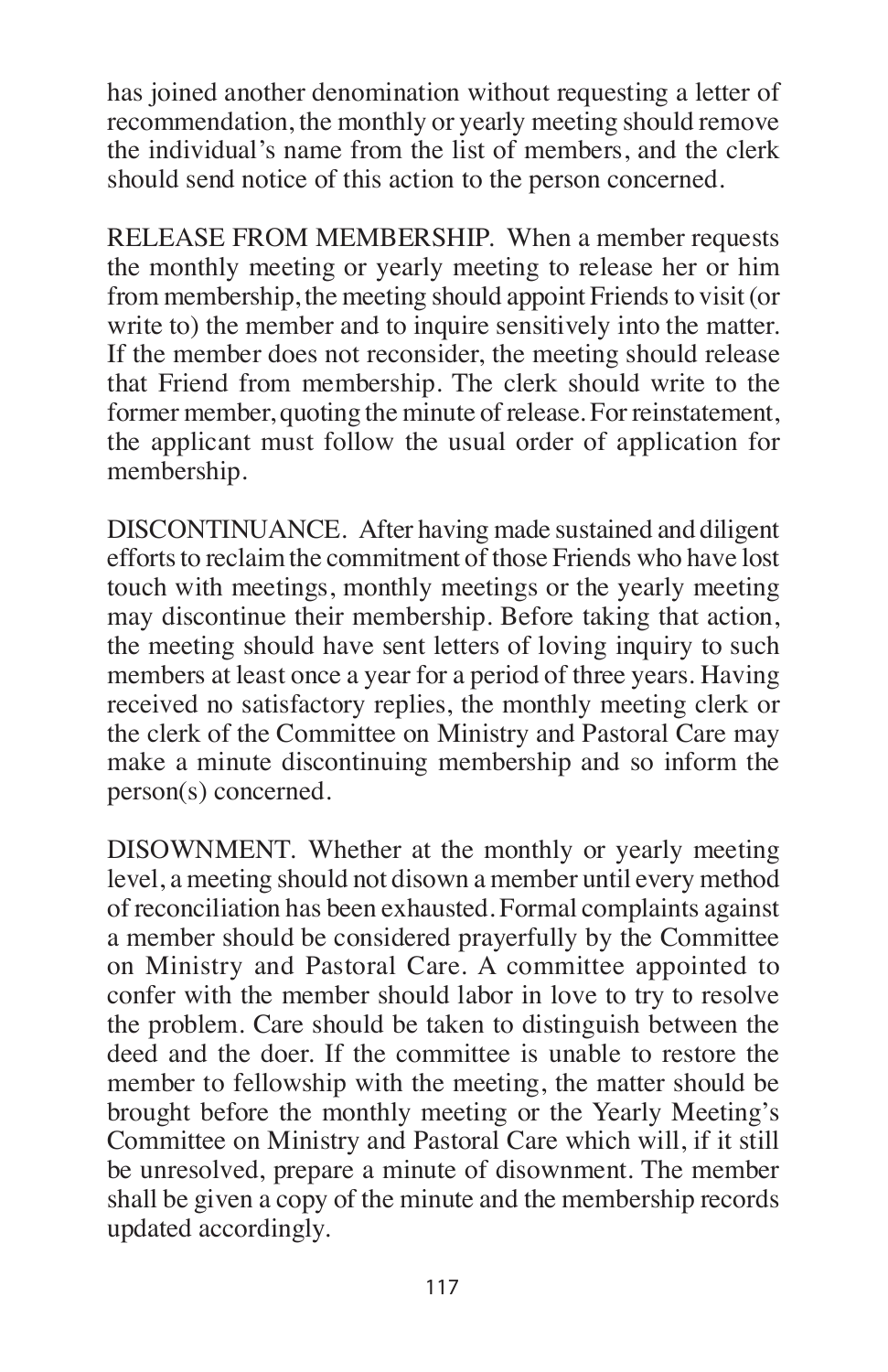A disowned member of a monthly meeting may appeal the disownment to the appropriate regional meeting within six months for a review. If the regional meeting upholds the decision of the monthly meeting, the individual can still appeal to the yearly meeting. Likewise, a disowned member of NYYM can appeal to Ministry Coordinating Committee and then the yearly meeting. When there is a review before a quarterly or the yearly meeting, a committee of three should be appointed to represent the membership body from which the appeal is taken. Review may, by common accord, be conducted before a judicious and representative committee appointed by the meeting to which appeal is made rather than before the entire meeting.

# 3. MINISTRY AND COUNSEL

## A. Purpose

The meeting on ministry and counsel has particular responsibility for nurture of the religious life of the meeting. Its purposes are:

- to exercise general care of meetings for worship and support of the spiritual ministry, and
- to provide pastoral care of the membership.

Though Friends serving on ministry and counsel have those direct responsibilities, all members of the meeting should be under the weight of this concern and take responsibility for their own participation.

Members of ministry and counsel should be familiar with the contents of Part One—Faith, and particularly the second section, dealing with "Seeking the Spirit."

## B. Organization

Ministry and counsel is organized and functions as a meeting at monthly, quarterly, and yearly meeting levels. Membership appointments originate in monthly meetings, but these appoint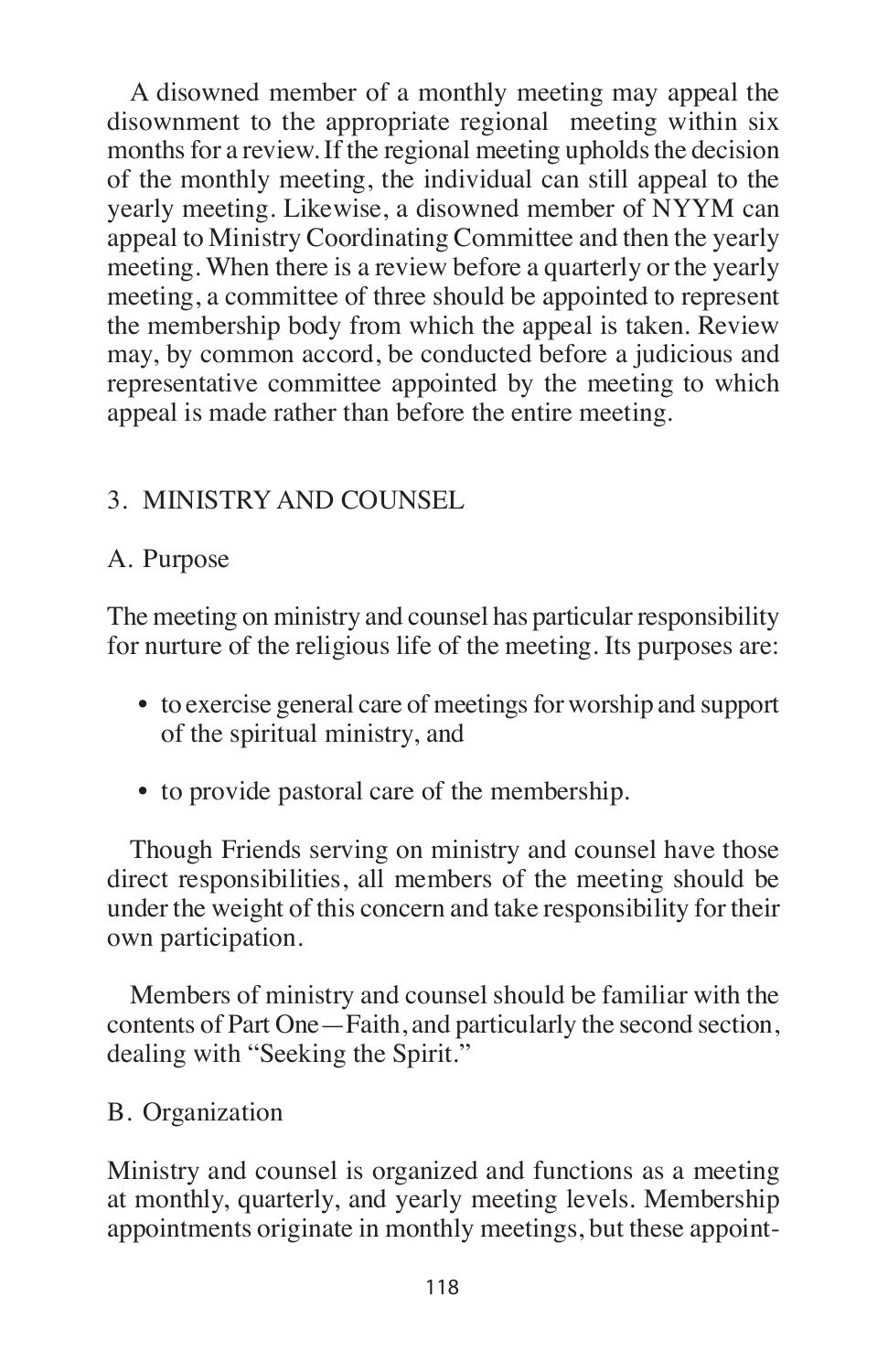ments carry with them related responsibility for participation in the larger meetings.

THE MONTHLY MEETING. In individual meetings, organization varies widely. Because of size or established practice, some meetings may designate some of the functions of ministry and counsel to elders or overseers, who may hold separate meetings for consideration of their particular responsibilities. Monthly meetings are free to determine the type of organization suited to their needs butshould clearly delineate the separate areas of responsibility if ministry and counsel is subdivided. Suggestions for subdivision are given below in Section C, "Functions of Ministry and Counsel."

ELDERS. If the monthly meeting decides to continue or establish the office of elder, it should appoint a special nominating committee to propose names of qualified members for appointment to terms of five years with varying expiration dates. The monthly meeting determines the number of elders. Elders, by reason of their office, are members of ministry and counsel but may also meet separately (see page 122–24 "Ministry and Spiritual Life").

OVERSEERS. Where a monthly meeting decides to appoint a separate group of overseers, appointments are made on recommendation of the regular nominating committee of the meeting on the same basis as appointments to ministry and counsel described below. The monthly meeting determines the number of overseers. Overseers regularly hold separate meetings for conduct of their activities and are not considered members of ministry and counsel unless the monthly meeting so directs. However, it is recommended that occasional joint meetings with ministry and counsel be held for sharing of common concerns (see page 122–24 "Ministry and Spiritual Life").

MINISTRY AND COUNSEL. Appointments to ministry and counsel should be made by the monthly meeting after careful consideration and proposal by the regular nominating committee of the meeting. Length of service is an important matter. Longtime appointments of some may hinder the development of others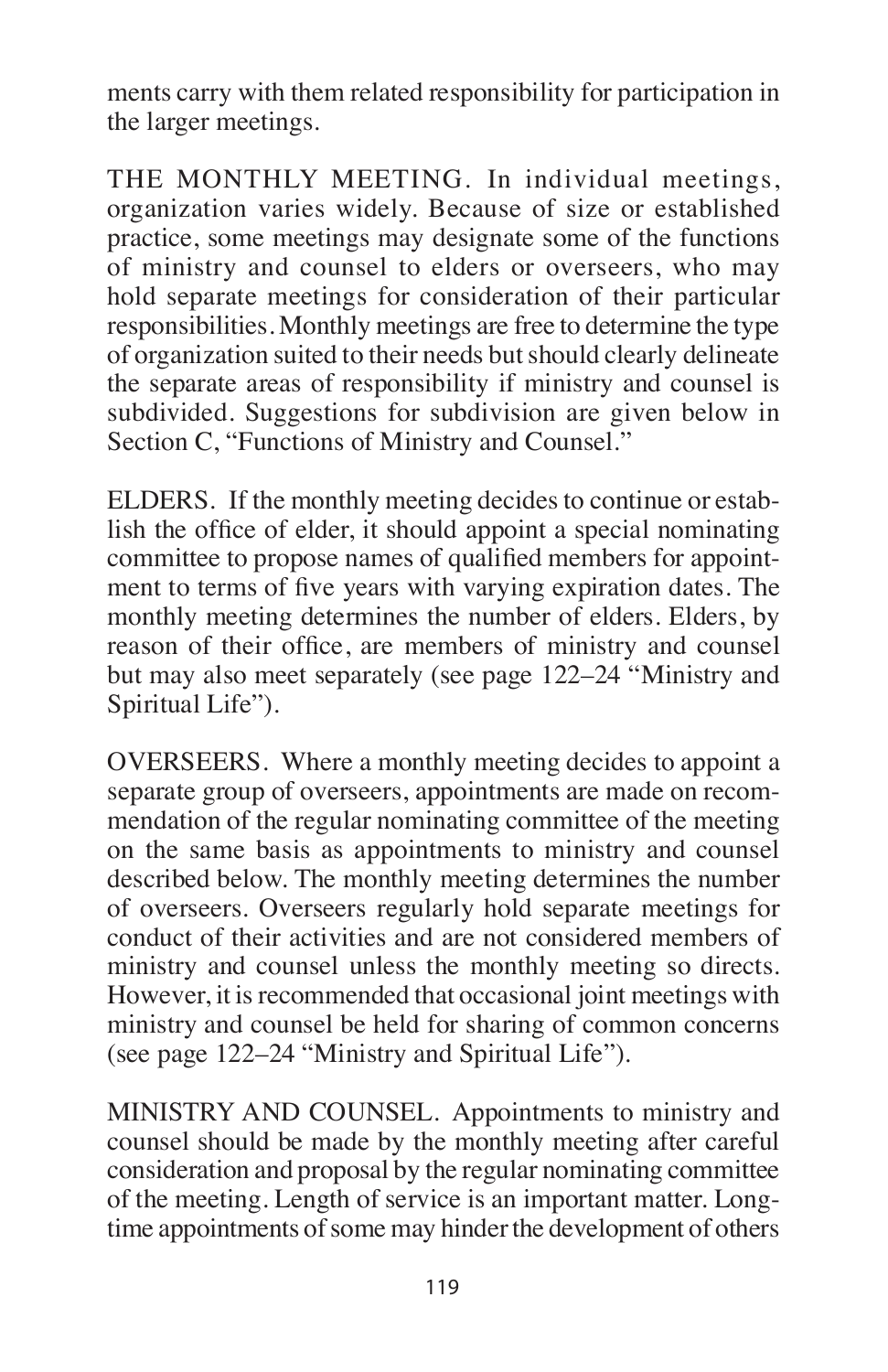with latent ability for ministry, eldering, or counsel. Too-frequent change may leave the meeting without the depth of spirit that is nurtured through service. The term of office is three years, with one-third of the members appointed each year. The monthly meeting determines the number of members. In some cases, where previously appointed Friends manifest special ability and concern, the meeting may find it desirable to reappoint them to a second successive term. Whenever possible, after serving two terms, a member should not be reappointed a third time without an interval of one or more years.

Where the monthly meeting comprises several preparative meetings, it is important that each preparative meeting have adequate representation. The membership of ministry and counsel should be subdivided, with each group assigned responsibility for a particular preparative meeting; but it is expected that the entire meeting on ministry and counsel of the monthly meeting will also meet and act jointly.

Where a meeting has a pastor or a meeting secretary, this person is generally also a member of the monthly meeting on ministry and counsel.

The meeting on ministry and counsel should annually appoint one of its members as clerk to preside at its meetings and, where appropriate, a recording clerk to keep minutes.

Preferably, the meeting on ministry and counsel should meet each month, but not less frequently than once in three months. The ministry and counsel clerk may call special meetings at the request of two members. Regular meetings may be limited to ministry and counsel members for the consideration of special problems or concerns. However, it is also advised that other meetings be held with members of the religious education committee and other standing committees of the monthly meeting, or with members and attenders at large.

The meeting on ministry and counsel of the monthly meeting should appoint such representatives as the regional meeting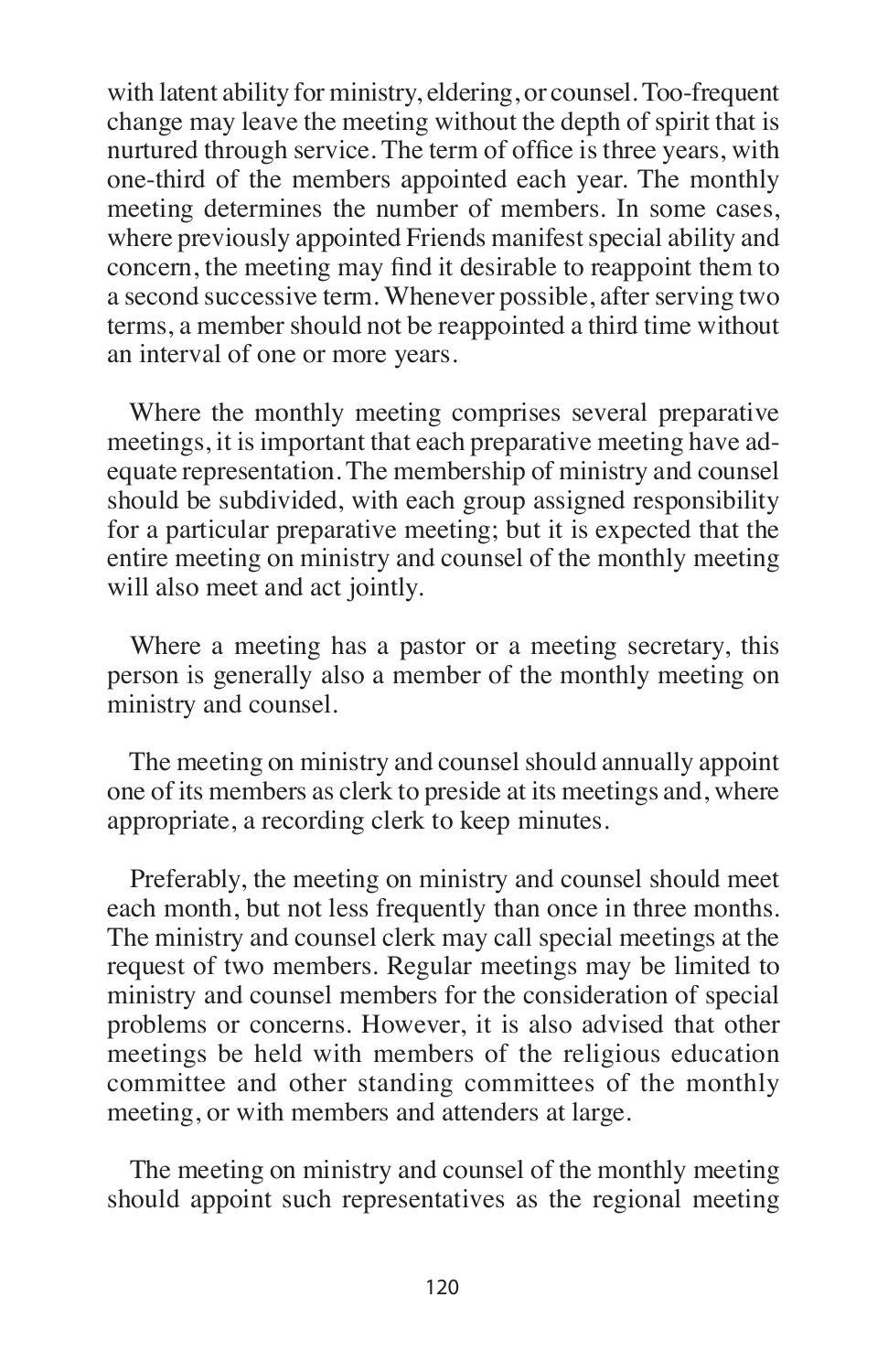on ministry and counsel may request. Despite appointment of any such representatives, all individual members have the responsibility to attend the larger general membership meetings and to share equally in the deliberations of those meetings.

THE QUARTERLY OR REGIONAL MEETING. In quarterly meetings, organization will generally follow that of the related meeting for business. Where the latter meeting is fully organized as a general membership meeting, a similar structure may be chosen for ministry and counsel. Alternatively, ministry and counsel may wish to organize and delegate most of its work to a regional committee.This committee may function separately, but it should coordinate its work with that of the regional committee or meeting for business.

If organized as a regional committee, this committee should provide for occasional general membership meetings centering on the special interest and concerns of ministry and counsel members. The clerk of this committee should also function as clerk of any general meeting of ministry and counsel members. The quarterly or regional meeting clerk should report the name of the ministry and counsel clerk to the yearly meeting office.

C. Functions of Ministry and Counsel

SPIRITUAL CARE OF MEMBERS. Seeking divine guidance in their discernment, members of ministry and counsel should seek to:

- foster the spiritual growth of the meeting membership and enhance their religious life and fellowship, including especially the nurture and strengthening of corporate worship of the meeting;
- consider individual needs for guidance and to make provision for personal counsel and assistance in matters of interpersonal relationships among members;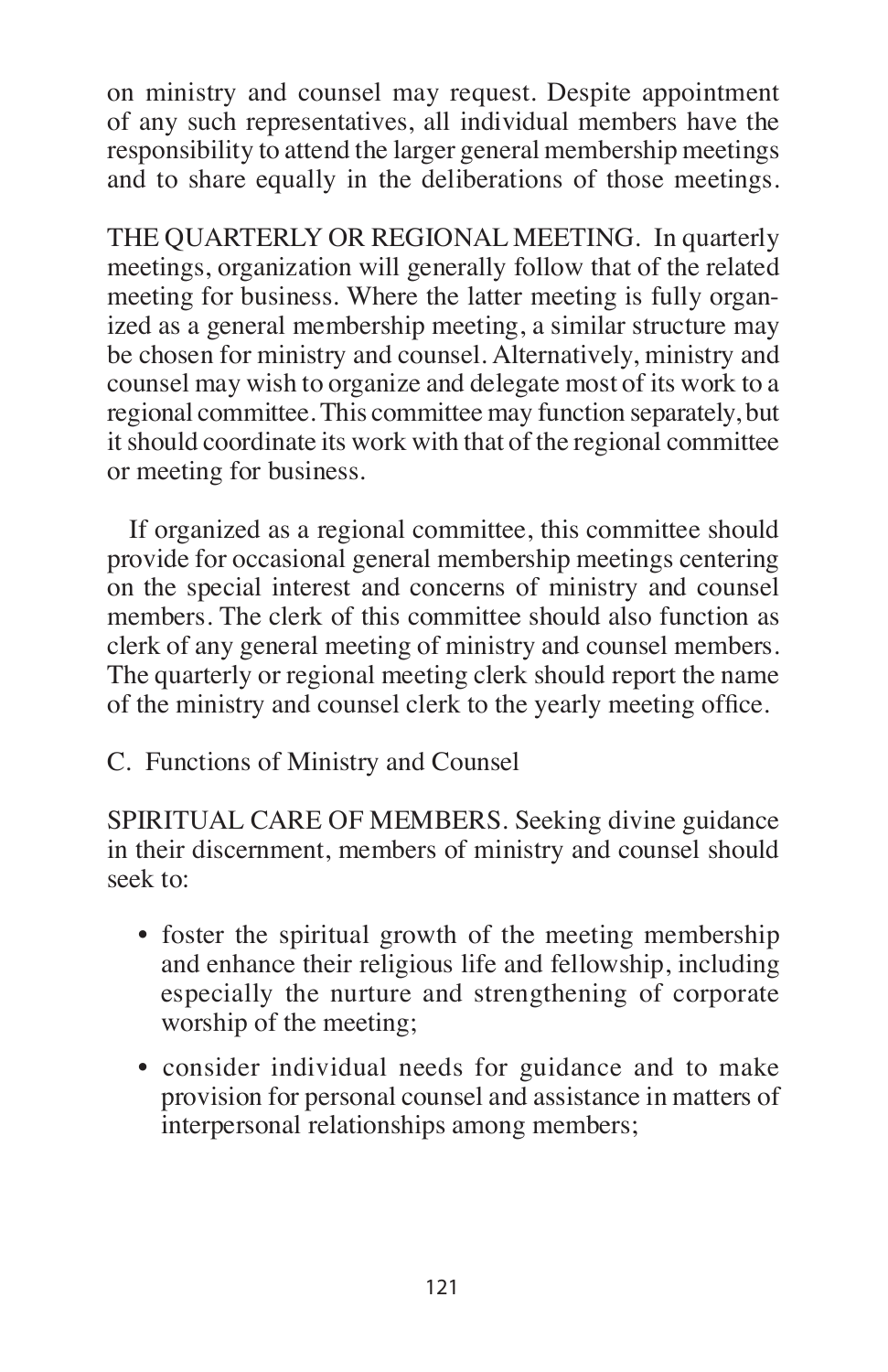- assist individuals and families confronting problems pertaining to illness, financial matters, marital relations, and decisions of conscience, keeping in mind at all times the limits of ministry and counsel's expertise;
- review annually the spiritual condition of the meeting and its membership and to write the State of the Meeting reports;
- develop programs and conferences, study groups, and public meetings to disseminate information regarding Friends' spiritual concerns and to assist members and attenders to deepen the life of the spirit;
- where desired by local meetings, consider qualifications and make recommendations concerning recording gifts in ministry or engagement of pastors or meeting secretaries;
- foster a meeting culture that encourages the emergence of gifts and assures support and accountability for Friends who carry individual gifts in ministry.

CLEARNESS COMMITTEE. Friends seeking spiritual discernment or clarity on an issue of concern to them may find it useful to seek the help of a Clearness Committee. Traditionally, Friends have appointed Clearness Committees for those requesting membership in the meeting or couples seeking to marry under the care of a meeting. Additionally, Friends may seek a Clearness Committee to address particularly stressful personal needs, seeking reconciliation between aggrieved Friends, or for support of witness or travel in the ministry.

The monthly meeting on ministry and counsel may appoint a Clearness Committee at the request of a member or group of members. On whatever occasion, the Clearness Committee meets as a meeting for worship with a particular concern. It searches as a group for divine guidance to assist particular individuals.

The Clearness Committee is usually organized and selected by the individuals seeking clarity in cooperation with Overseers or Ministry and Counsel. Aperson is usually agreed upon to be the Convener. This person can take responsibility for scheduling the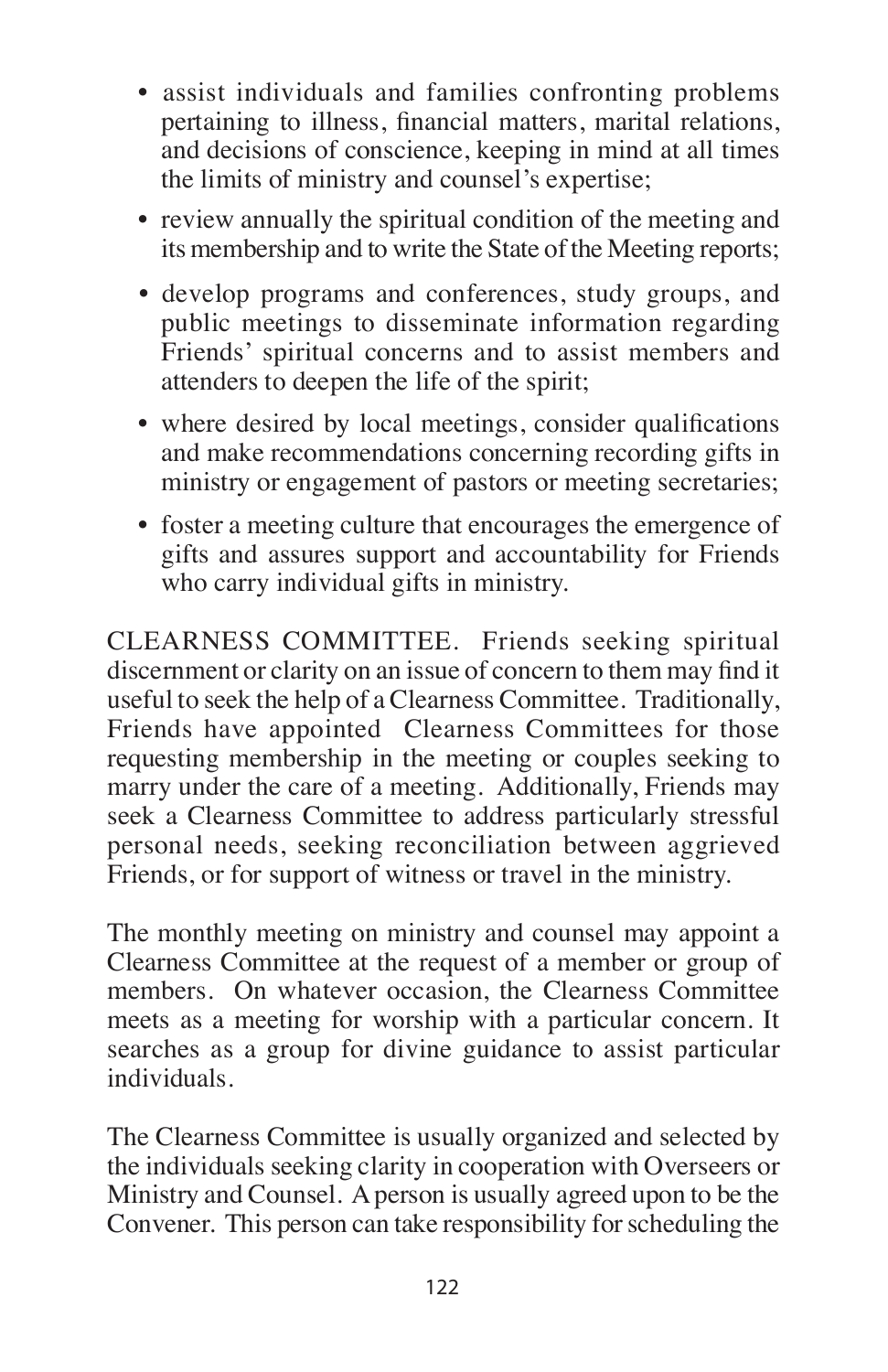meeting, for opening and closing the meeting, and for following promptings for silence and worship at appropriate times. Thus those initiating the meeting have full participation in the meeting.

The session begins with a period of worship. From the silence the person seeking clarity presents the matter to be considered including leadings and details (for marriage and membership Clearness Committees, the convener may present the details). The group may return to silent worship. There may be more details from the persons involved in the matter. Others may ask questions and speak to the situation. All those participating need to be open and listen for God's leadings in the matter. Participants will have an opportunity to gain an understanding and appreciation of the individuals involved and any special situations. Individuals taking part in a Clearness Meeting hope to avoid giving advice or projecting their own situation and views on the individuals seeking clarity. Clarity may be reached in one session or it may take several sessions.

A Clearness Committee is not intended as a vehicle to give advice, or as a substitute for professional counsel or therapy when that is needed. It is a way of gaining support and using the nurturing aspect of the meeting to help with immediate problems, concerns, or decisions. Friends with an interest in or need for this process may talk this over with the clerk of Overseers or Ministry and Council. Friends are invited to seek other sources including those on the internet for further information on the process, rewards, and challenges of serving on a Clearness Committee.

PASTORAL CARE OF THE MEMBERSHIP. (NOTE: These functions are usually considered the special duties of overseersin meetings where such a group is appointed in addition to ministry and counsel.) Members of ministry and counsel should:

• endeavor to acquaint themselves with all members and to keep informed about their various needs for personal encouragement and assistance;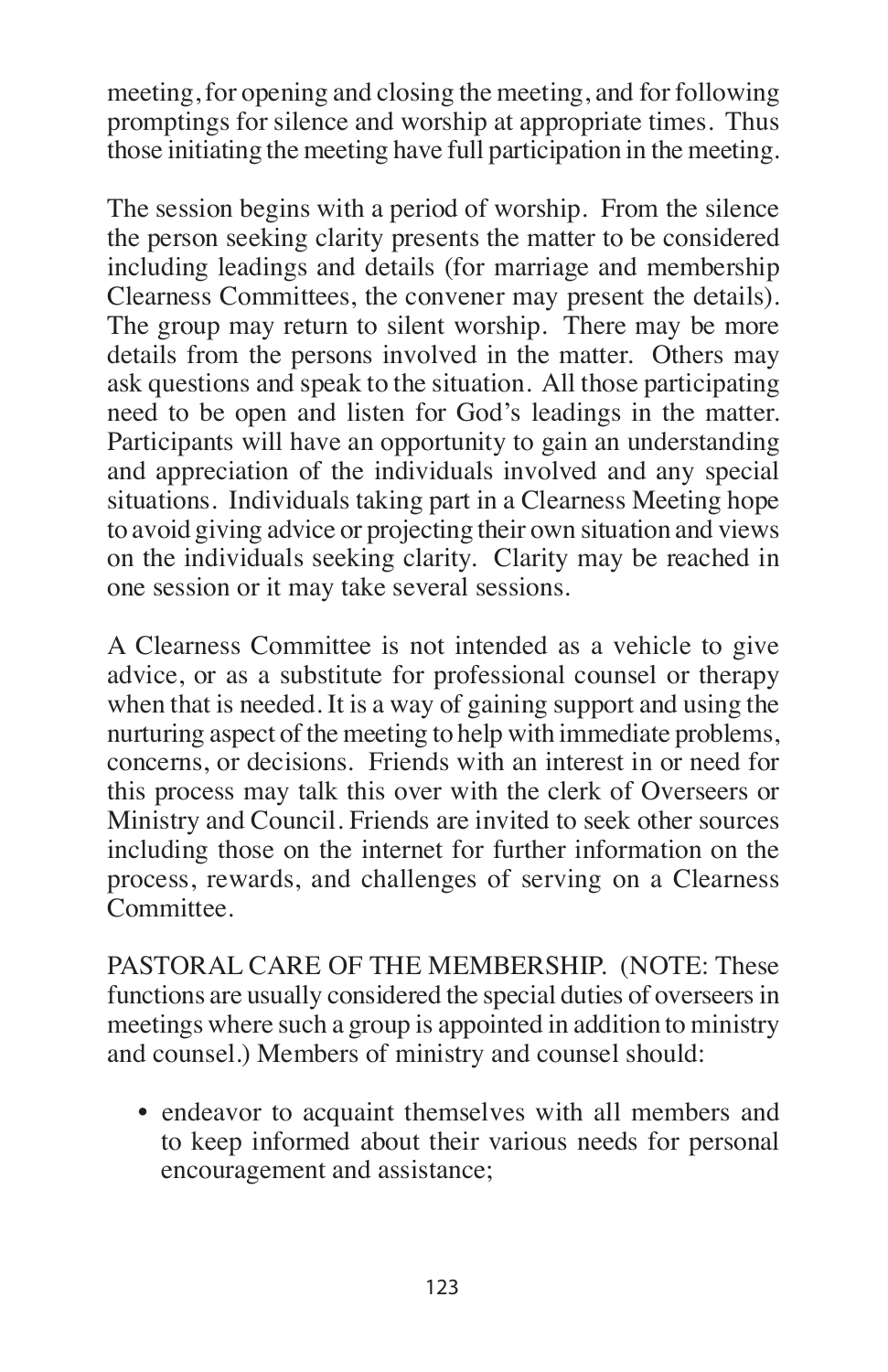- keep in touch with members, especially those isolated or non-resident, by personal visits and correspondence;
- be concerned with the welfare of any who may be ill or incapacitated;
- arrange for material aid where it may be needed;
- encourage all members to participate in the work of the meeting;
- help new members acquaint themselves with the organization and function of the meeting and find their best places in its various activities;
- keep in touch with members who have lost contact, bearing a concern to restore their interest;
- be concerned with the instruction of attenders and seekers who manifest an interest in the Society;
- where appropriate, extend an invitation to membership to those who show an understanding of Friends'principles and manifest an interest in the meeting and who give evidence of willingness to share in the service and responsibility of membership;
- consider and make recommendations concerning applications for membership, transfer or termination of membership, and proposals for marriage before they present these to the monthly meeting for action;
- assist families in funeral and burial arrangements, including conduct of memorial meetings or funeral services under the care of the meeting. (See Section 6, "Memorial Meetings and Funerals".)

MINISTRYAND SPIRITUALLIFE. (NOTE: These functions are usually the special responsibility of elders, in meetings which appoint elders.) Members of ministry and counsel should concern themselves particularly with the vocal ministry of the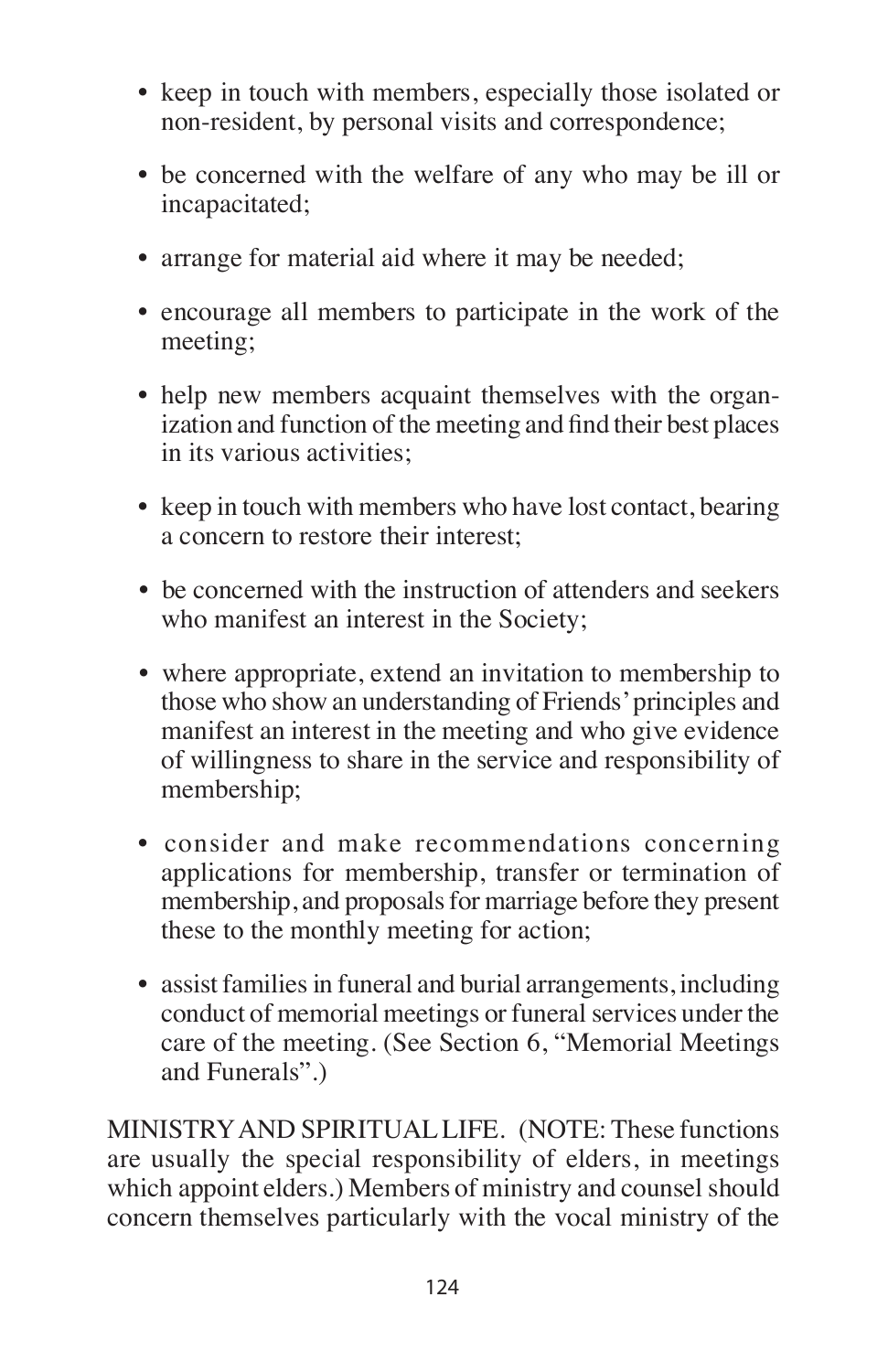meeting for worship and the spiritual condition of the membership, although this does not lessen the responsibility in the matter of all members of the monthly meeting. Humility of spirit and confidence that the power of God is at work in each person are essential to this service.

Members of ministry and counsel should encourage those who give evidence of true spiritual insight and expression. They should provide guidance into more helpful lines of service for those whose messages are not acceptable to the meeting. They should bear in mind Friends' individual differences in mental training, fluency of expression, and power of interpretation. The spirit of the message is more than the form, and the example of one struggling to be faithful in a difficult task may be more helpful than a polished address.

Ministry and counsel members should encourage Friends' private worship and meditation, devotional reading, and religious study. They should develop activities to promote growth in the spiritual life and prepare each worshipper for the corporate meeting for worship. They should direct attention to the timeliness of messages to the end that vocal utterances in meetings for worship may be in season and in harmony with the spirit of the meeting. This is of special importance in a large gathering when many accustomed to speak are present.

Though the vocal ministry serves an important purpose, Friends should be constantly aware that the opportunity for silent communion with God is basic to our religious practice, and the quiet portion of corporate worship should not be unduly limited by an excess of vocal expressions. Those who may be inclined to speak unacceptably, or at undue length, or with too great frequency, should be advised with loving counsel.

Members of ministry and counsel should tenderly advise members of the meeting as to their spiritual condition and provide Friendly help toward the attainment of a high standard of Christian life and unselfish service. The discovery and development of particular gifts and concerns is a very significant responsibility of ministry and counsel members.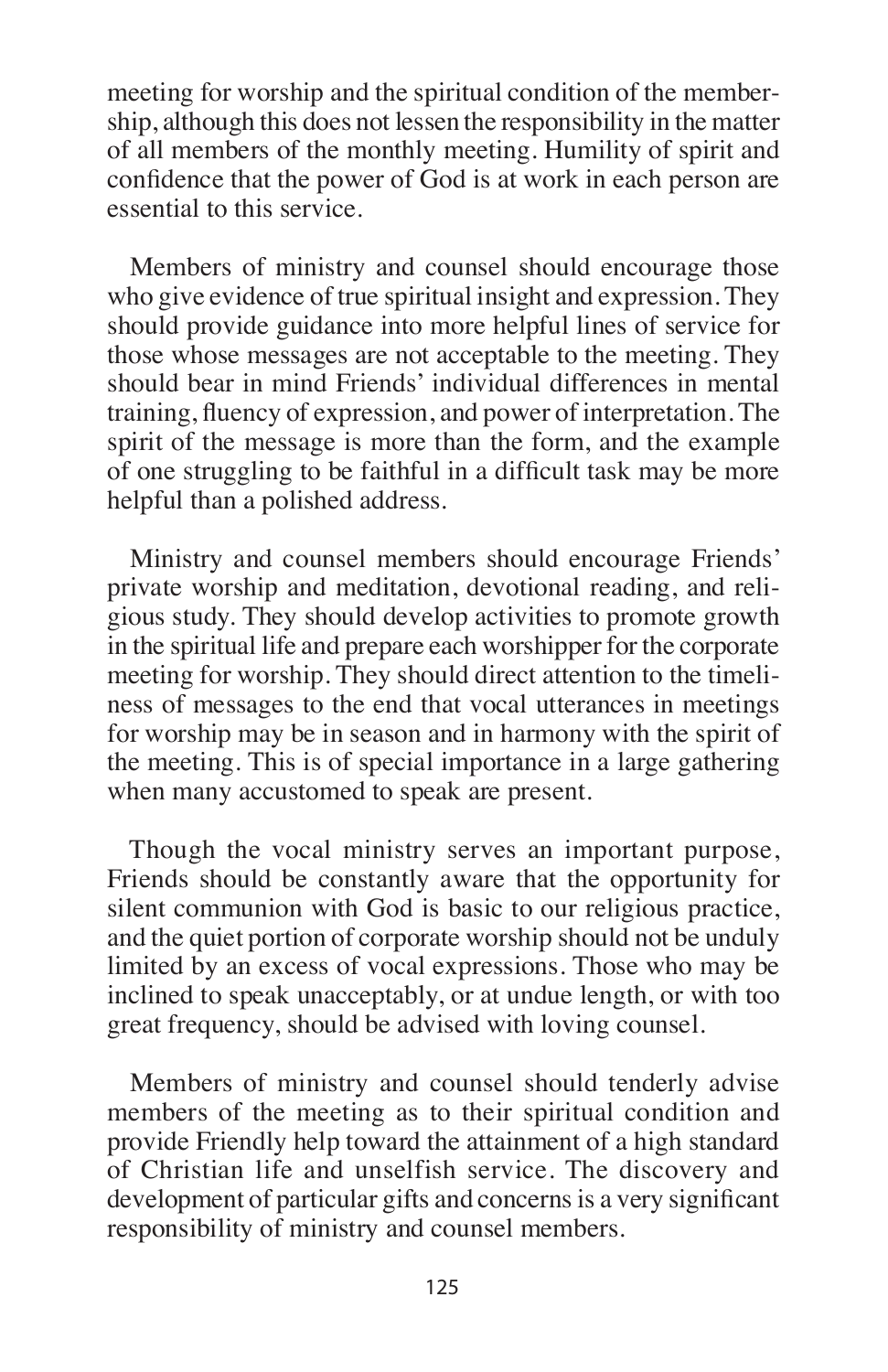Eldering embraces the positive aspects of nurturing, supporting, and helping members and attenders grow spiritually. When a member or attender is found to be acting in ways not in accordance with our faith and practice, either in meeting for worship or business or at other times, Friends' custom is to appoint two or more members to perform what is known as eldering. Those appointed must go in love to the person to be eldered and speak gently and sensitively, but truthfully, in an attempt to help the person understand the discord.

STATE OF THE MEETING REPORTS. Once each year, at a time sufficient to meet the request of the yearly meeting, the monthly meeting on ministry and counsel should appoint one or more of its members to prepare and present a report on the spiritual condition of the meeting. This should be reviewed in turn by ministry and counsel and by the meeting for business of the monthly meeting. When the monthly meeting approves it, with or without revision, the clerk should forward the report to a designated person or committee of the yearly meeting's Ministry Coordinating Committee and also, usually, to the clerk of ministry and counsel of the quarterly or equivalent meeting of which the meeting is a part.

The State of the Meeting report should be a searching selfexamination by the meeting and its members of their spiritual strengths and weaknesses and of the efforts made to foster growth in the spiritual life. Reports may cover the full range of interests and concerns but should emphasize those indicative of the spiritual health of the meeting. A suggested list of topics for consideration follows:

- quality of worship and spiritual ministry
- efforts to foster spiritual growth
- stands taken on Friends' principles
- personal and family relations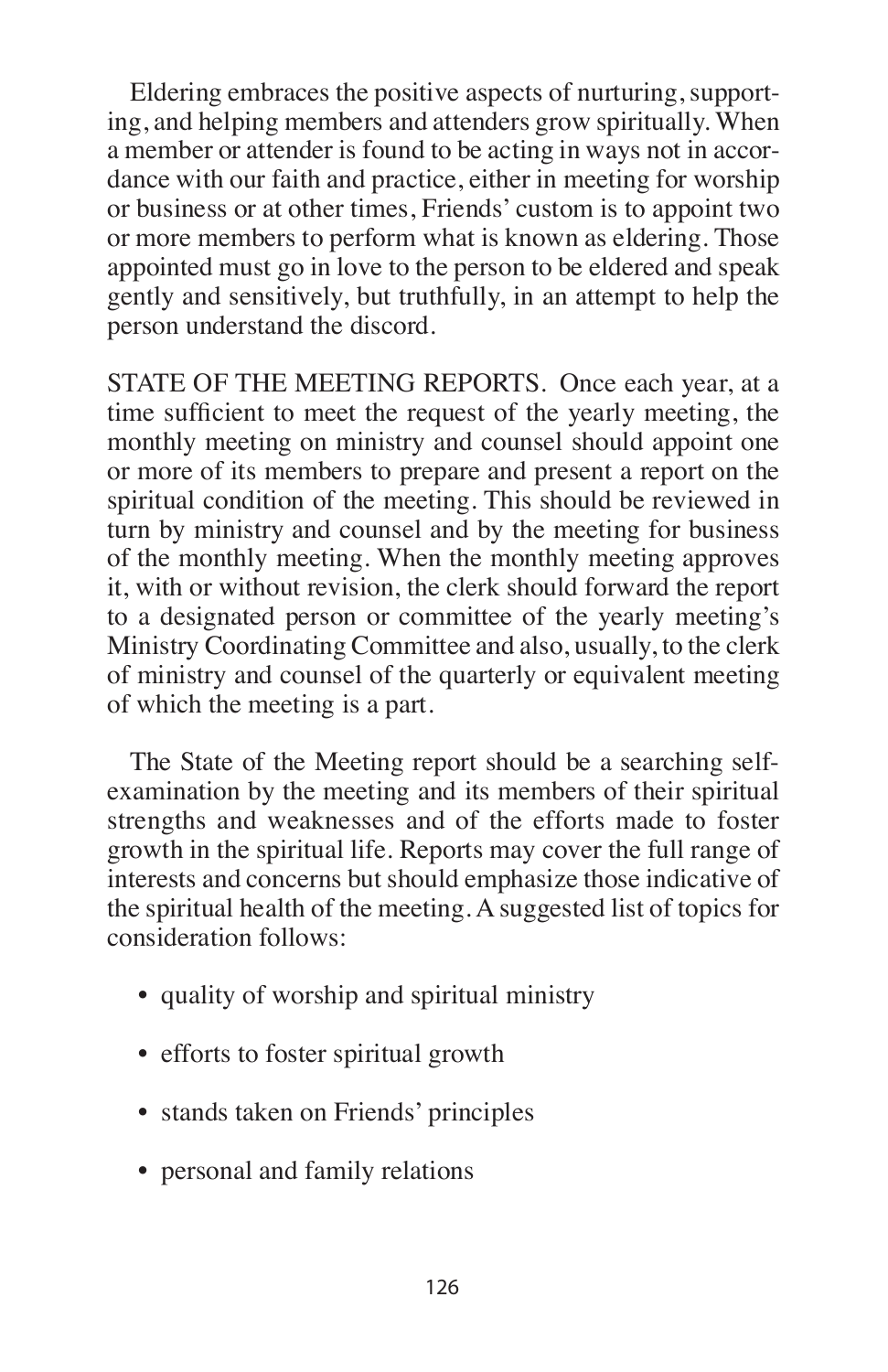- relations with community and other religious groups
- participation in general activities of Friends
- significant activities or concerns of the local meeting

Those preparing the report may be guided by consideration of the general queries and advices or by any special queries that may be directed to the local meeting from time to time by the quarterly meeting on ministry and counsel.

MEMORIAL MINUTES. Memorials for deceased members of the meeting may be prepared by the meeting on ministry and counsel in cases those Friends deem appropriate. If the monthly meeting approves, the clerk should enter such memorials in its minutes. If the deceased member was active or well known in the yearly meeting or in the wider circle of Friends, the monthly meeting may forward the memorial to the clerk of the yearly meeting. Copies may also be sent, where appropriate, to the quarterly meeting.

Whether or not memorials have been prepared, it is further recommended that monthly meetings send names of deceased members and date of death annually to Spring Sessions of the yearly meeting.

CARE OF MINISTRIES AND RECORDING OF GIFTS IN MINISTRY. In cases when a member has given public ministry which is sustained, consistent, and enlivening and has rendered this service to such an extent as to afford a basis for discerning the nature of those gifts and calling, the monthly meeting on ministry and counsel should carefully consider whether there is evidence of a gift in the ministry that should be officially named or recognized. Friends should bear in mind that such recording of gifts of ministry is a recognition of the gift of the Spirit to the community and a recognition of the need for care and nurture of that gift.

When the monthly meeting on ministry and counsel is satisfied that a member carries a gift in the ministry that they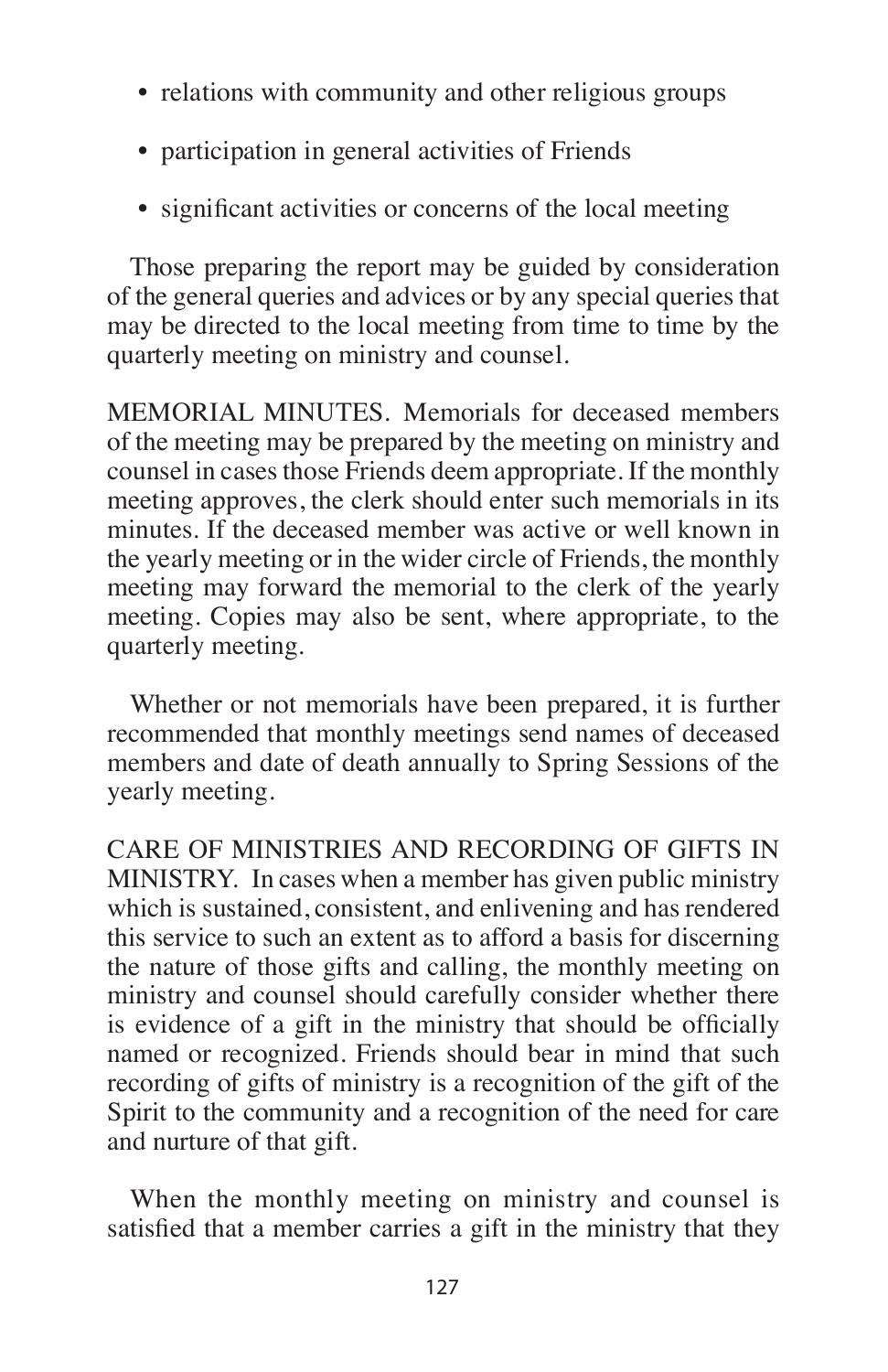consider to be of suitable character, they should consult with the member about officially recognizing his or her gift and then report this to the monthly meeting. If the monthly meeting approves, the monthly meeting's ministry and counsel should prepare a minute for the consideration of the yearly meeting's Ministry Coordinating Committee, with a copy to the regional or quarterly meeting ministry and counsel for their information. Ministry Coordinating Committee should refer the proposal to a designated committee for examination and recommendation. If, after due consideration, the way seems clear, the designated committee shall forward their recommendation to the Ministry Coordinating Committee, who may approve the recording and furnish a copy of its minute to the monthly meeting, the individual, and the region of which the individual is a member. The action should also be reported to the yearly meeting for record. If Ministry Coordinating Committee does not approve a proposal to record, they should so inform the individual and the originating meeting.

The recording of an individual's gifts in ministry carries a responsibility on the part of Friends in the monthly, regional, and yearly meetings to nurture, support, and hold accountable the individual in the exercise of those gifts, including by being present during the exercise of the gifts, knowing the spiritual condition of the individual, hearing reports of the ministry, etc.

In naming the gift of ministry, the monthly meeting carries the primary responsibility for nurture and oversight of the gift throughout its life cycle, including naming changes in the gift and its possible withdrawal. Care committees and peer groups may provide structures for this work, which may also be carried by the regional meeting.

In recording the gift of ministry, Ministry Coordinating Committee carries a concern for both the individual carrying the gift and the meeting in which the gift manifested.

In cases where the gift has been withdrawn, a proposal to rescind the action recording the member as a minister may originate with ministry and counsel of the monthly meeting of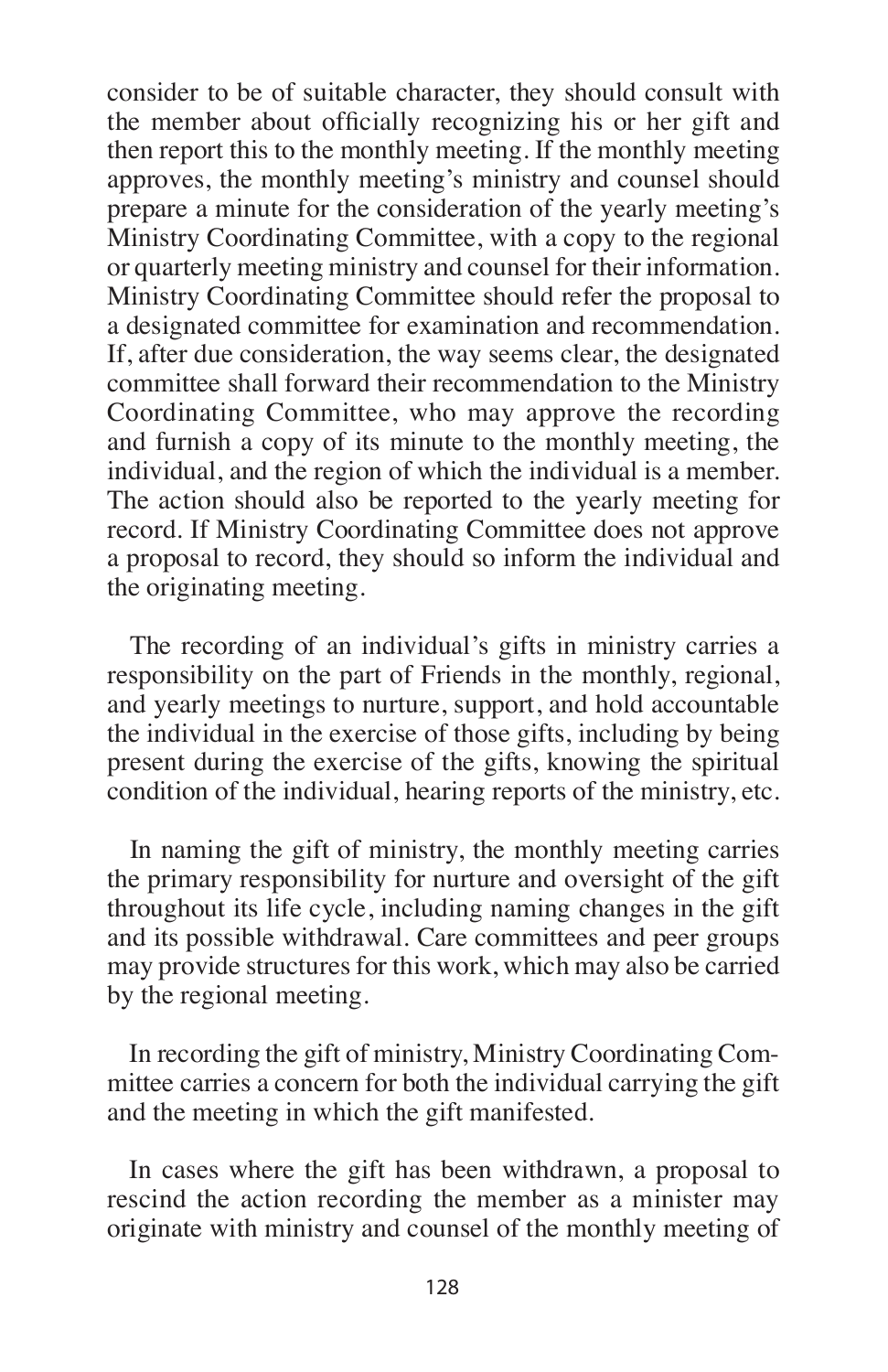which the minister is a member or with the Ministry Coordinating Committee. Final action rests with the Ministry Coordinating Committee. The individual concerned and the monthly meeting to which that person belongs shall be notified before any action is taken, and care should be exercised that any rights involved are fully safeguarded.

The status of a minister is transferable with the certificate of membership from one monthly meeting to another. It is expected, however, that a minister planning to engage in the pastoral ministry in another yearly meeting will endeavor to meet the requirements of the yearly meeting to which transfer is made.

APPOINTMENTS OF PASTORS AND MEETING SECRE-TARIESAND OTHER STAFF. In order to facilitate and expand pastoral and other activities within and outside the meeting, it is the practice of some meetings to employ the services of people who can devote time to this work. Meetings may designate such people as pastors, meeting secretaries, or counselors.

Pastors, who are usually recorded ministers, are expected to serve the meeting in the field of public ministry, although they should always have due regard for other ministers in the meeting and for visiting Friends who have service to render. Due consideration should also be given to the value of silent worship and freedom of expression, vital to group worship. Pastors and meeting secretaries are coworkers with the members of the meeting, developing and encouraging initiative and the assumption of responsibility by the members, who are also called to minister according to their gifts.

The services of a pastor, meeting secretary, or other staff should provide inspiration for members to cultivate and expand their own sphere of Christian service. Any temptation for members to relax their feeling of responsibility in meetings for worship and business or in any other areas should be resolutely resisted.

Monthly meetings may ask pastors, meeting secretaries, and other staff to maintain a cooperative relationship with some or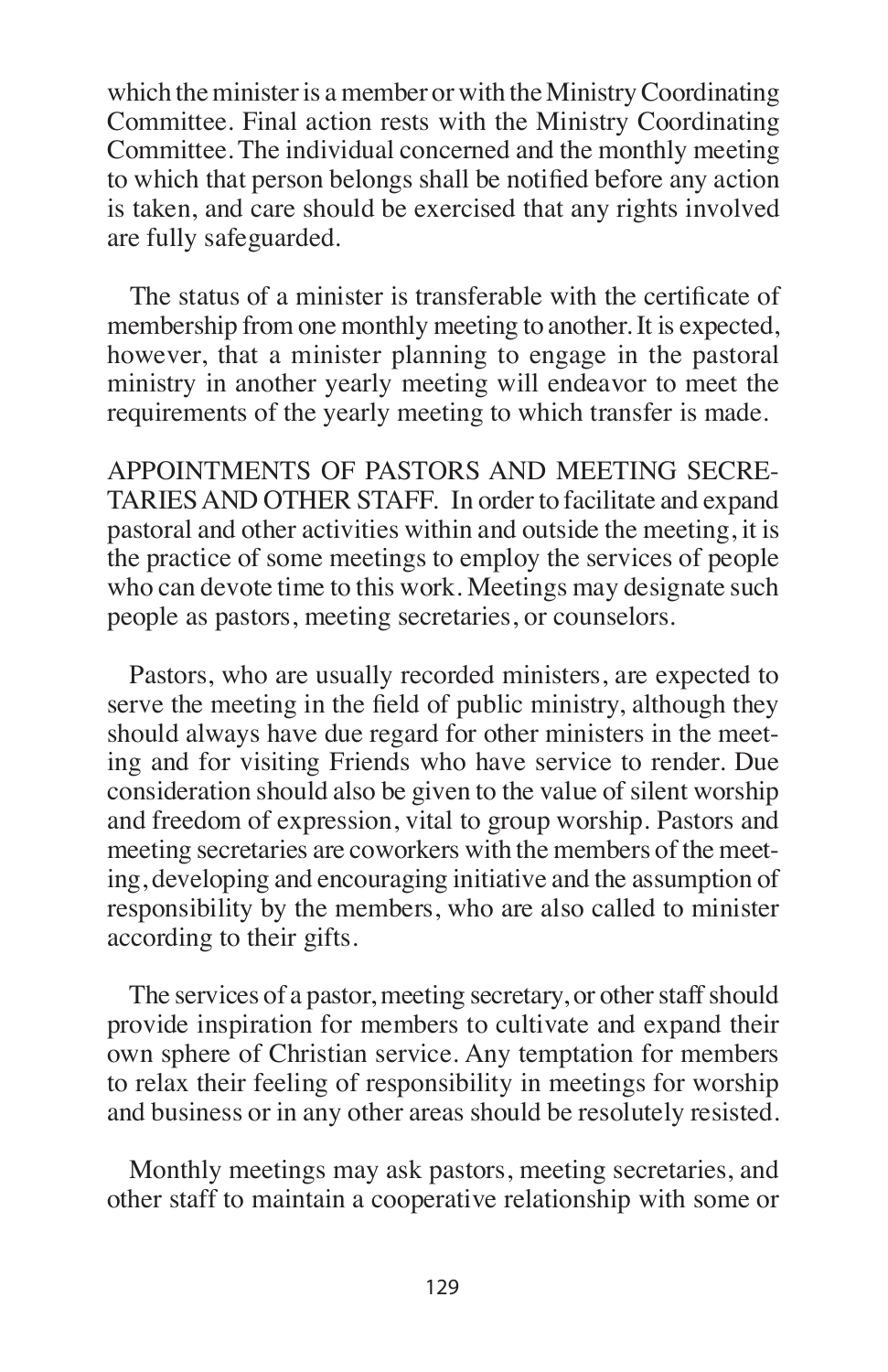all of the committees of the meeting, assisting in their programs and policies.

Meetings desiring the help of a pastor or meeting secretary may request the meeting on ministry and counsel to consider the qualifications of candidates and to make a recommendation. This should include a recommendation, determined jointly with the finance committee, of a suitable salary. Pastors and meeting secretaries should not be engaged or dismissed, however, except by action of the monthly meeting.

#### THE QUARTERLY OR REGIONAL MEETING ON MINIS-TRY AND COUNSEL

The quarterly or equivalent meeting on ministry and counsel has general responsibility for the spiritual welfare of constituent meetings. It receives reports of constituent meetings on ministry and counsel and gives attention to the problems of those meetings. It should concern itself particularly with new congregations and meetings, weak meetings, and those meetings without ministry, offering advice and assistance including programs of intervisitation for the strengthening of the ministry.

All matters described as responsibilities of the monthly meeting on ministry and counsel (including those of elders and overseers) should be considered by the quarterly or equivalent meeting as the need arises. Programs of meetings for the general membership should be planned on various aspects of Friends' ministry. Such meetings should emphasize the spiritual quality of Friends' practices and faith and seek to strengthen God's presence in the lives of all members.

The quarterly meeting should be apprised of communications addressed by constituent meetings to the yearly meeting Ministry Coordinating Committee, and it may, on its own initiative, supplement or address additional communications to the yearly meeting Ministry Coordinating Committee on matters within its sphere of interest and concern.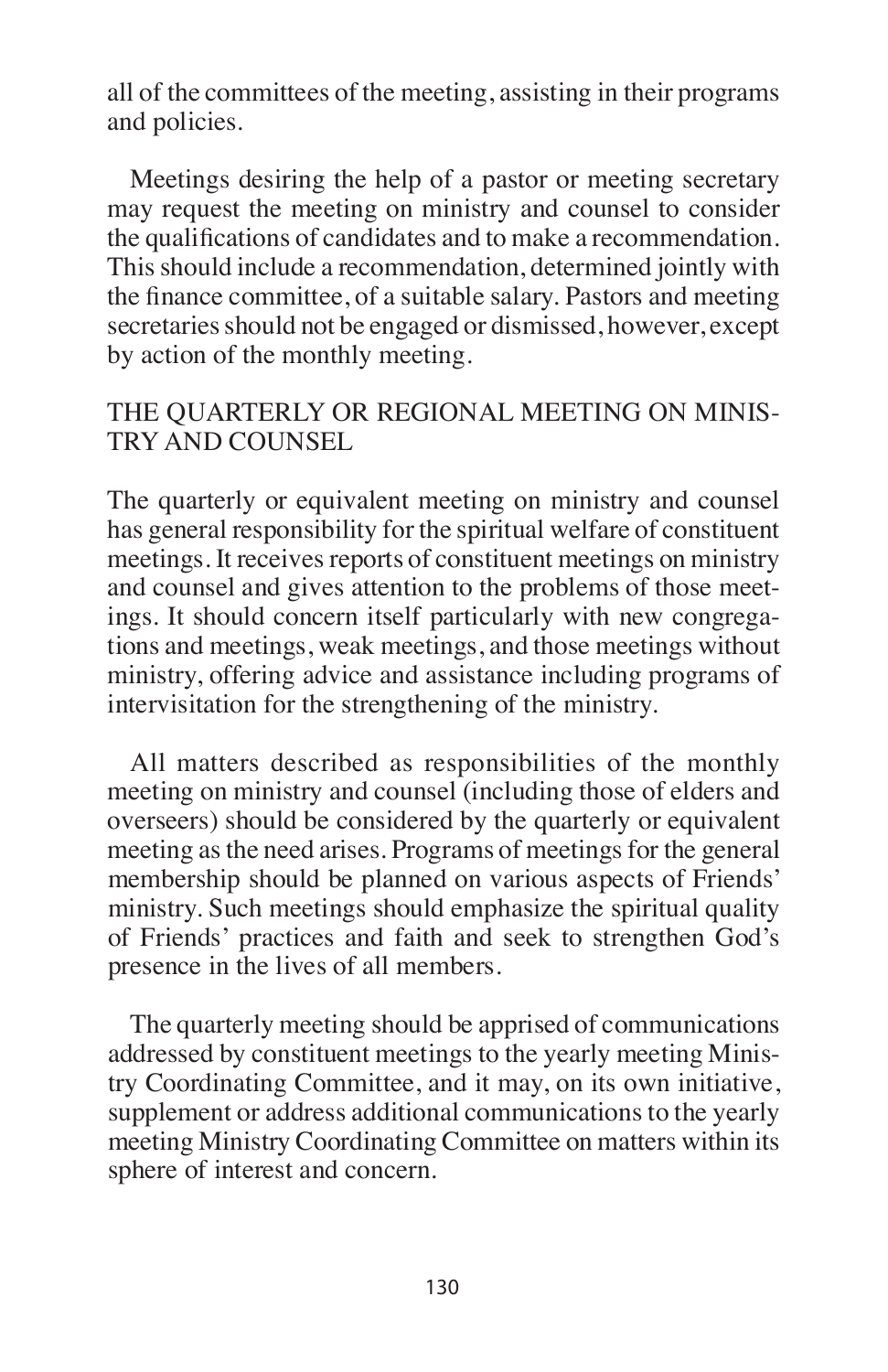## 4. VISITING AND VISITATION AMONG MEETINGS

The importance of visitation among Friends cannot be overemphasized. New voices are needed in local meetings to broaden viewpoints and introduce fresh insights into truth. Over a wider area, visitation can help keep the balance between the differing interpretations of Quakerism and increase understanding between members of the various meetings, regions, and branches of the Religious Society of Friends.

LETTER OF INTRODUCTION. Where visiting among Friends is merely incidental to travel for some other purpose, a monthly meeting may issue a letter of introduction for a member in good standing. Such a letter requires no further endorsement. Quarterly or yearly meetings may originate similar letters as occasion warrants.

MINUTE OF TRAVEL. Where a member proposes to travel under the weight of a concern, the monthly meeting may issue a minute of travel releasing the Friend for a particular service. The minute of travel is a certificate endorsing the Friend's concern, indicating that the meeting is in unity with and in support of this venture.

The service undertaken may include arranging public addresses, informal conferences, visiting in families, appointing meetings, or making group visits, prompted by a desire to deepen the religious life of the Society or promote a specific form of social action.At the business meeting where the proposed minute is taken up, and in advance of that meeting, where possible, Friends should give counsel and sympathetic consideration to the individual and the concern.

Discretion and sensitivity to divine guidance, as well as to the conditions of those who will be met, are vital qualifications for visitors. A minute of travel should not be granted lightly, and the monthly meeting's preparers should so phrase it that there can be no doubt of the purpose for which the monthly meeting issued it or any basis for confusion with a letter of introduction.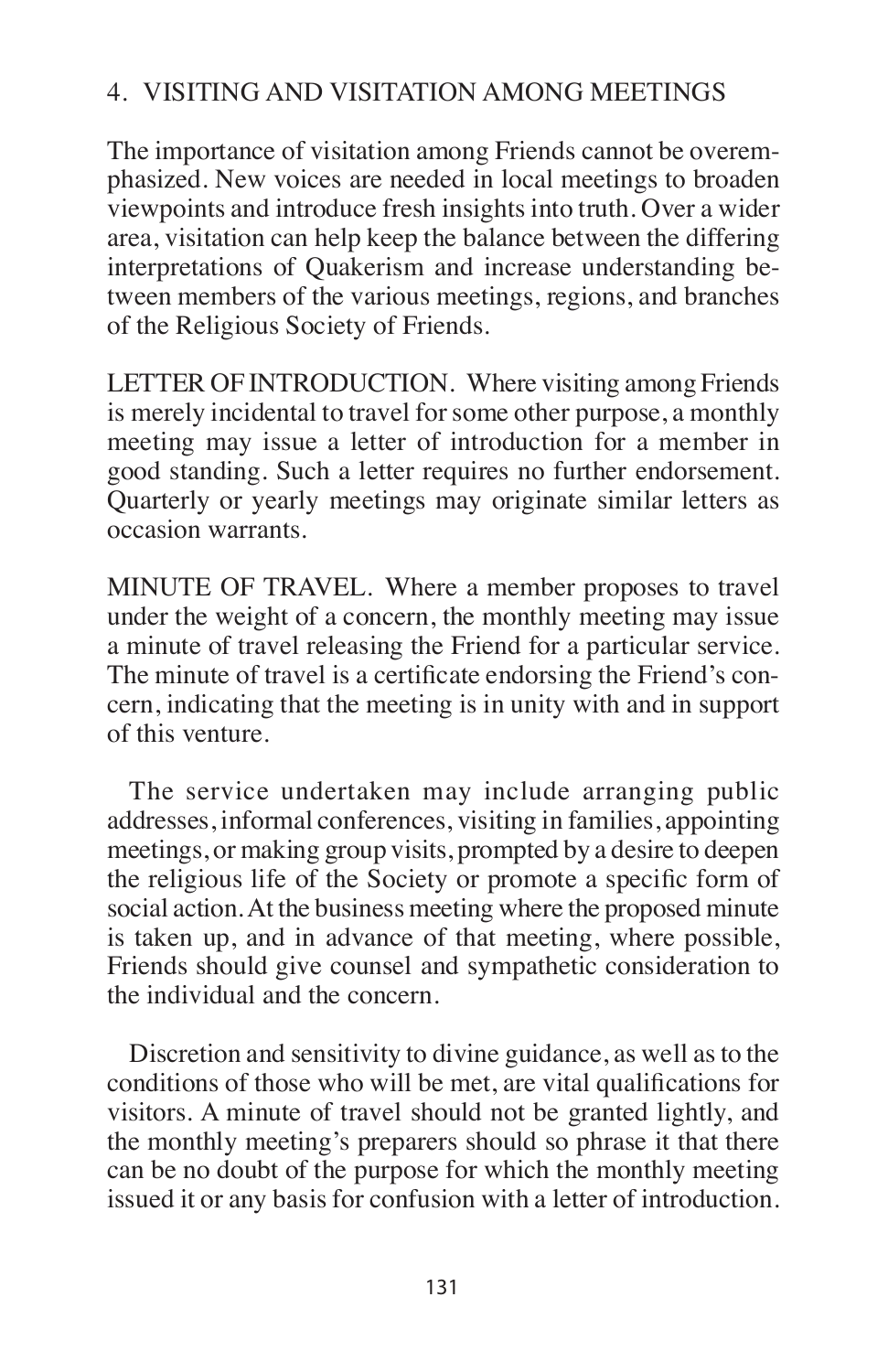When a monthly meeting approves a minute of travel under specific concern that involves visitation among non-Friends or Friends outside the limits of the yearly meeting, the monthly meeting clerk should forward the minute of travel to the next succeeding Session of the yearly meeting for further consideration and endorsement before delivery to the traveling Friend. Similar treatment should be accorded a minute of travel originating in a quarterly or equivalent meeting. The yearly meeting may originate minutes of travel at any of its Sessions.

It is desirable that Friends traveling under a concern to other yearly meetings consult the Friends World Committee for Consultation, Friends General Conference, Friends United Meeting, and the office and appropriate committees of this yearly meeting (where their scope is related to the purpose of the visit). Helpful suggestions and literature are also available from the Friends World Committee for Consultation. Persons who have been granted minutes of travel should return them to the issuing meeting within a reasonable time after the service is completed. Minutes for an extended period of service should be considered to have expired after one year unless renewal has been requested and granted.

Friends are advised not to let the prosecution of any proper spiritual concern of a member be hampered by lack of funds. The meeting issuing or endorsing a minute of travel should consider whether it is under obligation to aid in the accomplishment of the service and contribute toward the expense, if necessary.

### 5. MARRIAGE PROCEDURE

Couples contemplating marriage are earnestly advised to seek divine guidance in making their decision, to give serious consideration to the importance of harmony and sympathy in religious convictions, and to seek early the approval of parents and guardians in order that family unity may be preserved and hasty and improper marriages avoided.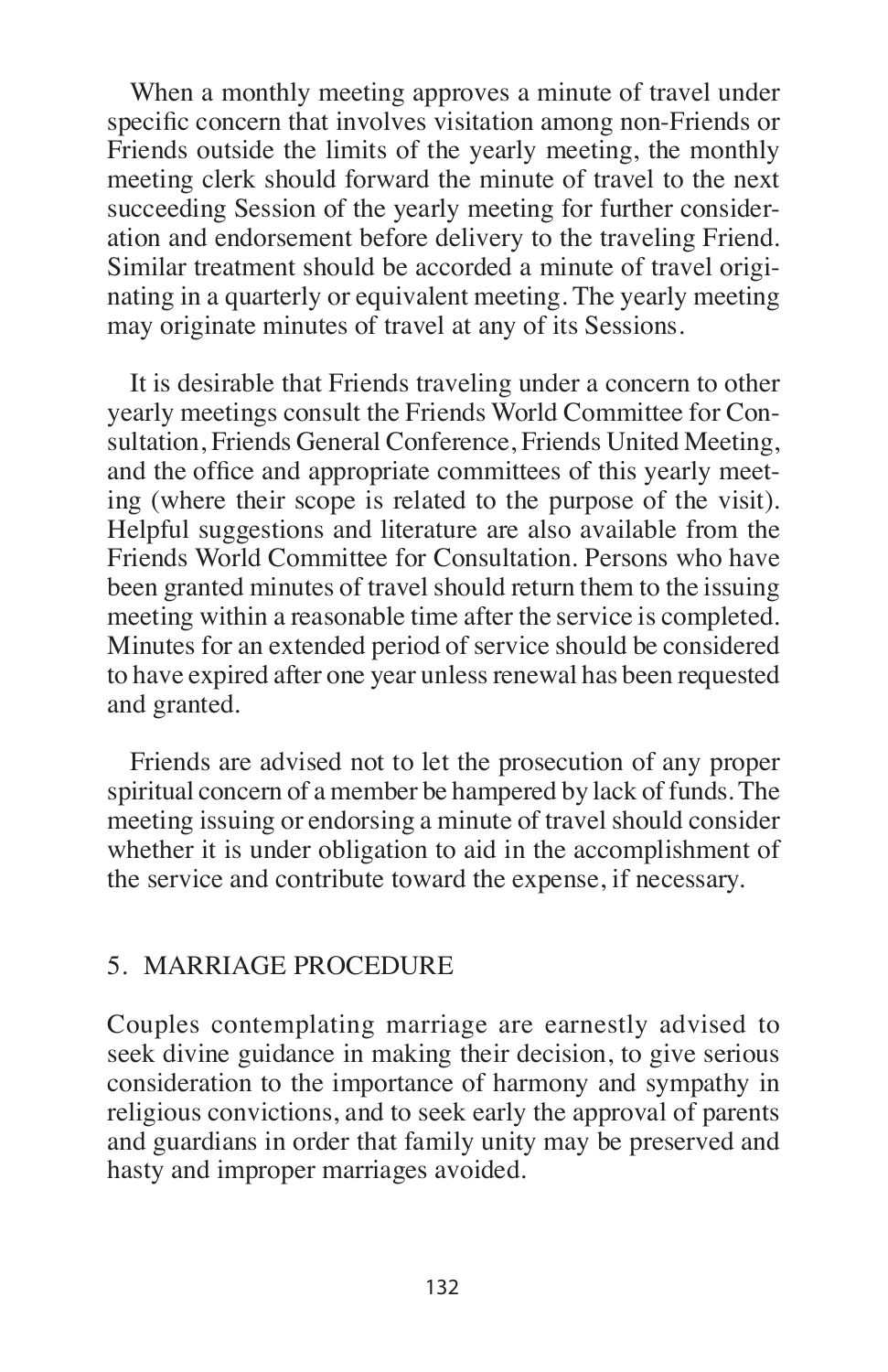Couples who wish to marry after the manner of Friends shall address a written proposal to the monthly meeting of either. The letter, signed by them both, and substantially as follows, should be submitted well in advance of the contemplated date.

To the \_\_\_\_\_\_\_\_\_ Monthly Meeting:

We, the undersigned, propose taking each other in marriage, and we hereby request the approval of the meeting. (Signatures of both)

The proposal may be accompanied by the written consent of the parents or guardians of either person. If either person is under the age of 18, the proposal must be accompanied by written consent of parents or guardians of such person or by a statement explaining why it cannot be obtained.

The clerk should immediately refer the proposal to the overseers or the meeting on ministry and counsel.

The overseers or the meeting on ministry and counsel shall appoint four members of the monthly meeting, at least one of whom is a member of ministry and counsel or is an overseer, to inquire into the couple's clearness to proceed in the marriage. They should present their report to the next monthly meeting.

The term "clearness" referred originally to clearness from other entangling engagements. There has been in recent years a broadening of the concept to an exercise of the loving care of the meeting by making sure, as far as possible, that there is nothing to interfere with the permanence and happiness of the marriage.

It is wise to treat all applications with the same care. The clearness committee should explore with the couple their mutual commitment to God and their capacity for the unselfish love that endures. The committee should discuss with the couple any previous marriages or commitments, the making of decisions, including those concerning finances, having and raising children,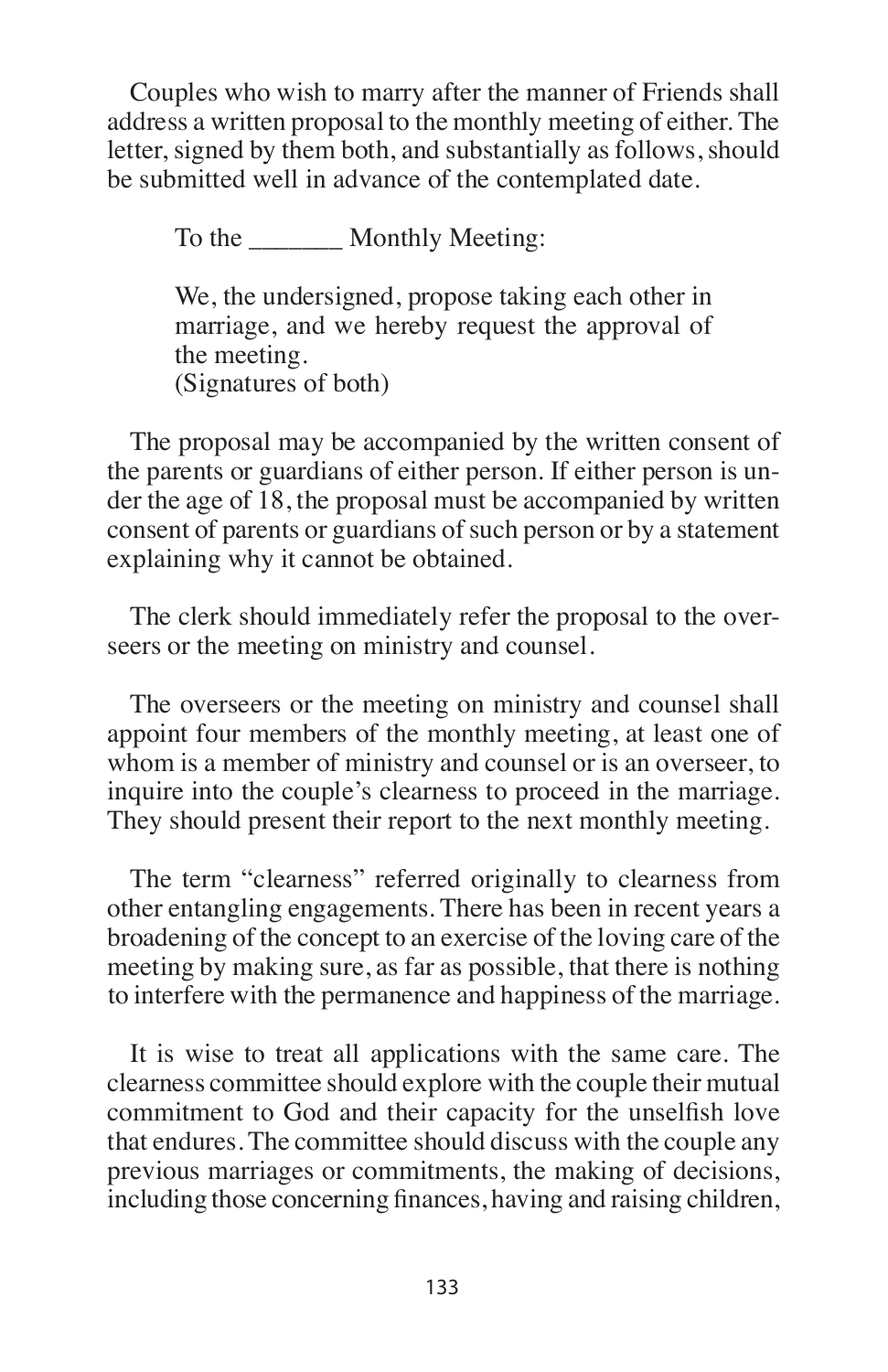commitments to extended family, and other areas of concern. In addition, the committee may also need to raise questions about sexual preference, potential drug and alcohol abuse, and medical and genetic considerations.

If the couple are members of different meetings, both meetings should reach clearness before the wedding takes place.

When one or both are members of the Religious Society of Friends but for adequate reasons have chosen to wed in a meeting to which neither belongs, the usual procedure for securing the approval of the home meeting is carried out, and the clerk communicates with the clerk of the meeting where the wedding is to take place, asking for its cooperation. The meeting that allows the marriage should appoint a committee of oversight; it may include members of another meeting when distance makes such an arrangement desirable.

The couple should be present, if possible, at the monthly meeting when the reports on clearness are presented. If no obstruction appears, they shall be at liberty to wed according to the custom of the Religious Society of Friends in a regular or appointed meeting atsuch time and place asthe monthly meeting may approve.

The monthly meeting shall appoint a committee of at least two men and two women to attend and oversee the wedding. The couple are at liberty to propose the time and place of the meeting at which the marriage is to be solemnized and may suggest the names of the Friends who are to serve as the committee of oversight, if approved.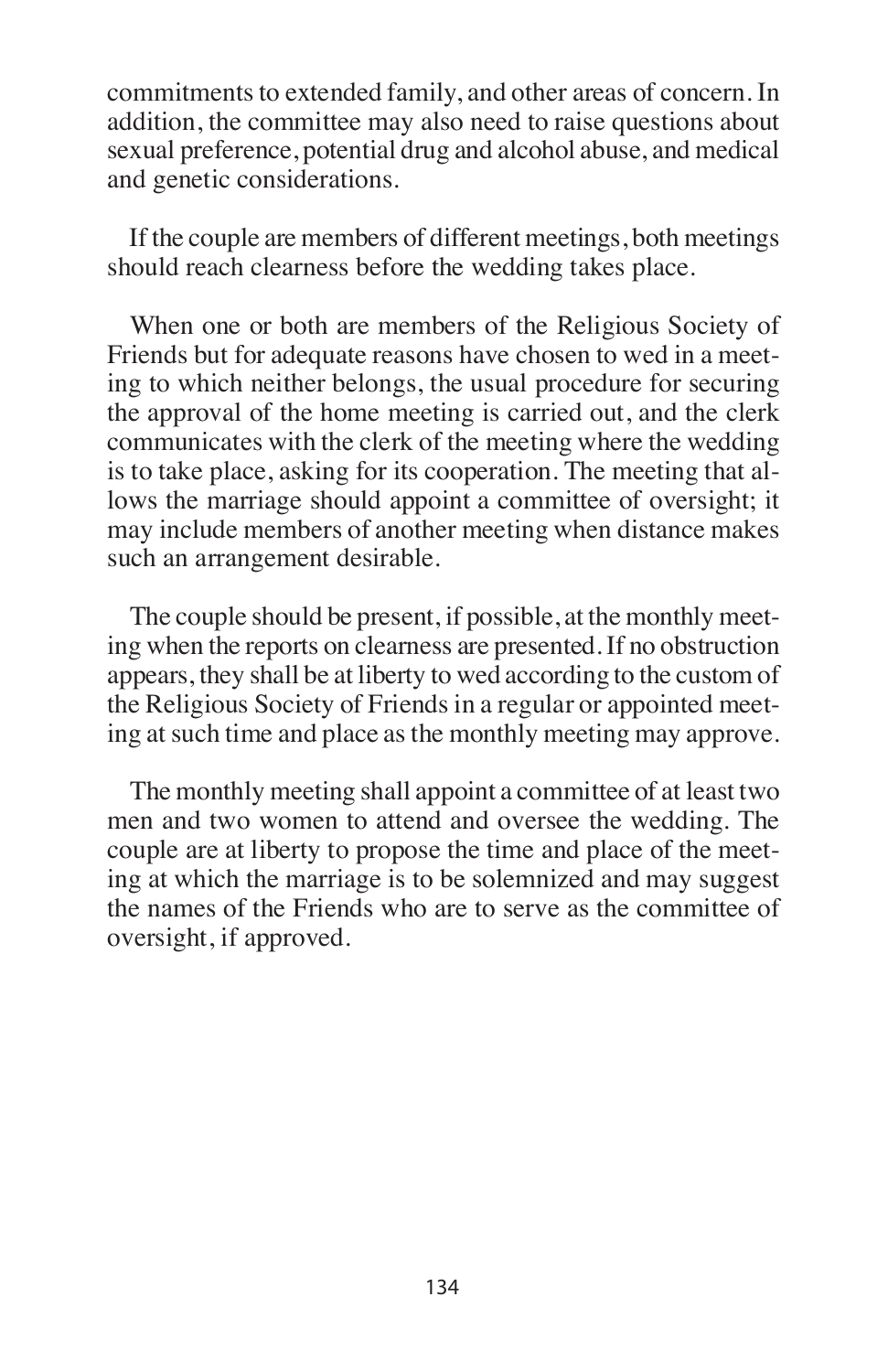The duties of the committee of oversight are to advise the parties as to the proper procedure for the accomplishment of the marriage; to see that they have obtained a marriage license and a wedding certificate; to attend the wedding and see that it is properly conducted and that other requirements of the law are fulfilled; to make sure that the necessary information is delivered to the recorder for recording; and to report to the monthly meeting.

The overseers or the meeting on ministry and counsel may, but only when in their opinion there is urgent necessity therefor, approve the proposed marriage, fix the time and place of the wedding, and appoint the committee of oversight to attend. In such case the overseers or the meeting on ministry and counsel are to report their action to the next monthly meeting, stating reasons for it. This procedure is to be followed only under the most pressing and unusual circumstances.

The marriage having been authorized, and the meeting at which it is to be solemnized having gathered, it is recommended that the meeting begin with a period of silent worship. At a suitable time in the meeting, the couple should rise and, taking each other by the hand, declare in words to the following effect, each speaking in turn:

In the presence of God and before these our friends, I take thee, \_\_\_\_, to be my wife/husband, promising with Divine assistance to be unto thee a loving and faithful wife/husband so long as we both shall live.

After these declarations, the couple are to sign the wedding certificate, and, either then or later, the members of the committee of oversight are to do so too. Some designated person should then read the certificate aloud.Aperiod of worship should follow, and, at the conclusion of the meeting, others present should sign the certificate as witnesses.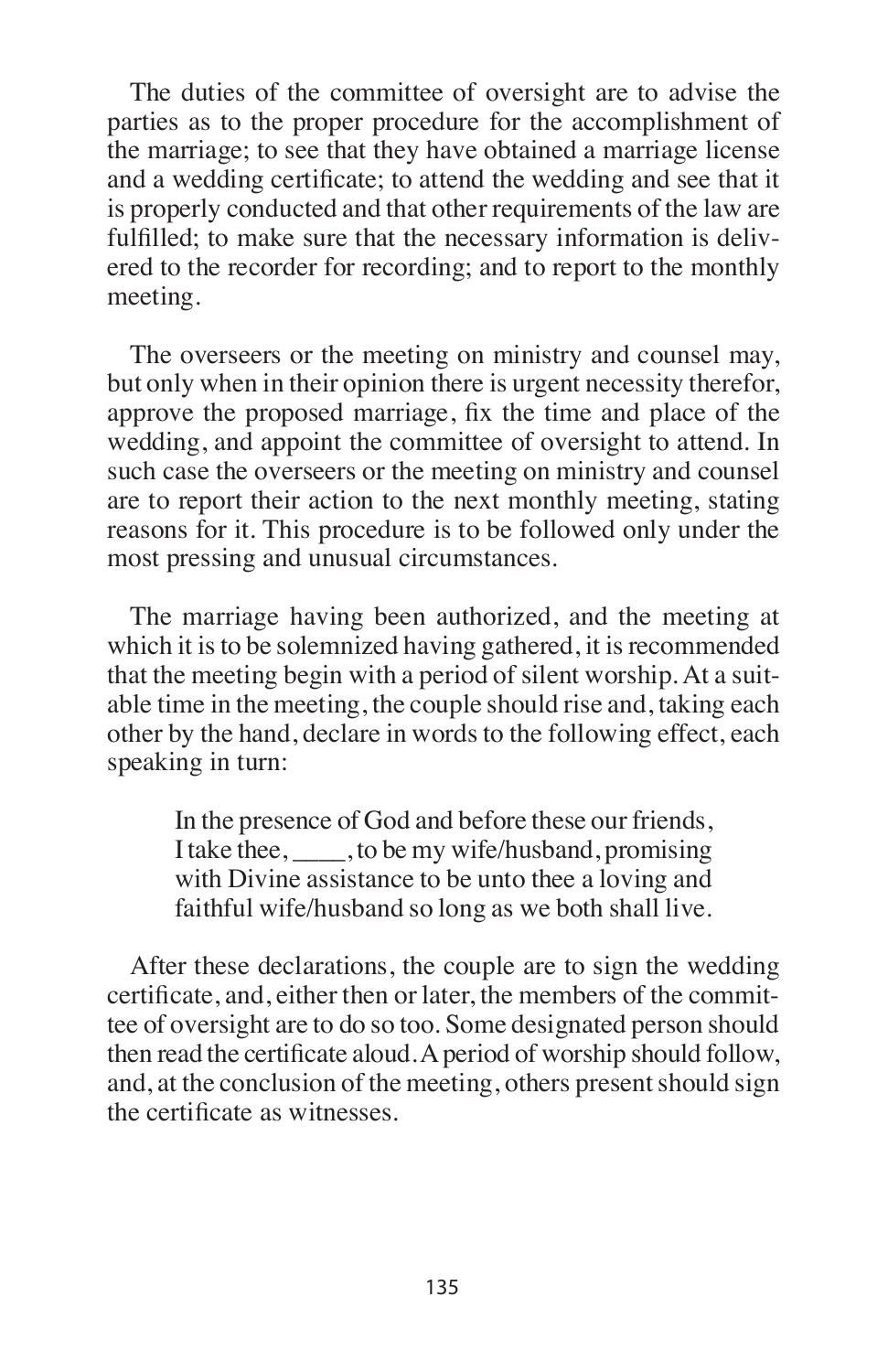The form of the wedding certificate shall be substantially as follows:

Whereas \_\_\_\_(woman/man's full name), of \_\_\_\_(place), daughter/son of \_\_\_\_ and \_\_\_\_ (parents' names), of \_\_\_\_ (place), and  $\qquad$  (woman/man's full name), of  $\qquad$ (place), daughter/son of \_\_\_\_ and \_\_\_\_ (parents'names), of \_\_\_\_ (place), having declared their intentionsto marry each other to the \_\_\_\_ Monthly Meeting of the Religious Society of Friends, held at \_\_\_\_ (place), according to the good order used among them, and, (insert this clause if applicable) having the consent of parents (or guardians), that meeting allowed their proposed marriage.

Now this is to certify that for the accomplishment of their marriage, this \_\_\_\_\_ day of the \_\_\_\_\_ month, in the year \_\_\_\_, they, \_\_\_\_ and \_\_\_\_ (couple's names), appeared in a meeting for worship of the Religious Society of Friends, held at \_\_\_\_ (place), and \_\_\_\_ (woman/man's name), taking (woman/man's name) by the hand, did, on this solemn occasion, declare that she/he took her/him to be her/his wife/husband, promising, with Divine assistance, to be unto her/him a loving and faithful wife/husband so long as they both shall live (or words to that effect), and then in the same assembly \_\_\_\_ (woman/man's name) did in like manner declare that she/he took her/him to be her/his wife/husband, promising, with Divine assistance, to be unto her/him a loving and faithful wife/husband so long as they both shall live (or words to that effect); and moreover, they, as a further confirmation thereof, did, then and there, to this certificate, set their hands. (full signatures of the couple)

And we, having been present at the wedding, have as witnesses set our hands the day and year above written: (signatures of witnesses)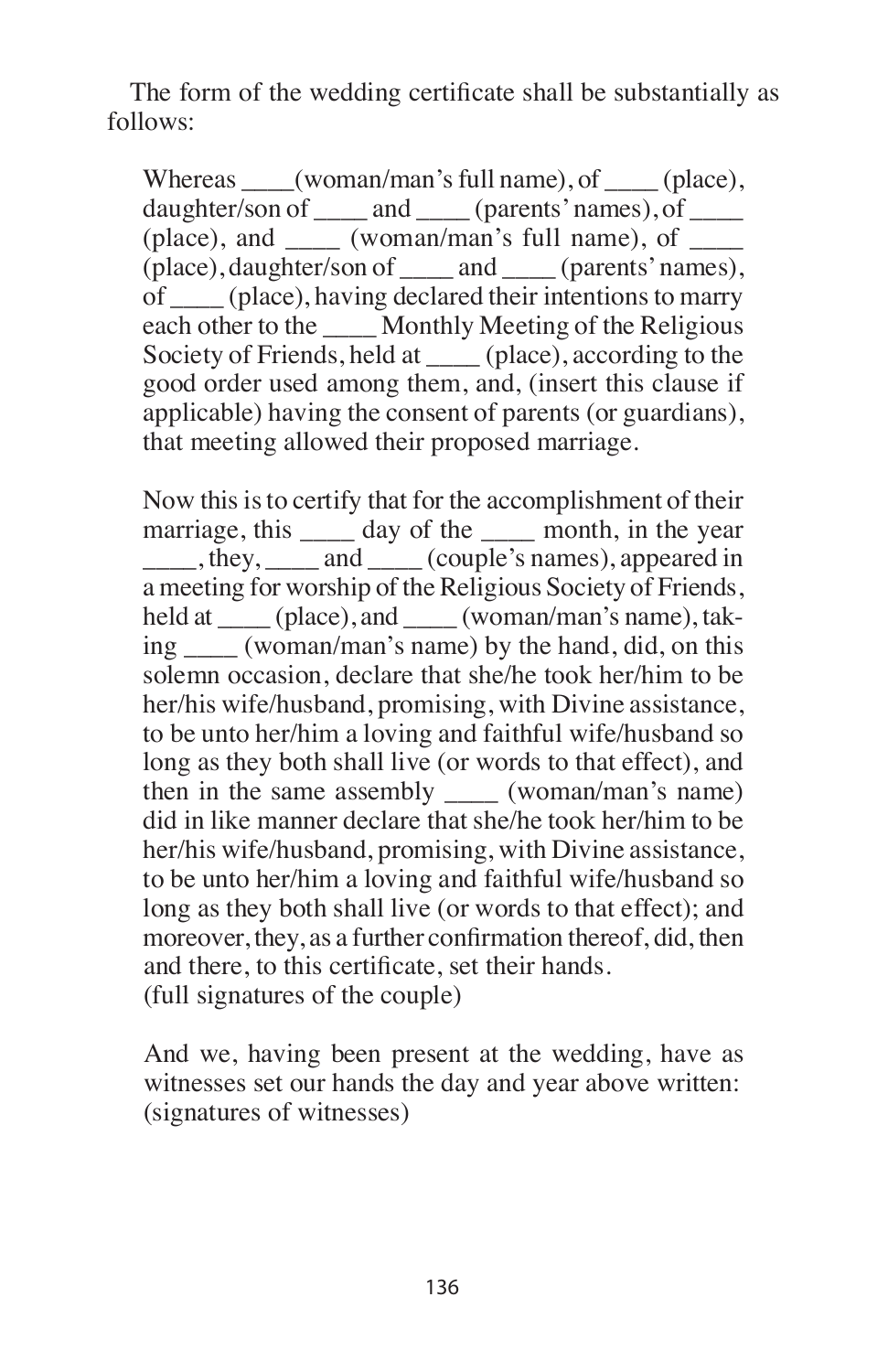Printed wedding certificates are available on order with two months' notice from the Philadelphia Yearly Meeting, 1515 Cherry Street, Philadelphia, Pennsylvania 19102. Assistance is also available from the New York Yearly Meeting office.

When the couple prefers, the marriage may be solemnized by a pastor or other Friends' minister whom the county and state recognize as qualified to perform the functions of a cleric for this purpose. In such a case the couple should follow the procedure above outlined to obtain the monthly meeting's approval, except that, instead of proposing the names of Friends for appointment as a committee of oversight, the couple should state the name of the pastor or minister whose assistance in the ceremony they desire and the names of two witnesses to be in attendance, and the wedding certificate shall be in form appropriate to these circumstances.

In such cases, and in the solemnization of any other marriage, the pastor or minister is earnestly advised to employ a wedding ceremony in keeping with the ideals of Friends and to impress upon the couple the fact that marriage is a solemn religious engagement. The committee of oversight must exercise due care to ascertain that all legal requirements precedent to the marriage have been met and must comply fully with the laws in reporting the marriage to the proper officials. Any marriage solemnized by a pastor or minister shall be reported to the monthly meeting that had approved the marriage.

It is affectionately advised that moderation be observed in all of the proceedings of the wedding day, including simplicity of dress and surroundings, and that the occasion be characterized by the dignity becoming its serious spiritual purpose.

Non-members may marry in the meeting, subject to the laws of the respective states and the considered judgment of the monthly meeting and according to the good order of Friends.

Acondensation of the duties of individuals may prove useful: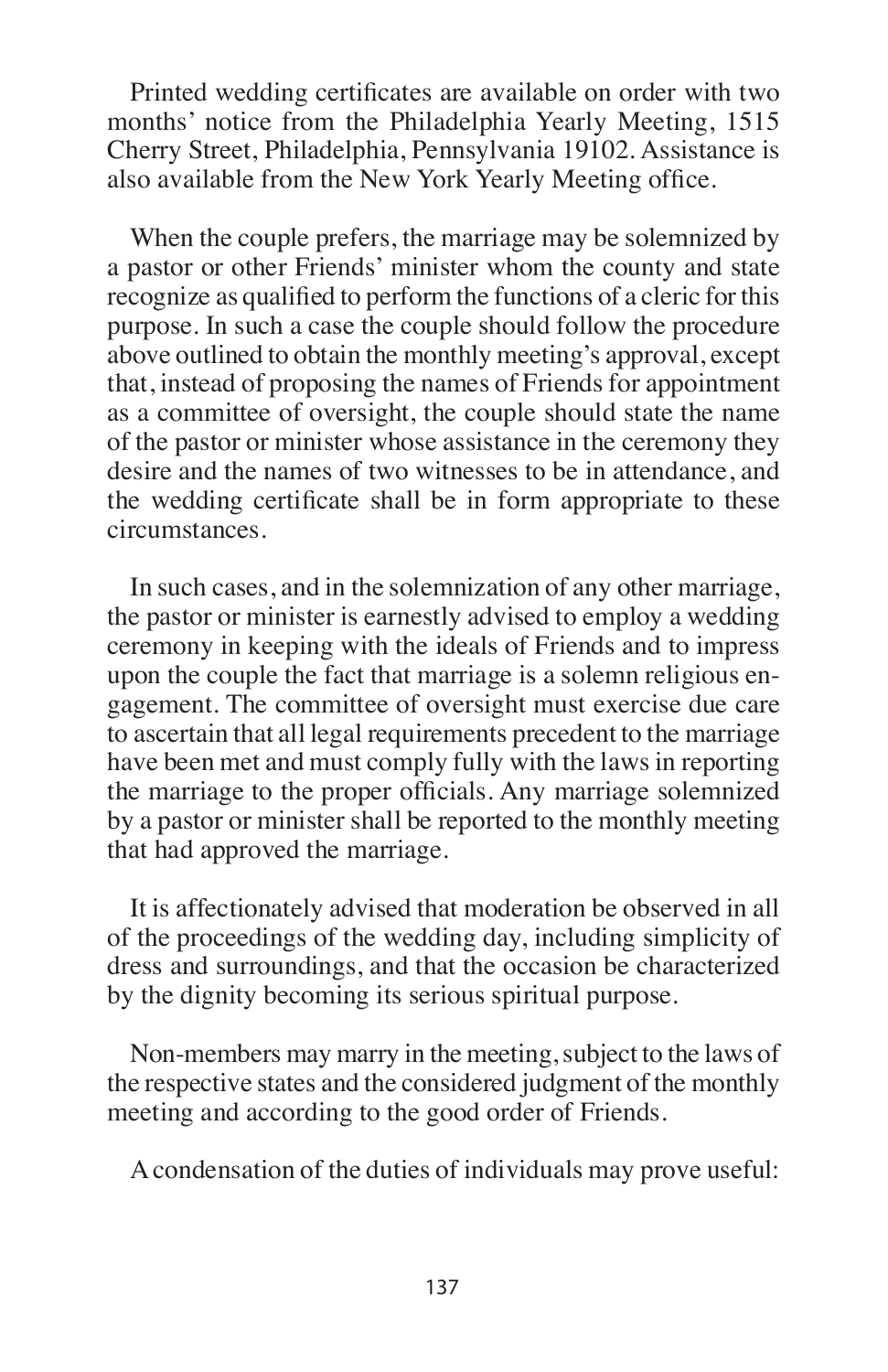## THE RESPONSIBILITIES OF THE PERSONS TO BE MARRIED

1. To write a letter to the clerk of the monthly meeting under whose care they wish to be married, signed by both of the couple, stating their intention to marry and enclosing, if needed and available, the consent of parents or guardians.

2. To write a second letter to the clerk for presentation to the session of the monthly meeting at which the clearness committee makes its report requesting permission to marry in a regular or appointed meeting for worship (the latter is more usual) and proposing, if they so desire, the names of Friends they suggest to serve as a committee of oversight for the wedding. The day, hour, and place where they wish to have the marriage solemnized should be included.

3. To refrain from sending wedding invitations until the monthly meeting allows their proposed marriage.

4. To meet the committee of oversight, at a time and a place suggested by the committee, to discuss plans for the wedding, including such matters as the choice of persons to read the wedding certificate and to close the meeting for worship.

5. To have the Friends' wedding certificate prepared in ample time. Information concerning the details involved in this part of the procedure may be obtained at the yearly meeting office.

6. To inform themselves of the legal requirements of the state in which the wedding is to take place and to obtain the forms to be used to comply with them.

7. To be sure that the license is given to the committee of oversight before the wedding and that the wedding certificate is ready.

8. To commit to memory long before the wedding day the promises they will say to each other.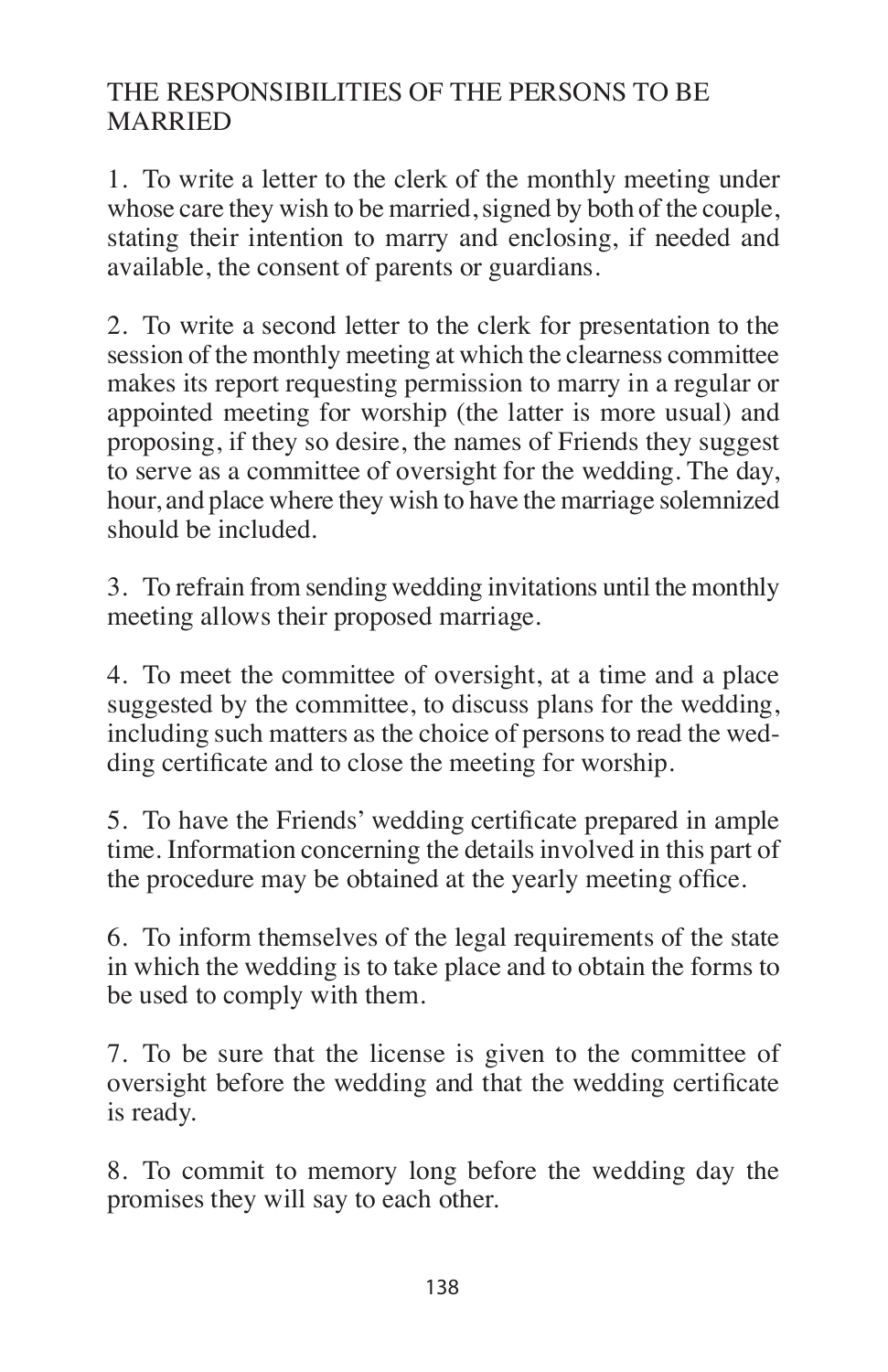9. To sign the wedding certificate after they have spoken their promises.

THE RESPONSIBILITIES OF THE CLERK

1. To refer the letter of intention to marry and the letters from the parents or guardians, if needed and available, to the overseers or to the meeting on ministry and counsel immediately following their receipt.

2. To provide for time to receive a report on clearness at the monthly meeting.

- 3. When the monthly meeting has accepted the report:
	- (a) to request that the meeting appoint a committee of oversight for the wedding and also that it grant permission for a meeting for worship to be held at the time and place requested for the wedding;
	- (b) to inform the couple that they are free to proceed with their plans.

# THE RESPONSIBILITIES OF THE CLEARNESS **COMMITTEE**

1. To make inquiry and conscientiously satisfy itself that there is nothing to interfere with the accomplishment of the marriage. The couple should be interviewed both separately and together. (See the beginning of this section on marriage.)

2. To report its findings and recommendations to a subsequent session of the monthly meeting.

3. To make available books and pamphlets on marriage and, when appropriate, to refer the couple to an available marriage counsellor.

4. To be informed concerning legal requirements for obtaining a marriage license.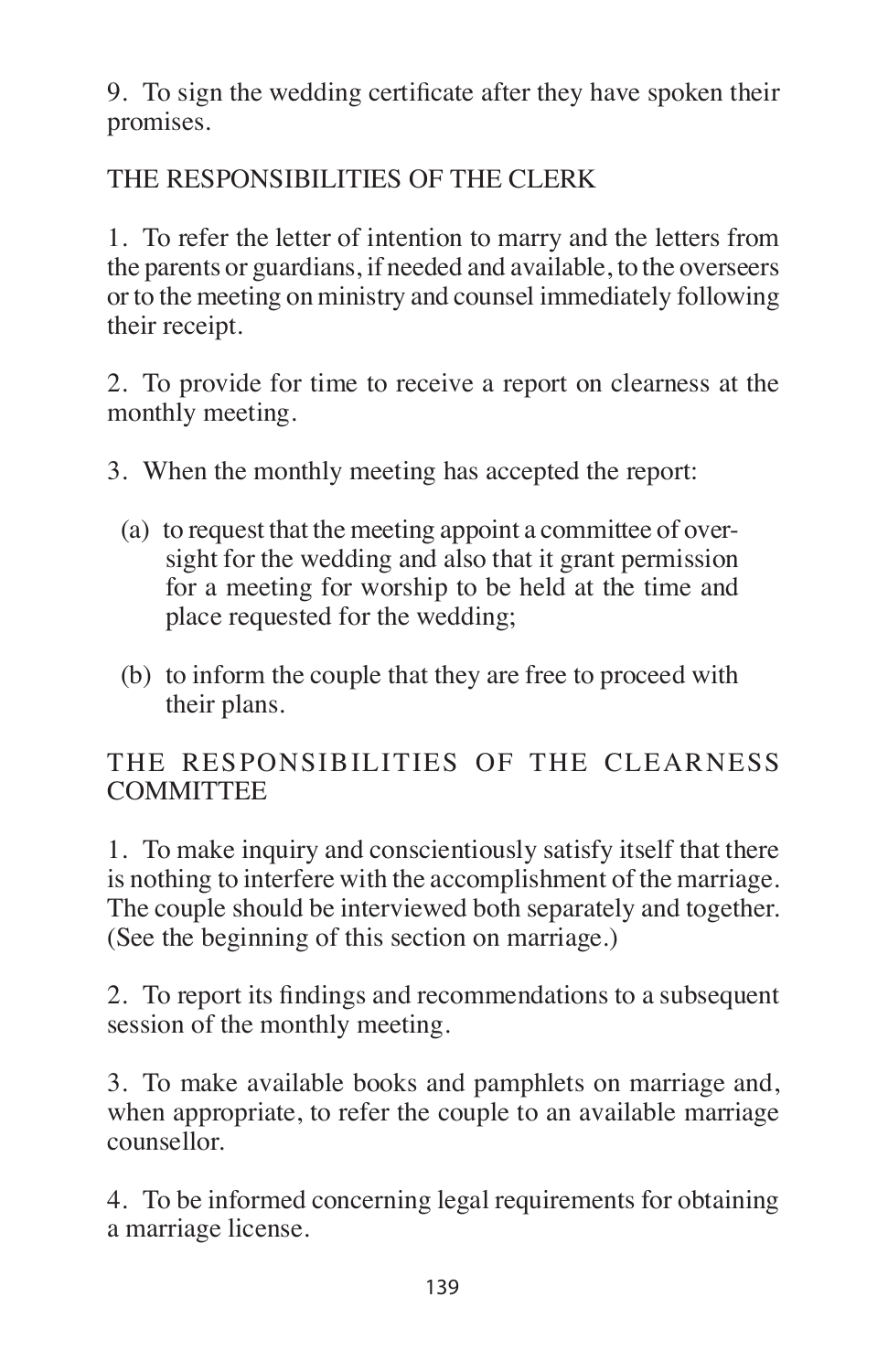5. To make sure that the rights of children have been legally secured, if either of the couple has children by a former marriage.

6. To be available to assist in any way that may be needed.

THERESPONSIBILITIES OFTHECOMMITTEE ON OVER-SIGHT

1. To see that the wedding istakes place with dignity, reverence, and simplicity.

2. To meet the persons being married to discuss plans for the wedding, including the choice of persons to read the wedding certificate and to close the meeting.

3. To see in advance that all legal requirements have been met and that the proper license has been secured, executed, and filed with the public authorities within the specified time.

4. To arrange for the care of the wedding certificate following the meeting for worship and to see that opportunity is given for those present to sign it.

5. To arrange for the recorder to record the marriage, as the monthly meeting requires.

6. To report to the monthly meeting whether the wedding has suitably taken place, whether the legal requirements have been satisfied, and whether the marriage has been properly reported to the recorder.

# MARRIAGE OF MEMBERS NOT UNDER THE CARE OF THE MEETING

If a member is married not under the care of the meeting, the overseers should either visit or correspond with the newly married couple, expressing the interest of the meeting in their new home. It should be assumed that the relationship of the member with the Society will continue, and the non-member will be made welcome and invited to attend meeting.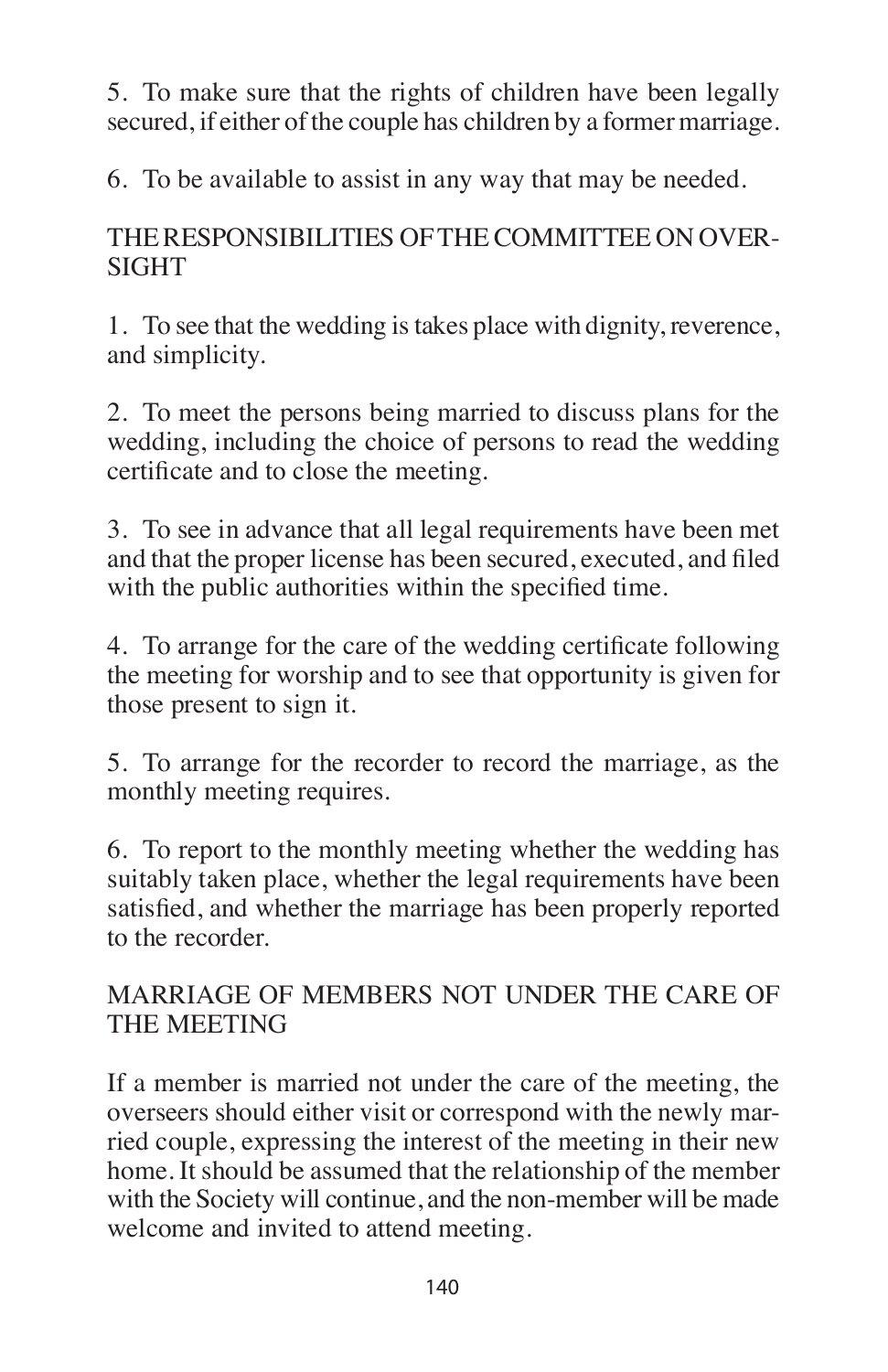### 6. MEMORIAL MEETINGS AND FUNERALS

When Friends suffer a loss through death, there is sustaining strength in the loving concern and helpfulness of members of the meeting. It is the responsibility of the overseers, or of ministry and counsel, to give such specific help as may be necessary when death comes to a family, and Friends are urged to seek their assistance. The monthly meeting may entrust these responsibilities to a pastor.

The sympathy and affection of Friends for their members who are in sorrow because of such a loss is best shown by a quiet, dignified procedure at funerals. Friends should keep to true simplicity and avoid excessive display or expense.

Individual Friends may have definite wishes concerning their own burials or cremations and the type of service they would prefer. Such wishes should be stated in writing and made known to the family. Membership in a memorial society has been found to be useful in planning a simple, dignified funeral. The type of service is determined by the family. If the family desires, the meeting house should be made available as the appropriate place to hold the meeting, but at times it may be more suitable or convenient to hold it at home or in a funeral home.

The attention of Friends is directed to the desirability of a memorial meeting, held after interment, as an alternative to the more traditional funeral. It has been noted that at a memorial meeting "attention was focused, not upon a lifeless form, but on a living spirit and a radiant faith." When such a memorial meeting is held, it is recommended that it be in the meeting house and within a week or two after the death.

Whatever the form of religious ceremony, there is usually a brief service of committal at the grave or crematory. Any whom the family especially wishes to attend or speak should be notified in advance.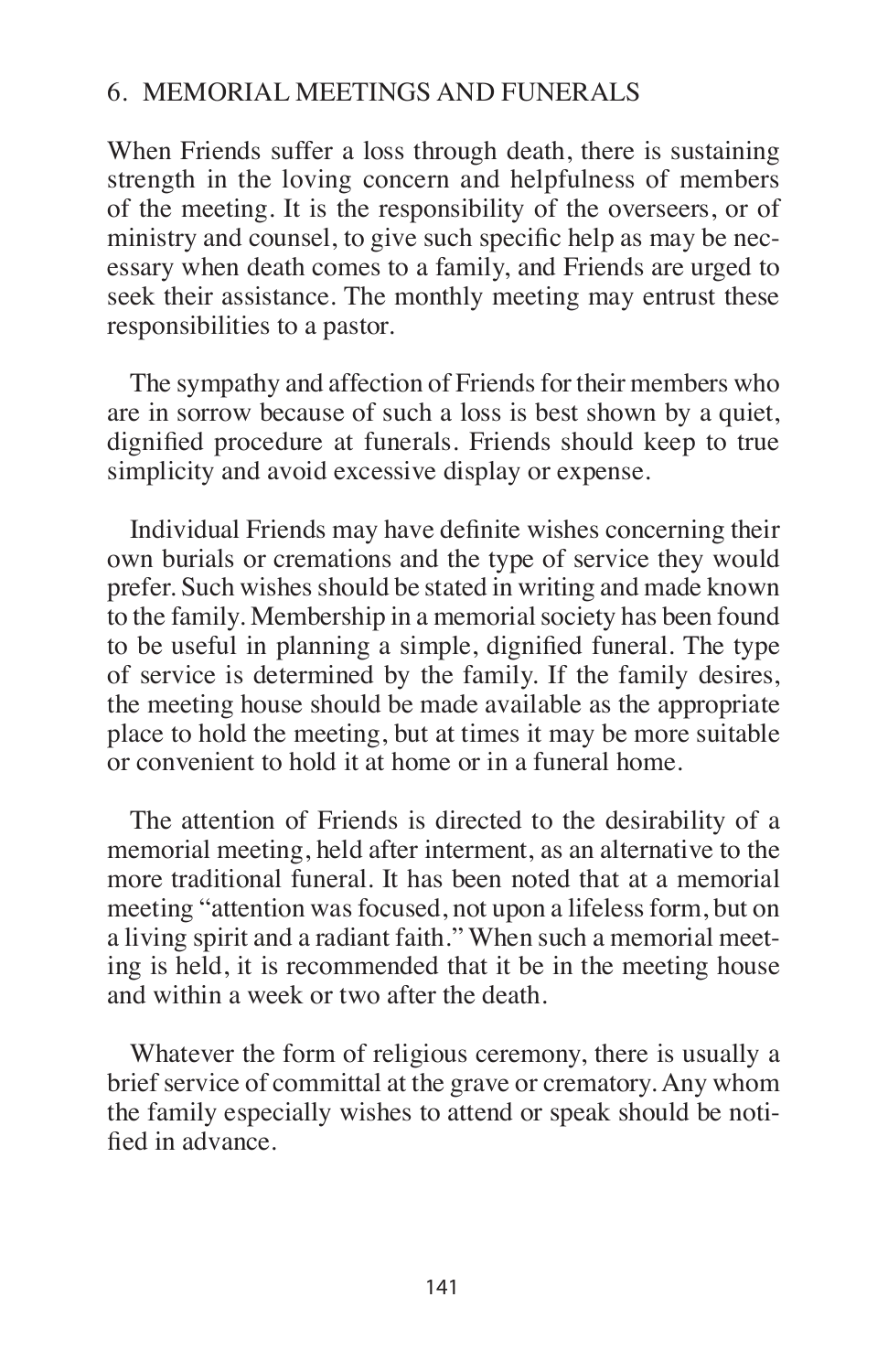Where no family survives, or in other special circumstances, the overseers, ministry and counsel, or the pastor—with the closest friends—should see that the appropriate arrangements take place.

If the preference is for a traditional Friends' meeting, this should be conducted in the same manner as a meeting for worship. The family will often express the desire that certain friends take part and may request the reading of appropriate selections. Others present are free to speak, but all messages should be brief. It is recommended that the messages be of such nature as befits a meeting for worship and that they not include any long eulogy. Neither should the meeting be impersonal. A loved one has left; rejoice that this Friend has been with you.

### 7. BURIAL GROUNDS

Meetings maintaining their own burial grounds should establish rules and regulations governing interments, the marking of graves, and the keeping of records. The meeting should appoint a committee of two or more Friends to have oversight of the burial grounds and to see to the enforcement of the rules.

In establishing regulations as to gravestones, meetings should be careful to observe the principles of moderation and simplicity.

### 8. REVISION OF DISCIPLINE

Proposed revisions to *Faith and Practice* may originate in a monthly or regional meeting or a yearly meeting body. When the proposed revision has been seasoned by the Committee to Revise *Faith and Practice* and approved by the Ministry Coordinating Committee, the Committee to Revise *Faith and Practice* may bring the proposed revision to any yearly meeting Session for a first reading. After being brought forward the first time, the proposed revision is brought for a second reading and final approval to a subsequent yearly meeting Session.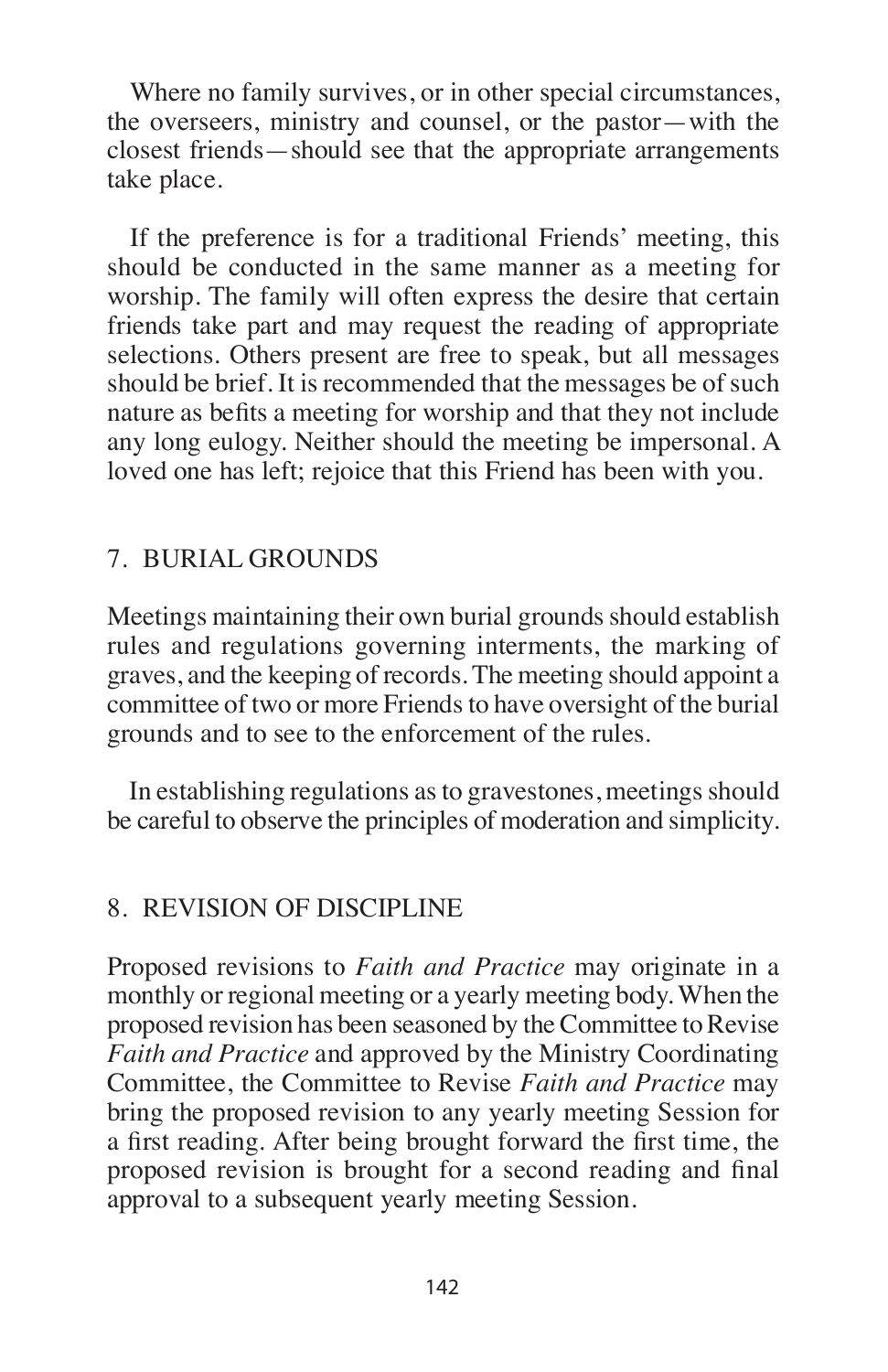### BY-LAWS OF NEW YORK YEARLY MEETING OF THE RELIGIOUS SOCIETY OF FRIENDS, INC.

Adopted by the Membership of the Corporation November 7, 2015 Amended November 11, 2017

Article I. Name, Principal Office and General Purposes

- 1. Name: The name of this Corporation is the New York Yearly Meeting of the Religious Society of Friends, hereafter referred as the Corporation. It is incorporated under Section 15 of the New York Religious Corporation Law.
- 2. Principal Office: The principal office of the Corporation shall be 15 Rutherford Place, New York City, New York, 10003.
- 3. General Purposes: The purposes of the Corporation are (a) to worship together; (b) to transact business; and (c) to engage in any activity or foster any work that the membership considers appropriate, including provision of funds and supervision for such common projects.

Article II. Board of Trustees

- 1. Appointment: The members of the Corporation shall appoint no fewer than five nor more than seven members of the Corporation to serve as Trustees of the Corporation. Appointment shall be for individual terms of five years each, with rotating dates of appointment so that one or two Trustees are appointed each year. Trustees are eligible for two successive reappointments of five years each. At any meeting of the Corporation the members may appoint Trustees to succeed those whose terms have expired, or to fill vacancies for unexpired terms.
- 2. Responsibilities: The Trustees shall be responsible for holding title to and administration of the properties, both real and personal, owned by the Corporation, and for the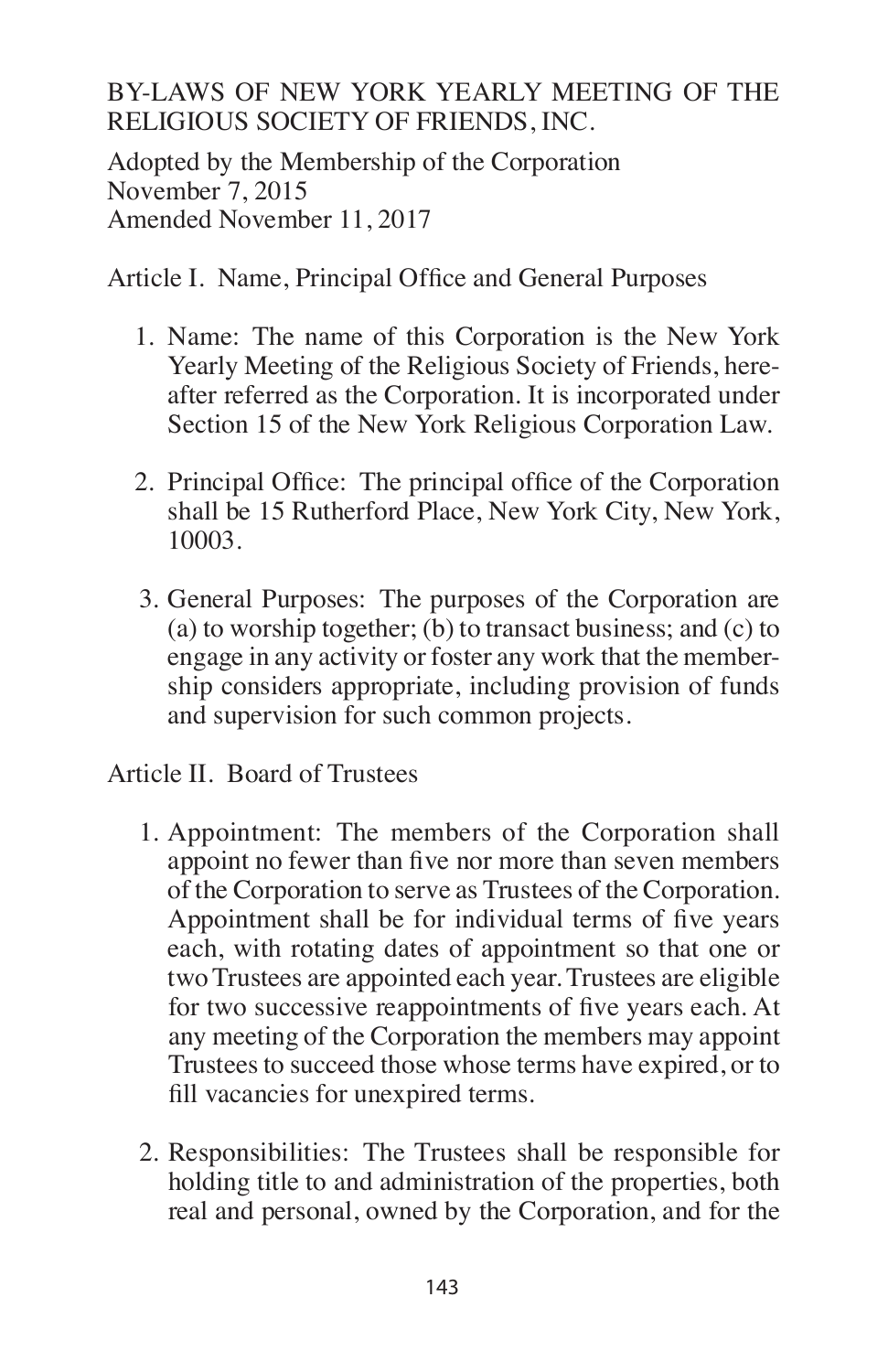management of bequests and deeds of trust received by the Corporation in a fiduciary capacity. The Trustees shall also propound a Conflict of Interest Policy and a Policy for Related Party Transactions that comply with the requirements of New York Religious Corporations Law.

- 3. Officers of the Trustees: The Trustees shall appoint from their own number a Clerk, a Secretary and a financial officer. The Clerk of the Trustees shall act as President of the Corporation when the acts of such an officer are required. The financial officer shall oversee the receipt, disbursement, investment, reporting, record-keeping and accounting for funds held by the Corporation in trust or otherwise entrusted to the management and supervision of the Board of Trustees, and shall report regularly to the Trustees with respect to such funds. No employee of the Corporation shall serve as Clerk of the Trustees.
- 4. Meetings: The Trustees shall meet at such times as they may determine upon not less than 30 days' notice, or may fix by adjournment. Special meetings may be called by the Clerk, or by the Secretary upon the request of two Trustees. At least ten  $(10)$  days' notice of special meetings shall be given to each Trustee, and the purpose for which the meeting is called shall be stated. Notice requirements asset forth in thisArticle II Section 4 may be waived upon unanimous consent of all Trustees. The Trustees must meet at least once every year. Every meeting of the Trustees shall be minuted.
- 5. Quorum: A majority of the Trustees shall constitute a quorum for the transaction of business.
- 6. Reports: The Trustees shall report annually to the Corporation.
- 7. Limitations onResponsibilities and Liabilities:The responsibilities of the Trustees are limited to those set forth in Section 2 above. In particular, the Trustees are not responsible to the Corporation or to any person for the oversight of the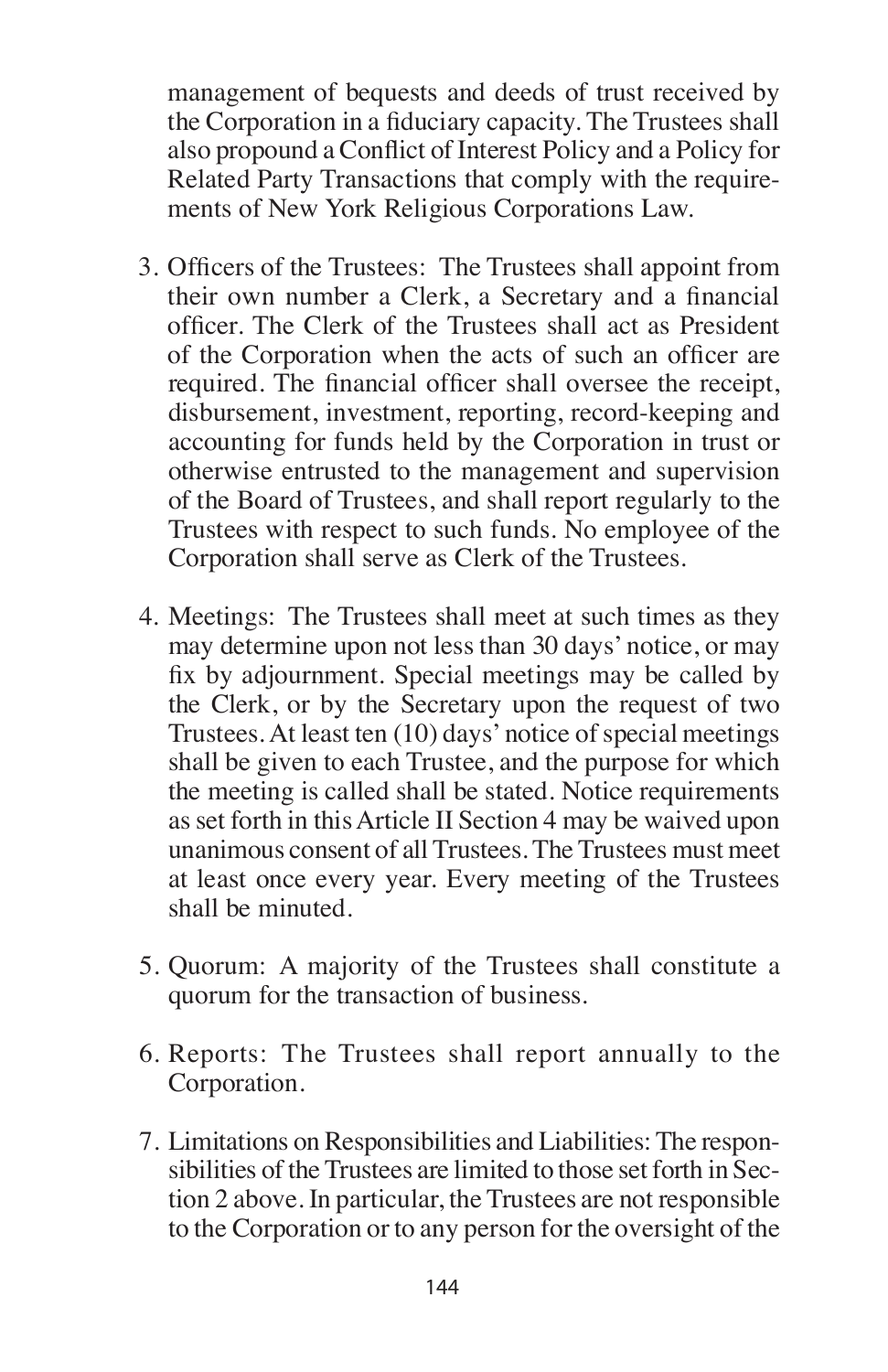Operating Budget of the Corporation, or for the retention, hiring, training or supervision of employees or volunteers who perform work on behalf of, and with the authority of, the Corporation.

#### Article III. Officers

- 1. Officers of the Corporation: The Corporation shall appoint the following Officers: Clerk, Assistant Clerk, Recording Clerks and Treasurer. It may also appoint other Officers as need may arise.
- 2. Clerk of the Corporation: The responsibilities of the Clerk are to conduct business sessions, see that the business is properly presented to the Corporation for consideration, and announce decisions when made. The Clerk keeps an accurate set of minutes, properly dated and signed, showing all matters discussed and actions taken. The Clerk carries out the instructions of the Corporation and signs necessary documents on its behalf.
- 3. Assistant Clerk of the Corporation: The responsibilities of the Assistant Clerk are such as the Clerk may delegate.
- 4. Recording Clerk of the Corporation: The responsibilities of the Recording Clerk are to write minutes of any business meeting of the Corporation, subject to the members' approval.
- 5. Treasurer of the Corporation: The responsibilities of the Treasurer are to receive and disburse funds with respect to the Operating Budget of the Corporation, and to receive and disburse funds held by the Corporation in trust or otherwise entrusted to the management or supervision of the Board of Trustees, in consultation with the financial officer of the Trustees and subject to the approval of the Trustees. The Treasurer keeps the account books of the Corporation in consultation with the financial officer of the Trustees and subject to the approval of the Trustees with respect to the funds held by the Corporation in trust or otherwise entrusted to the management and supervision of the Board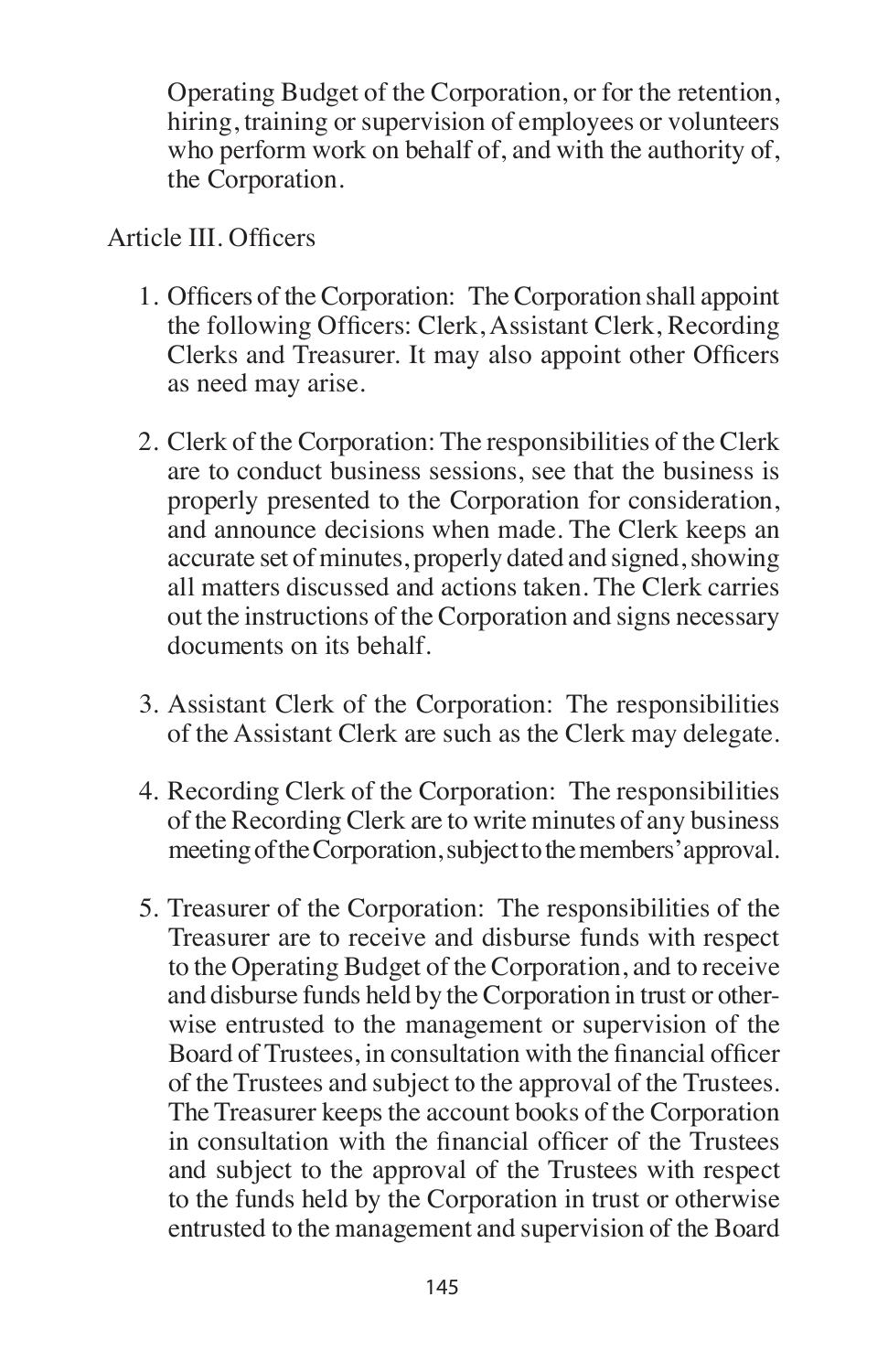of Trustees, and reports regularly to the members of the Corporation. If Assistant Treasurer(s) are appointed, they shall also be Officers of the Corporation.

6. Officers shall be appointed by the members of the Corporation at any duly noticed meeting of the Corporation.

### Article IV. Membership

- 1. Designation: Members of the Corporation shall be those persons having made application to and been accepted into membership in any monthly meeting affiliated with the New York Yearly Meeting of the Religious Society of Friends.
- 2. Authority: The governing authority of the Corporation shall be vested in its Members. All decisions and actions shall be taken at duly noticed meetings of the Corporation by the process of seeking unity in the manner of Friends as may be set forth from time to time in *Faith and Practice*: The Book of Discipline of the New York Yearly Meeting of the Religious Society of Friends.
- 3. Attenders: Attenders are those who have not applied for and been accepted to membership in a monthly meeting, but who manifest a continuing interest in the life of the meeting or the work of the Corporation. Attenders are welcome to participate in the activities of the Corporation in such manner as may be discerned by the members of the Corporation, but attenders may not serve as Clerks, Treasurer or Trustee, or on the financial, advancement or nominating Committees of the Corporation. Decisions in meetings of the Corporation are made by members only.
- 4. Limitations on Liability: No individual Member or monthly meeting shall be liable to the Corporation or its creditors for any indebtedness or liability of the Corporation, and any and all creditors of the Corporation shall look only to the assets of the Corporation for satisfaction of any debt, obligation or liability.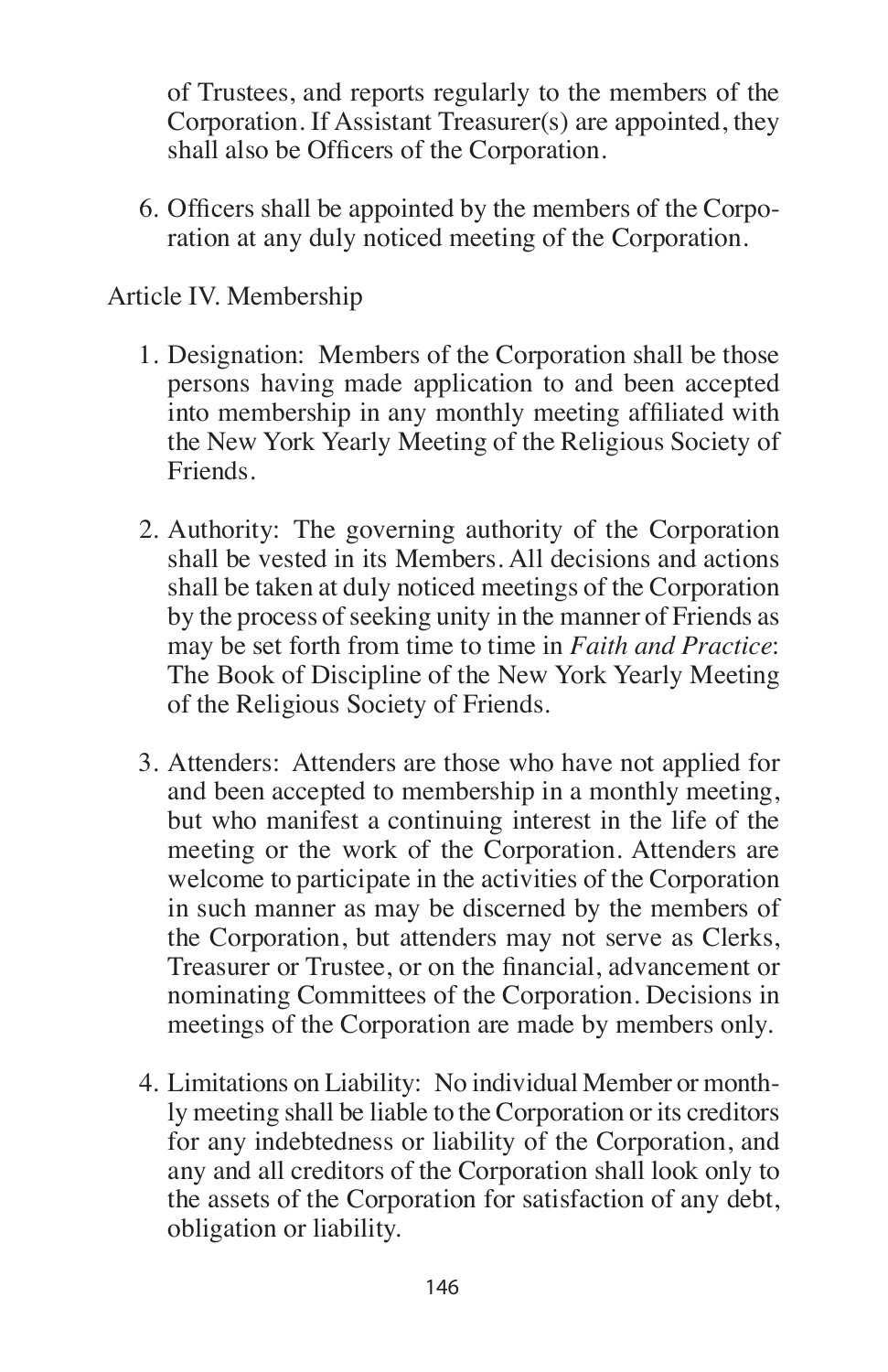# Article V. Meetings of the Corporation ("Sessions")

- 1. Annual Meeting: The Annual Meeting of the Corporation ("Summer Sessions") shall take place at a time and place to be announced by the Clerk, ordinarily in July of each year. The members shall be given at least sixty (60) days' notice thereof.
- 2. Other Meetings: Other meetings of the Corporation ("Spring Sessions" or "Fall Sessions") may be convened by the Clerk. The members shall have at least thirty (30) days' notice thereof, and six (6) days' notice of any rescheduled meeting.
- 3. Business Placed Before the Meeting: Any duly-noticed meeting of the New York Yearly Meeting for the conduct of business shall constitute a meeting of the Corporation. At any meeting of the Corporation, members may act upon any order of business properly placed before them, including seasoned concerns and necessary business that is placed on the Agenda by the Clerk.
- 4. Presiding Officer: The Clerk (or, in the case of incapacity, unwillingness or unavailability to serve, the Assistant Clerk or other designee) shall preside over any meeting of the Corporation at which business will be transacted.

## Article VI. Committees of the Corporation

1. Committee Composition: The Corporation may create, from time to time, committees whose purpose is to undertake designated work of the Corporation. Such committees shall be committees of the Corporation, not of the Board of Trustees. No such committee shall have the power to enter into contracts or to obligate the Corporation in any manner, except as the membership may delegate through it approval of the Handbook of the Corporation or the operating budget of the Corporation, or in some other fashion.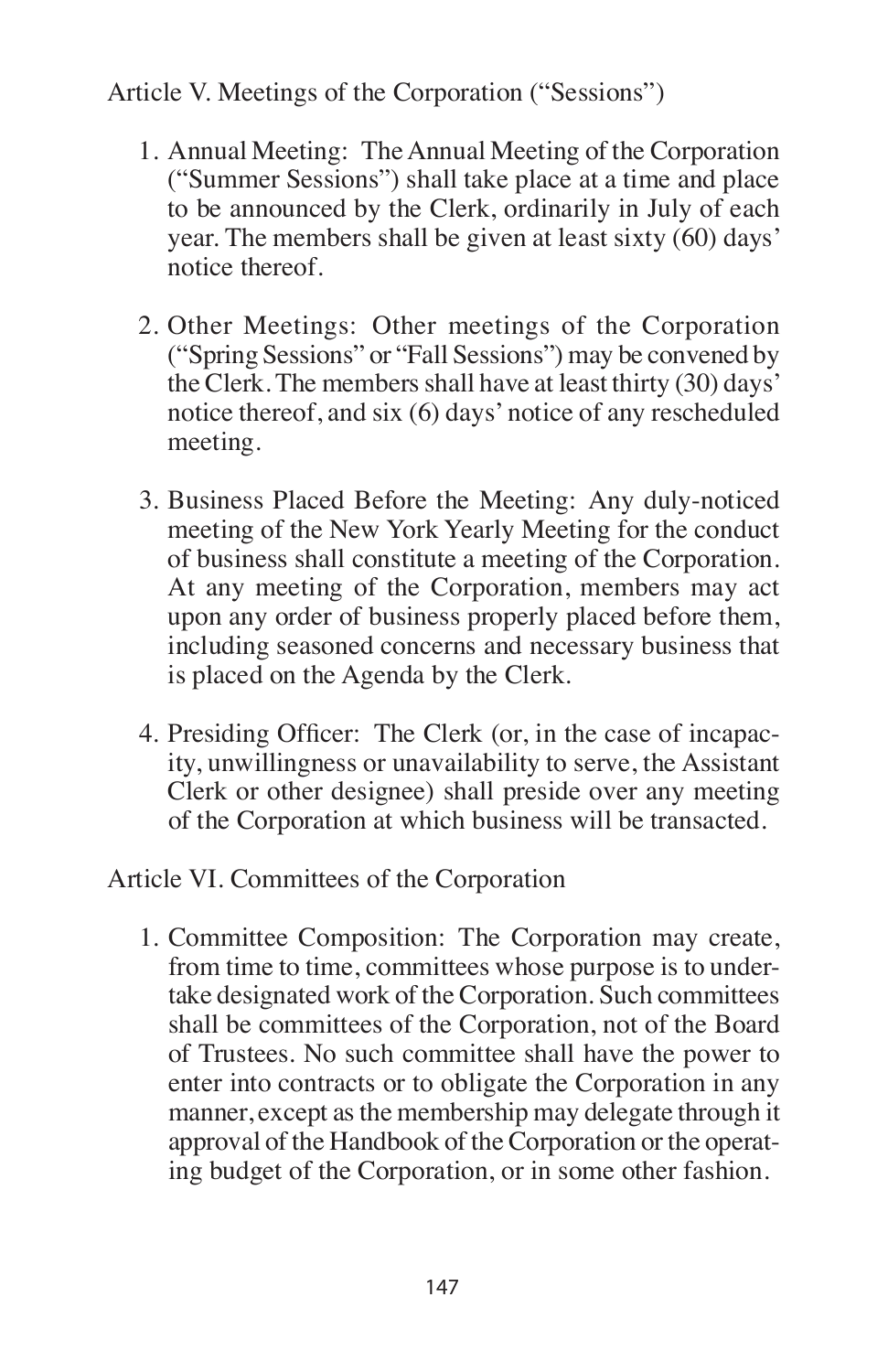- 2. Committee Establishment and Operations: When the Corporation establishes a committee, it must also determine and approve a statement of its purpose and functions and provide adequate funding. All appointments to committees are to be made for a specified term. A current record of all committees and their membership shall be made available to the members of the Corporation. No individual compensated by the Corporation may participate in deliberations on matters relating to his or her compensation.
- 3. Accountability: Members may, from time to time, authorize the expenditure of corporate funds in furtherance of the work of committees of the Corporation. Committees of the Corporation shall be accountable to the members for work that they undertake and funds that the Corporation entrusts to them.

Article VII. Indemnification

1. The Corporation shall indemnify any and all of itsTrustees, Officers, employees or volunteers who perform work on behalf of, and with the authority of, the Corporation against expenses actually and necessarily incurred by them in connection with the defense of any action, suit or proceeding in which they, or any of them, are made parties, or a party, by reason of having performed work on behalf of, and with the authority of, the Corporation, in the absence of gross negligence or willful misconduct. Such indemnification shall not be deemed exclusive of any other rights to which those indemnified may be entitled.

Article VIII. Amendments to the By-Laws

1. These By-Laws may be altered, amended or repealed by (i) the presentation of such proposed alteration, amendment or repeal before a duly noticed meeting of the Corporation for a first reading, and (ii) approval by the members of the Corporation of such proposal at a second, separate, meeting of the Corporation.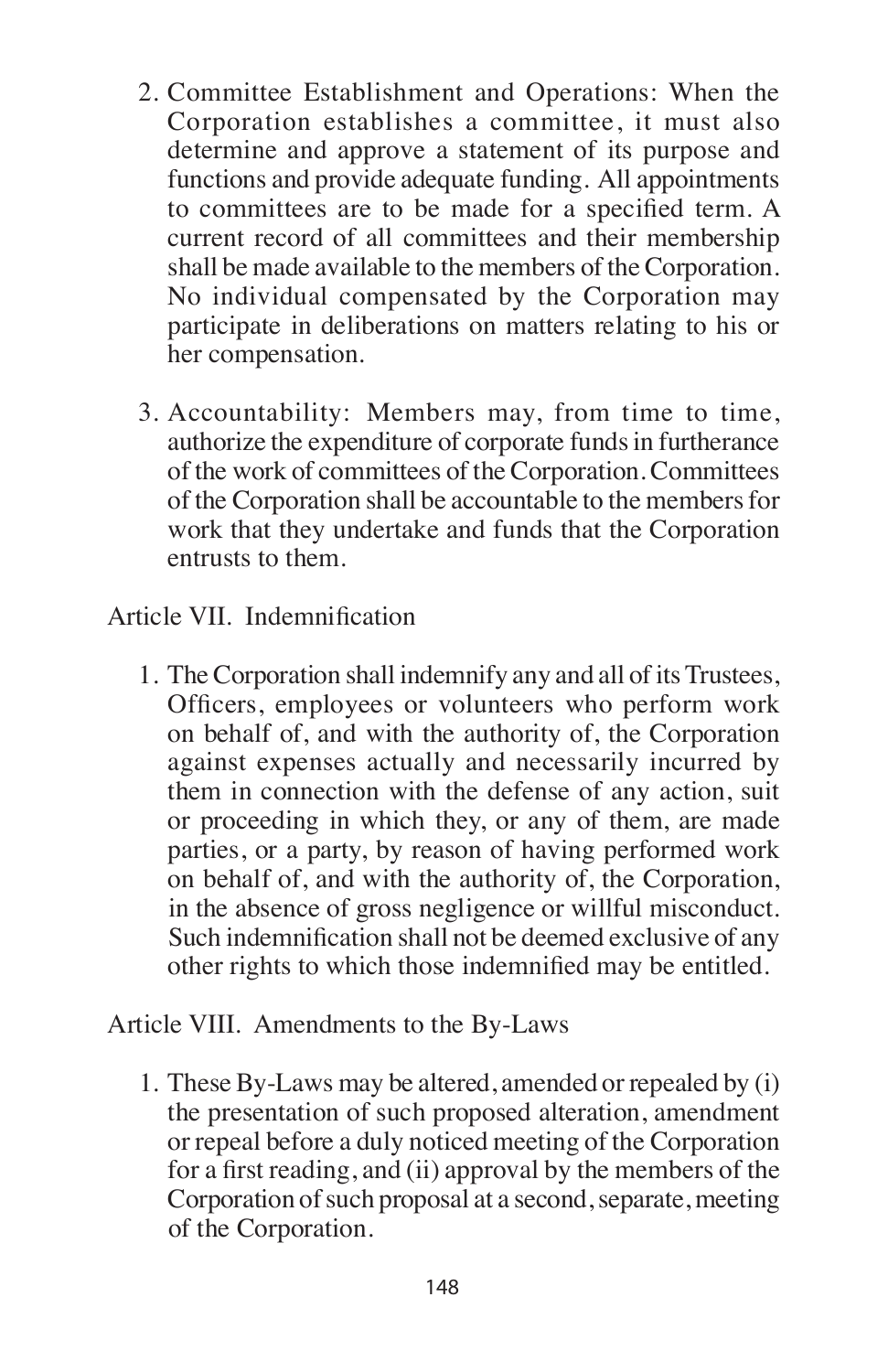# GLOSSARY

This is a list of terms Friends have used. Some appear in this *Faith and Practice*, all in Friends'speech and writings.

ADVICES. Ideals stated as a continuing reminder of the basic faith and principles held to be essential to the life and witness of Friends. Friends have found it useful regularly to remind each other of their nature through periodic reading and discussion along with related queries.

AFFIRMATION. Alegal declaration made by Friends or others who conscientiously decline to take an oath.

ATTENDER. One who attends and participates in meeting activities fairly regularly but has not become a member.

BIRTHRIGHT MEMBER. Friend born of Quaker parents and recorded at birth on a monthly meeting's membership rolls.

BREAKING MEETING. Term used for the closing of the meeting for worship when a designated Friend shakes hands with the persons next to her or him. Following this, all shake hands with their neighbors.

CENTER DOWN. A process by which we still or direct our conscious thought and open our minds in order that we may hear God speak directly to us.

CLEARNESS. A condition in which there are no perceived obstacles to a proposed course of action by an individual or meeting.

CLEARNESS COMMITTEE. Agroup of Friends appointed or selected to assist a person or the meeting to clarify a decision or concern.

CLERK. A member who presides at meetings of Friends. A meeting for worship with a concern for business may have recording and reading clerks.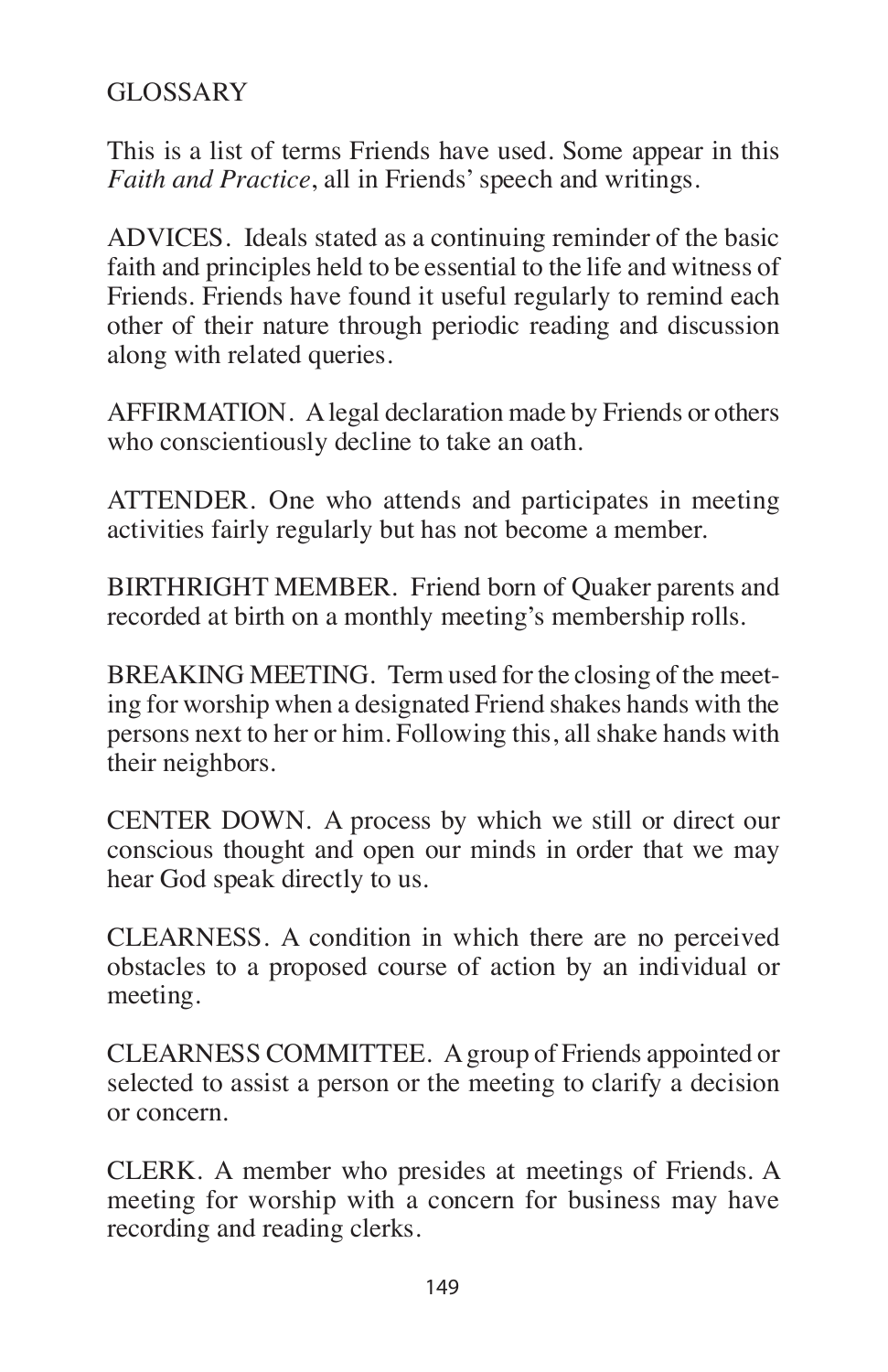CONCERN. A deep interest, whether by an individual or a meeting, in some spiritual or social matter, an interest so deep and vigorous that often it must be expressed in action.

CONTINUING REVELATION. The belief that God speaks to persons directly today.

CONVENER. Member of a committee, usually the first-named, whom the meeting asks to call together the first meeting of that committee.

CONVINCED FRIEND. A person who becomes a Friend as a result of being led to this decision by the Inward Teacher after careful study, thought, and seeking.

CORPORATE. Description of the body of a Friends' meeting. While God may speak differently to individuals, the gathered meeting provides a clear perception of divine guidance for the community.

COVENANT. A commitment between two persons with God as the third party.

COVERED MEETING. A meeting for worship or business in which the participants feel the power and inspiration of God so strongly that they are united in silence that is the reward of waiting upon the Lord.

DISCIPLINE. 1. Term related to discipleship: following a particular path. 2. The book of *Faith and Practice* of the Religious Society of Friends. Each yearly meeting may draw together its own book of discipline, so Friends may refer to Britain Yearly Meeting's discipline, for example, or that of other yearly meetings.

ELDERING. Gently admonishing in love the ways, habits, or thoughts of a Friend or attender after serious consideration by or consultation with respected members of the meeting.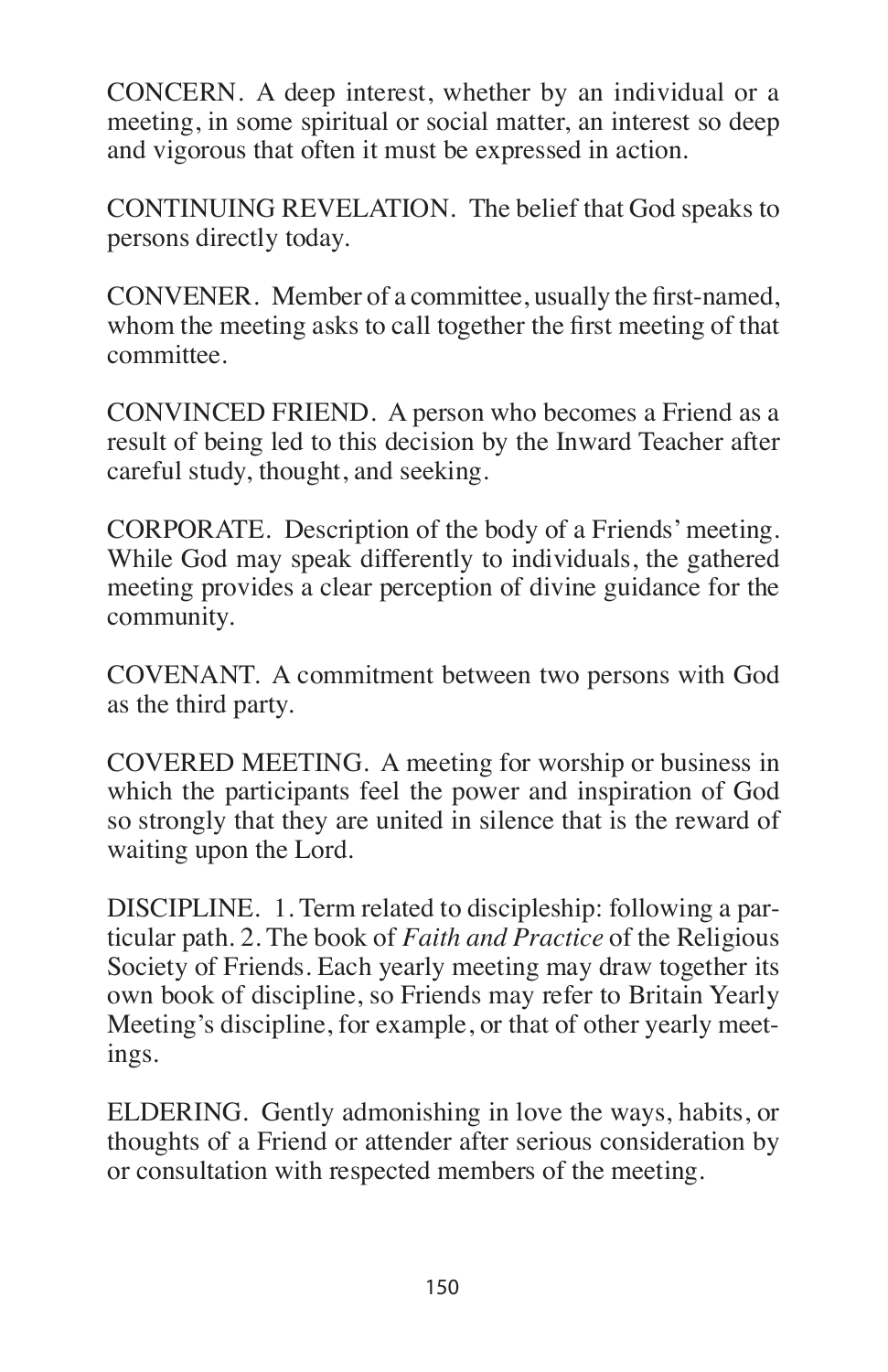ELDERS. Historically, those appointed to foster the vocal ministry of the meeting for worship and the spiritual condition of the members.

EPISTLE. A letter of serious import sent either by an individual or a group. Usually a formal letter sent annually by each yearly meeting to all Friends everywhere stating the condition, exercises, and experience of the yearly meeting.

EXERCISE. The exploration of a deep concern that has been brought to a meeting. The meeting may record this exploration as a "minute of exercise(s)."

FACING BENCHES. The benches or seats in the front of the meeting room, facing the body of the meeting, on which Friends' ministers and elders generally sat. In recent times, many meetings have adopted a circular or square arrangement to eliminate the facing-bench distinction.

GATHERED MEETING. The special occasion when the meeting for worship or business attains more than the usual sense of divine presence, which touches the worshippers and unites them in holy fellowship and shows in united themes of ministry. (See Thomas R. Kelly, "The Gathered Meeting," in *A Testament of Devotion*.)

GOOD ORDER. The procedures, found through Friends' experience, that facilitate our business and committee meetings as we seek to find and carry out God's will.

GOSPEL ORDER. A fellowship of the disciples of Christ that comes into being as the result of the preaching and experience of the Gospel. Our order, organization, testimonies, and closeness come from God through the relationships between people that Jesus described in parables and showed through his healing, counsel, and prophecy. Jesus lives amongst us, counsels and chastises, and leads us in living this order. Our fellowship is local, regional, national, and international at the same time, since we are a spiritual group that Christ heads rather than an episcopal, congregational, or bureaucratic system managed politically.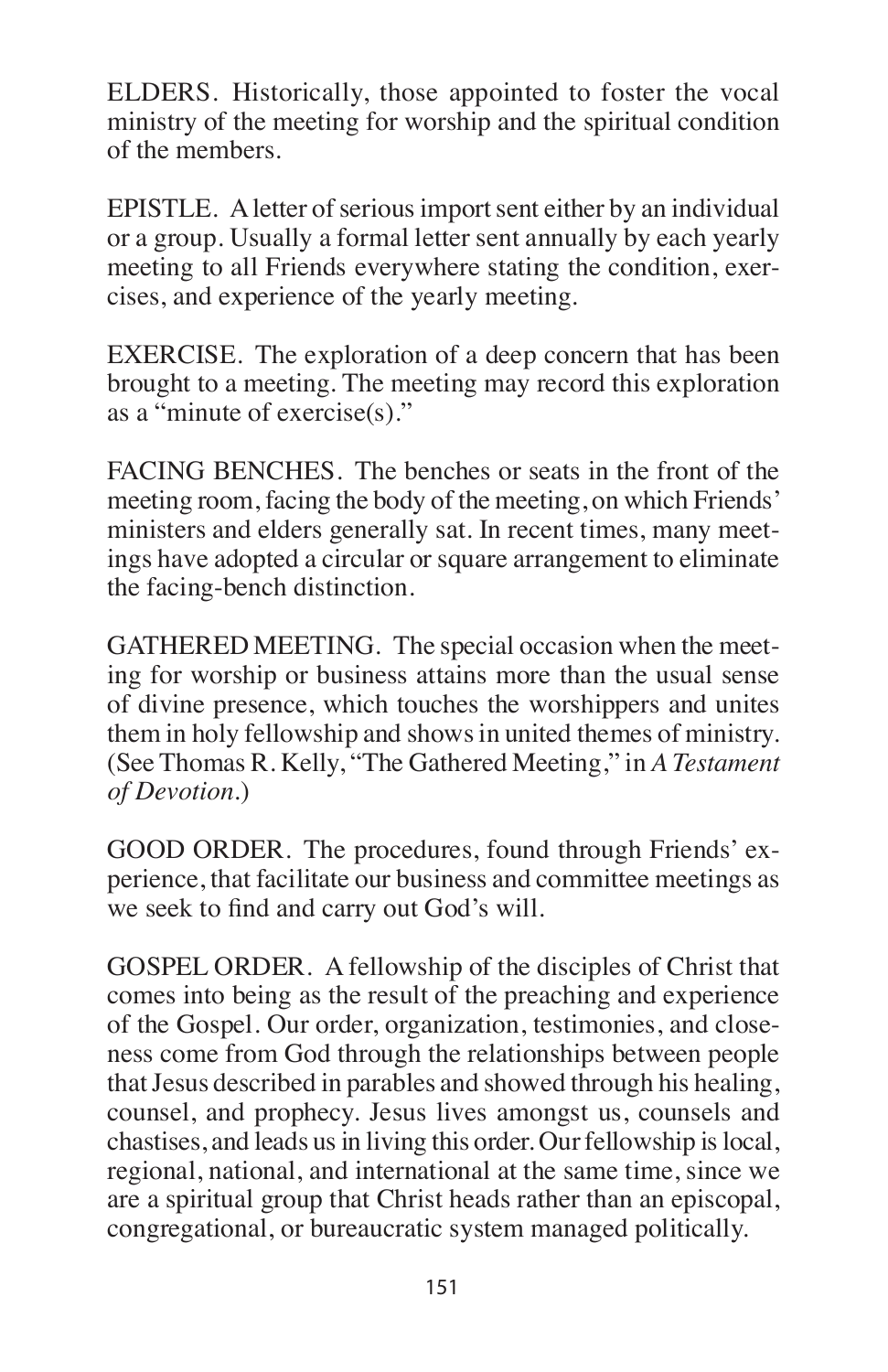HOLD IN THE LIGHT. To ask for God's presence to illumine a person, situation, or problem, whether in concern or thanksgiving.

INWARD LIGHT. This refers to the power and inspiration of God and Christ coming inwardly to us to show us our motivations and true selves, correct us, guide us, and lead us, and give us strength to act on this guidance. It thus brings us into unity with the spirit of God. The concept differs from that of conscience, which is a developed awareness of the merits or faults of our conduct, intentions, or character and the sense of obligation to do right. Conscience and the Inward Light are not alternatives or substitutes for each other. The "Inward Light" is also called the "Light Within," the "Christ Within," the "Light of Christ," the "Holy Spirit," and "The Seed." Often, the term is written "Inner Light," implying that the light comes from each of us, an implication that is not part of early Friends' concept.

LABOR WITH. An effort by one or more Friends to help another struggle with a concern or a difficulty and come through to a resolution.

LAY DOWN. To terminate a committee when its work is completed or no longer felt necessary. A monthly meeting may be laid down when it is no longer functioning as such.

LEADING. An inner conviction that impels one to follow a certain course under a sense of divine guidance. A Friend may submit a leading to the meeting for testing by corporate wisdom.

MEETING FOR SUFFERINGS. A committee to support and care for members and their families who suffer because of their commitment to Friends' principles. In Britain in recent years it refers to a representative committee that acts in a deliberative and executive manner for the Religious Society of Friends when the yearly meeting is not in session.

MINDING THE LIGHT. An expression used to remind us that there is an "Inward Light" in each of us that can reveal God's will and direction.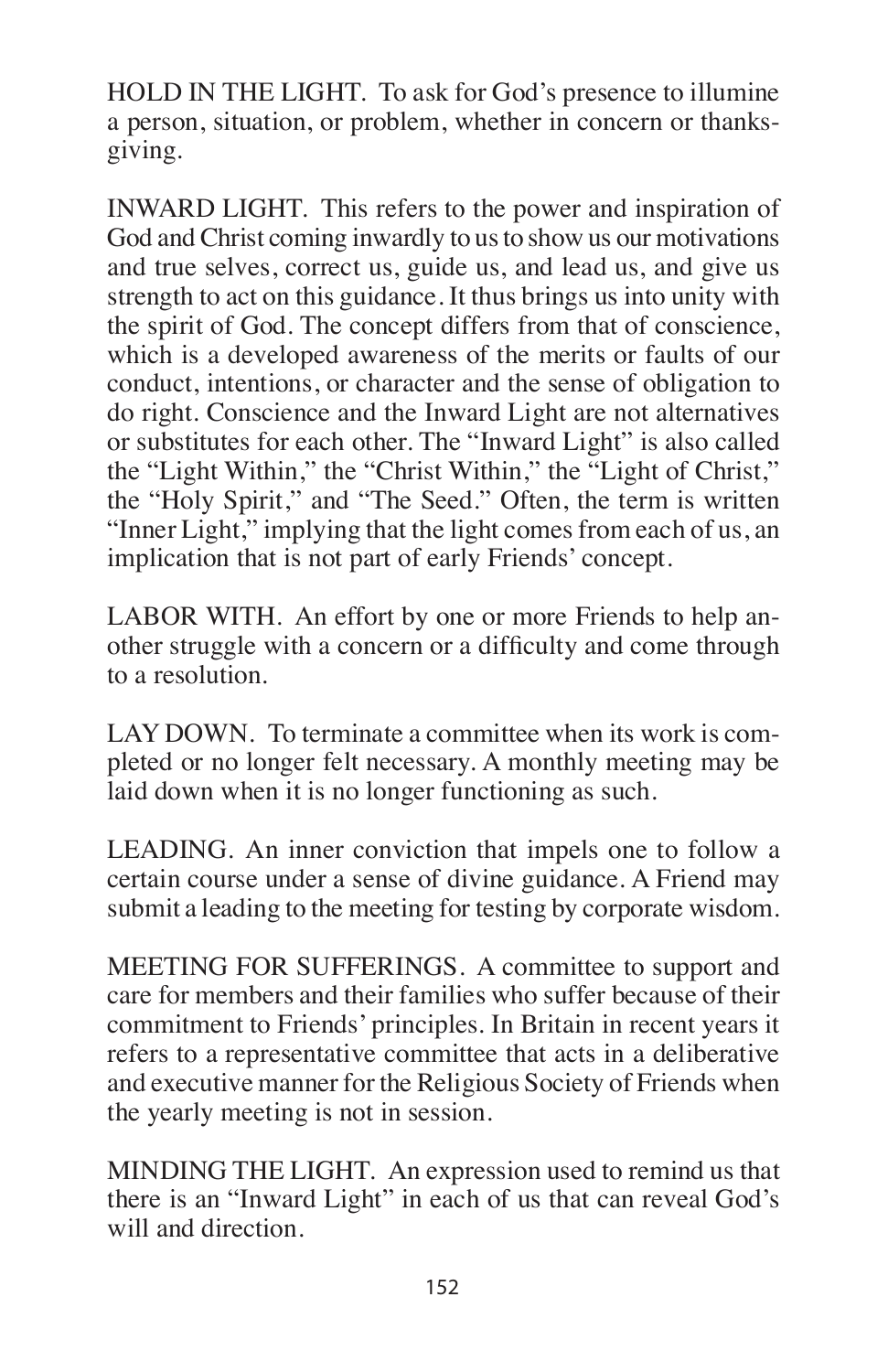MINISTERS. Those recognized and recorded by a meeting as having a special gift for the ministry.

MINUTE. Astatement of an item of business approved by those in attendance at a given meeting for worship with a concern for business.

MOVED TO SPEAK. An experience, in the quietness of the meeting, of feeling led by God to speak.

OPENING. Moment of unexpected enlightenment or inspiration from God.

OVERSEERS. A committee that has pastoral care of the meeting's membership.

PLAIN DRESS. Undecorated garments without bright colors used by Friends to express simplicity in dress. Today the term refers to the wearing of Quaker dress of that early period.

PLAIN SPEECH. The "thee," "thy," and "thine" used by Friends, especially up to the early twentieth century. Plain language bears witness to the testimony of early Friends for democracy and equality. In the 1600s, a wealthy person or member of the nobility was addressed by the plural pronoun "you" while inferiors or children were addressed by the singular pronoun "thou." Friends and many others refused to recognize such distinctions: they said "thou" to everyone and thus brought on themselves much persecution that the use of "you" might have spared them. Because the days and months were named for non-Christian gods, goddesses, and emperors, Friends preferred to use "first-day," "second-day," "First Month," "Second Month," etc. All of these usages are still common among some Friends and in some minutes of Friends' proceedings. Also refers to forthright and divinely-led speech.

PREPARATIVE MEETING. 1. Originally, and still in Britain Yearly Meeting, a term used to refer to one of a group of meetings that "prepare" business to be brought before the monthly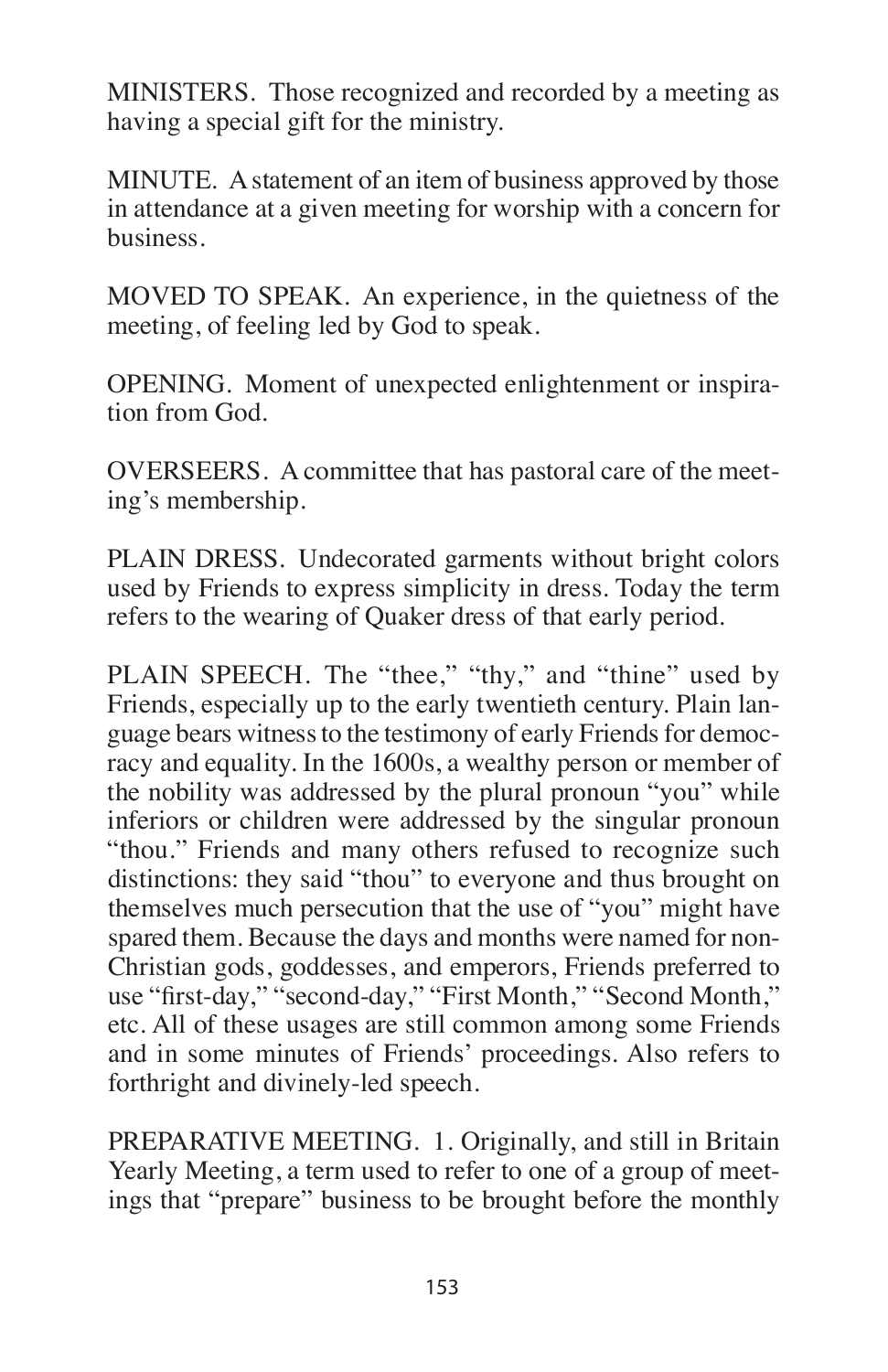meeting. 2.Agroup of Friends generally under the care and guidance of an established monthly meeting, preparing to become a monthly meeting.

PROGRAMMED MEETING. A meeting for worship, usually conducted by a pastor, with pre-arranged program including music, collection of money, sermon, and periods of silence and waiting when Friends feel free to speak from the body of the meeting.

PROCEED AS WAY OPENS. To wait for guidance from God; to avoid hasty judgement or action; to wait for future circumstances to help solve a problem.

QUAKER. Unofficial name of a member of the Religious Society of Friends. Originally pejorative.

QUERIES. The questions that, in conjunction with the "Advices," enable individuals and meetings to examine themselves in relation to the standard of conduct that the Religious Society of Friends has established for itself.

RECORDING OF MINISTERS. Friends'meeting may minute the designation as a minister of a member whom the meeting recognizes as having the gift of ministry or a special gift of service to the meeting or community.

RELEASE. 1. To set free a concerned and qualified Friend for religious service, as traveling among Friends. This may require the meeting to take over responsibilities of the concerned person while that person is away. 2. To remove from committee or membership rolls.

SEASONING. A process to ensure that decisions are truly grounded in God's will.

SENSE OF THE MEETING. A perception of Truth that emerges from the corporate business process as Friends seek God's will. After full consideration of a matter and allowing for the development of new insights with God's leading, if the clerk feels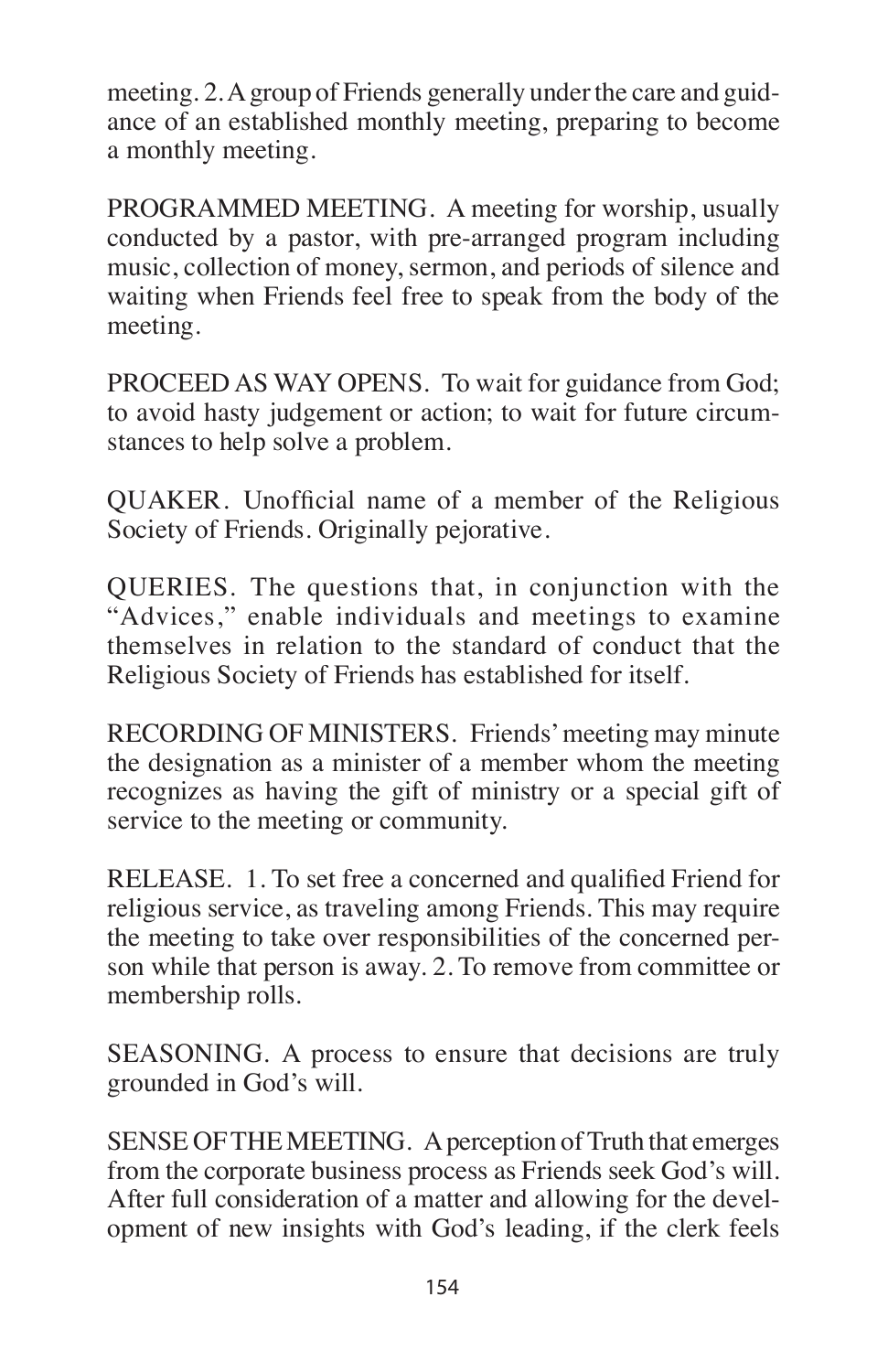that a decision has been reached, she or he states the sense of the meeting as a minute for the meeting's approval. No vote is taken. Unity is sought for, but if it is not attained to a reasonable degree, the clerk can minute postponement. (The clerk must decide on the degree of unity required, basing that judgement on the importance of the subject and the experience and wisdom of those who speak to it.)

SOJOURNING MEMBER. A Friend who is temporarily residing in the area of another monthly meeting, accepted by that meeting as a participating member but not included in their statistics for financial purposes.

SPEAK TO ONE'S CONDITION. The experience of receiving a message directly from God, or through another person, that touches one at the deepest level or helps one solve a problem or make a right decision.

STANDING ASIDE. The withdrawal of opposition by a member not able to unite with a proposed minute, thus freeing the meeting to proceed.

STANDING IN THE WAY. The declaration of a member unable to unite with a proposed minute. The clerk must decide if this declaration prevents unity or is merely to be recorded.

STATE OF THE MEETING. The statement of condition from the monthly meetings to the quarterly meetings and then to the yearly meeting, prepared each year for Friends' consideration. The yearly meeting summary of these reports is known as the State of the Society Report.

STOP IN THE MIND. An expression that Friends may use to explain that they cannot follow a course of action. Scruples about engaging in an activity or approving a minute that may be partly conscious, usually not fully thought out but rather felt.

TESTIMONIES. Public statements or witness based on beliefs of the Religious Society of Friends that give direction to our lives.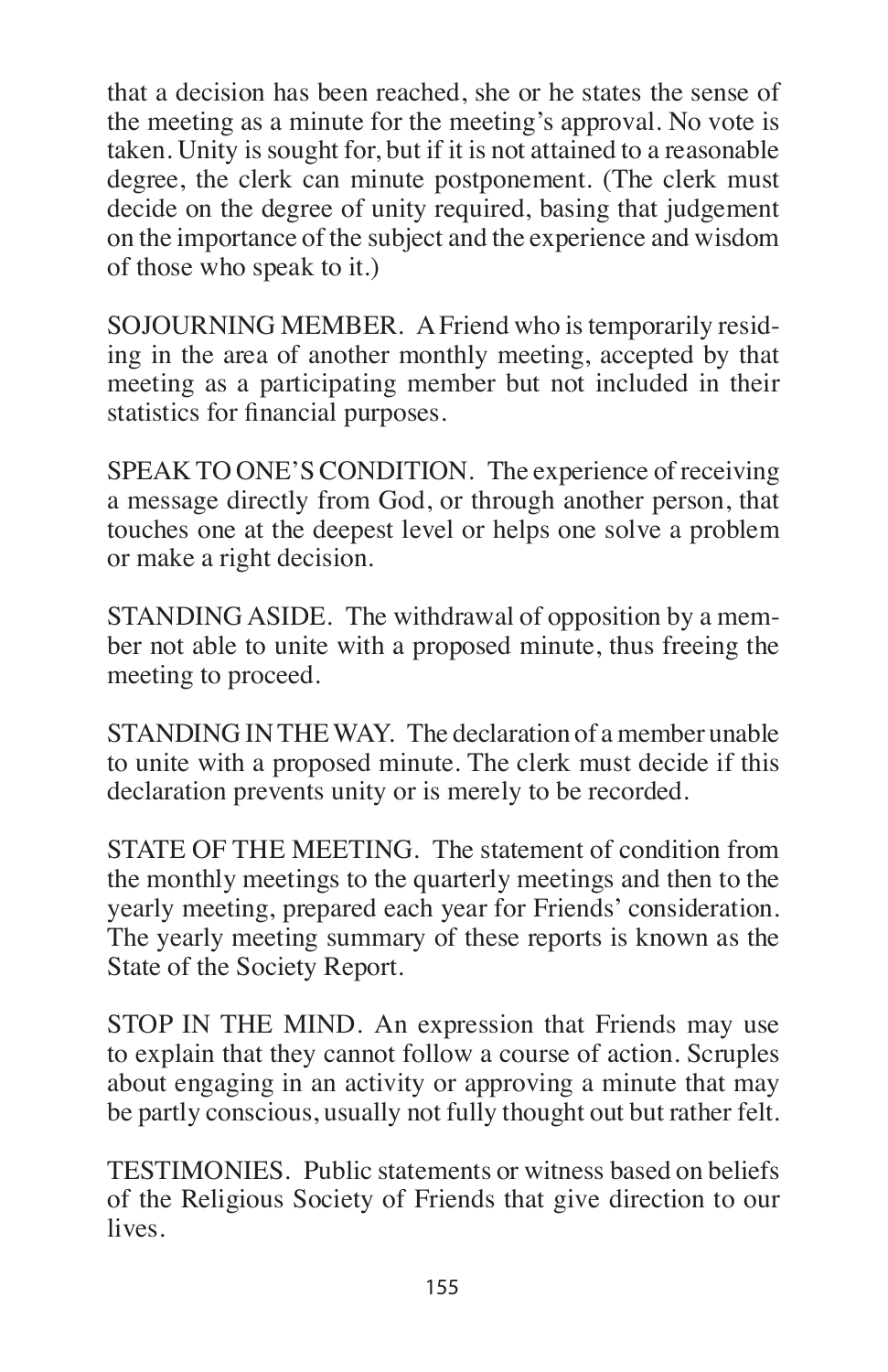TRAVEL MINUTE. The endorsement a meeting gives to one of its members who is traveling, usually among Friends, under the weight of a concern. This is distinct from a letter of introduction, which the meeting may approve for a Friend who plans to visit Friends in the course of traveling. For travel outside the yearly meeting, the yearly meeting must endorse this minute.

UNITY. A shared perception in a business meeting that the minute arrived at through the corporate search is Friends' best understanding of God's will for them. It implies that everyone will take part in or support the concern under consideration.

UNPROGRAMMED MEETING. Ameeting for worship sometimes erroneously referred to as a "silent meeting." No pastor is in charge. The gathered Friends sit in silence, waiting upon God and "leadings of the Spirit," which may give rise to vocal messages to share with the meeting, although meetings for worship in which Friends spend the whole time in silence can also be occasions of great inspiration.

VISITATION. Formal visiting among Friends for any one of several purposes.

WAIT UPON THE LORD. Actively to seek and attend to God's will in expectant, quiet worship.

WEIGHTY FRIEND. A member whom Friends informally recognize as having special experience and wisdom.

WITNESS. Used as a noun or a verb; one who testifies to or shows evidence of religious beliefs and convictions, or the act of doing so.

WORLDLY. Having to do with non-spiritual values. Originally referred to non-Quaker values.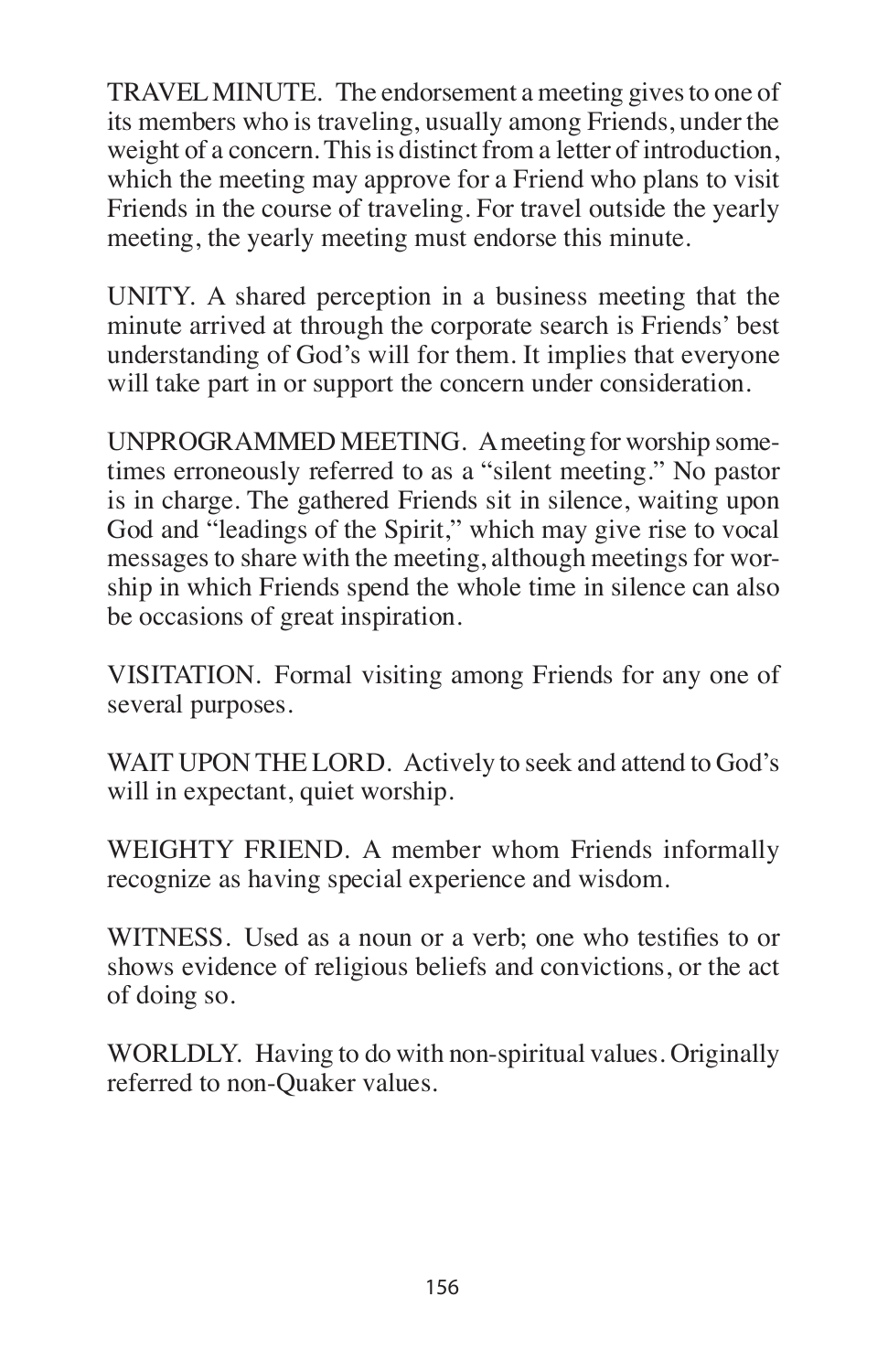## **MONTHLY MEETING MEMBERSHIP RECORD**

|                                    | Member's full name         | (If married name is different, put name at birth in parentheses)      |
|------------------------------------|----------------------------|-----------------------------------------------------------------------|
|                                    |                            |                                                                       |
| ADMITTED TO MEETING MEMBERSHIP     |                            |                                                                       |
|                                    |                            | Date By request By request By request of parents                      |
|                                    |                            |                                                                       |
|                                    |                            | By transfer certificate from the ________ Monthly Meeting             |
| <b>PARENTS</b>                     |                            |                                                                       |
|                                    | Father's name              |                                                                       |
|                                    | Mother's name              |                                                                       |
| <b>ADDRESSES</b>                   |                            |                                                                       |
| Year<br>Street                     | Town                       | State                                                                 |
|                                    |                            |                                                                       |
| <b>REMOVAL</b>                     |                            |                                                                       |
|                                    |                            | Date membership ended: _________ by death ________ by release _______ |
|                                    | by certificate of transfer |                                                                       |
|                                    |                            |                                                                       |
| Place of burial<br><b>REMARKS:</b> |                            |                                                                       |

The New York Yearly Meeting of the Religious Society of Friends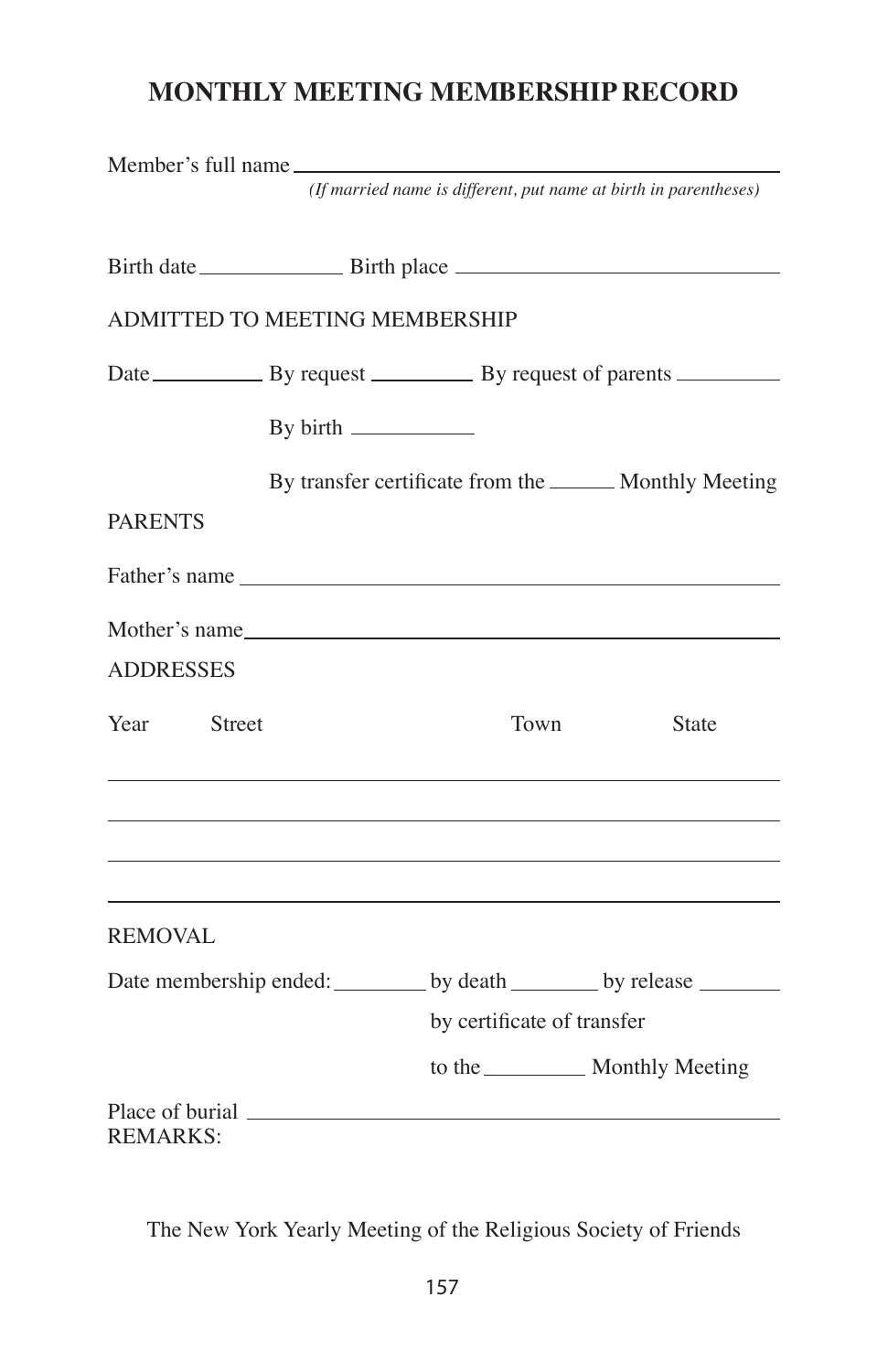(Monthly Meeting Membership Record—reverse side of page)

| <b>MARRIAGE</b> |  |
|-----------------|--|
|                 |  |
|                 |  |
|                 |  |
|                 |  |
|                 |  |
|                 |  |
| <b>CHILDREN</b> |  |
|                 |  |
|                 |  |
|                 |  |
|                 |  |
|                 |  |
|                 |  |
|                 |  |
|                 |  |
|                 |  |
|                 |  |
|                 |  |
|                 |  |

The New York Yearly Meeting of the Religious Society of Friends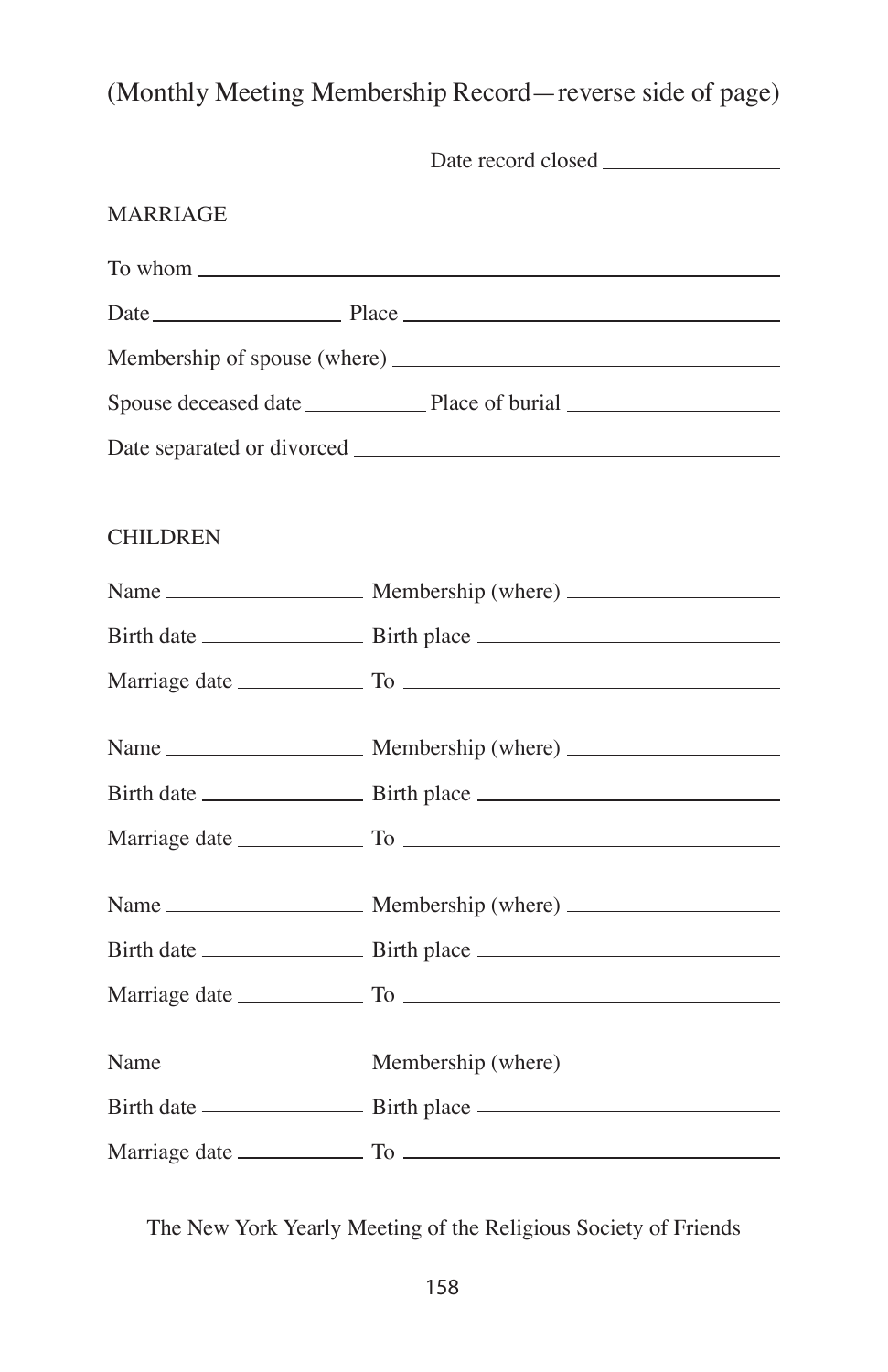### **CERTIFICATE OF TRANSFER**

|                                                                                                                                                                                                                                | Date                                                                                                                                                                                                             |  |  |
|--------------------------------------------------------------------------------------------------------------------------------------------------------------------------------------------------------------------------------|------------------------------------------------------------------------------------------------------------------------------------------------------------------------------------------------------------------|--|--|
|                                                                                                                                                                                                                                |                                                                                                                                                                                                                  |  |  |
|                                                                                                                                                                                                                                |                                                                                                                                                                                                                  |  |  |
| Dear Friends,                                                                                                                                                                                                                  | This CERTIFICATE OF TRANSFER has been requested by a member<br>of this monthly meeting who now resides in your area. We have given<br>consideration to this request, and, no obstruction appearing, we recommend |  |  |
|                                                                                                                                                                                                                                | to your Christian care and                                                                                                                                                                                       |  |  |
| remain with love your friends.                                                                                                                                                                                                 |                                                                                                                                                                                                                  |  |  |
| Removal minutes (date) ______________ by the ___________                                                                                                                                                                       |                                                                                                                                                                                                                  |  |  |
| Address and the state of the state of the state of the state of the state of the state of the state of the state of the state of the state of the state of the state of the state of the state of the state of the state of th | Monthly Meeting,                                                                                                                                                                                                 |  |  |
|                                                                                                                                                                                                                                | $(signature of monthly meeting clerk or of a membership records clerk)$                                                                                                                                          |  |  |
| be concluded.                                                                                                                                                                                                                  | enclosure: ACCEPTANCE OF TRANSFER form, PARTIALLY filled in by<br>us. Only when you complete the form and return it to us will the transfer                                                                      |  |  |
|                                                                                                                                                                                                                                | <b>ACCEPTANCE OF TRANSFER</b>                                                                                                                                                                                    |  |  |
|                                                                                                                                                                                                                                |                                                                                                                                                                                                                  |  |  |
|                                                                                                                                                                                                                                |                                                                                                                                                                                                                  |  |  |
|                                                                                                                                                                                                                                |                                                                                                                                                                                                                  |  |  |
| Dear Friends:                                                                                                                                                                                                                  | This is to inform you that your CERTIFICATE OF TRANSFER                                                                                                                                                          |  |  |
|                                                                                                                                                                                                                                |                                                                                                                                                                                                                  |  |  |
|                                                                                                                                                                                                                                | resides within our area, was read and accepted by our monthly meeting on                                                                                                                                         |  |  |
| $(data)$ .                                                                                                                                                                                                                     |                                                                                                                                                                                                                  |  |  |
|                                                                                                                                                                                                                                |                                                                                                                                                                                                                  |  |  |
|                                                                                                                                                                                                                                |                                                                                                                                                                                                                  |  |  |
|                                                                                                                                                                                                                                |                                                                                                                                                                                                                  |  |  |

*(Signature of monthly meeting clerk or of a membership records clerk)*

\*Monthly meeting clerk preparing transfer certificate should fill in these blanks before sending the form to the new meeting.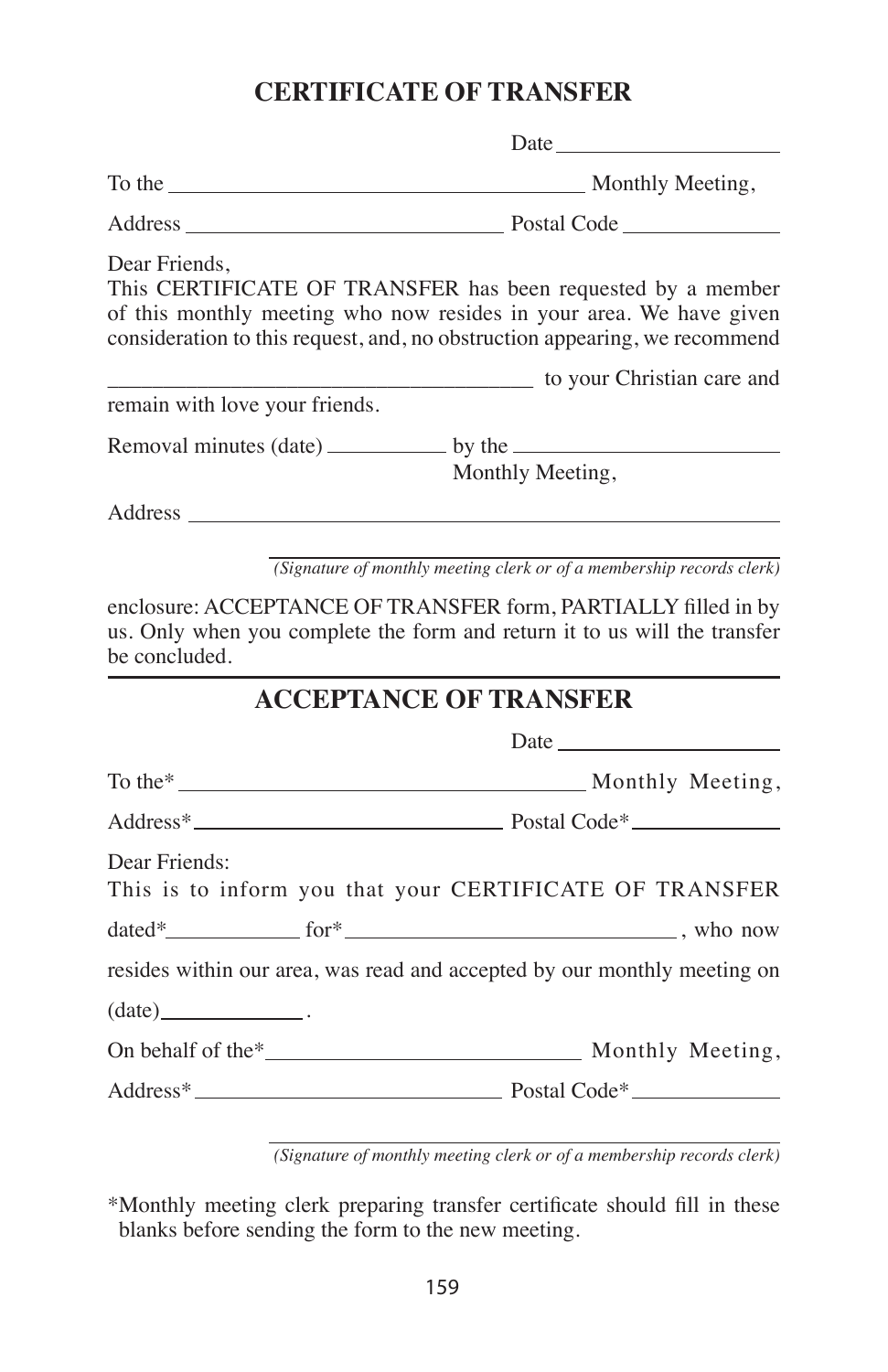### **INFORMATION AND INSTRUCTIONS ON FINAL AFFAIRS**

|                                   | Soc. Sec. No.                                                                     |
|-----------------------------------|-----------------------------------------------------------------------------------|
|                                   | I request that the Religious Society of Friends carry out the following           |
| upon my death:                    |                                                                                   |
|                                   | The information below may help those responsible carry out my wishes:             |
| 1.                                | Persons to notify at once: (next of kin, coworkers, executor, &c.)                |
|                                   |                                                                                   |
|                                   |                                                                                   |
|                                   |                                                                                   |
|                                   |                                                                                   |
| Member of memorial society:<br>2. |                                                                                   |
|                                   |                                                                                   |
| 3.                                | Disposal of body: burial _cremation _ medical research _ organ donations _        |
|                                   |                                                                                   |
|                                   |                                                                                   |
|                                   |                                                                                   |
|                                   |                                                                                   |
|                                   |                                                                                   |
| 4.                                |                                                                                   |
|                                   |                                                                                   |
|                                   | If no insurance, expenses to be met as follows: _________________________________ |
| 5.                                | Memorial meeting for worship desired?                                             |
|                                   |                                                                                   |
| 6.                                |                                                                                   |
|                                   | In lieu of flowers, contributions may be made to: ______________________________  |
| 7.                                | Special instructions if death is distant from home: (over)                        |
| 8.                                |                                                                                   |
|                                   |                                                                                   |
| 9.                                | If no surviving parents, instructions on care of minor children: (over)           |
|                                   | 10. Information for death certificate (must agree with legal records and          |
| policies):                        |                                                                                   |
|                                   |                                                                                   |
|                                   |                                                                                   |
|                                   |                                                                                   |
|                                   | Occupation Present employer                                                       |
|                                   |                                                                                   |
|                                   | Father's full name                                                                |
|                                   | Mother's full name                                                                |
|                                   |                                                                                   |
|                                   | Received for the monthly meeting: date                                            |
|                                   | (clerk's or recorder's signature)                                                 |
|                                   | Monthly Meeting                                                                   |
|                                   | (print monthly meeting name)                                                      |

Address

The New York Yearly Meeting of the Religious Society of Friends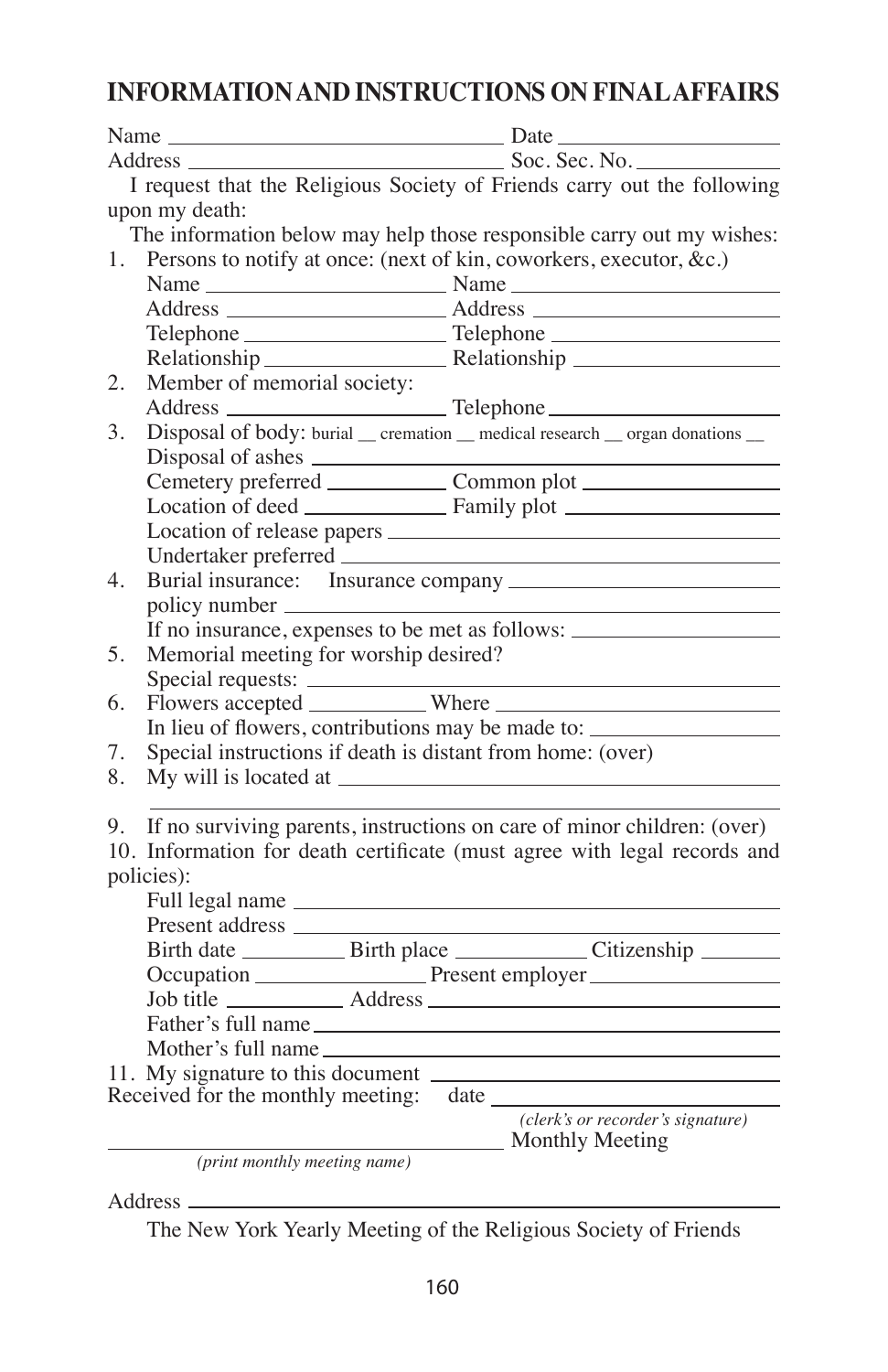# **Index**

Advices, 4, 19, 29, 66, 76, 79–82, 96, 103, 127 Advices and queries, 79–85 Advices from the Elders at Balby (1656), 4, 8, 76–8 American Friends' Service Committee, 73 Anselm (1033–1109), quotation, 12 Apsey, Virginia W., 1987 quotation on faith, 30 associate members, 112 attenders, 45, 71, 93, 98–9, 116, 120, 122, 124, 126 Audit Committee, 107 backbiting, 20, 32. *See also* talebearing Balby, elders at, 4, 8, 76–8 Barbour, Hugh, 1979 quotation on the results of worship, 13–14 Barclay, Robert, quotations, on scriptures' power (1676), 17 power to change in silent worship (1676), 21 lit candles in one place (1676), 22 Bernard of Clairvaux (1090–1153), quotation on work, 35 Bible, 3, 10, 17, 18, 56, 58, 60, 68, 70, 73 Bishop, Muriel, 1990 quotation on integrity, 30 Boulding, Elise, quotation on families and social change, 44 Bowne, John, opened Flushing house to Friends, (1661), 64 Britain Yearly Meeting, 4, 62 1995 quotation on leadings, 26 Brother Lawrence (1611–91), quotation on work, tranquility, prayer, 35 burial grounds, 140 Burrough, Edward, 1659 quotation on waiting upon the Lord in silence, 14 business, meeting for worship with a concern for, 26, 86–90 business relations, 35, 49 By-Laws for the New York Yearly Meeting Trustees, 109, 143–8 capital punishment, 53 children, 15, 19, 22, 38, 39, 40–44, 45, 48, 55–7, 67, 71, 77, 79, 80, 82, 83, 115, 133, 140 Christ within, 9–11, 12, 14–17, 60–62, 68, 83, 86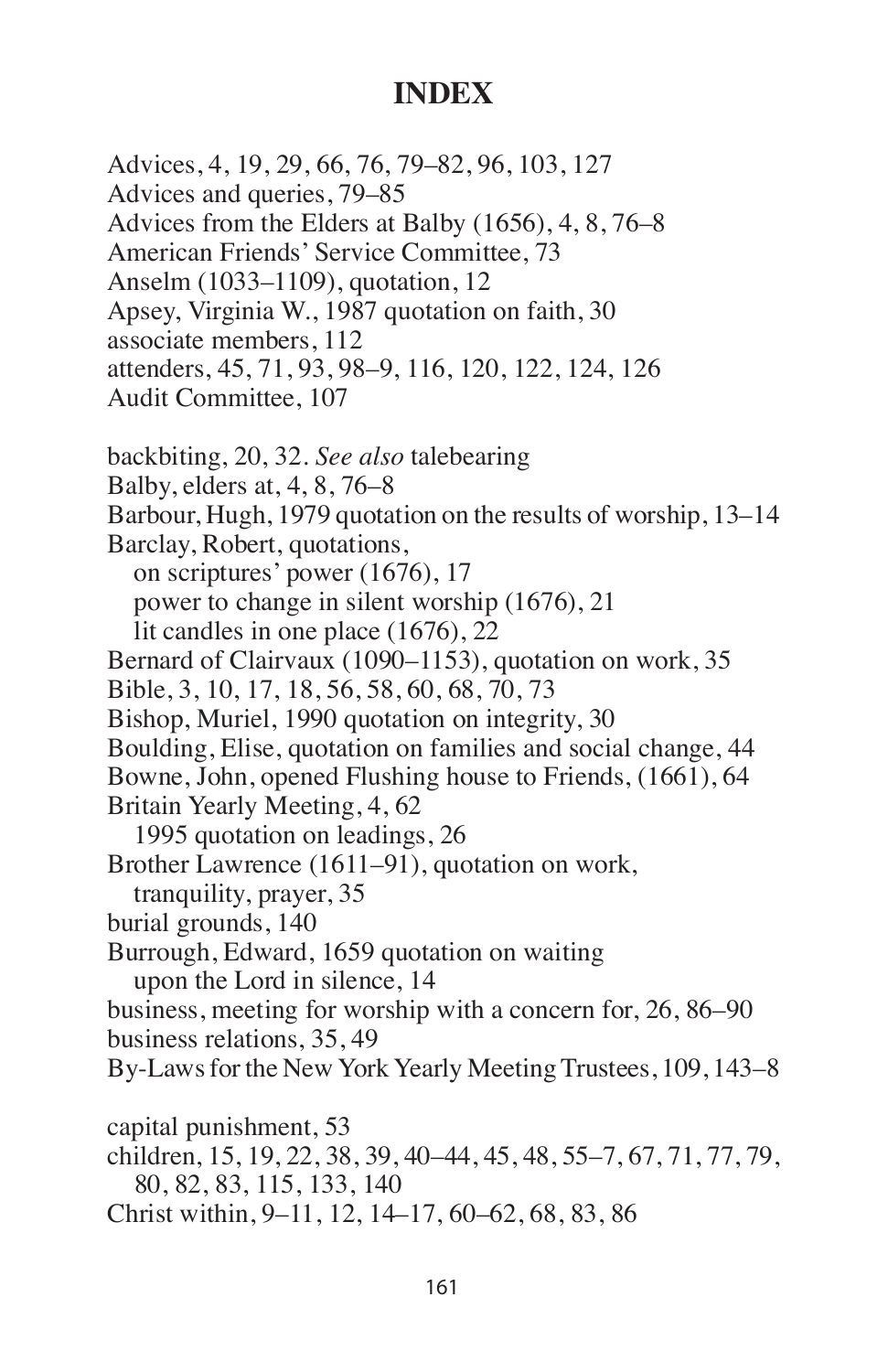clearness and clearness committees, 20, 27, 36, 39, 112–4, 122, 133–4, 139–40 clerk, 88–9, 97, 139 committees, monthly meeting, 98–100 Communications, monthly meeting, 101 communication, truthfulness and integrity, 30–33 community, 10–11, 17, 19, 23, 35, 36–7, 47, 50, 51 concerns and leadings, 14, 23, 26–8, 31, 47, 87–8 conflict settling, 20, 50 Conservative and Wilburite Friends, 68–9, 70, 73 coordinating committees of the yearly meeting, 104–7 corporate worship, 21–5, 121, 125 correspondent, monthly meeting, 97, 98 covenant relationships, 37–40, 132–40 Cox, John Jr., 1930, quotation on the life of the discipline, 5 crime, 52. *See also* capital punishment Cronk, Sandra, quotation on gospel order, 19 death, 39, 44–45, 62, 97, 111, 127, 141, 157 death penalty, 53, 80 Declaration of Friends to Charles II in 1660, 50 de Sales, Francis, quotation on concentration, 15 devotional reading, 18, 125 discipline, 4–7, 10, 12, 25, 29, 39, 42 Discipline, development of the books of, 4–7, 10, 12, 66 revision of, 76, 103, 142 discontinuance of meetings, 95–6, 109 discontinuance of membership, 117 disownment, 5, 66, 117 dispute-settling, 88, 89. *See also* conflict settling divine guidance, 23, 72, 79, 80, 83, 88, 122, 131, 132 Divine Spirit, direct experience of, 9, 11, 47, 60 divisions in the Society of Friends, 32, 67–9, 70, 72–3, 74 divorce, 39 Dodson, Shirley, 1980 quotation on message-giving, 25 Earth, care of the, 57, 82, 85, 109 education, 55–7, 71

in Friends' history, 67 eldering, 119, 124–6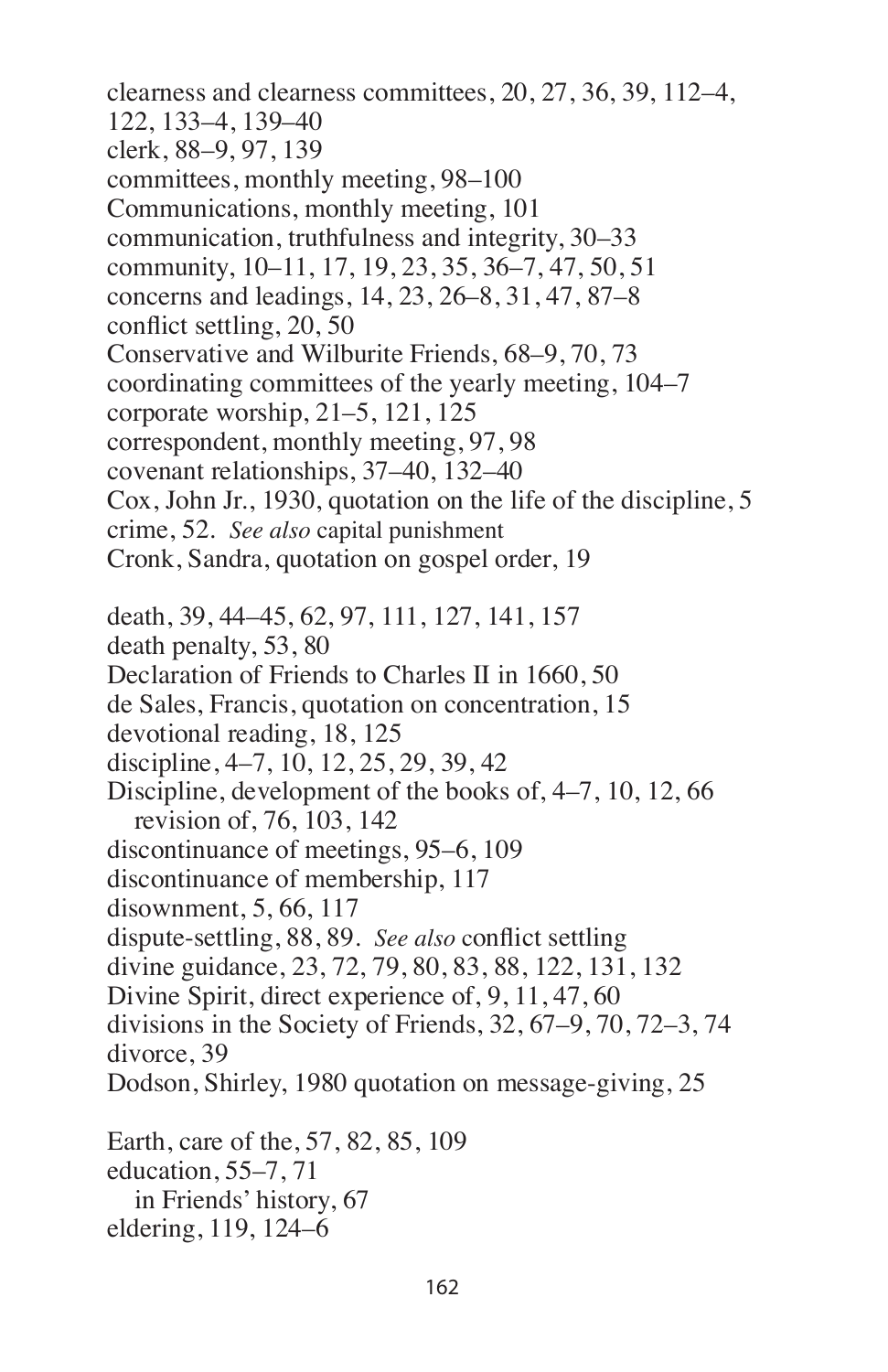elders, 119, 124–6, 130 Elders at Balby advices, 4, 8, 76–8 Eldridge, Richard L. 1984 quotation on the unity of learning, testimonies, and service, 56 environmental concerns, 57, 82, 85 Epistle, General, to Friends everywhere, 76 equality, 46–8, 54, 61 Evangelical Friends International, 70, 72, 73 executive meetings, 91, 94, 96, 102, 111, 112 faith, 8–57 faithfulness, 29–30, 35, 79 family life, 37–44 fellowship, 4, 11, 33–4, 36–7, 48, 53 Flushing Remonstrance, 1657, against colonial Dutch intolerance of non-Reformed religious groups, 64 Forms for membership and death and memorial arrangements, 157–9 Fox, George (1624–91), 4, 9, 11, 13, 16, 18, 19, 59–64, 67–8, 72 quotations, 'dwell in the cool,' 9 overcoming temptations, 16 business as worship, 26 few and savory words (1694), 31 preach to everyone everywhere (1694), 33 life and power that takes away the occasion of     all war (1694), 50 on his openings, 59–60 on living in God's wisdom (1690), 86 Fox, Margaret Fell, 18, 26, 61, 62 quotations, her opening (1694), 9–10 God's power opens you up, 27 power of the Lord in a woman (1666), 47–8 message of the Lord sent by women (1666), 48 truth (1710), 58 Friends Committee on National Legislation, 75, 91 Friends General Conference, 70, 71, 72, 73, 75, 91, 104, 106, 111, 132 Friends'schools, 55, 67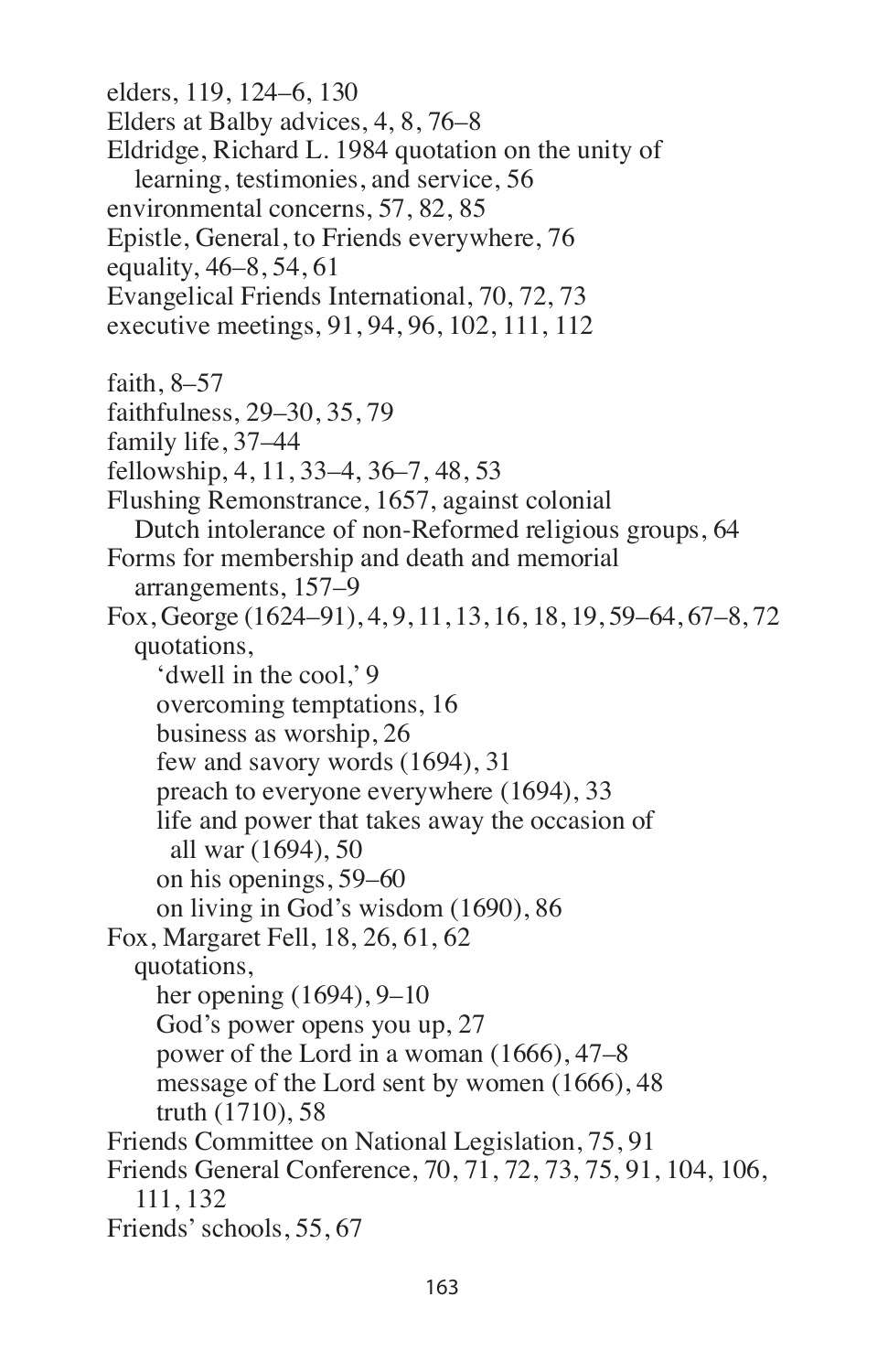Friends United Meeting, 70, 71, 72, 74, 91, 104, 106, 111, 132 Friends World Committee for Consultation, 74, 91, 104, 106, 112, 132 Fruits of the Spirit, 28–45 funds, property, trusts, 53–54, 109–10 funerals and memorial meetings, 44–5, 141–3 Gandhi, Mohandas K., quotation on non-violence, 50 gathered meeting, 23, 24. *See also* corporate worship. gay members, 71–2 gender equality, 46–8, 61 General Services, Section on, 104–5, 106–7 glossary, 149–56 Gospel order, 19–21, 28, 62 graves, ceremony at, 141 Gurneyite, 69 Gurney, Joseph John (1788–1847), 68 half-yearly meetings, 91, 93, 94–95 Hibbert, Gerald K., 1941 quotation on sacraments, 22 Hicks, Edward, 1825 quotation on spirit of splits, 32 Hicks, Elias (1748–1830), 68 Hicksite Friends, 68, 69–70, 72, 74 historical statement, 58–78 Howgill, Francis, quotation on unity in the spirit, 29 index, 161 indulged meetings, 94 integrity, 30–33 international peace, 46, 50–51, 53 intoxicants, 34, 80 introduction, letter of, 131 investments, responsibilities about, 53–54, 109–10 Inward Light of Christ, 9, 11–14, 59–61, 68, 69, 72, 73, 86–7 Jesus Christ, New Covenant of, 19. *See also* gospel order Jones, Rufus M. (1863–1948), 73 quotations on vision and faith of our religion (1940), 6 silence (1937), 13 faith (1929), 42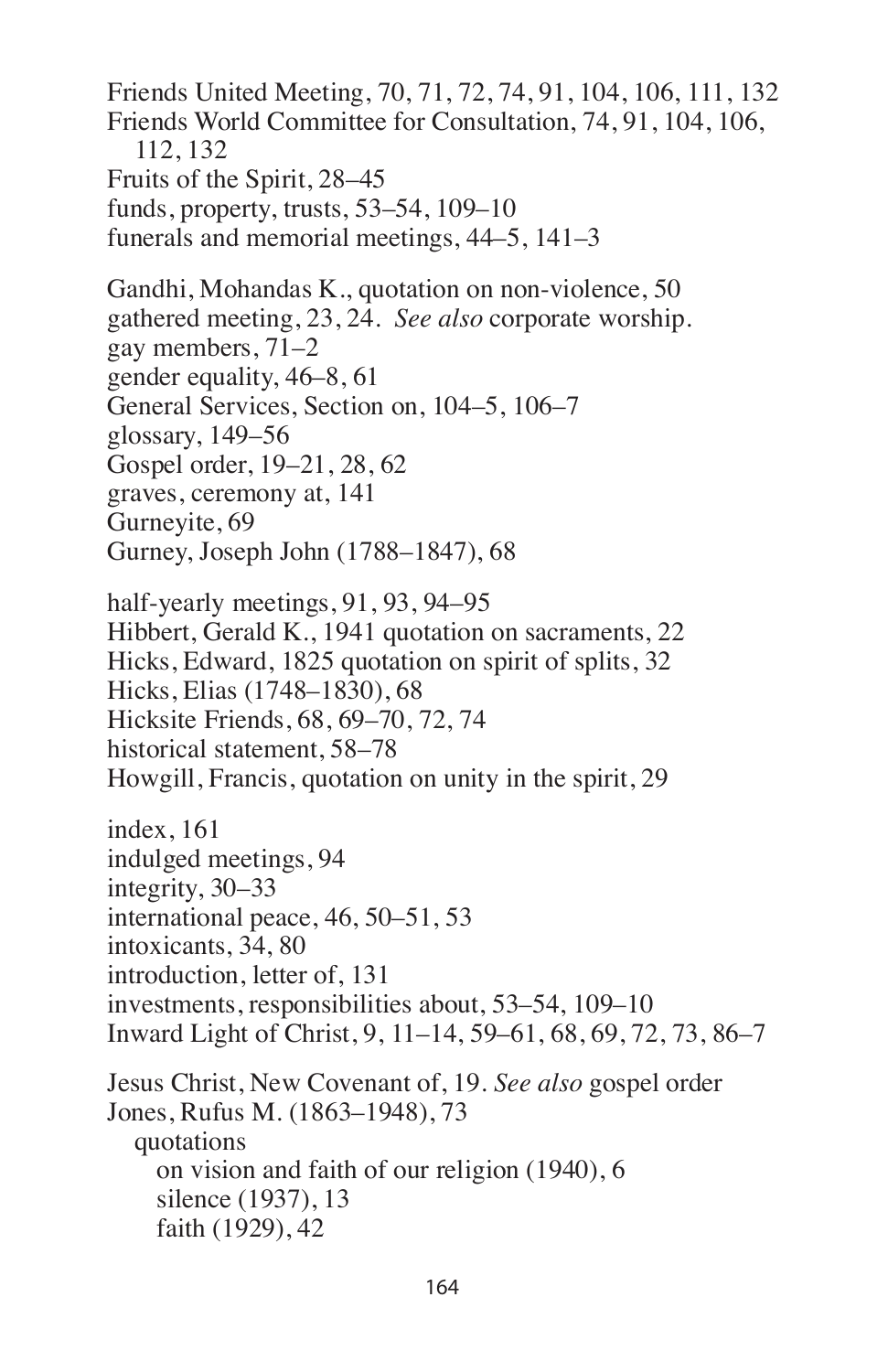Kelly, Thomas R. (1893–1941), quotations, falling into the hands of the living God (1941), 11 inward prayer (1941), 16 prayer in meeting (1966), 24–5 the relentless divine standard of behavior (1939), 31 Lawrence, Brother, (1611–91), quotation on work, tranquility, prayer, 35 leadings and concerns, 13, 26–8, 31, 86 Light, Inward, 9, 12, 60, 68, 69, 72 Light of Christ, inward, 9, 11–14, 59–61, 68, 69, 86–7 listening, 15, 21, 23–24, 26, 31, 32, 55, 86 London Yearly Meeting, quotations watch over one another for good (1834), 21 promptings of love and truth in your hearts (1995), 26 unity of religion and social service (1944), 52 peace demands political and economic changes (1937), 53 marriage and ceremony, 19, 37–40, 62, 66, 72, 77, 80, 90, 93, 96, 97, 111, 124, 132–40, 158 *See also* covenant relationships meetings business, 20, 26, 46, 81, 82, 86–111 discontinuance of, 95–6, 109 executive, 90, 94, 96, 102, 111, 112 indulged, 94 monthly, 43, 90, 91, 92–3, 96–101 preparative, 67, 91, 93, 95–6, 110, 120 quarterly, half-yearly, and regional, 94–5, 96, 101–3, 121 worship, 21–5, 36, 79, 96, 125–6 yearly, 103–8 membership and procedures, 111–8, 158 membership records, 97–8, 110–11, 157–60 membership, release, 117 membership, requirements for appointments to posts and committees, 116 memorial meetings and funerals, 44–5, 141–2 memorial minutes, 127 ministry, recording of gifts in the, 116, 122, 127–8 military service, 50, 81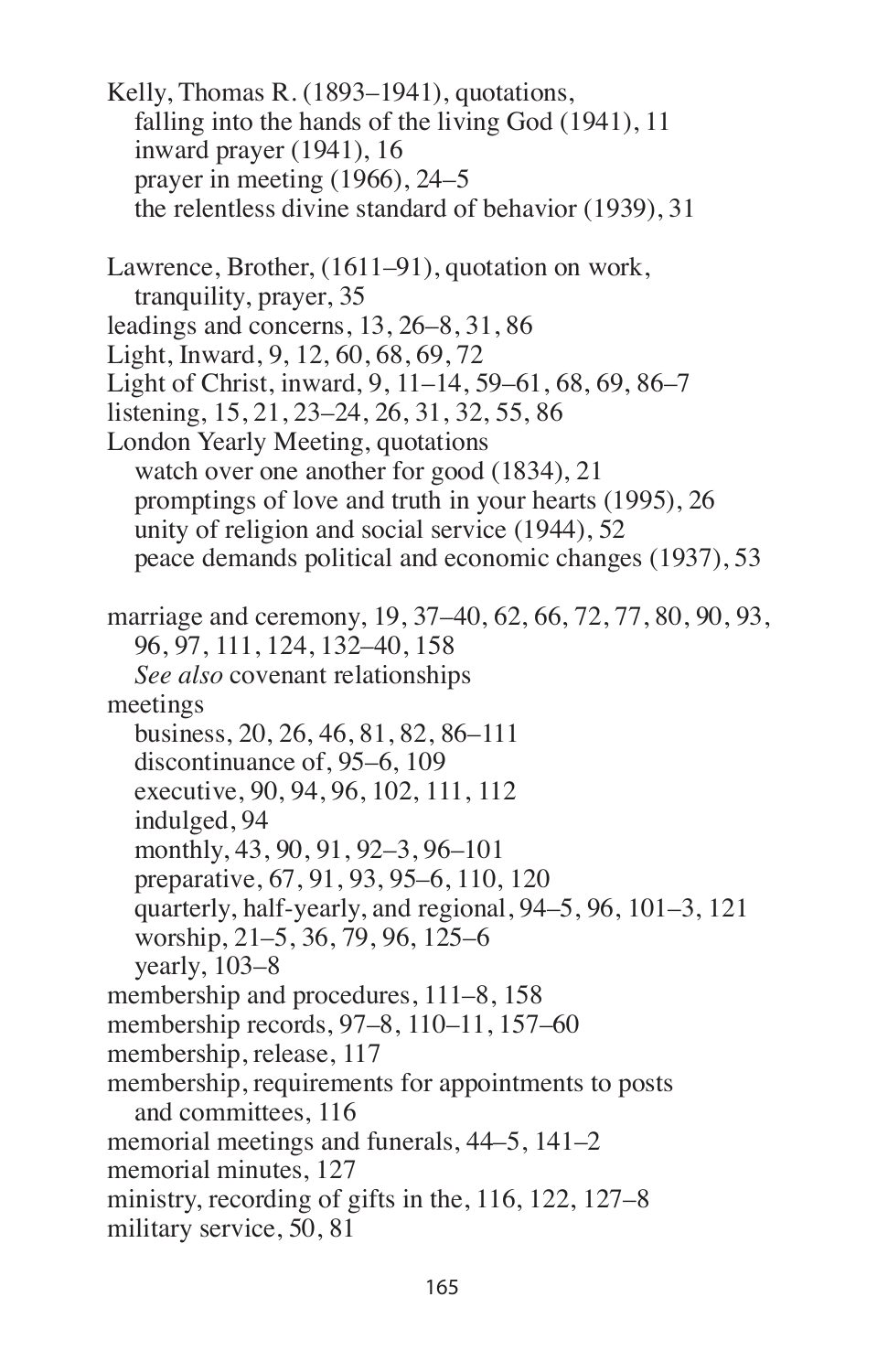Ministry and Counsel, 118–30 Ministry Coordinating Committee, 104–5 minute of travel, 131–2 monthly meeting, 92–3, 96–101 clerk, 88–89, 97, 139 ministry and counsel, overseers, elders, 119–21 trustees, 98–9 Mott, Lucretia (1793-1880), quotation on kingdom of God, 12 New York, Friends first in (1657), 63–4 Nominating committee, monthly meeting, 100 yearly meeting, 107–8 nonviolence and reconciliation, 48–50. *See also* conflict settling Nurture, Section on, 92, 104–5 oaths and swearing, 30, 61, 63, 81, 84 organization, general, 90–91 ministry and counsel, 118–21 monthly meeting, 96–101 quarterly, half-yearly, regional meetings, 101–3 yearly meeting, 103–8 outreach: publishing the truth, 33–4 overseers, ministry and counsel, elders, 45, 100, 119 *See also* membership oversight, committee on, marriage, 39, 134–5, 137, 138, 139, 140. *See also* marriage and ceremony pacifism and nonviolence, 48–50 Palmer, Parker, 1981 quotation on community, 37 pastoral care, 90, 117, 118, 123–4 pastoral meetings, 22, 70 pastors and meeting secretaries, 129–30, 137 peace testimony, 28, 42, 50–51, 65, 70, 84 Penington, Isaac, 1667 quotation on community, 36 Penn, William, quotations on less form in worship and religion (1693), 9 solitude (1694), 15 on worship (1677), 23 simplicity (1682), 34 death (1693), 44–5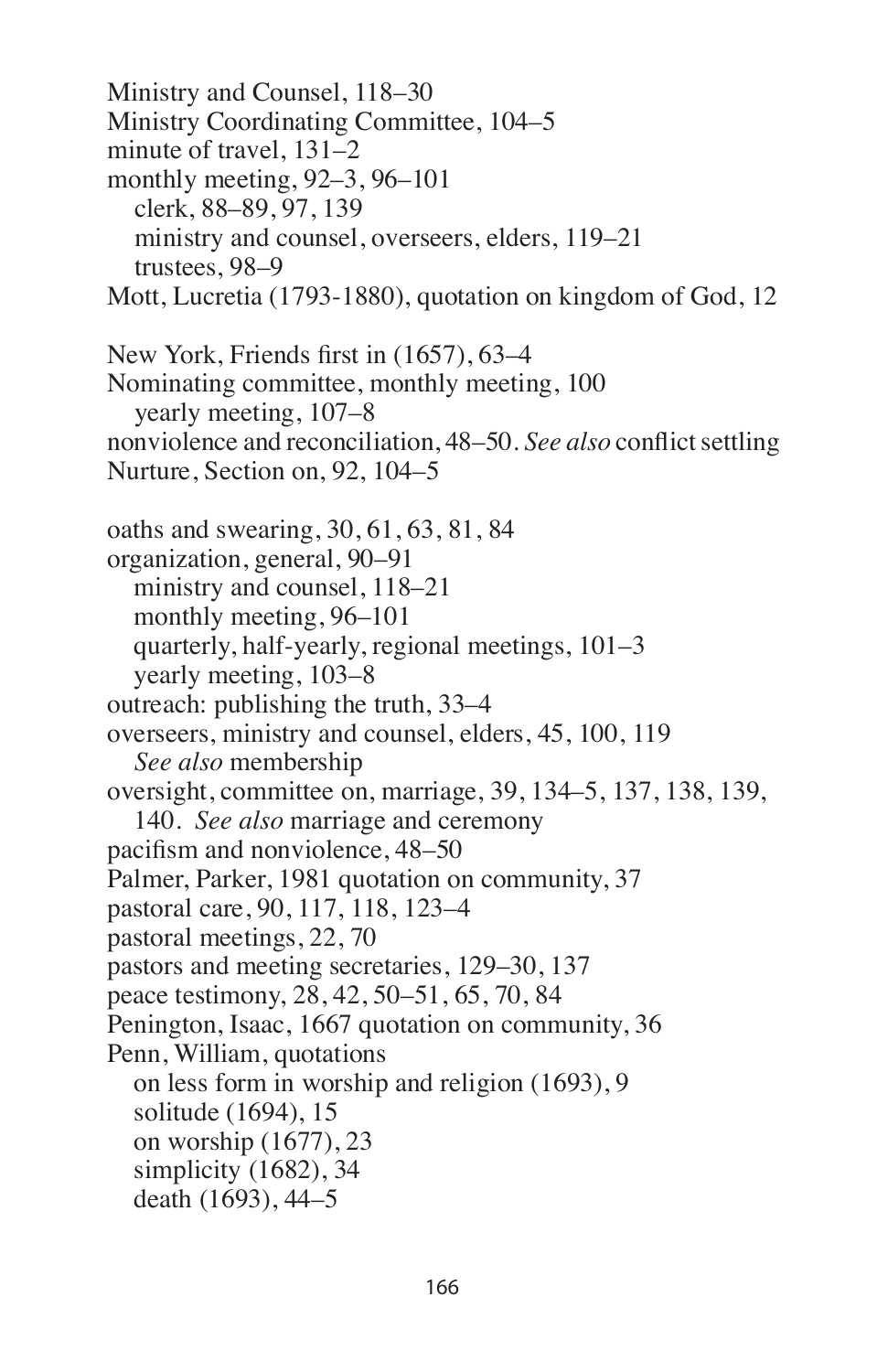Pennsylvania, Friends in early, 63, 64–5 Philadelphia Yearly Meeting, 65, 68, 69, 70 1955 quotation on simplicity, 34 poverty and stewardship, 53–4 prayer, 16–17, 22, 24–25, 35, 39, 42, 70 preparative meeting, 91, 93, 95–6, 110, 120 prisons, 52 programmed worship, 22, 129-30 beginnings in Friends' history, 69–70 property, trusts, funds, 53–4, 109–10 public schools, 55, 67 punishment, capital, 53 quarterly, half-yearly, regional meetings, 91, 93–5, 101–3, 121 queries, 83–5 quietism in Friends' history (1725–1825), 66 racial, ethnic, gender, and social equality, 46–8 reconciliation and nonviolence, 48–50 recorder, monthly meeting, 97–8, 110–12 recording of gifts in the ministry, 122, 127–9 records, 97–98, 110–11 regional, quarterly, half-yearly meetings, 91, 93–5, 101–3, 121 religious education, 56–57, 72, 98, 120 representatives, monthly meeting, 100 reunited yearly meeting, 6, 74 revelation, 11, 58, 60, 89 Rushmore, Jane P., 1959 quotation on books of discipline, 4 sacraments, 22, 86 Schools, Friends', 55, 70 Scott, Janet, 1980 quotation on nonviolence, 49 Scott, Job (1751–93), quotation on value of family worship, 13 scripture, 17–18, 22, 48, 58, 60, 77, 79, 83 secretaries, meeting, 122, 129–30 Seekers, the, 61 Sessions Committee, 106 silence, 13–15 simplicity, testimony of, 34, 42, 45, 79, 83 slavery and Friends' history, 28, 64–5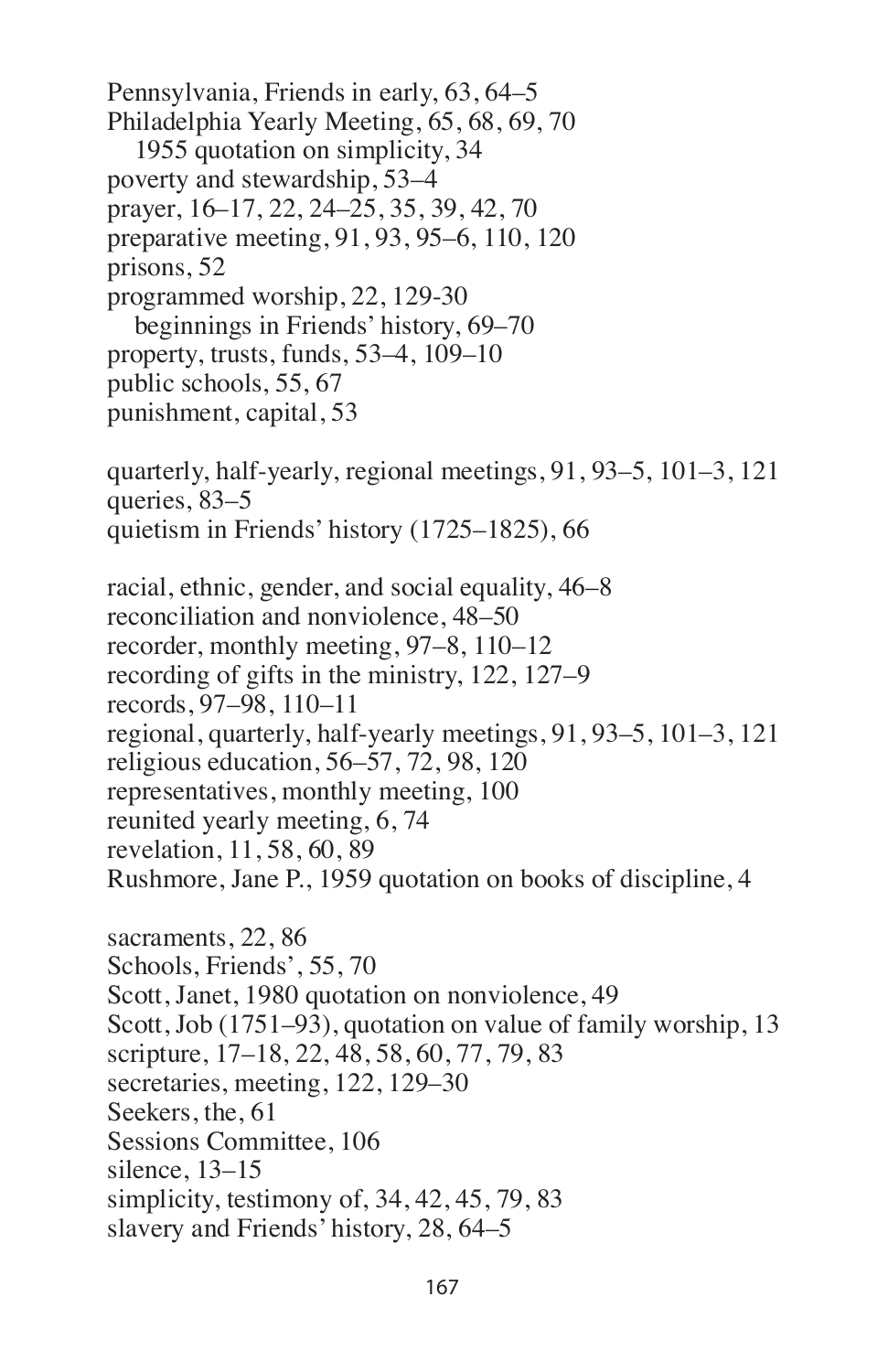social issues, 64–7 sojourning membership, 115 solitude, 15 Spirit, the, 9–28. *See also* Fruits of the Spirit Spring and Fall Sessions, 101 State of the Meeting and Society reports, yearly, 126–7 statistics, 110–11 Steere, Douglas V., 1955 quotation on worship, 23–4 stewardship, poverty and, 53–4

talebearing, 20, 32, 83 taxes for war, non-payment of, 51 technology, use of, in the conduct of business, 89–90 tenure, committee and appointments, 99–100 testimonies, 28, 34, 42, 50–51, 65 Toomer, N. Jean, 1947 quotation on worship, 25 tradition, 18–19, 88 transfer of membership, 116, 159 travel minute, 131–2 treasurer, monthly meeting, 97 trustees, monthly meeting, 98 yearly meeting, by-laws, 143–8 trusts, funds, property, 53–4, 109 truth, 10, 11, 12, 14, 17, 18, 30–33, 58, 86 truth and oaths, 30 universe, our relationship to the, 57 unprogrammed worship, 22, 70 visitation, amongst meeting, 36–7, 131–2 vocal ministry, 24, 48, 70, 124–5 war, testimony against, 19, 35, 42, 50–51, 61, 65 war relief in Friends' history, 73 war taxes, non-payment of, 51 Watson, Elizabeth, quotations, on symbols and knowledge (1977), 32 children's growth (1980), 41 weddings, 37–40, 132–40 Wightman, Robert P., 1989 quotation on listening, 31